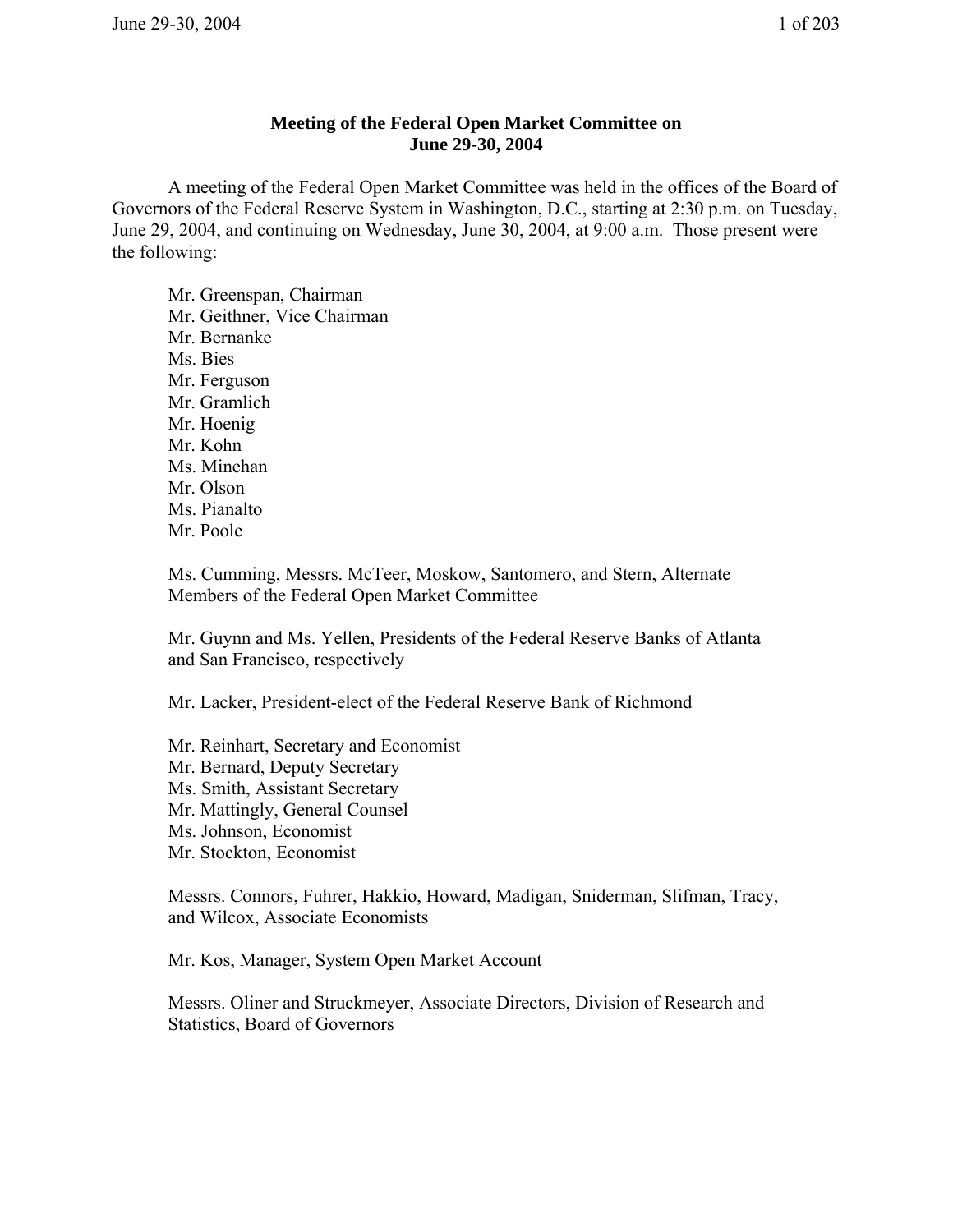Messrs. Clouse, Kamin,<sup>1</sup> and Whitesell, Deputy Associate Directors, Divisions of Monetary Affairs, International Finance, and Monetary Affairs, respectively, Board of Governors

Messrs. English, Gagnon,<sup>1</sup> Leahy,<sup>1</sup> and Sheets, Assistant Directors, Divisions of Monetary Affairs, International Finance, International Finance, International Finance, respectively, Board of Governors

Mr. Simpson, Senior Adviser, Division of Research and Statistics, Board of **Governors** 

Mr. Skidmore, Special Assistant to the Board, Office of Board Members, Board of Governors

Mr. Thomas,<sup>1</sup> Section Chief, Division of International Finance, Board of **Governors** 

Ms. Kusko² and Mr. Zakrajsek, Senior Economists, Divisions of Research and Statistics and Monetary Affairs, respectively, Board of Governors

Mr. Carpenter,² Economist, Division of Monetary Affairs, Board of Governors

Mr. Luecke, Senior Financial Analyst, Division of Monetary Affairs, Board of **Governors** 

Ms. Low, Open Market Secretariat Assistant, Division of Monetary Affairs, Board of Governors

Mr. Lyon, First Vice President, Federal Reserve Bank of Minneapolis

Mr. Judd, Executive Vice President, Federal Reserve Bank of San Francisco

Messrs. Eisenbeis, Evans, Goodfriend, Mses. Mester and Perelmuter, Messrs. Rolnick and Rosenblum, Senior Vice Presidents, Federal Reserve Banks of Atlanta, Chicago, Richmond, Philadelphia, New York, Minneapolis, and Dallas, respectively

Ms. Goldberg<sup>1</sup> and Mr. Thornton, Vice Presidents, Federal Reserve Banks of New York and St, Louis, respectively

 $\mu$  Attended portion of the meeting relating to the discussion of prospective external adjustment.

² Attended portion of the meeting relating to the discussion of economic developments.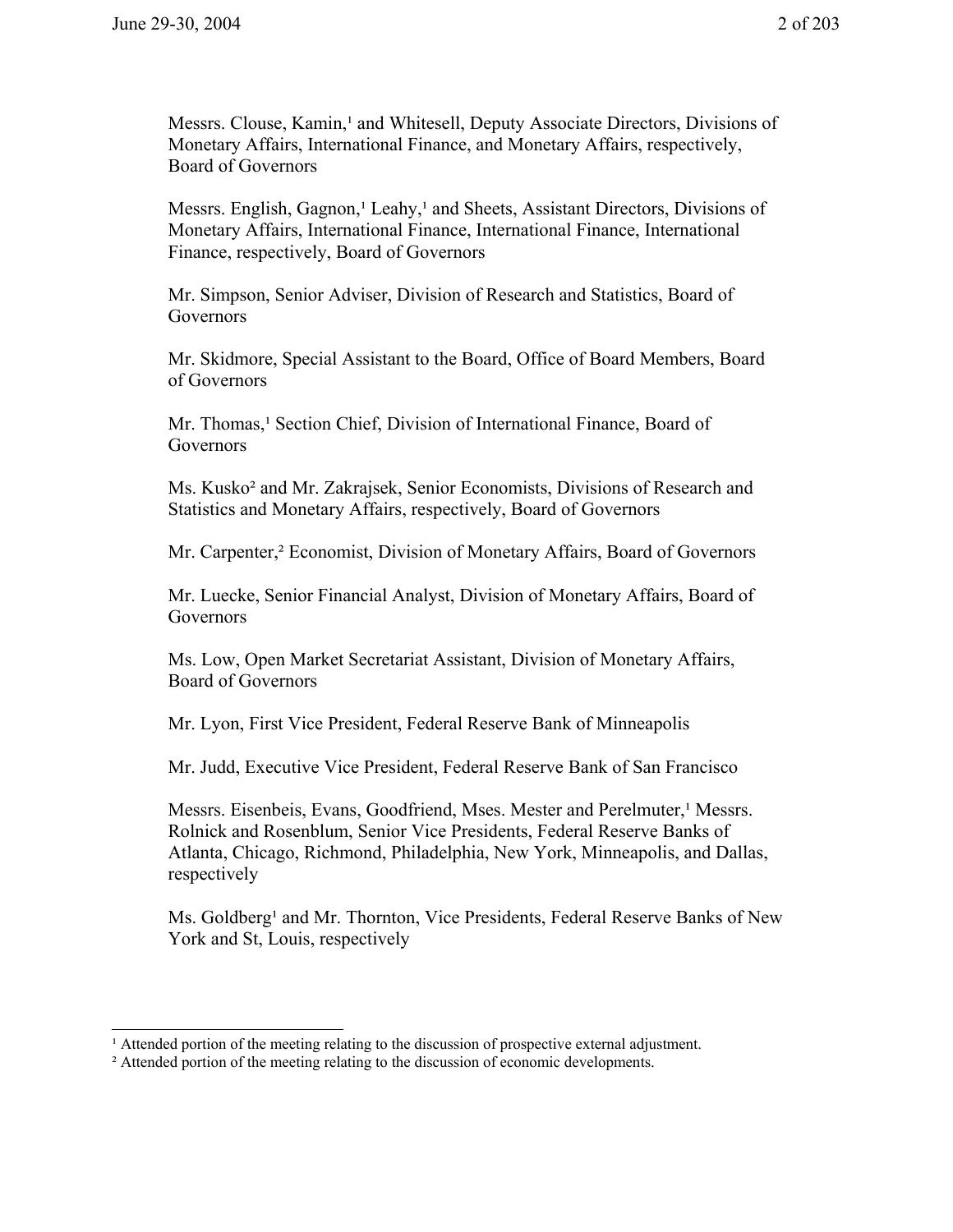## **Transcript of the Federal Open Market Committee Meeting on June 29-30, 2004**

## **June 29, 2004—Afternoon Session**

CHAIRMAN GREENSPAN. Good afternoon, everybody. At the outset, I would like to welcome President Yellen and President-elect Lacker to their first FOMC meeting in their new roles. Janet Yellen, as all of you know—or at least those of us on this side of the table—served on the Board from August '94 to February '97. Jeff Lacker has been on the staff of the Federal Reserve Bank of Richmond since 1989 and has served as Director of Research since 1999. Welcome to the table.

On a less happy note, Virgil Mattingly has decided that his apprenticeship here as the General Counsel of the Board and the FOMC for the last fifteen years is coming to an end. Virgil has been in the Board's Legal Division for thirty years. Virgil, your absence will be duly noted—I don't need to tell you nor do I have to tell any of the members around this table about the value of the contributions you have made and that have been felt implicitly in the deliberations of this organization. The fact that we hear from you so rarely at these meetings is testimony of how well you keep us out of trouble! [Laughter] And that, in my judgment, is the fundamental role of the General Counsel. We wish you well in whatever activities you choose to pursue, and we trust you will come back and visit with us on occasion just to say hello.

MR. MATTINGLY. After one year! [Laughter] [Applause]

CHAIRMAN GREENSPAN. Virgil always gets the last legal zing. [Laughter] It has been a long run; you've been here as General Counsel of the Committee for almost my full term, and it's getting long in the tooth also! Would somebody like to move approval of the minutes for the meeting of May 4?

MS. MINEHAN. So move.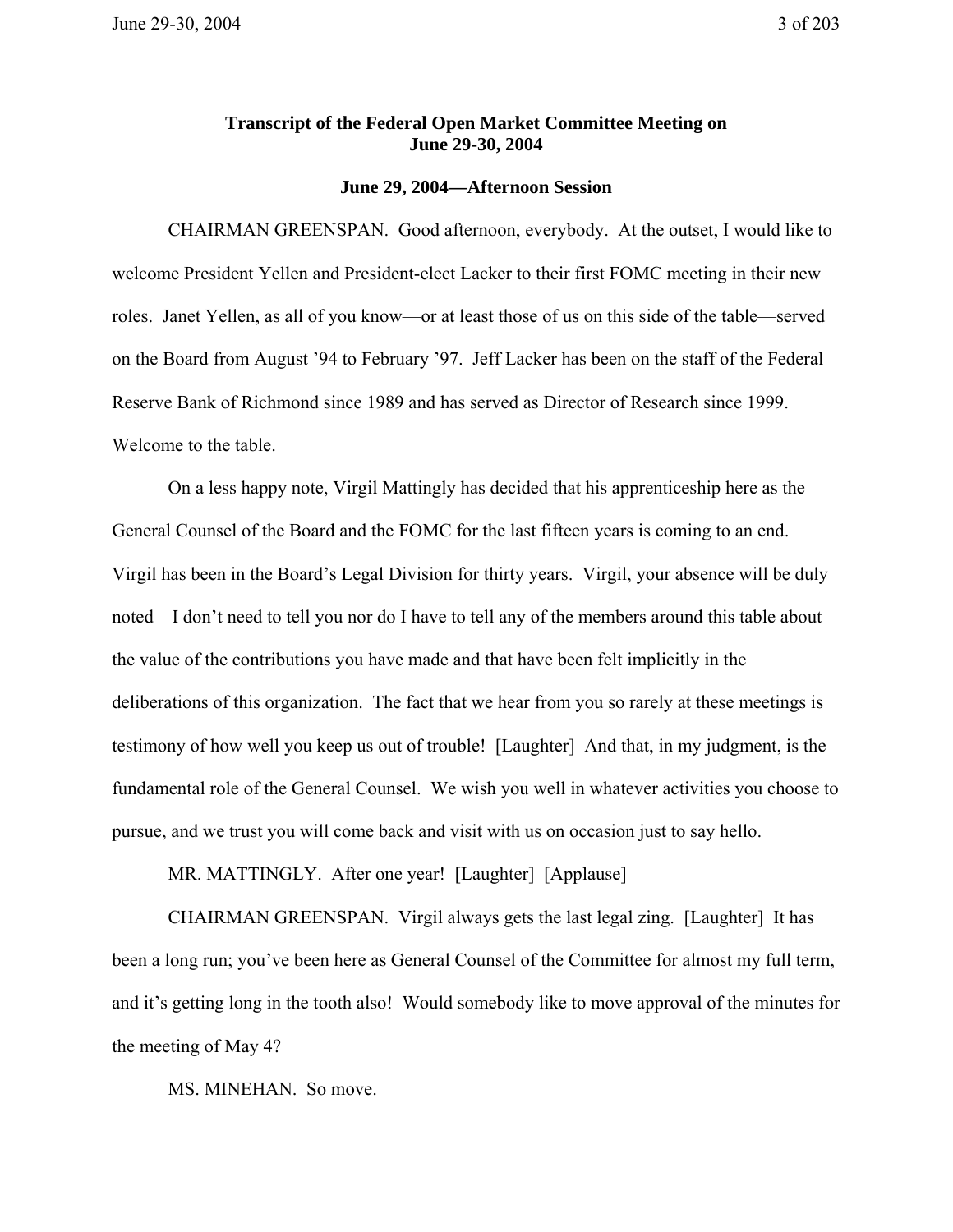$\overline{a}$ 

MR. FERGUSON. I move approval.

CHAIRMAN GREENSPAN. Approved without objection. We will now move to the

special presentation on prospective external adjustments, and I call on Karen Johnson.

 $MS.$  JOHNSON.<sup>1</sup> Thank you, Mr. Chairman. You should have a packet of charts labeled "U.S. External Adjustment" in front of you. Our topic today is U.S. external adjustment. The "adjustment" that is our focus starts with the recognition that the United States is running a large and growing deficit vis-à-vis the rest of the world in the use of goods and services—a deficit that makes obvious our interdependency with foreign economic behavior. As a result, some analysts are concerned that a change in foreign behavior at some point may have unwelcome consequences for us. But in today's interdependent global economy, such vulnerability is present even for those in external balance or surplus. In our presentation today, we will analyze the factors behind our growing external deficit and consider what circumstances might foster its reversal. Of particular concern will be the implications of various alternatives for U.S. asset prices, especially the foreign exchange value of the dollar.

One direct measure of our external deficit (shown in the top panel) is the balance of payments concept termed the "current account balance"—that is, the sum of the trade balance, net investment income, and net foreign transfers. For many years the U.S. current account balance has been driven for the most part by the trade balance. Both balances began a period of substantial decline in 1996 that was only briefly interrupted by the recession in 2001.

The price-adjusted exchange value of the dollar in terms of the currencies of a large number of our trading partners (the dotted blue line) is central to our story for two reasons. First, the dollar exchange rate is an important price variable in most, if not all, of the significant demand-and-supply relationships in our complex story. Second, the dollar exchange rate is part of the transmission mechanism of U.S. monetary policy and influences U.S. inflation determination. Note that the dollar began to appreciate from a low point in early 1995—in advance of the downturn in the trade balance—and generally continued to rise until early 2002. The nominal exchange value of the dollar in terms of the major foreign currencies (the green line in the middle left panel) has come even further off its 2002 peak than has the more inclusive broad real dollar, nearly returning to its 1995 level. This difference reflects the fact that, in terms of the currencies of our other important trading partners (the dashed red line), the dollar has risen somewhat in nominal terms since early 2002. The dollar exchange rates of the major currencies have tended to be more flexible and more market driven than some of the OITP currencies, such as the Chinese renminbi; and the dollar has appreciated against some of these other currencies, in particular the Mexican peso.

Persistent current account deficits cumulate to the net international investment position, shown to the right, which measures our growing stock of indebtedness to the

<sup>&</sup>lt;sup>1</sup> The materials used by Ms. Johnson and Mr. Gagnon are appended to this transcript (appendix 1).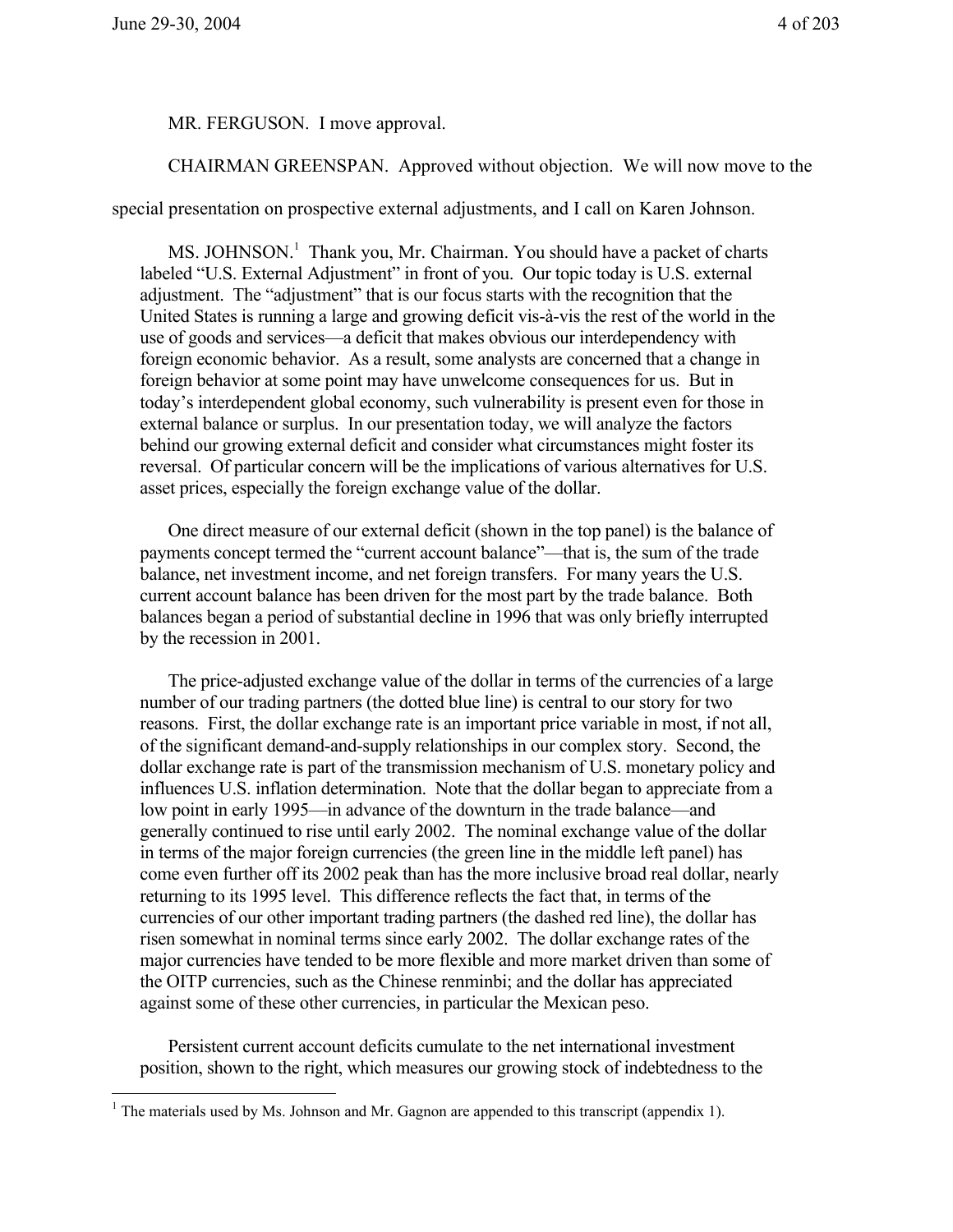rest of the world. This large and growing stock of claims on the United States must be held at all times, and one intuitive perspective on the sustainability of our external position is that this stock cannot increase relative to our GDP forever. Every import and export transaction in the current account has a financial counterpart. Except for measurement error, the current account balance equals the net of all the international financial transactions. There are, of course, huge volumes of cross-border transactions between assets—unrelated to trade finance and driven by complex incentives of risk and return—that have consequences for asset prices, including exchange rates. Recent data for elements of those financial flows, reported in the bottom left panel, show that private foreign inflows to purchase U.S. securities (line 3) are very large, particularly in relation to private U.S. outflows to purchase foreign securities (line 4) and net direct investment (line 5). Moreover, these flows increased sharply in the first quarter. Nevertheless, foreign official inflows (line 2), which had about doubled in 2003, rose significantly further earlier this year.

From a macroeconomic perspective and with the public and private sectors combined, the extent to which the United States invests more than it saves corresponds to resources borrowed from abroad—the blue shaded region labeled "net foreign lending" in the bottom right panel. This is the NIPA analogue to the current account balance. As the rise in U.S. net domestic investment in the 1990s outpaced that in net saving, our external deficit rose. As our saving subsequently declined sharply, the external deficit widened further.

Unless and until the trade balance begins to narrow, adjustment is not yet occurring. Indeed, as was argued in the background paper circulated to the Committee, stability in the ratio of our foreign indebtedness to nominal GDP requires that the trade deficit eventually return to near zero. U.S. trade data are presented at the top of your next exhibit. The yellow shaded area represents the trade deficit, which has reached a record level. To the right of the vertical line, which is positioned at the latest actual data point, we have shown a simple extrapolation of imports and exports—based on standard partial equilibrium trade equations—for the case in which real GDP here and abroad grows at potential and the real value of the dollar remains at its current level. With imports already substantially larger than exports and with foreign potential growth reasonably robust but slightly less than U.S. potential growth, the change in imports tends to exceed that in exports, and so in this case there is no adjustment through 2010. The green bars measure the change in the trade balance. For the trade balance to narrow significantly, exports would need to grow rapidly relative to import growth for an extended period.

The middle panel provides a summary of the composition and magnitude of crossborder financial flows for the same period, expressed as a percent of GDP. The trade balance above accounts for most of the change in the current account balance, shown in yellow. U.S. private financial outflows, in tan, also must be financed; and the sum of these two is the counterpart to foreign private financial inflows (in blue) plus net official flows (in red). The extrapolation through 2010 incorporates the trade outcome from the top panel and plausible staff projections of U.S. and foreign private financial flows. Of course, private flows could behave differently, depending on the incentives perceived by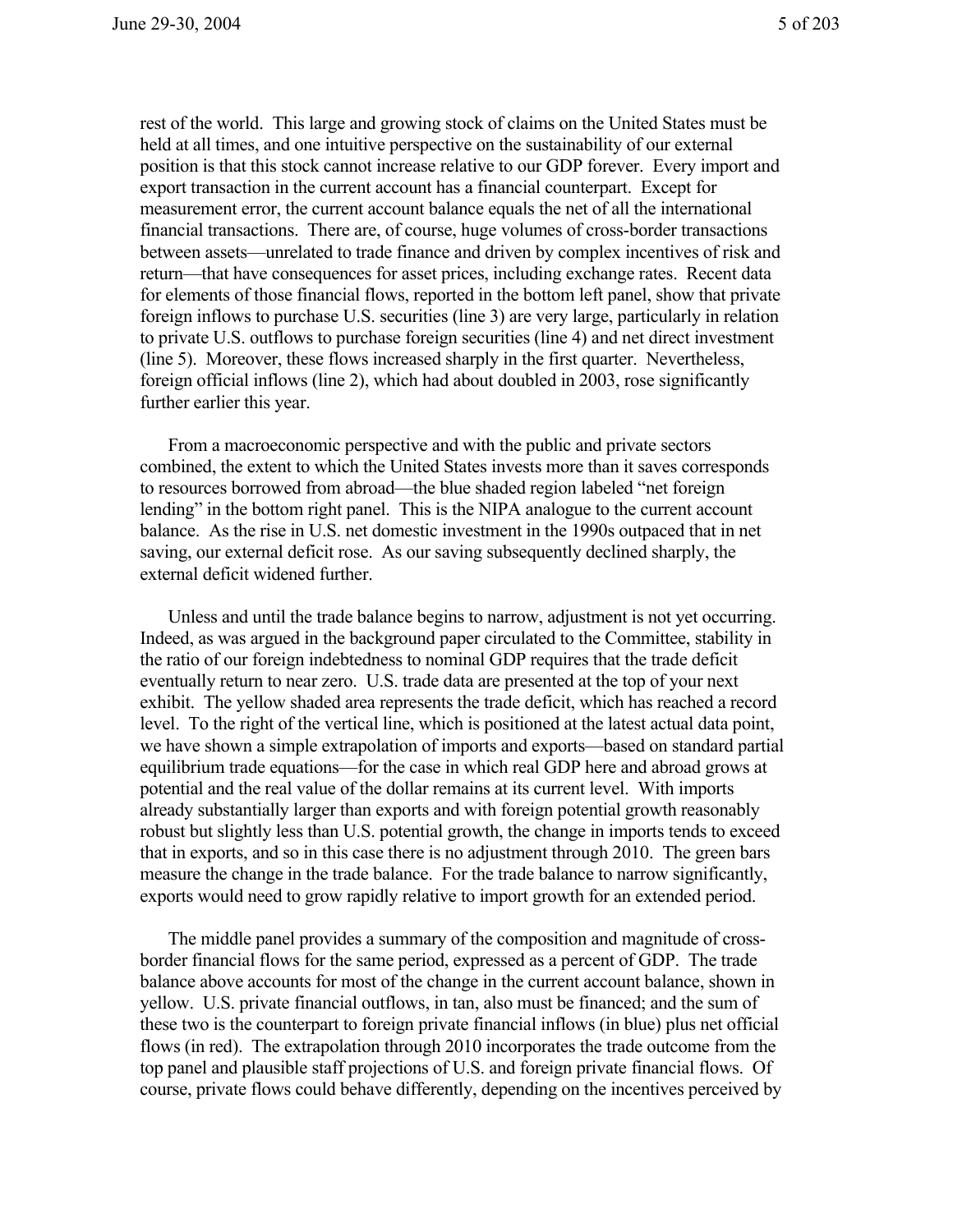investors here and abroad. To the extent that the flows shown in blue do not fully finance the current account deficit plus U.S. private outflows, foreign official intervention may fill the remaining gap, as shown here. Otherwise, exchange rates, other prices, and incomes here and abroad would change, resulting in a current account position and private flows that would satisfy the balance of payments norms.

The bottom two panels provide some detail on recent stocks of dollar holdings by foreign officials (the left panel) and foreign private investors (the right panel) that correspond to the flows in the middle panel. Estimates based on data through April show that, of the total foreign official holdings of more than \$1,600 billion (line 1), about two-thirds consist of Treasury securities (line 2). The end of 2001 was very near the time of the most recent peak in the value of the dollar. Changes from then through April are shown in the column to the right and reveal that the change in the total is nearly accounted for by the change in holdings of "selected" Asia (line 3)—economies whose monetary authorities have engaged in substantial foreign exchange intervention. The incentives behind dollar acquisition by foreign officials, for the most part, relate to their objectives for their respective exchange rates and the competitiveness of their exports.

Foreign private holdings are significantly in fixed-income securities—lines 1, 2, and 3 in the right panel. These investors are thus exposed to dollar exchange rate risk and to U.S. market interest rate risk. Foreign holdings of U.S. equity (line 4) are also large but entail somewhat different risks. Over the period since the dollar began its appreciation in 1995, foreign investors have more than doubled their holdings of each of these categories of assets. Nevertheless, because U.S. securities markets are very large and quite liquid, changes in preferences on the part of foreign investors among these categories of assets need not have major implications for their prices. However, as long as the U.S. current account remains in deficit, net foreign claims on U.S. assets must continue to rise in total. Any diminution in the appetite of investors for U.S. assets would first trigger valuation changes, primarily via the exchange rate, that would lower the foreign-currency denominated value of their total claims on the United States.

Such a change in investor appetite could well be the first step in the external adjustment process. Some characteristics of an "orderly" adjustment are listed in the top left panel of your next exhibit. Although there are a great many possible alternative paths for adjustment that could be termed "orderly," in the sense that financial markets would continue to function within normal ranges, such an outcome seems more likely to occur if investors are attracted by improved returns abroad rather than discouraged by unfavorable changes in U.S. prospects. Various specifics along these paths would differ, but all would be characterized by continued, albeit declining, net financial inflows into the U.S. economy. In addition, because lasting correction of the U.S. external deficit cannot be achieved through cyclical slowing of U.S. GDP growth to below potential and the associated temporary restraint on imports, external adjustment such that exports increase more than imports almost certainly requires dollar depreciation.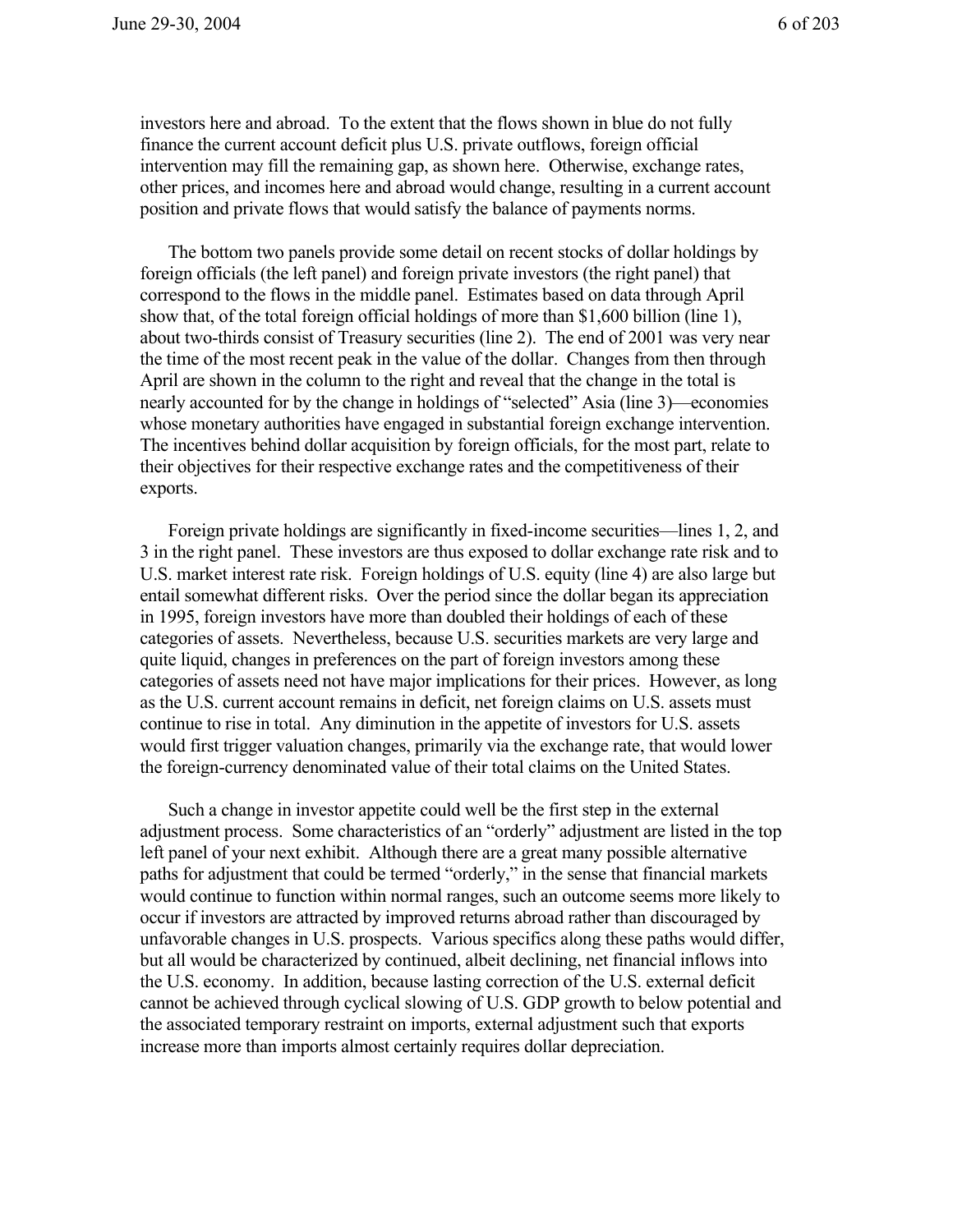The panel to the right expresses the data on foreign holdings of U.S. assets from the previous exhibit as shares relative to the total outstanding amount for each category. Foreign holdings of U.S. Treasury securities (line 1) amount to nearly 50 percent of the outstanding stock, with the official share about 30 percent and the private share (not shown) about 20 percent. Foreign holdings are more than 10 percent of agency securities. The percent held abroad is only slightly higher for equities, with 12 percent of U.S. equities owned by foreign investors, virtually all of whom are private. These numbers are large, and they have risen over time. But moderate financial inflows could continue over time even if these shares stabilize or edge down.

There appears to be ample scope for continued financial inflows, as reflected in the bottom left panel. For most of the foreign countries shown, in December 2002 domestic securities made up most of their total bond and equity holdings, in many cases more than 80 percent. Moreover, U.S. securities are generally just a moderate portion of their nondomestic holdings. Accordingly, it does not seem to be the case that foreign portfolios are already overly invested in U.S. assets.

If stronger demand for U.S. exports is to contribute to adjustment, from which countries might it come? The panel on the right reports that the economies with the largest average share of U.S. exports in 2003 were Canada and western Europe (lines 1 and 2) followed by Mexico (line 3). These regions accounted for a slightly smaller share of the increase in U.S. exports over the past two years, shown in the second column. Note the jump in the share for China and Hong Kong (line 7) when viewed from the perspective of the change in exports. This increase is somewhat offset by the drop in Japan's share (line 5). Taken together, our Asian trading partners (lines 4, 5, 7, and 8) accounted for 30 percent of the gain in exports. Income growth in Asia is likely to remain quite vigorous, with domestic demand a major source of strength. To a lesser degree, this outcome is likely for Canada and Mexico. Strong domestic demand in those regions will be necessary if U.S. exports are to accelerate.

The panel at the top left of your next exhibit is constructed to illustrate the sense in which there is a tradeoff between relative growth here and abroad and the minimum pace of real dollar depreciation required for the trade deficit to narrow. The line separating the shaded and nonshaded regions was calculated using standard partial equilibrium trade equations, and its position depends importantly on the current starting conditions, in particular the initial size of imports and exports. Given those quantities today, for any foreign minus U.S. growth gap (the horizontal axis) the unshaded area indicates what the annual rate of dollar depreciation (the vertical axis) would have to be over the near term for the U.S. trade deficit to begin to adjust, following the usual lags. In 2003, we were well above the line, with a growth gap of minus  $1\frac{1}{2}$  percentage points and real dollar depreciation of 8½ percent. The panel shows that the stronger relative foreign growth is, the less dollar depreciation would be required. However, even for growth outcomes very favorable to foreign activity, some dollar depreciation would be needed to get adjustment started. The staff estimates that the gap for relative potential growth is currently about minus ½ percent, so we have plotted the corresponding point on the line, marked by the box, as indicative of how far to the right on the horizontal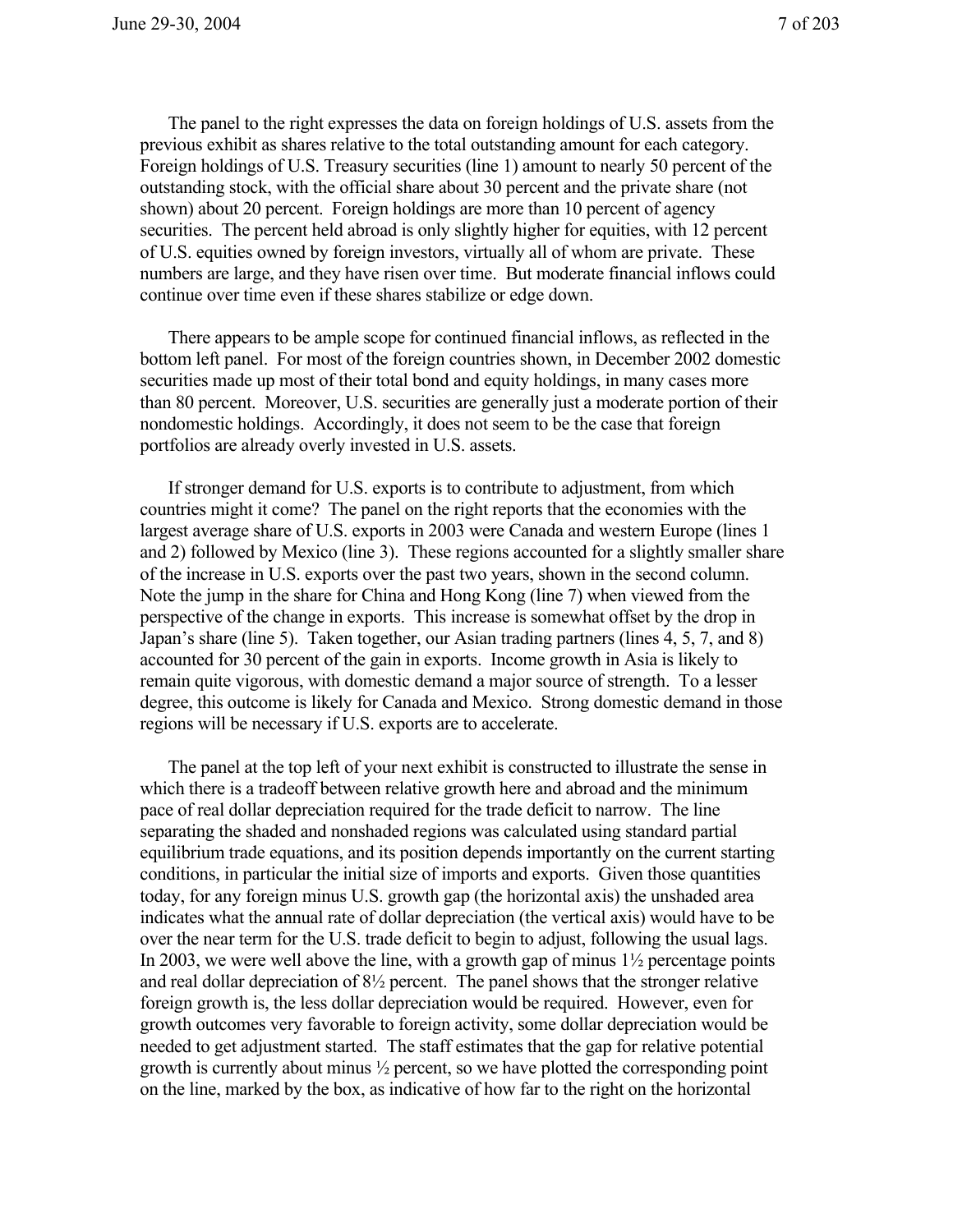axis we might tend to be. At that growth gap, dollar depreciation of more than 8 percent per year would be needed to start the process of external adjustment.

Overall, the implications for the U.S. economy of extended, gradual external adjustment—listed to the right—include that demand on the part of U.S. residents and foreigners shifts in favor of U.S.-made goods and services, thus boosting exports and reducing imports. In order for the United States no longer to depend so much on foreign saving, the extent to which U.S. domestic demand exceeds U.S. production potential must decline. Contractionary fiscal policy could contribute to restraining domestic demand and increasing net saving. Monetary policy would need to maintain full utilization of U.S. resources and may need to offset the expansionary implications of increased demand for U.S. goods. Significant resource shifts across production sectors may be needed, which could entail adjustment costs for the economy.

We cannot rule out that adjustment will be disorderly. In that case the primary concerns are about conditions in asset markets, where there could be abrupt price changes, increased volatility, and impaired liquidity, triggered by changed sentiment on the part of foreign and domestic investors about the attractiveness of U.S. assets. Because of the role of the exchange rate in cross-border transactions, dollar depreciation is likely to be at the center of any disorderly event. Given that some depreciation is part of virtually any external adjustment, depreciation in the case of a disorderly outcome would likely have to be large in magnitude and abrupt in pace. With global asset markets now highly linked, any abnormal developments in U.S. markets would be likely to spill over to asset markets elsewhere.

Where are the effects of such asset-price swings likely to matter most? The bottom left panel contains data on balance sheet risk faced by U.S. corporations via their debt denominated in foreign currency. Foreign currency issuance is just 4 percent of the total outstanding, and a substantial portion of that foreign currency risk may well have been hedged in the derivatives market. So this channel is not likely to have significant consequences. Foreign holdings of claims on the United States are shown by region in the panel to the right. In European portfolios, especially those in the United Kingdom, and in Canadian portfolios, holdings of U.S. assets are quite large relative to their respective GDPs. Negative balance sheet effects through declines in the exchange rate or U.S. asset prices could be expected to significantly impair economic activity in those regions and to be not inconsequential for the other countries shown. Joe Gagnon will continue our presentation.

MR. GAGNON. Your next exhibit considers the implications for both the U.S. and foreign economies of an abrupt depreciation of the dollar that could be associated with a disorderly adjustment. As described in the top left panel, we examine three scenarios that build on each other using the staff's FRB/Global model. We note at the outset that these scenarios are illustrative of some of the issues that may arise and should not be viewed as forecasts or even as particularly likely outcomes.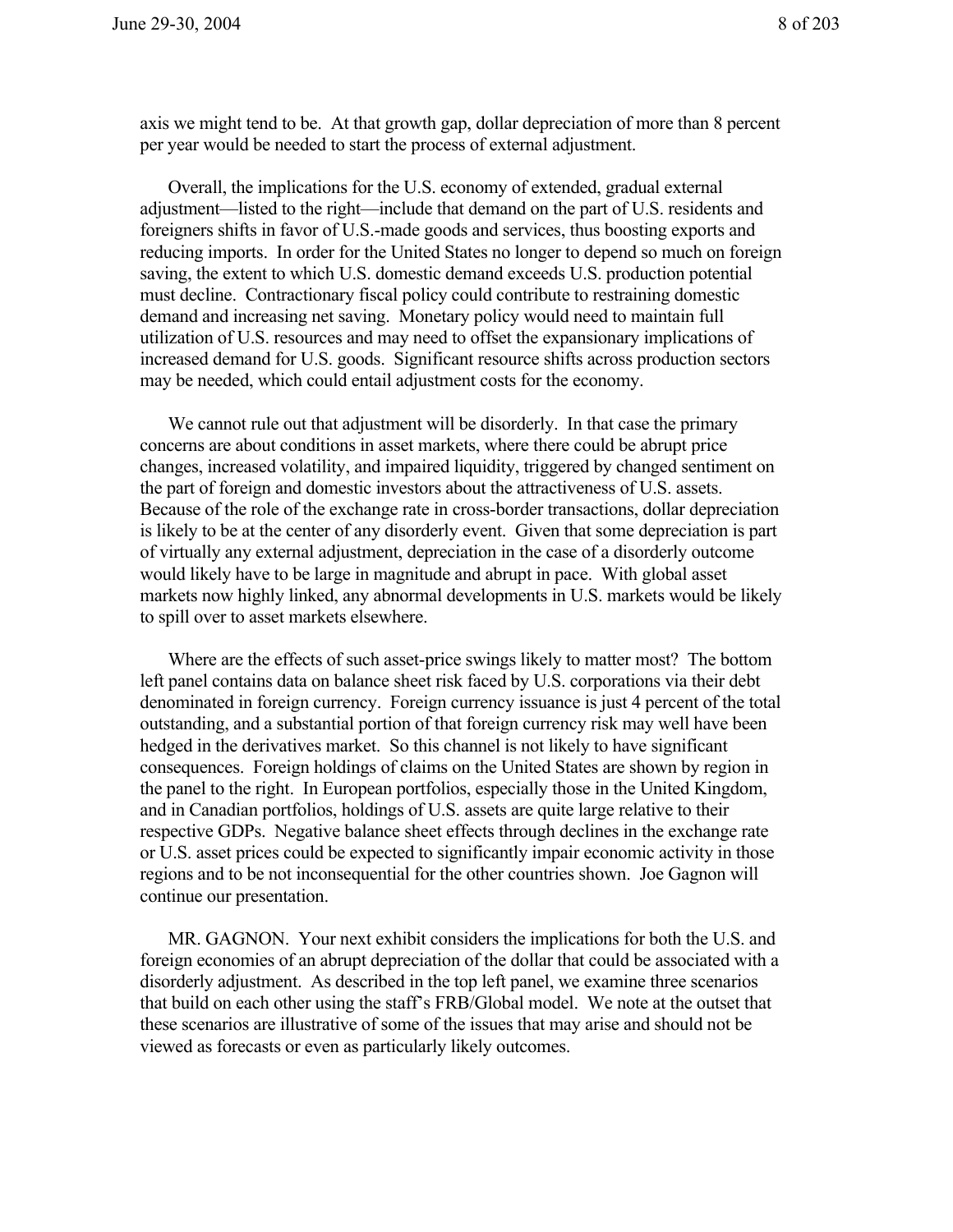In scenario 1, there is an exogenous permanent drop in demand for dollar assets that would cause the broad real index of the dollar's value to decline 30 percent over the next two quarters in the absence of any responses in domestic and foreign interest rates. The only decline of this magnitude in the history of the broad real index occurred over a three-year period from 1985 to 1988. In this and subsequent scenarios, we assume that U.S. and foreign policy interest rates follow a Taylor rule. The dotted black line in the panel to the right shows that the dollar actually depreciates less than the full 30 percent in this scenario, as higher U.S. and lower foreign interest rates offset some of the depreciation shock. Column 1 of the middle panel shows that U.S. GDP (line 1) is about 2 percent higher after six quarters. The effect on the level of U.S. output peaks at just over 2 percent in early 2006 and then gradually unwinds. Higher output is more than accounted for by net exports (line 3), as domestic demand (line 2) declines. By the end of 2006, core PCE prices (line 4) are 1½ percent higher. This price increase is stretched out over ten quarters, so the annualized inflation rate never rises more than a percentage point above baseline. Most of this rise reflects the direct pass-through of higher import prices (line 5), but a little is attributable to the rise of output relative to potential. On its own, this shock would not be considered disorderly, and it reflects a relatively benign response to such an abrupt dollar depreciation. Nevertheless, the negative effect on trade-weighted foreign GDP (the dotted black line in the bottom left panel) is a bit larger than the positive effect on U.S. GDP as policy rates in many important U.S. trading partners hit the zero bound on nominal interest rates. Foreign real consumption does not fall as much as foreign output because dollar depreciation lowers the cost of imports to foreign consumers. The opposite effect is at work in the United States, showing that even though dollar depreciation is good for U.S. production, it does have adverse effects on U.S. consumers.

In scenario 2, we posit that this abrupt dollar depreciation is associated with a widespread loss of confidence in U.S. economic prospects that leads to a 250 basis point increase in the risk premium on equities and long-term bonds in the United States. The higher premium and lower expected profits cause U.S. equity prices to fall about 50 percent. Because of the importance of the U.S. economy and U.S. financial markets in the global economy, it is likely that such a large drop in U.S. equity prices would spread to foreign markets. The overall effect on foreign financial markets would likely be muted by safe-haven flows to government bonds in major foreign countries. Thus, we set the size of the foreign financial shock to have half as much effect on foreign output as the U.S. financial shock has on U.S. output. Asset-price declines add contractionary impulses to the simulation, and now U.S. GDP, shown in columns 3 and 4 of the middle panel, declines on balance. At the same time, the upward pressure on U.S. prices (line 4) is reduced a bit, owing to slack in resource utilization. As shown by the dashed red line in the bottom left panel, asset-price declines in foreign economies and spillovers from the United States have a substantial contractionary effect on our trading partners. Policy rates in most of these countries drop to zero early in the simulation and remain there.

Scenario 3 considers the possibility that, when policy rates hit zero, foreign central banks might engage in quantitative easing or other nontraditional policy actions to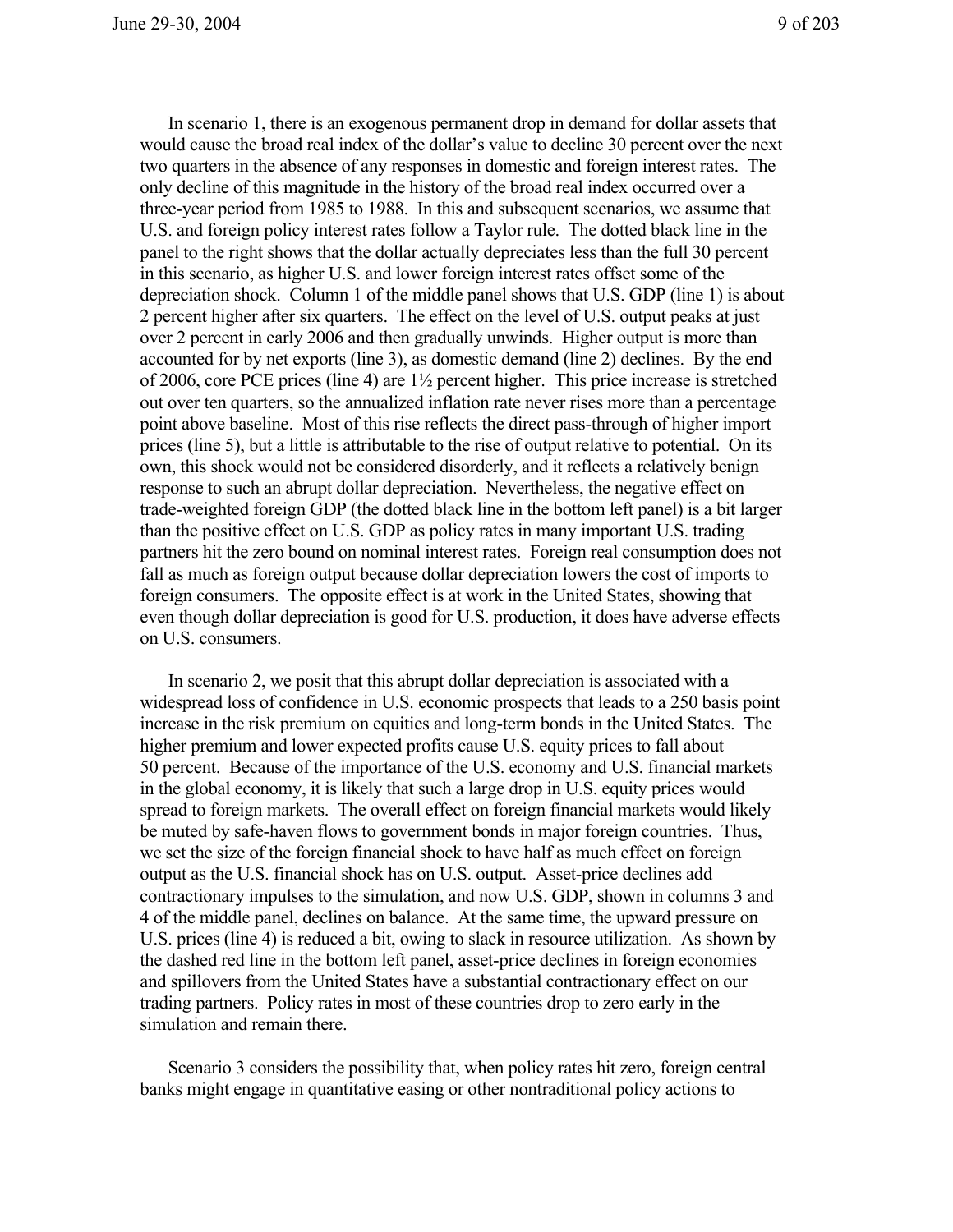stimulate their economies. Because the channels for such policies are not built into the model, we chose to relax the zero bound on policy interest rates and allow these rates to become negative, still following a Taylor rule. As shown by the solid green line in the top right panel, easier monetary policy abroad leads to less dollar depreciation. Nevertheless, the level of U.S. GDP (line 1, columns 5 and 6 of the middle panel) is essentially identical to that in scenario 2. The reduced stimulus to U.S. GDP from a smaller depreciation is roughly offset by the reduced drag from a smaller contraction in foreign GDP, shown by the solid green line in the bottom left panel. The smaller depreciation helps to damp the rise in U.S. prices (line 4 of the middle panel). The bottom right panel displays the classic J-curve effect of a depreciation on the trade balance. Most of the effects are completed by early 2006. The trade deficit narrows about 1½ percent of GDP from the exchange rate shock alone and about 2 percent of GDP when other asset prices also drop. These scenarios engender a substantial degree of external adjustment, though not enough to eliminate the trade deficit, which is currently around 5 percent of GDP.

All together, these simulations clearly indicate that disorderly adjustment of the U.S. external balances is likely to have a very contractionary effect on foreign economic activity. A large dollar depreciation—which is likely to be at the heart of any disorderly adjustment—provides a substantial stimulus to U.S. exports that offsets much of the negative effects of any financial distress on U.S. activity. Meanwhile, lower U.S. imports are a direct drag on foreign economic activity.

In light of the dollar depreciation that occurred over the past two years, exhibit 6 explores whether external adjustment is already under way. The last major period of external adjustment in the United States occurred during the late 1980s. We find it instructive to compare the recent experience with that of the 1980s. The dashed line in the top left panel displays the rise and fall of the broad real dollar between 1979 and 1990. The solid red line displays the broad real dollar in recent years, with the peak of February 2002 aligned with the earlier peak of February 1985. The amplitude of the cycle was greater during the 1980s, but the broad contours look similar. The recent interruption in the depreciation is more pronounced than in any comparable period in 1985-87. Should the recent break in the dollar's downward trend persist, it would be reasonable to expect any adjustment to be interrupted. The top right panel displays the trade balance over the earlier and later periods. Despite the smaller swing in the dollar in the current episode, the trade deficit as a percent of GDP has widened more than during the 1980s. Abstracting from the effects of the 2001 recession and 2002 recovery, there does appear to have been a flattening out of the trade deficit recently. In the 1980s, the trade deficit did not begin to narrow until more than two years after the dollar peaked—we are just now approaching the comparable point in the current episode. The middle panel shows that external adjustment in the late 1980s was associated with a sustained higher growth rate of real exports (the dashed blue line) relative to growth of real imports (the solid green line). In the current episode, the growth rate of real imports has exceeded that of real exports continuously from 1997 through late last year, but the gap has now closed. Adjustment will require a further rise in the export growth rate relative to that of imports.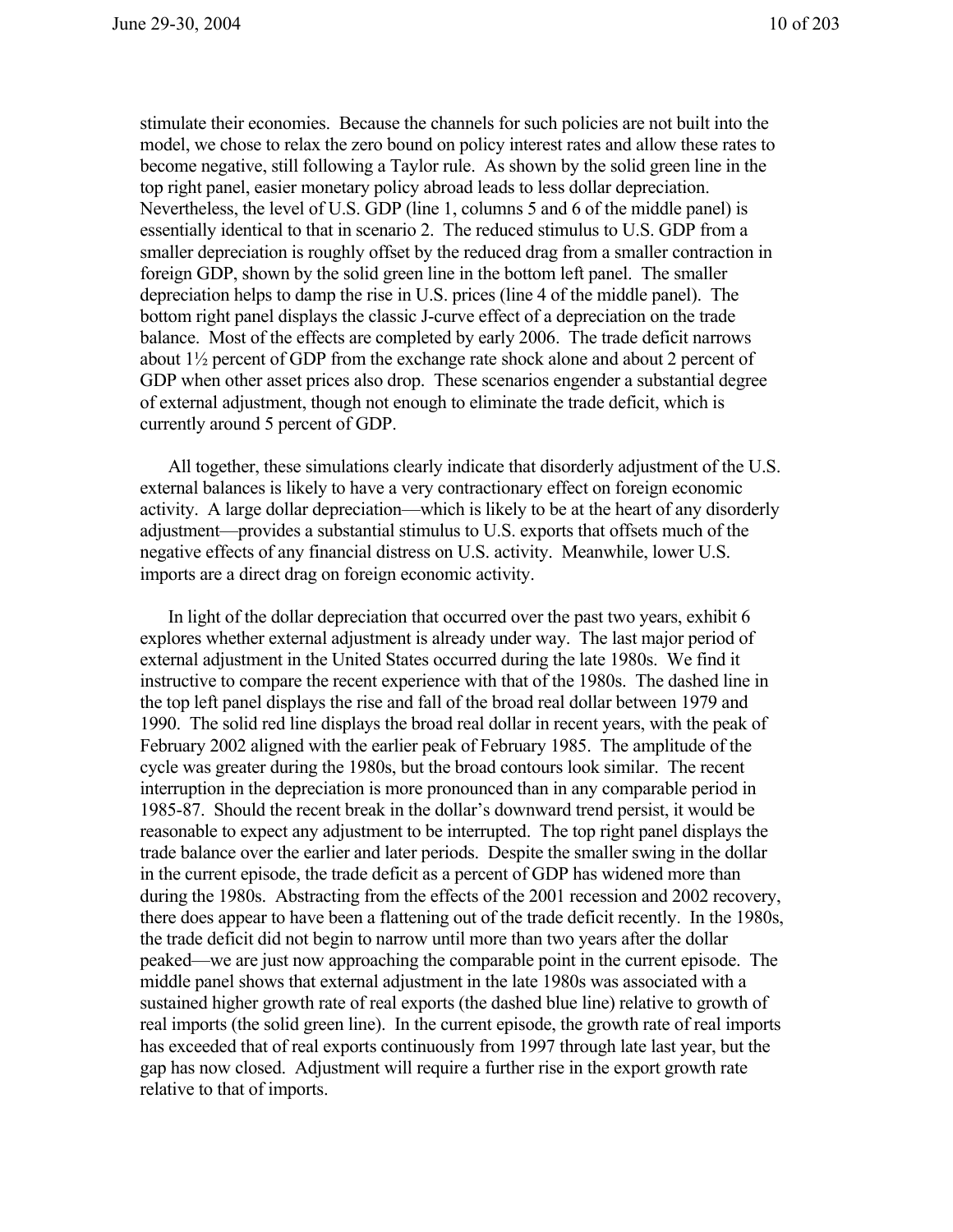The bottom left panel displays weighted foreign real GDP growth minus U.S. GDP growth. As shown by the dashed line, foreign economies grew faster than the U.S. economy in the late 1980s. Robust foreign growth undoubtedly contributed to a relatively smooth adjustment process during this period. In contrast, during recent quarters, foreign economies on average have grown more slowly than the United States (the solid red line), and we are not projecting a reversal of this relationship in the near future. The bottom right panel gives some indication that the willingness of international investors to fund our widening external deficits may be diminishing. Net private inflows of securities have failed to continue rising since the dollar's peak in early 2002; foreign official inflows have taken up the slack to finance the continued growth of the current account deficit. A similar rise in official inflows occurred at the beginning of the adjustment process in the 1980s.

The top left panel of your final exhibit compares the recent behavior of import prices with the previous episode of adjustment. As shown by the red line, import prices have turned up with the dollar depreciation and the commodity price increases of the past couple of years. But the rate of increase is much smaller than that observed in the late 1980s. Moreover, unless the dollar depreciates significantly further, we expect that import-price inflation will drift down over the next year or so. The panel to the right shows that there was not a substantial increase in core consumer price inflation associated with the 1980s adjustment. We do not expect a major increase in core PCE inflation in the near future. Overall, the evidence to date points to a pause in the widening of the trade deficit, but that is far from a significant adjustment. Indeed, as Karen mentioned previously, if the dollar remains near its recent level we would project a renewed widening of the trade deficit.

In conclusion, we believe that recent levels of the U.S. external deficits are not sustainable indefinitely. However, we know little about the path that adjustment will ultimately follow, including how long our large trade deficits can be financed. The depreciation of the dollar in 2002 and 2003 has helped to slow the widening of the trade deficit, but there is no evidence that a sustained or significant adjustment has begun yet. Assuming that U.S. and foreign output remain close to our estimates of potential, a substantial further dollar depreciation is required just to get adjustment started. The relatively orderly adjustment of the late 1980s was associated with an acceleration of foreign economic activity and brighter investment prospects abroad. On the other hand, a disorderly adjustment process would more likely be associated with a loss of confidence in U.S. economic policies and prospects. In a disorderly adjustment, the contractionary effects on output could well be greater for foreign economies than for the U.S. economy. While asset-price declines tend to depress output both at home and abroad, dollar depreciation tends to boost U.S. production and damp foreign production. The effect on U.S. inflation of even a large depreciation is likely to be quite modest. Linda Goldberg will now continue our presentation.

MS. GOLDBERG.<sup>2</sup> I will be referring to the separate package of exhibits that you should also have in front of you. My portion of this briefing on U.S. external adjustment

 $\overline{a}$ 

 $2^2$  The materials used by Ms. Goldberg are appended to this transcript (appendix 2).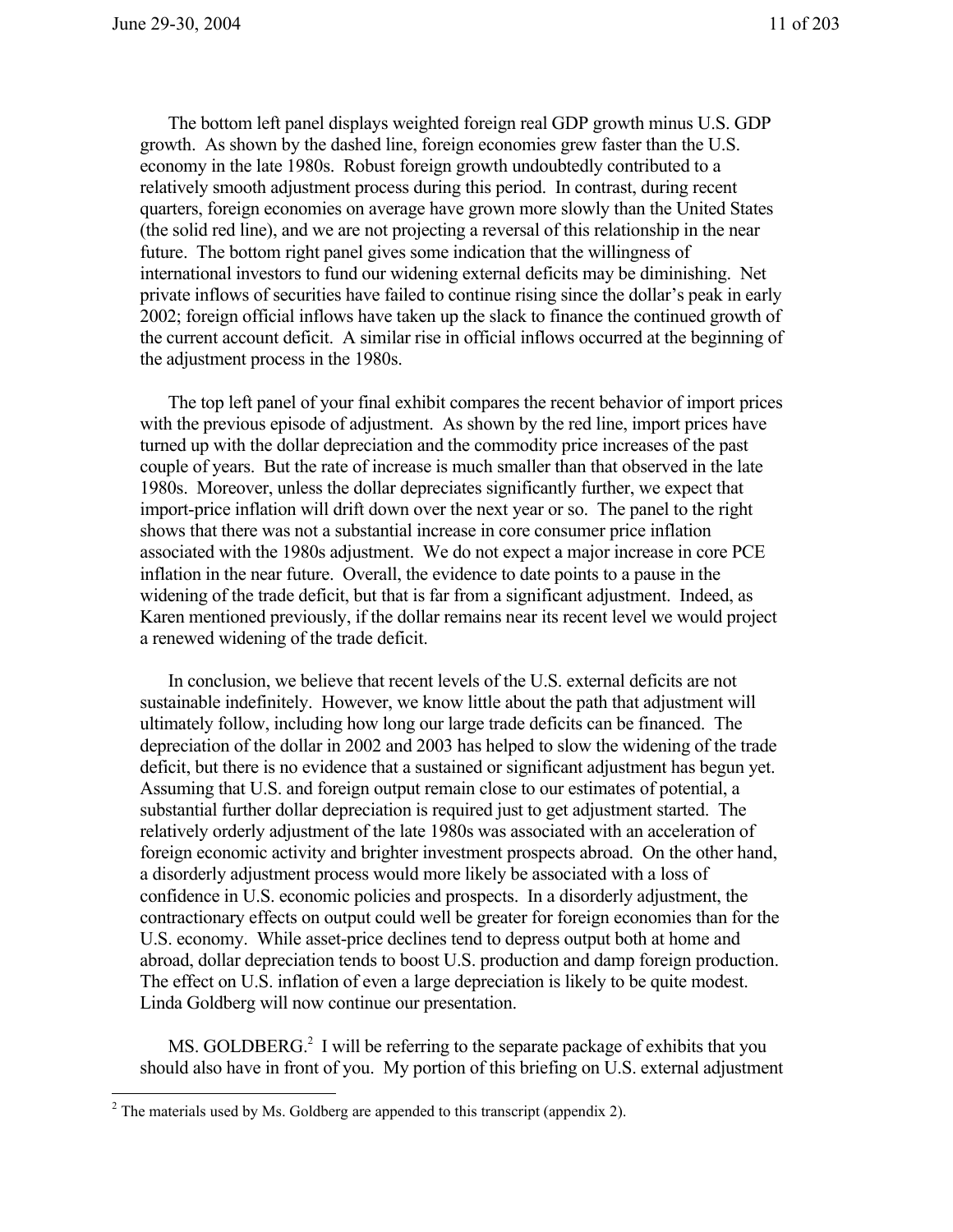focuses on the exchange rate and trade exposure of U.S. industries. Some scenarios for closing the U.S. trade deficit involve depreciations of the dollar exchange rate against other currencies. Yet such depreciations do not affect all U.S. producers similarly. My background material provides various industry-level details. In my remarks today, I highlight four broad points. First, the most trade-oriented industries of the United States are in the manufacturing sector and account for almost half of manufacturing employment. There are also some high-trade-oriented raw-materials industries. Second, these trade-oriented industries are the ones expected to be stimulated most by dollar depreciation. Moreover, the currency that the dollar depreciates against is important; U.S. industries experience greater stimulus when the dollar depreciates against the euro or the yen, for example, than against the yuan. Third, for many industries, rates of exchange rate pass-through into import prices have been relatively stable over past decades. While there is evidence of reduced import-price responsiveness to exchange rates in some commodities, such declines in pass-through may have been temporary. My fourth point is that a few high-trade-oriented industries in the United States may account for the bulk of the import and export adjustments induced by dollar depreciation.

We begin by turning to the levels of international trade exposure of specific U.S. industries. We discuss three forms of trade exposure: (1) producer export orientation the size of exports as a share of producer shipments; (2) the extent to which foreign producers have penetrated U.S. markets; and (3) industry use of imported inputs in the production processes—the share of production costs attributable to imported components and machines. We define high-trade-oriented industries as having export orientation above 20 percent and import penetration above 20 percent. These industries, shown in exhibit 1, are concentrated in our manufacturing sector and include chemicals; machinery excluding electrical; computers and electronics; electrical equipment; transportation equipment; miscellaneous manufacturing, such as toys and jewelry; and leather products, which is a small industry in the United States. Taken together, these industries account for 44 percent of U.S. manufacturing jobs. Outside of manufacturing, some raw materials sectors are also heavily trade oriented either in exports or imports. Moreover, if we broaden our criteria to allow a more narrow focus on import penetration, we can also include apparel, primary metal manufacturing, and furniture and fixtures. The dark blue bars in exhibit 1 show industry export shares, and the red bars display import penetration of these high-trade-oriented industries; both bars suggest producer revenue exposure to international trade. The yellow bars show the role of imported components in industry costs. The use of imported inputs means that producer costs rise when the dollar depreciates, as long as there is some pass-through of exchange rate changes into the prices of these imported components. To the extent that the same producers are exposed to the same currencies on the revenue and cost sides of their balance sheets, producer profits are partially hedged against currency fluctuations. All manufacturing and nonmanufacturing industries have revenue exposure in excess of their cost exposure to international trade. This leads to the expectation that a tradeweighted dollar depreciation would be stimulative, on average, for U.S. industries.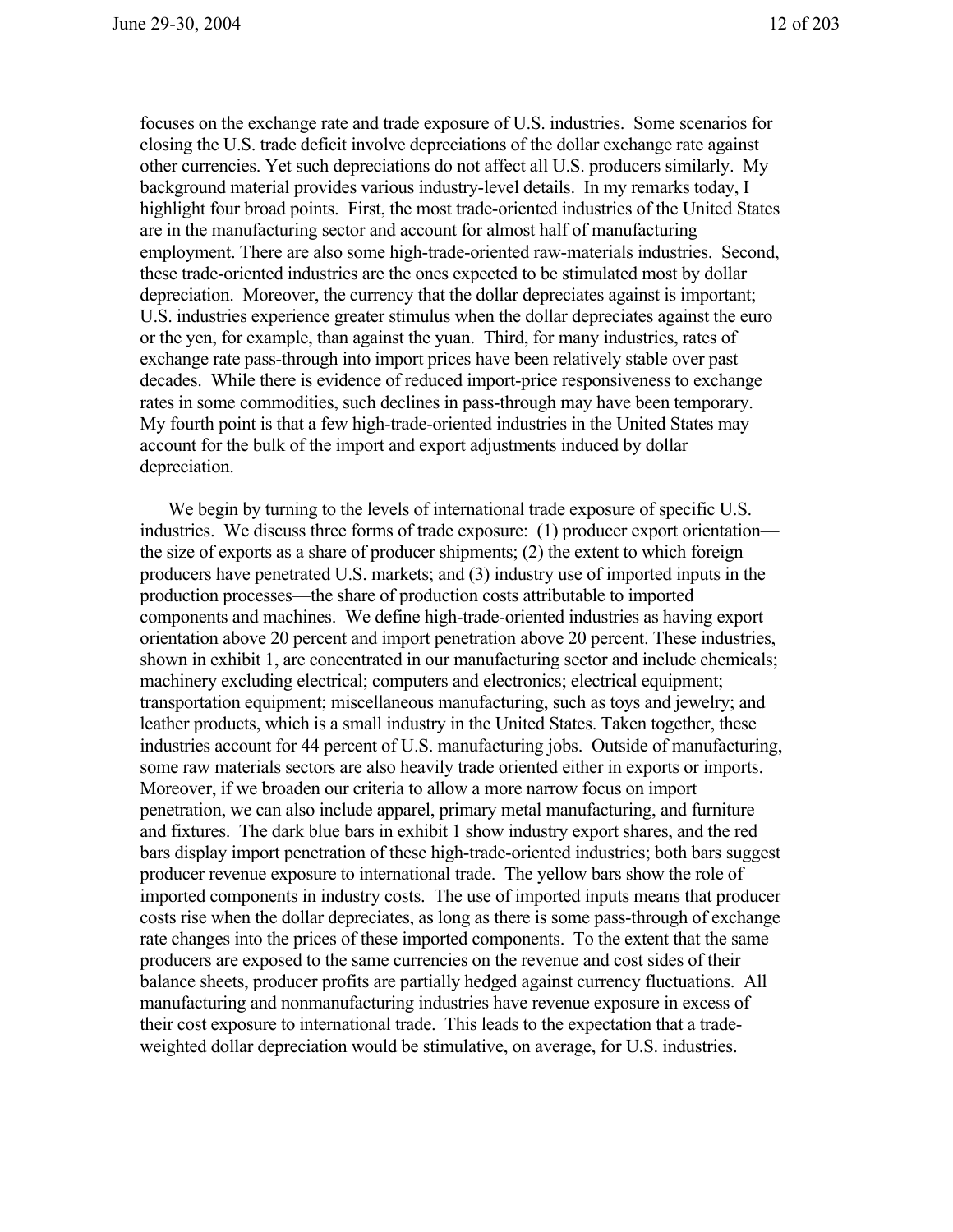Exhibit 2 presents the countries that are the destinations for aggregate U.S. exports, as well as those that are the sources of our aggregate imports of goods. Canada and Mexico together account for more than 30 percent of total U.S. exports and imports. The euro area accounts for 15 percent. Our trade imbalance with China is suggested by the fact that that country accounts for only 4 percent of U.S. exports but 13 percent of our imports. These shares of countries in overall U.S. trade transactions are similar to those used by the Federal Reserve Board in constructing the aggregate exchange rate indexes for the United States. However, not all industries are exposed to the same trade partner countries or, consequently, to the same bilateral exchange rate movements. Aggregate exchange rate indexes, therefore, will not reflect the changing value of the dollar from the perspective of specific U.S. industries.

This point is made clear in exhibit 3, which shows the shares of the euro area, Japan, and China in the exports and imports of each of the most trade-oriented U.S. industries. As shown in the first column of the exhibit, the euro area is a key destination market for our exports. The implication is that the euro–dollar exchange rate figures prominently in the export competitiveness of, for example, chemical products, transportation equipment, and miscellaneous manufacturing products. In contrast, China is a relatively small destination market for U.S. manufactured goods but is larger in some import categories. The yuan–dollar exchange rate is significant mainly to the extent that it changes the competitiveness of U.S. producers relative to Chinese producers of goods being sold in the United States and abroad.

A policy-relevant issue here is whether a dollar depreciation against the yuan would stimulate U.S. industries. A stimulus would most likely occur in those industries where Chinese producers compete head to head with U.S. producers. I address this point in exhibit 4, which presents the amount of U.S. manufacturing employment in industries with different degrees of import penetration by China. The top row of exhibit 4 reveals that about 70 percent of U.S. manufacturing jobs are in industries where "made in China" goods account for a low share (less than 5 percent) of overall goods consumed by U.S. households. The bottom row shows that high levels of Chinese import penetration are strongest in those U.S. industries that account for very few U.S. jobs (only 2 percent of manufacturing). There are few industries where "made in China" accounts for more than 20 percent of our consumption of particular goods. In the middle rows of exhibit 4 are the industries with both import penetration by Chinese producers and sizable U.S. manufacturing employment. Industries such as furniture, electronic components, photographic equipment, and computers and peripherals are those that can potentially experience a switch in demand from Chinese goods to U.S. goods and are therefore the ones most likely to gain from a dollar depreciation against the yuan.

In evaluating industry exposure to dollar real exchange rate moves, let's first consider the progression of the dollar against five currencies since 2000. Exhibit 5, on the next page, shows that the dollar had strengthened against the yen, the euro, and the Canadian dollar through early 2002, before beginning its descent. Currently, the dollar is close to its weakest level in four and a half years against the Canadian dollar and the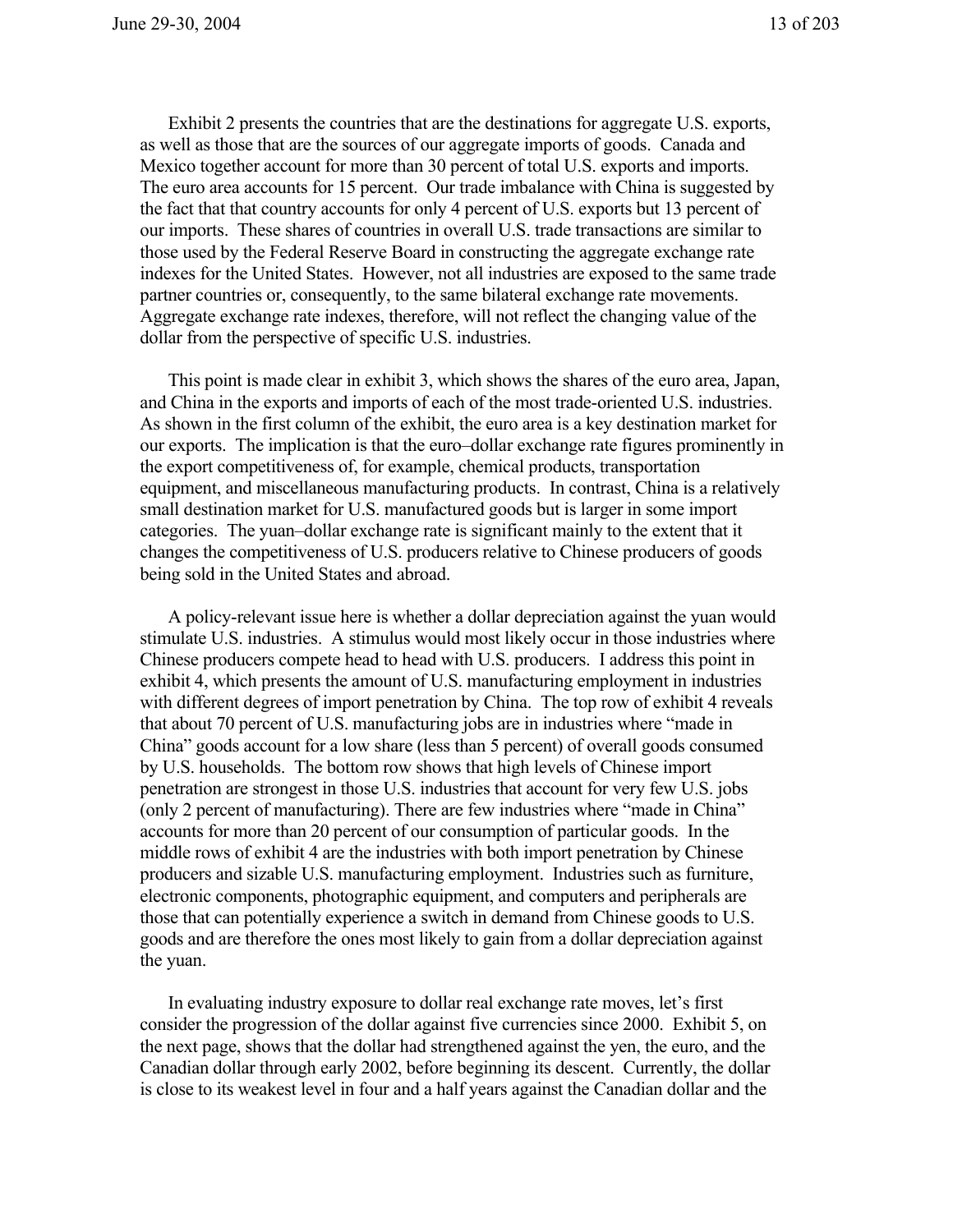euro; it has had a more limited descent against the yen. By contrast, the dollar strengthened overall against the peso and the yuan. We use these different paths of exchange rates together with the weights of our trade partner countries in each industry to derive industry-specific export-weighted or import-weighted exchange rates. Exhibit 6 shows the dollar depreciation experienced by high-trade-oriented U.S. industries since February 2002, separately presented from the perspectives of U.S. exporters and U.S. import-competing producers. The recent dollar depreciation for high-trade-oriented industries has ranged from 7 percent to a little over 18 percent for U.S. exporters, as shown in the first data column of exhibit 6. The corresponding depreciation for U.S. import-competing producers has ranged from about 4 percent to nearly 27 percent. A key point here is that, compared with other high-trade-oriented industries, the industries that have China and Korea and even Japan as large trading partners have experienced relatively less depreciation and smaller changes in competitive conditions since February 2002.

As a final theme, in exhibit 7, I focus on exchange rate pass-through into U.S. import prices. This theme is central to knowing whether exchange rate changes can induce enough demand-switching out of imports and exports to make a dent in our trade balance. Pass-through is also important for understanding the potentially major distributional consequences induced by exchange rates within the United States. Exhibit 7 provides estimated rates of the pass-through of exchange rate changes into import prices for different bundles of imported commodities. The estimates in the left column are for regressions run using data spanning the late 1970s–early 1980s through the second quarter of 2004. The right-hand column estimates are for a more recent period, starting in 1990. The elasticities of import prices with respect to exchange rates that are statistically significant are in bold print. The first two rows of exhibit 7 show exchange rate pass-through into the prices of an aggregate bundle of United States imports. The historical relationship indicates that foreign producers generally absorb a high share of exchange rate changes in their profit margins in the short run (about 70) percent) and about half of exchange rate changes over the longer run (one year). A rule of thumb is that a 10 percent dollar depreciation raises U.S. dollar import prices by 5 percent. The stability of this relationship between exchange rate movements and import prices in the United States is actively debated, especially with regard to whether exchange rate pass-through has declined recently. The comparison between the full data sample estimates in the left column and the recent sample estimates in the right column is at the heart of this debate.

Exhibit 7 highlights three important points. (1) The U.S. dollar prices of beverage, tobacco, and mineral fuel imports are relatively insensitive to changes in exchange rates, with food prices only marginally sensitive. (2) Exchange rate pass-through rates into the import prices of food, chemical products, and some manufactured goods have been stable over time. A 10 percent dollar depreciation increases import prices of these goods by a cumulative 4 to 7 percent within a year. (3) Pass-through may have declined on U.S. imports of machinery and transportation equipment; the relationship estimated using historical data consistently overpredicted import prices for this commodity in 2002 through mid-2003. This category of machinery and transportation equipment has a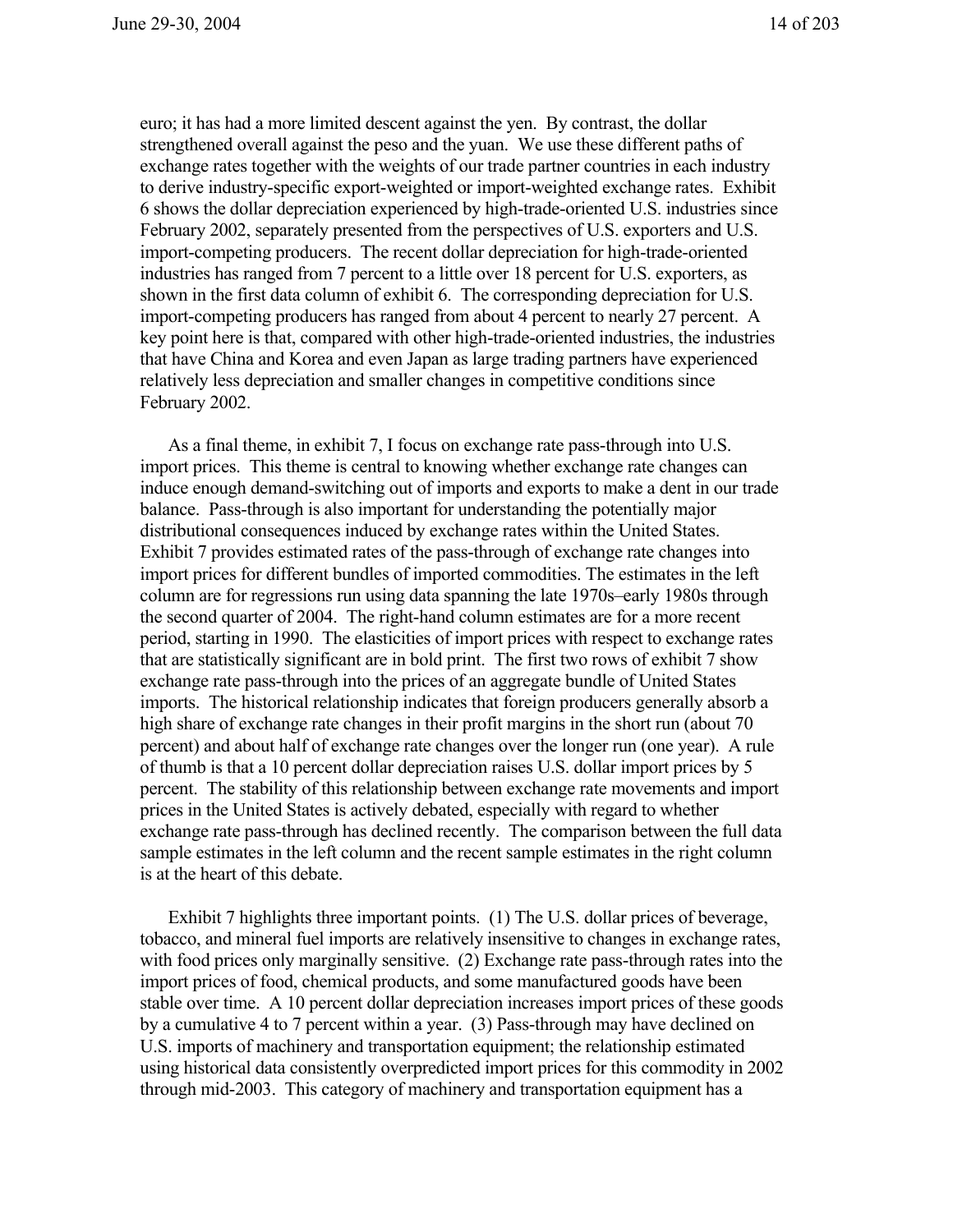heavy weight in the aggregate bundle of U.S. imports, which explains why we estimate lower pass-through since the 1990s on the overall bundle of U.S. imports excluding fuels. Overall, in my judgment, it is premature to assume systematic and persistent declines in exchange rate pass-through into import prices. The recent decline in passthrough may have been temporary. Import-price observations from late 2003 into early 2004 are back within the bounds of the longer-run historical relationships. We may see foreign producers reaching a limit on the extent to which they let their profit margins absorb the adverse exchange rate movements that have occurred. Therefore, more time needs to pass before we conclude that exchange rate pass-through into import prices is lower than what is implied by the rule-of-thumb estimate.

I conclude by combining these themes in a way that is directly relevant to the external adjustment process for the aggregate economy. Exhibit 8 shows the substantial role that the high-trade-oriented industries play in overall U.S. trade—accounting for more than 60 percent of our total exports and imports. These are the industries on the rightmost side and bottom of each pie chart. The significant pass-through of exchange rate changes into the import prices of these industries provides the scope for expenditure switching between domestic goods and imports. Such expenditure switching within the United States is particularly feasible in those industries where we continue to have a production and employment presence. In my opinion, these industries are likely to be the ones that bear the brunt of trade adjustment in the scenarios for closing U.S. external imbalances. Moreover, since industrialized countries are the dominant markets for our exports, adjustments to our international trade balance—and to U.S. jobs—will be most pronounced for changes in the dollar exchange rate against the euro and the yen rather than, for example, the yuan. Since Chinese imports compete directly with a much smaller portion of our products, dollar depreciation against the yuan would be less effective in the pursuit of a sizable shrinkage of our trade imbalance. Continual gradual declines in the dollar against the euro and the yen would lead to fewer U.S. imports and more U.S. exports. Changes in our trade balance will appear to be driven by the export adjustments. After cumulative large declines in the dollar, some U.S. producers might expand their market orientation to also focus on exporting instead of just U.S. markets, and this would then speed the overall adjustment of the trade balance. Although import quantities are changing in the background, too, the amount of total expenditure on imports will look relatively unchanged. Thank you for your attention and for the opportunity to present these points.

CHAIRMAN GREENSPAN. The last point that you made is particularly apt in the sense

that we have a general tendency to evaluate these types of major adjustments in the context of historical relationships, and we don't think in innovative terms largely because innovations are very difficult to anticipate. Let me just say that overall these presentations have provided an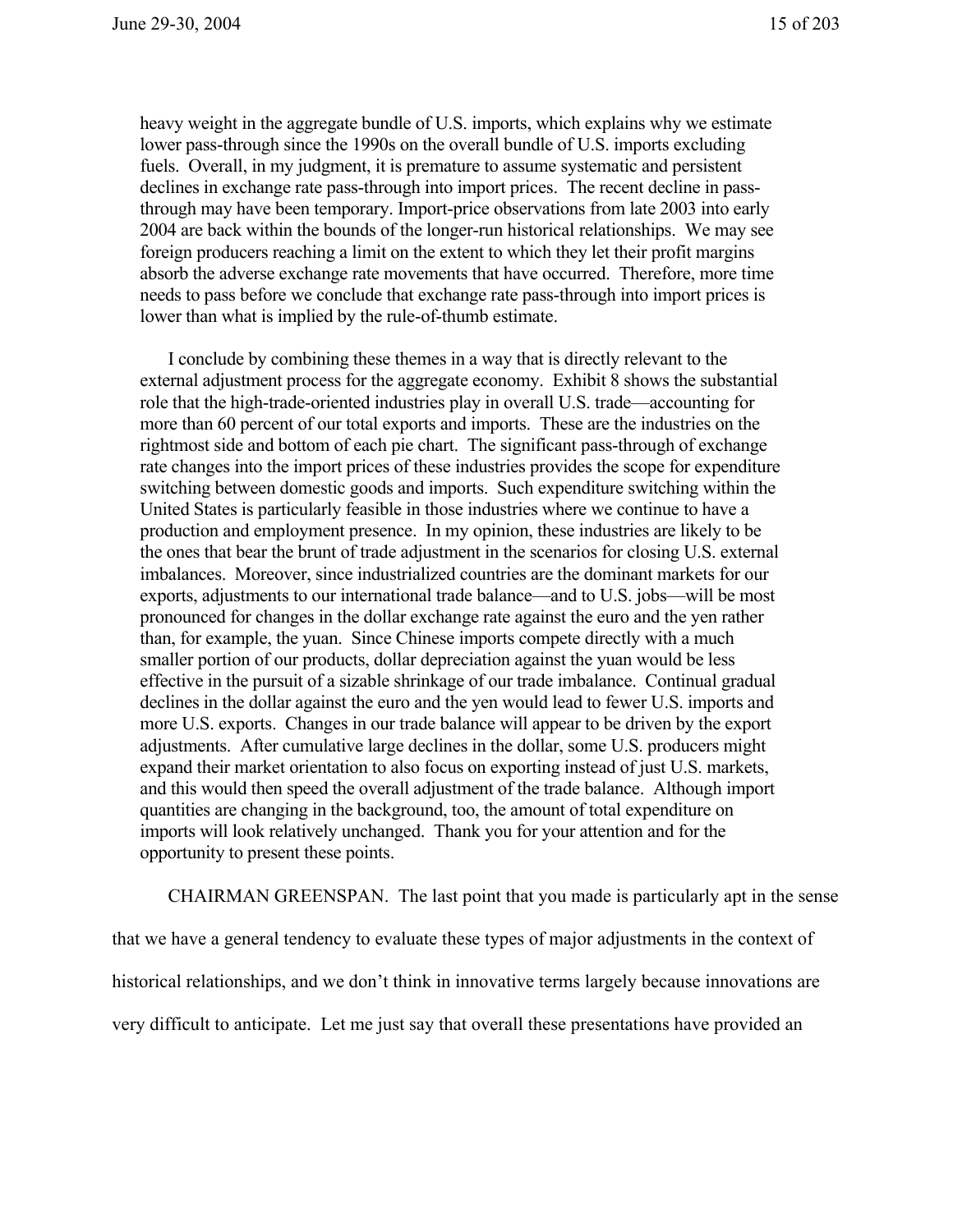June 29-30, 2004 16 of 203

extraordinarily incisive view of the nature of the adjustment processes and a few of the potential avenues through which an ultimate solution can occur.

In your pass-through analysis, you made no reference to hedging characteristics. We do know, for example, that in very recent years the outstanding volume of dollar–euro foreign exchange swaps has gone up very dramatically. Clearly, to the extent that that is taking place, the greater return on exports is a combined function of hedging plus actual pass-throughs. And even though we may see a very sharp contraction in implicit profit margins of exporters out of Europe to the United States, for example, or anywhere, from the point of view of the exporters those losses may be fully offset through the exchange market. And the exporters' behavior doesn't change until ultimately as time goes on they cannot avoid the depreciation of exchange rates. So this is a process that slows the extent of adjustment but cannot alter it. I understand the data are really quite inadequate for any industry analysis, but we do have aggregate data, and I was wondering if you have come to any conclusion as to what we can learn from that.

MS. GOLDBERG. Let me start by mentioning the response of profits to exchange rate changes. First, at the industry level, if we use an aggregate trade-weighted exchange rate to look for the effects of exchange rates on profits of U.S. industries, we don't see anything that is statistically significant. If we use industry-specific weights, then we do get a significant relationship between exchange rate changes and the profitability of U.S. firms.

There is another effect of the dollar depreciation or appreciation on U.S. corporate profits that I didn't mention—in addition to the hedging story, which comes through multinational activities—and that is that, when the dollar moves, there is pretty much a one-to-one translation effect that shows up on the profits of multinational activities. That means, for example, that when the dollar depreciates, the foreign currency profits of these firms rise in value relative to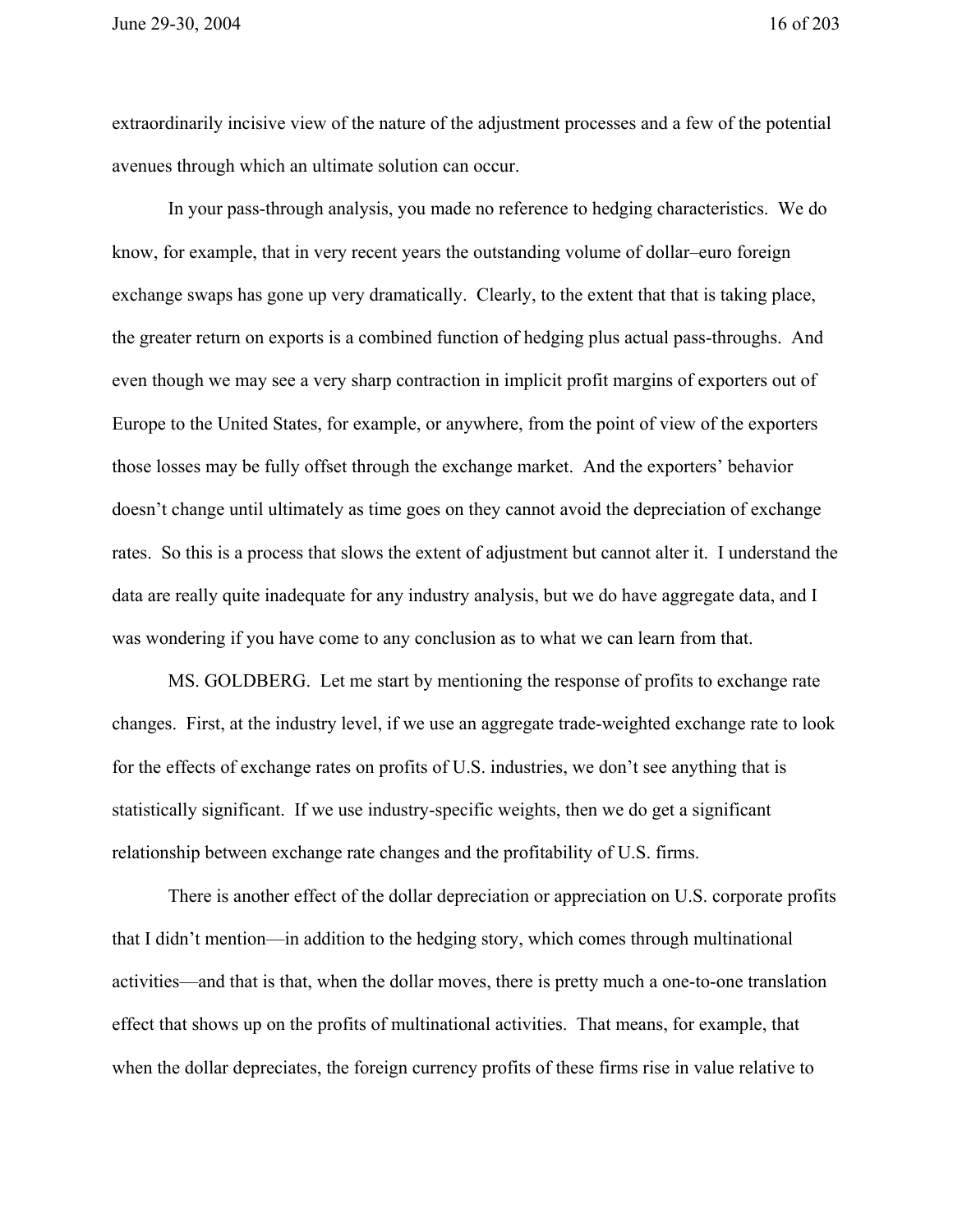their U.S. dollar profits. And that shows up as at least a temporary blip in the overall profitability of these firms.

I don't have any direct evidence on hedging activity and the effect that has had on passthrough and profitability, but some of the implications of exchange rates for profits are reduced by the increasing role of imported components used in production, which one can think of as another way that producers hedge foreign exchange rates.

CHAIRMAN GREENSPAN. We do see that the goods imported into the United States in dollars from Western Europe show a far smaller inflation rate than would be implied by the one-to-one corresponding foreign exchange rate. That implies either a significant decline in profit margins for European exporters or a very substantial shorting in effect of the euro in relation to the dollar. I gather, as I mentioned before, that this is a very short term phenomenon. I presume you have decided that its impact, while it may show up for a year or two, is really not a relevant consideration, largely because the foreign exchange currency swaps almost never go beyond a couple of years.

MS. GOLDBERG. Right.

MR. GAGNON. Mr. Chairman, may I?

CHAIRMAN GREENSPAN. Certainly.

MR. GAGNON. We have looked, partly at your suggestion, into whether the lags might have changed, because I think the mechanism you are talking about would likely show up as a longer pass-through lag. Obviously we don't have enough data to determine if this is a recent change in the past couple of years; we can't tell. We looked at whether the '90s were different from the '80s and couldn't find any evidence of a longer lag time. The lags are pretty short.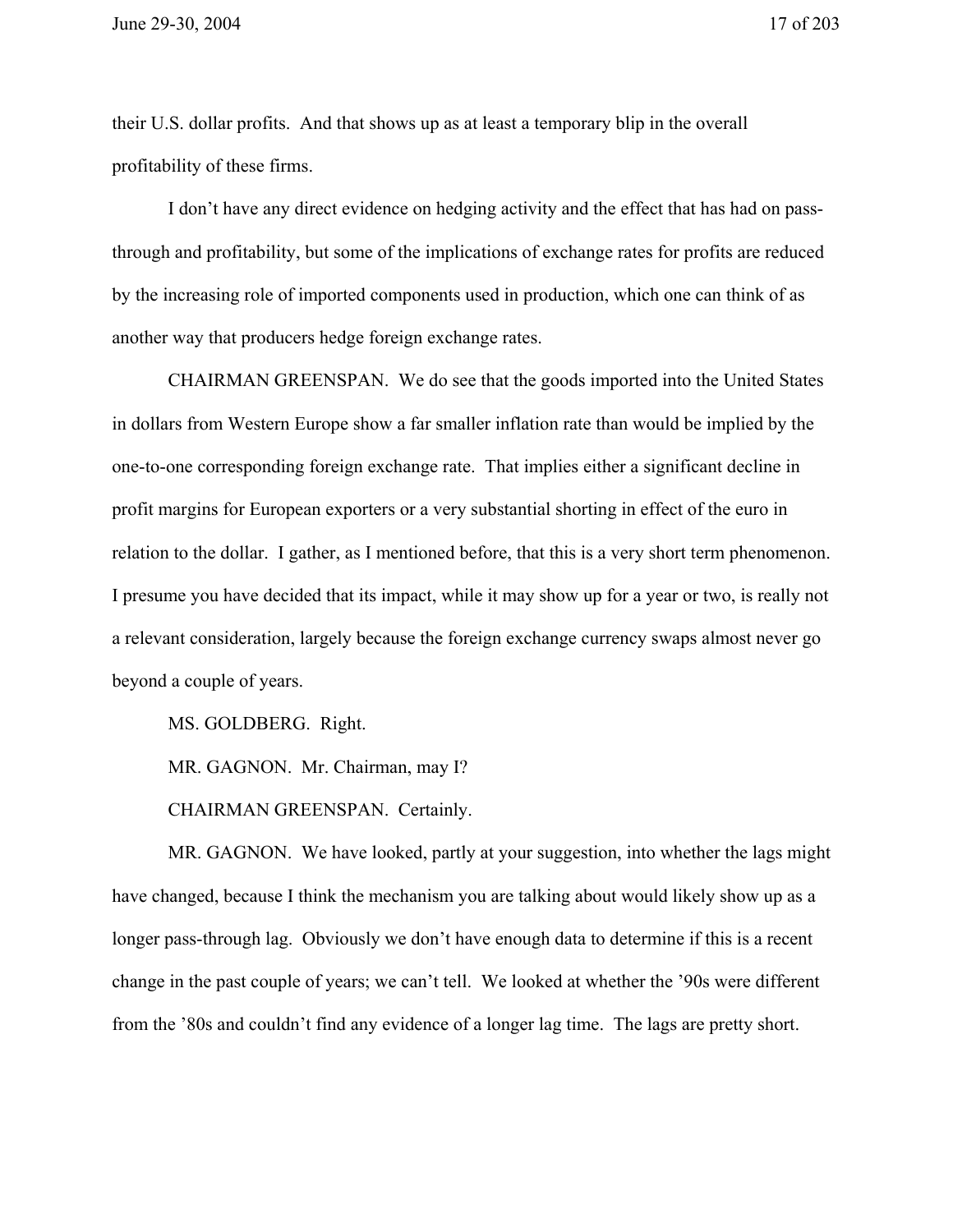CHAIRMAN GREENSPAN. Thank you. Looking at the broader question of the very important impact in terms of contractionary effects on foreign economies, are the calculations here made interactive? In other words, are we getting two static estimates, or are we getting a dynamic estimate—a feedback from the United States to foreign economies and back?

MR. GAGNON. There would be dynamic feedbacks. We use the FRB/Global model, which will simultaneously capture both effects—from the United States on foreign economies and from foreign economies on this country. So, yes, it's a property of the model that things that happen in the United States have a bigger effect on the rest of the world than vice-versa, in large part because in this exhibit we weighted the rest of the world by U.S. trade weights to give greater weight to countries that trade with us a lot, such as Canada and Mexico and Asian countries. If we had done the weighting by market or PPP-GDP, say, we would get a smaller effect.

CHAIRMAN GREENSPAN. All of this says, at the end of the day, that the U.S. current account deficit is rising as a percent of our GDP, or in a certain sense as a percent of world GDP, implying that we must be getting comparably increasing surpluses elsewhere in the world. Or put another way, this implies that the dispersion of the world's current account balances is increasing. That is almost arithmetically necessary in the data that you have here. Are we seeing any signs of a slowdown in the globalization process? For example, in whatever time frame we wish to look, what do we see in the ratio of aggregate world exports to world GDP, aggregate external gross assets and liabilities as a percent of GDP, or any of these broader macro relationships that relate to the dispersion of current account balances worldwide? In short, granted the long delays on a lot of these types of data, which almost all come out of the IMF data system one way or another, is there any evidence that the rate of change here is slowing? What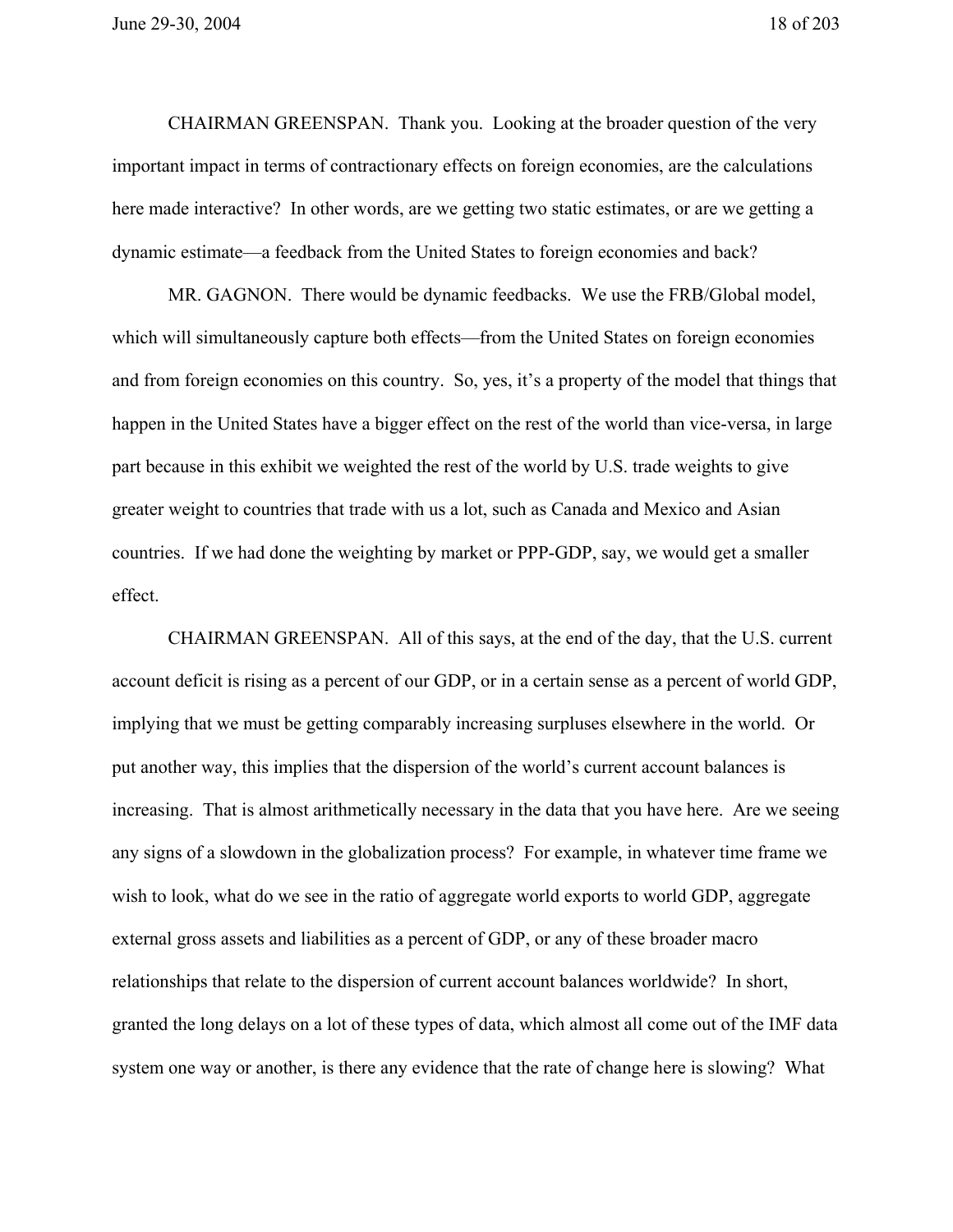has been happening in the last couple of years, for example, to the data that are perhaps the most current—world exports as a percent of world GDP? How would you describe the quarterly pattern over the last several years?

MS. JOHNSON. To be honest, I don't have those numbers in front of me.

CHAIRMAN GREENSPAN. Could you get them?

MS. JOHNSON. We could certainly calculate world exports to world GDP. My guess is that it won't have slowed.

CHAIRMAN GREENSPAN. It slowed down very dramatically a couple of years ago.

MS. JOHNSON. Well, the recession.

CHAIRMAN GREENSPAN. Yes, but has it come all the way back?

MS. JOHNSON. I can't answer that exactly. Part of the problem, of course, is finding the units in which to add up world exports and world GDP; that requires us to use data sources that are not available on a timely basis. I don't have world GDP for Q1; that number doesn't exist.

CHAIRMAN GREENSPAN. You don't? What a shock! [Laughter]

MS. JOHNSON. But what is true is that the global recession and recovery tended to be more intensive in goods than in services. They tended to be investment driven, at least in the United States and to some extent elsewhere. And trade is more goods intensive than is GDP, broadly speaking. So we saw imports and exports react more than in proportion to our GDP or to our weighted average of foreign GDP; and presumably the rest of the world, added up, experienced the same phenomenon. I would assume that we are still on something of an uptrend and are washing through a cyclical phase, but we can look at that and get back to you on it.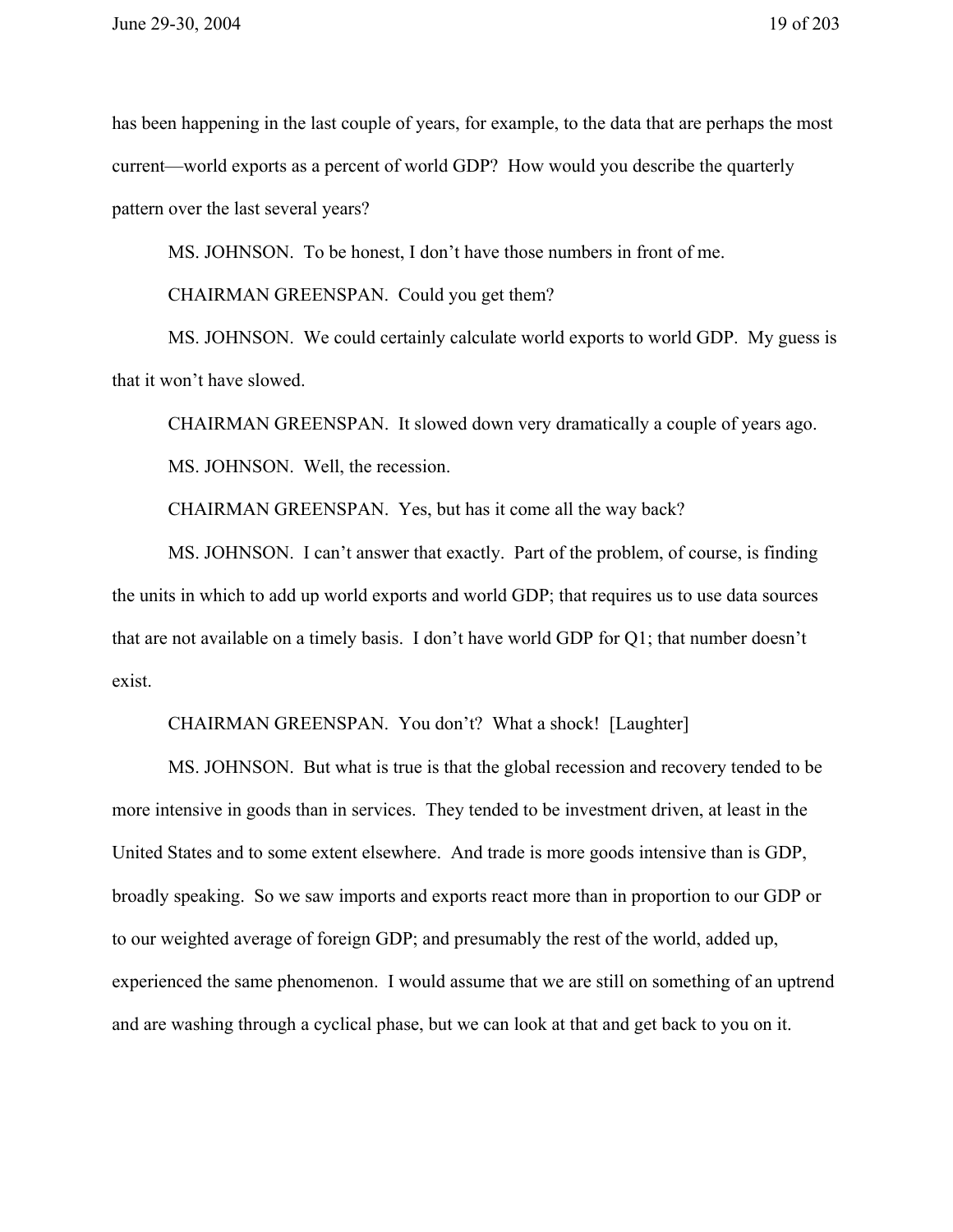Of the variables that relate to globalization in a somewhat more indirect way, the only ones that I know of that really slowed were the turnover measures on the foreign exchange market. I think, in part, the effect of the euro on foreign exchange turnover, as we measure it, probably explains why we saw declines in the volume of foreign exchange activity.

CHAIRMAN GREENSPAN. But isn't that also a function of the rate of change in the exchange rate itself?

MR. KOS. There were at least three components. One, there was an exchange rate effect. Two, there was the euro. And there was a third factor that had to do with the increased automation in terms of how the exchange market operated. Electronic brokering, for example, became very, very important.

CHAIRMAN GREENSPAN. It grosses up everything.

MR. KOS. Exactly. The numbers were down about 20 percent from '98 to '01, but all of the signals that we are getting now suggest that the survey just concluded in '04 will show another increase.

CHAIRMAN GREENSPAN. But the grossing doesn't tell us what the consolidated change in globalization is. The trade balances do, obviously, and the balance sheet changes do because they are all directly related algebraically to the current account balances and, hence, to the degree of dispersion. There is a chart in exhibit 2 of Karen's material, which has an extrapolation of the current account balances out to 2010, when it goes to over 9 percent of U.S. GDP. I'm looking at that and I'm saying, okay, why not? There's nothing in this presentation that says "no, that can't happen." It merely says that someday, somewhere, somehow, that trend is going to change. Let me just ask a quick side question. How did you conclude in that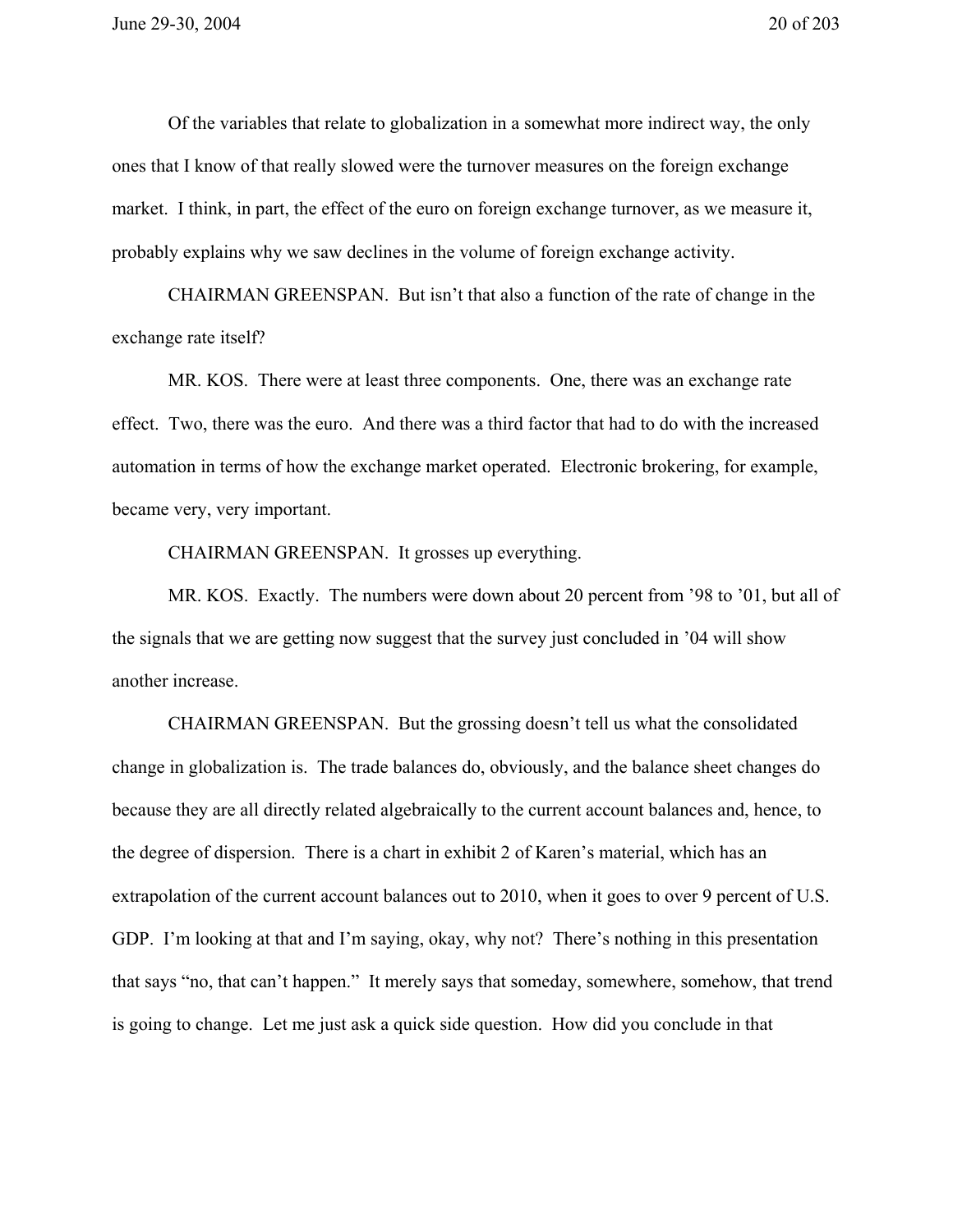particular chart, the central one in exhibit 2, that foreign private financial flows would not add up to the gross flows and that, therefore, the net official flows had to fill in?

MS. JOHNSON. That was just imposed on the chart.

CHAIRMAN GREENSPAN. I see.

MS. JOHNSON. There were some assumptions made about continuing certain behaviors and extrapolating them and so forth, but I deliberately didn't want the red to have to go away, so I told the people who prepared the chart that it should have some red on it. [Laughter]

CHAIRMAN GREENSPAN. So the red is there first, and private financial inflows are the residual?

MS. JOHNSON. Well, these are hypothetical. Of all the pieces of the story, the composition of the capital flows that will finance the U.S. current account is the most subject to change and the least predictable. So it would be foolhardy for us to claim in any sense that we have written down a serious forecast. I simply wanted to show how the elements might interplay and what the pieces would be.

CHAIRMAN GREENSPAN. It's actually very helpful to see a base because you can always make your own adjustments. It's the orders of magnitude that I find really very useful.

MS. JOHNSON. Similarly, I didn't want the tan portion to grow too much or to grow too little either. It is important to realize that not only do we have to finance the U.S. current account deficit but we have to take into account the reality of U.S. investors buying claims on the rest of the world. The elements of globalization that are making foreign investment attractive—that are allowing people to diversify, reducing home bias, and adding to this dispersion to which you referred—apply to U.S. investors every bit as much as they apply to foreign investors. So that's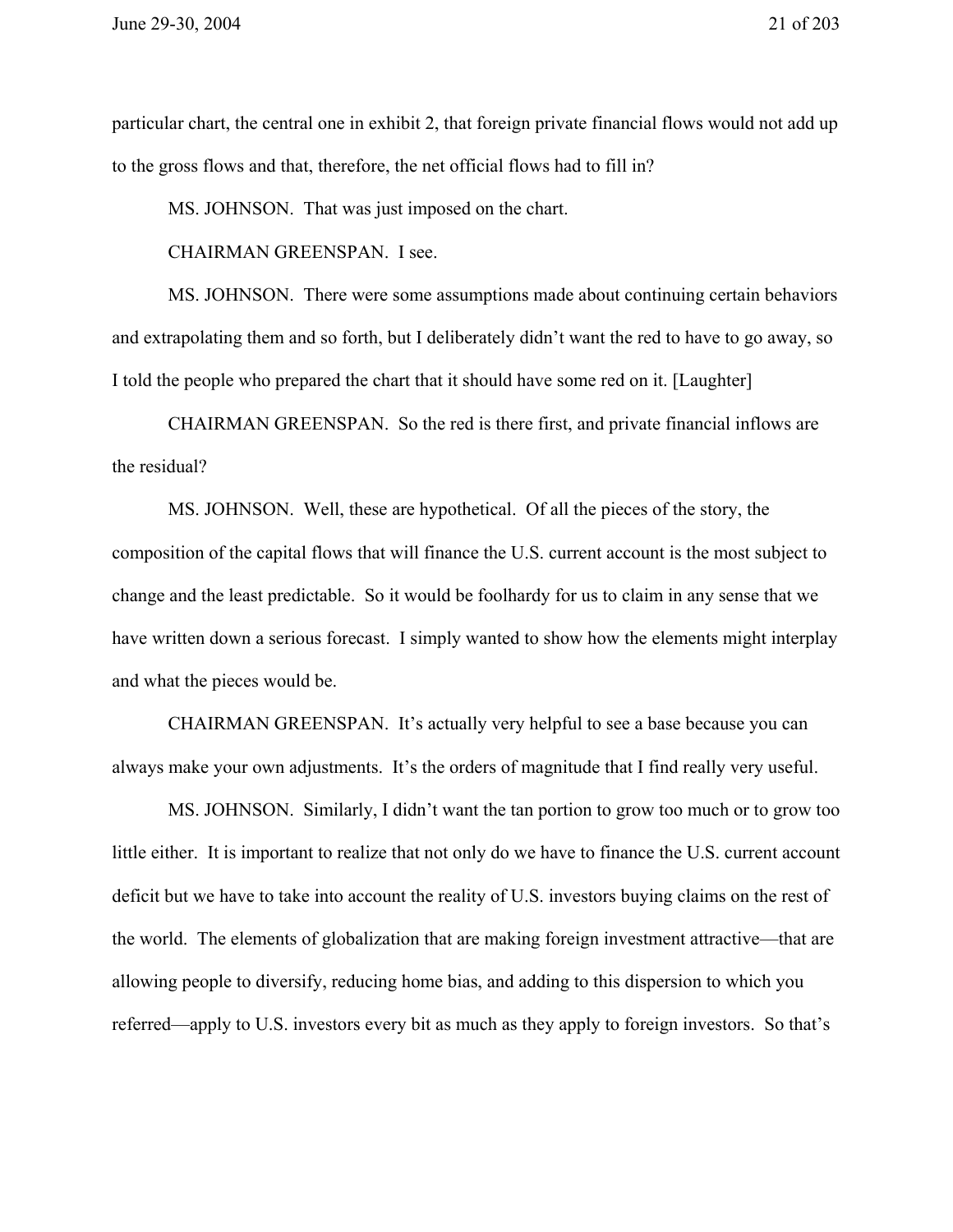an additional factor. And the flows must abide by simple accounting conditions—they have to add up—in order to make the process continue.

CHAIRMAN GREENSPAN. Could we have a hostile takeover of world statistical discrepancy, which would help? [Laughter] The issue that is unknown here, as far as the dispersion of the current account balances is concerned, is how far it can go. Unless the circumstances lead to unfinanceable ratios of net claims against a country relative to its GDP, there is no arithmetical limit to how far that dispersion could run. We are not seeing anything in this presentation per se that suggests a limit.

MS. JOHNSON. No, there's just the ultimate final condition that it can't continue forever.

CHAIRMAN GREENSPAN. That brings up Herb Stein's famous quote as usual. MS. JOHNSON. Yes, indeed.

CHAIRMAN GREENSPAN. It's really quite a useful data system that you have set up to provide a sense of the orders of magnitude. Unfortunately, I was distracted when you were discussing exactly what the definitions were of the figures in the box in the bottom left-hand corner of exhibit 3. This is a share of the portfolio of what?

MS. JOHNSON. For each of these countries, it is the portfolios of their residents. In other words, line 1 refers to the portfolios of euro area residents, 85 percent of which are held in domestic euro area securities.

CHAIRMAN GREENSPAN. Okay, it's the residents of these countries.

MS. JOHNSON. Yes. And they hold 5 percent of their portfolios in U.S. securities, leaving 10 percent held in non-U.S. foreign securities.

CHAIRMAN GREENSPAN. Okay.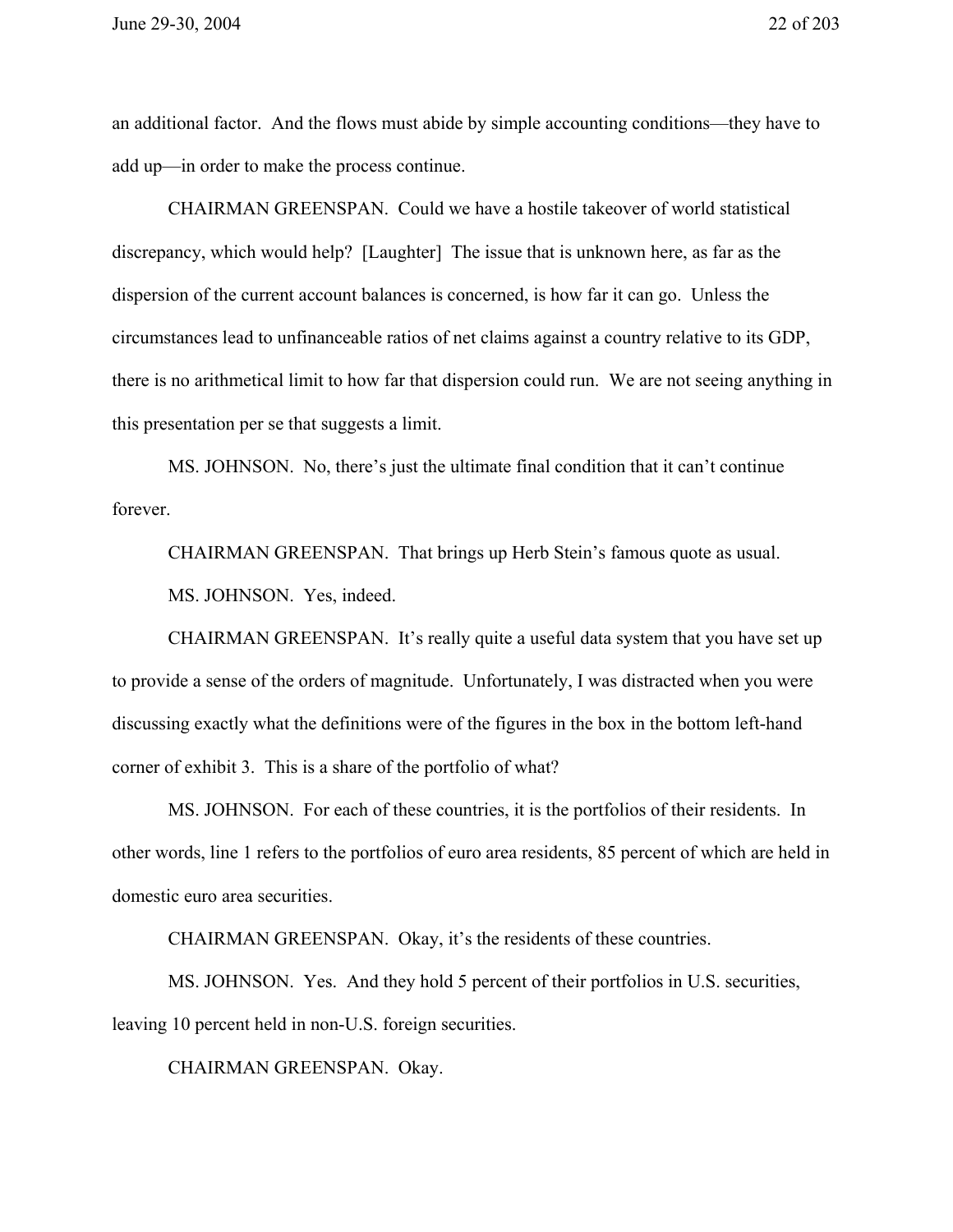MS. MINEHAN. I'm sorry to interrupt, but is that the same measure of foreign holdings of U.S. assets shown under the disorderly adjustment scenarios? Is that the same thing?

MS. JOHNSON. Well, yes, in the sense that the figures in column 2 would be the same. But the denominator here is the portfolio per country.

MS. MINEHAN. And the denominator in the other is the country's own GDP?

MS. JOHNSON. Yes, their GDP.

MS. MINEHAN. So even though the euro area has only 5.4 percent of its portfolio in

U.S. securities, that figure is equivalent to 37 percent of its own GDP?

MS. JOHNSON. Yes, but let me amend my answer to you a second ago. In exhibit 3, the figure in the column labeled "U.S. securities" is bonds and equities.

MS. MINEHAN. And this other one is all-inclusive?

MS. JOHNSON. This is all claims, including foreign direct investment holdings—claims in the United States through that channel.

MS. MINEHAN. So European-owned banks are part of it?

MS. JOHNSON. Yes, and Chrysler and all the other investment assets that Europeans have bought.

MS. MINEHAN. I'm sorry, I apologize for interrupting.

CHAIRMAN GREENSPAN. Theoretically, that figure could go well over 100 percent. In other words, you indicated that this struck you as an indication that foreigners are already heavily invested in U.S. assets, but a country like Belgium, say, could end up with gross net claims against other countries.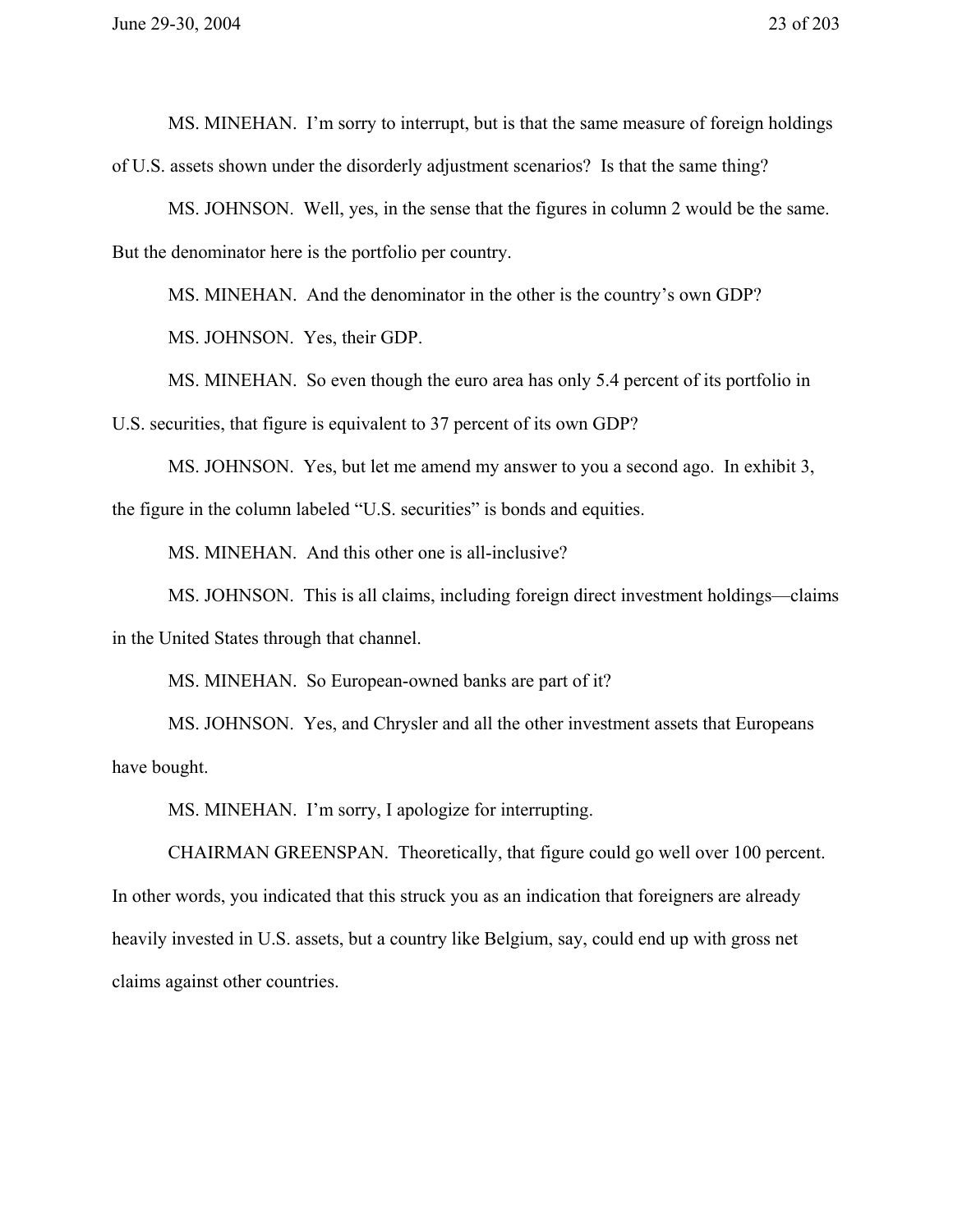MS. JOHNSON. In exhibit 4, my point is that if there is a disorderly adjustment, the balance sheet effects are likely to be felt more by residents of other countries than they will be by residents of the United States.

CHAIRMAN GREENSPAN. I think that was well demonstrated. I congratulate you. It was an awful lot of work, and although there were no definitive conclusions here, I think you've set up a structure that gives us a detailed sense of what is involved in the funding of the international financial system. Questions? Governor Gramlich.

MR. GRAMLICH. First, I tend to be in sympathy with the view expressed by Karen and Joe that this growing external deficit is probably going to cause trouble at some point. It's hard to know when. But if I understand what you did in exhibit 5, the disorderly adjustment scenarios, it strikes me that you may have over-proved the point. If one looks at this, the real cost of the disorderly adjustment is the decline in foreign GDP. And that, in turn, seems to come about—you have everybody following a Taylor rule, but then the zero bound is a constraint because countries can't lower interest rates as much as they have to in order to stabilize their economies. So the question is, What about fiscal policy? Would it be possible for fiscal adjustments, either here or abroad, to stabilize these foreign GDPs?

MR. GAGNON. Fiscal policy certainly could help. The models are such that if you want to hit a target, you can raise or lower taxes or raise spending enough to help to some extent. You might not like the other consequences. But the answer to your question is yes. While we did not actually run those types of simulations, the logic of the model is such that fiscal policy could help in that regard.

CHAIRMAN GREENSPAN. Has there ever been in the international arena any evidence that governments have responded to crises by appropriate use of fiscal policy? [Laughter]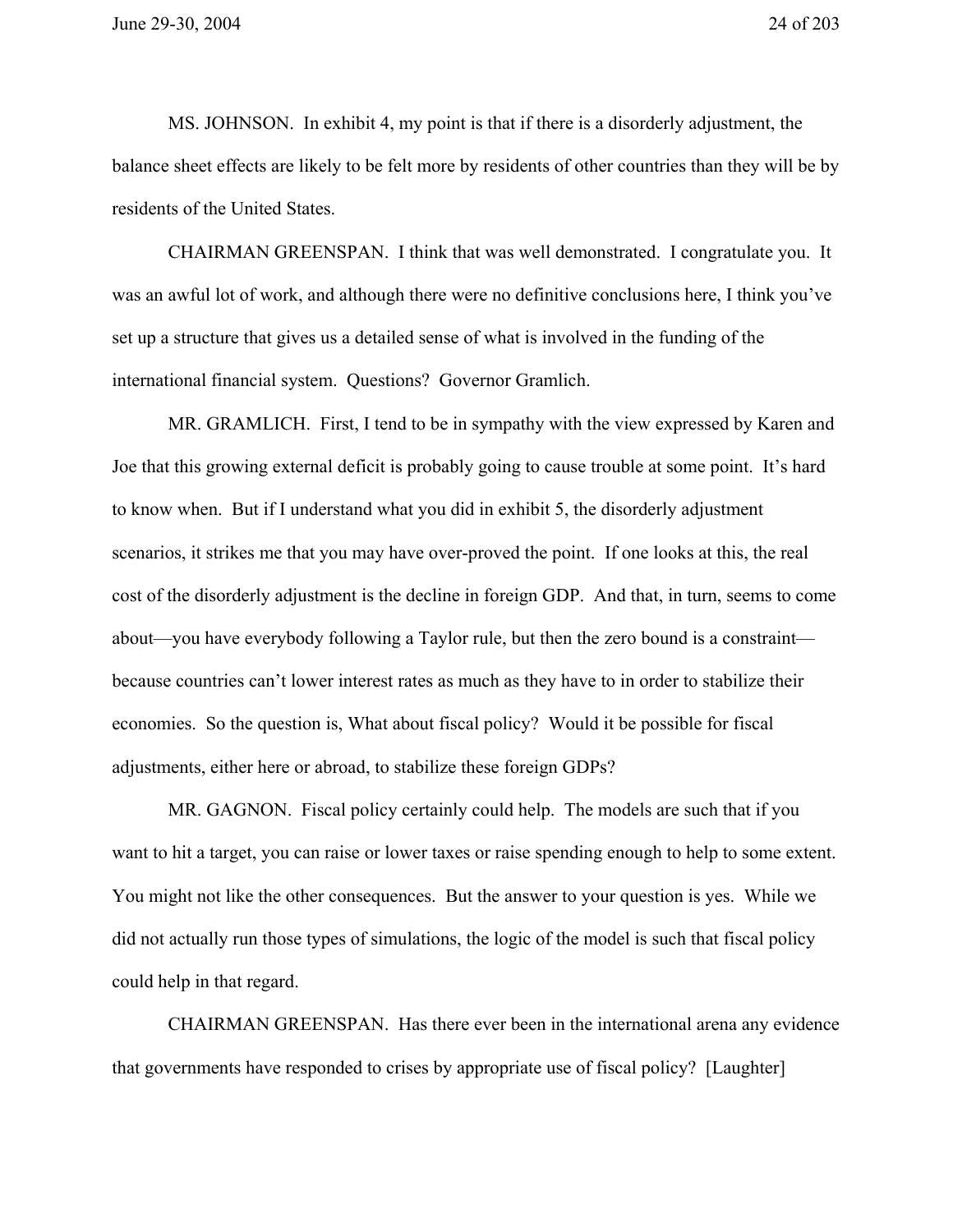MS. JOHNSON. And these governments, in particular, are already challenged with respect to fiscal policy. [Laughter] But it is hard to see anywhere on earth, with the possible exception of some Asian countries, where the governments themselves perceive the scope of using fiscal policy in that way, whether they could do it well or not.

MR. GRAMLICH. I am not here to praise fiscal policy. But suppose we have a disorderly adjustment. I think it is interesting, when you strip it all away, to ask, What is the problem with that? If the problem is really that policy either won't adjust appropriately in the case of fiscal policy or can't adjust in the case of monetary policy, then that's fine. That's interesting to know. I think that is what you are saying.

MS. JOHNSON. We take that point very seriously. And it may be one reason—maybe some of you have noticed it, too—that, when we go to international meetings, it is always the other people around the table who are complaining about the U.S. deficit and worry that it is going to cause a problem. That may be because, in fact, the problems from the point of view of the United States seem quite manageable relative to the picture we get of trying to figure out how this situation is going to work itself out in the rest of the world.

MS. GOLDBERG. Governor Gramlich, may I add that I agree with the outcomes of the scenarios, but there is also a lot of redistribution across industries going on in the background here. There's a shift from capital goods sectors toward export-oriented sectors and the ones that were competing with imports. I don't know to what extent the costs associated with those types of transitions are built in, but that could be an extra drag, at least for a while, that works itself through the economy.

MR. GRAMLICH. As long as I have the floor, could I ask Linda a question as well?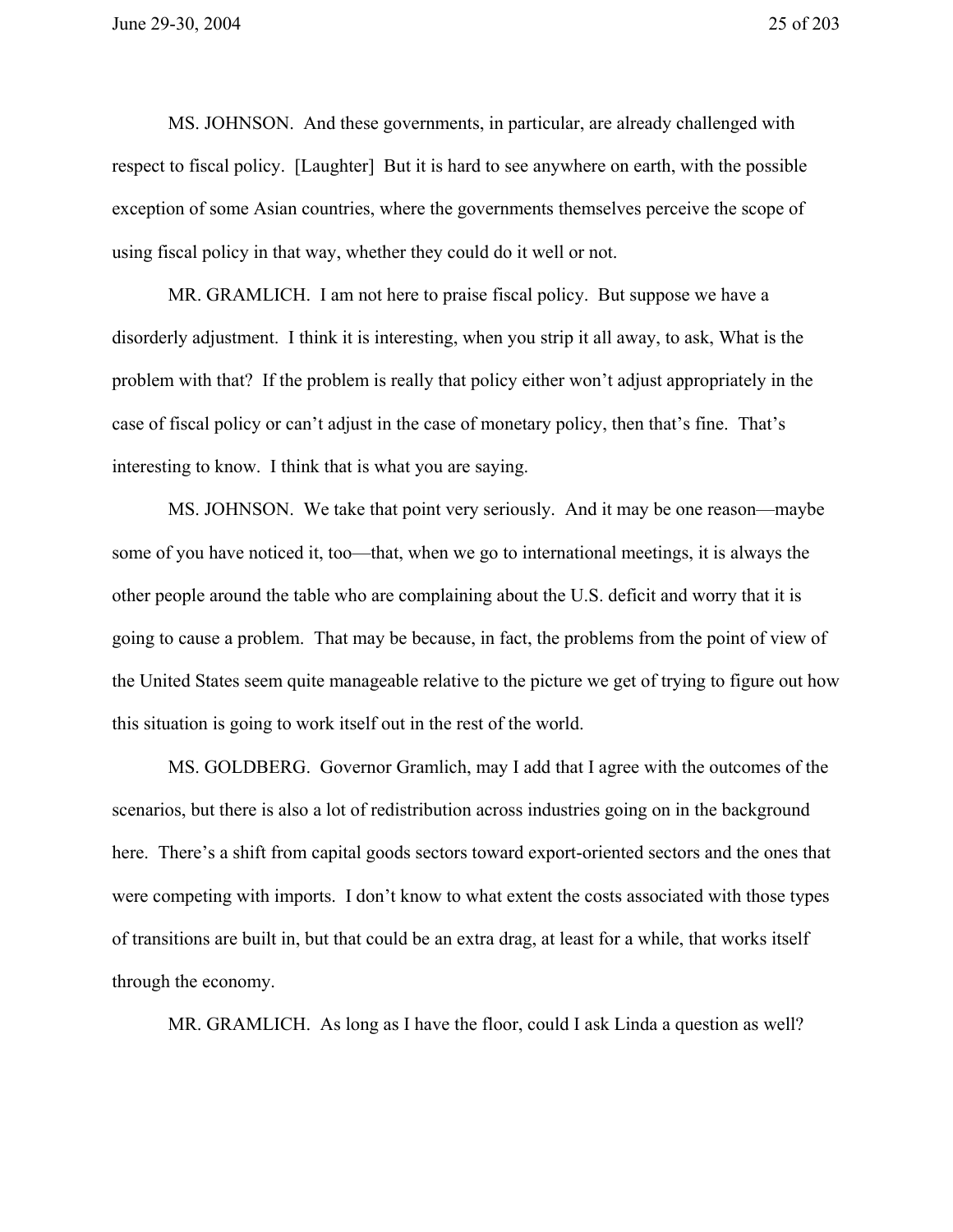June 29-30, 2004 26 of 203

CHAIRMAN GREENSPAN. Of course. I don't know if you're going to get an answer! [Laughter]

MR. GRAMLICH. Well, I'm sure I'll get an answer. Actually, I'm not sure I have totally grasped all this. In looking at your exhibit 1, suppose the dollar changes a lot. There are three ramifications on industry that you've highlighted. One is that the costs go up, and that's bad; that's illustrated by the yellow bars. The import share is high, but it could come down if the dollar goes down, right? And the black bars, the export share, could go up. So you have three things going on for each of these industries, and unless I missed it, I don't see where you have put it all together. Have you done a simulation with a given percent change in the dollar and looked at the cost structure, the import competitiveness, the export competitiveness, and so forth, to see how these industries come out in total equilibrium?

MS. GOLDBERG. What I've done is a bit more limited in that I've looked historically at the effects of exchange rate movements on profitability and the net effects in terms of the first two bars, which are the revenue exposures versus their cost exposures. And I've found that those effects are a very significant issue for them, as is initially this point about the translation effects on multinational profits.

The other thing I've looked at, where there is industry-level detail, is the sensitivity of exports and imports to exchange rate changes. Those are the two pieces. What we see in that exercise is that, when the dollar depreciates, the exports of these types of industries respond significantly, so revenues get a really big boost. On the import side, though, for these industries it's a different story. If you look at the overall U.S. economy and at how much we are spending, say, on imports of transportation goods from abroad, you find that the sensitivity of that to exchange rates is pretty much zero. And the reason is that we end up having higher prices on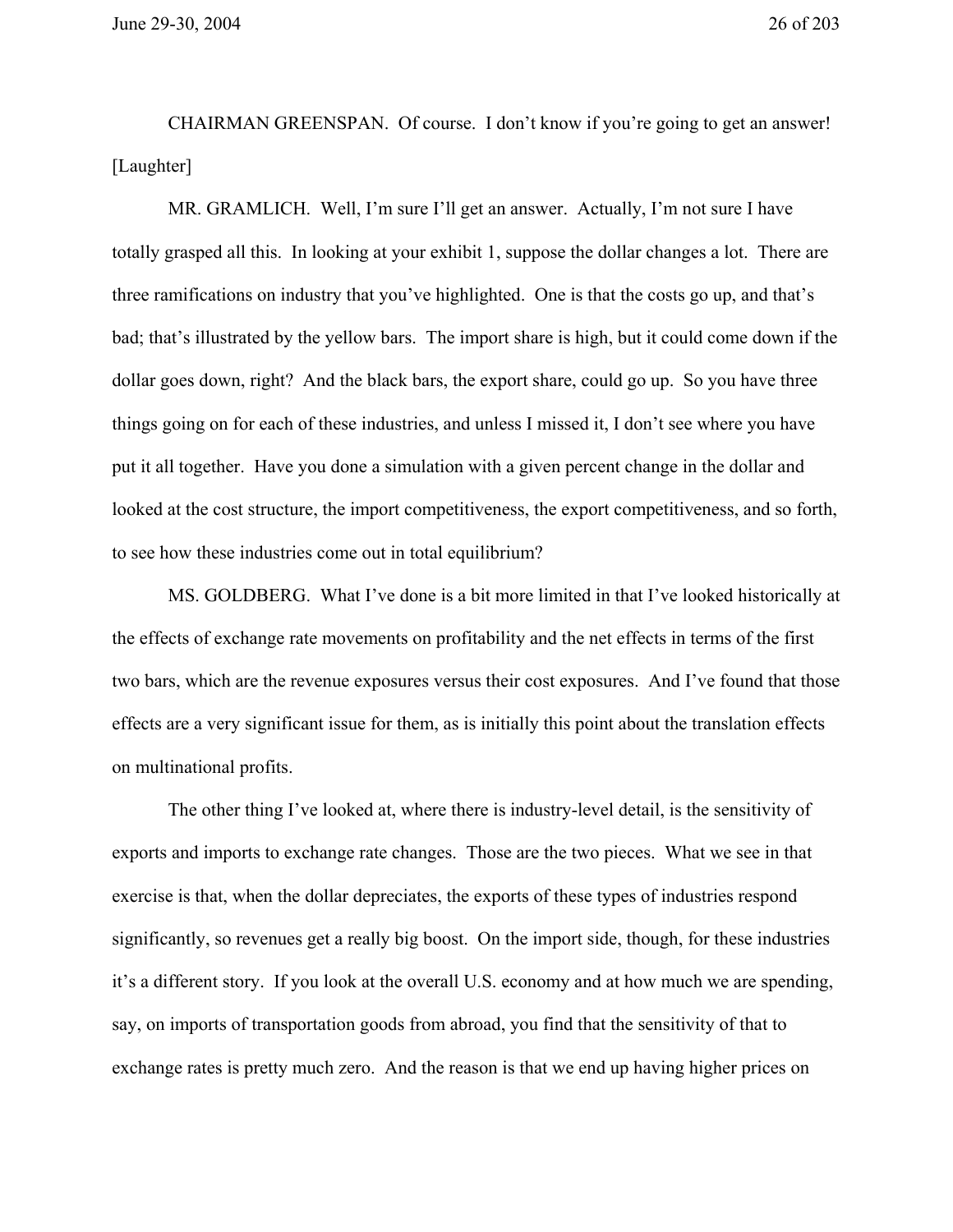imported cars, for example, and importing fewer cars, so the balance of those effects won't show up in our import balances. So import sensitivity, the amount we spend on imports, is a different story from the one conveyed by the production volume in these industries since the U.S. producers will still be expanding their own activities.

CHAIRMAN GREENSPAN. Incidentally, the input–output cost data you have are now for '92 to '97?

MS. GOLDBERG. Yes.

CHAIRMAN GREENSPAN. Were these numbers in exhibit 1 for a specific year? MS. GOLDBERG. Yes. These numbers are, I believe, for 2002.

CHAIRMAN GREENSPAN. You've estimated the costs using the 1997 input–output data, which is close enough or should be.

MS. GOLDBERG. Right.

CHAIRMAN GREENSPAN. President Santomero.

MR. SANTOMERO. Just a quick follow-up on exhibit 5 and the disorderly adjustment scenarios. You indicate that for the United States you have a Taylor rule kind of reaction for policy. In the most benign case, scenario number 1, what kind of adjustment do we need domestically and—to the extent you can characterize the international adjustment internationally to respond to this scenario?

MR. GAGNON. In scenario 1, we have the federal funds rate following a Taylor rule. The funds rate increases 70 basis points in the first half and gradually moves up about 200 basis points. I don't have a weighted foreign adjustment, but I can tell you that, in the case of our major trading partners, they hit the zero bound in that scenario.

MR. SANTOMERO. Even in scenario number 1?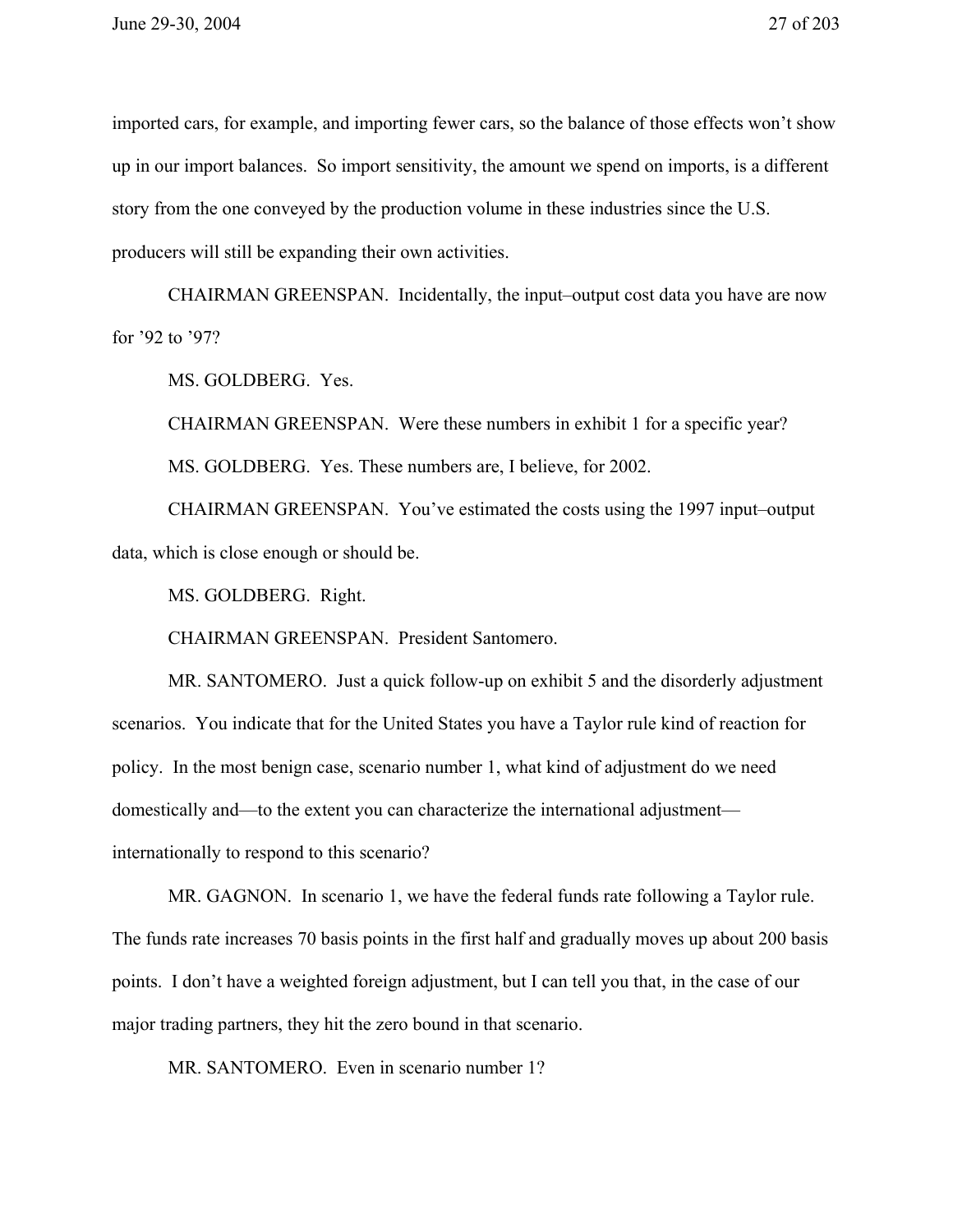MR. GAGNON. Yes, but just barely. In scenario 2 they are quite strongly constrained; in scenario 1 they just barely hit the zero-bound constraint. I could tell you how much they would have to lower rates if there were no zero bound: Japanese rates would be down 300 basis points, and euro rates would be down 400 basis points.

MR. GRAMLICH. If they didn't hit the zero bound, your scenario 1 line wouldn't go much below zero, would it?

MR. GAGNON. No, because they just barely hit the zero bound. So, it's true that if you're looking at the effect on their GDP—is that what you're looking at?

MR. GRAMLICH. Yes.

MR. GAGNON. In that case, in the bottom left panel, the dotted black line goes down to minus 1½ percent rather than minus 2½ percent.

MS. JOHNSON. In some sense, if monetary policy could work immediately and without friction, none of the GDP lines would move in this scenario 1.

CHAIRMAN GREENSPAN. President Hoenig.

MR. HOENIG. Just a follow-up. The orderly and disorderly adjustment scenarios are based on where we are today, if I understand correctly?

MS. JOHNSON. Yes. And in some sense, the elephant in the room is the size of the current trade balance.

MR. HOENIG. You're saying that this can continue, though you don't know for how long, and as it does—

MS. JOHNSON. The elephant grows.

MR. HOENIG. The consequences grow. And yet there is nothing we can do about it, which is an interesting conclusion.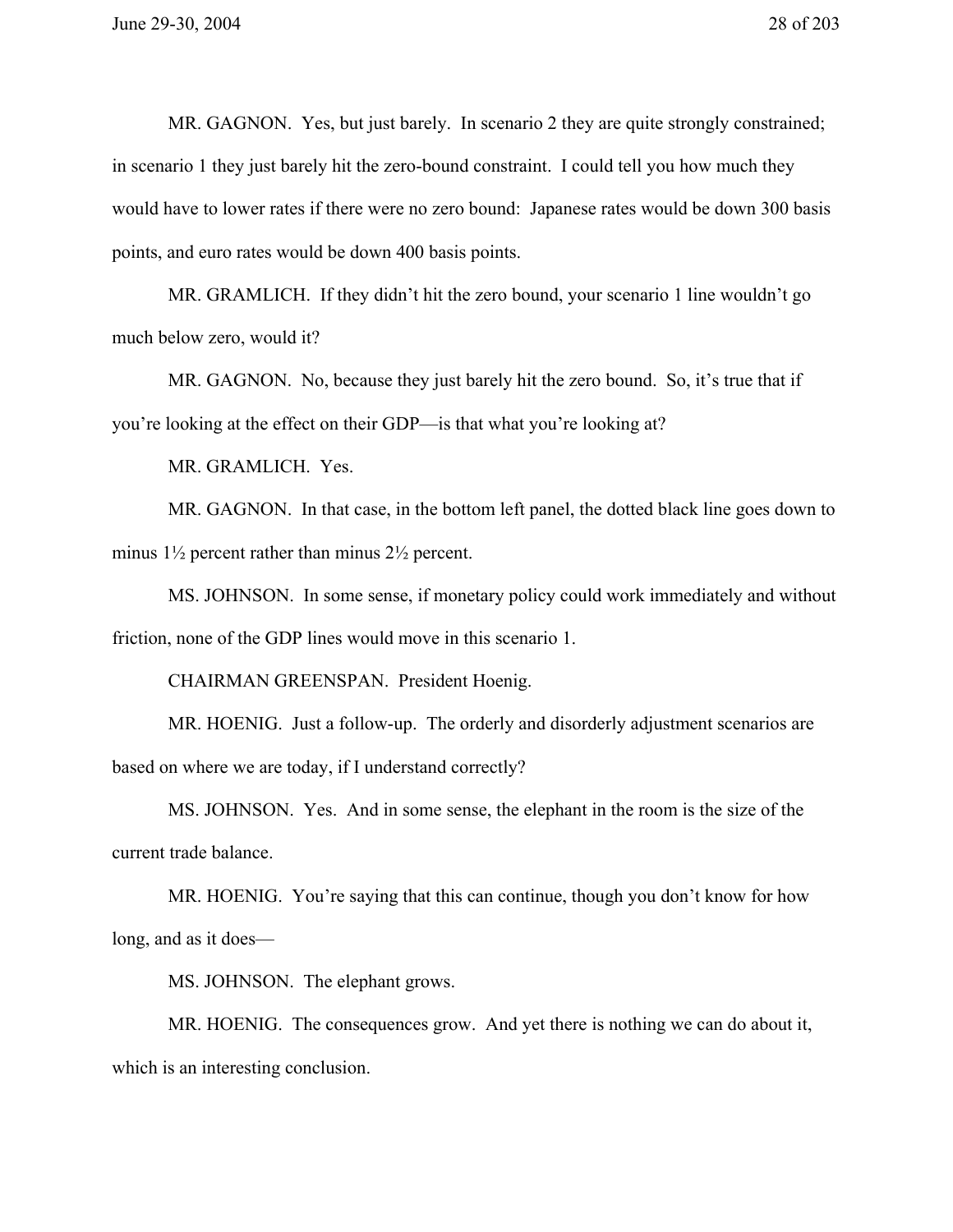MS. JOHNSON. In some sense, there's nothing we need to do about it. On the other hand, I do lose a little sleep over that conclusion. But I do believe that global capital markets are better at deciding where the world's capital ought to be put than almost any other mechanism I can think of.

MR. HOENIG. But we know that at times it gives us a terrible headache.

MS. JOHNSON. It can. And it's certainly true that factors like U.S. fiscal policy bear on the intertemporal consequences of allowing this deficit to run. It bears on a much broader issue of intertemporal resource utilization in this country that includes our borrowings from abroad and our repayments or servicing of those borrowings going forward. So, I am inclined to say when I look at exhibit 2—I agree with the Chairman—that it could happen. It is perfectly plausible that there will be no adjustment through 2010. But then I look at the diagram on the top left in exhibit 4, and every year that goes by that the deficit gets bigger, that line shifts. So what it would take to get us going in the other direction becomes a bigger and bigger hurdle over which we have to jump. The interplay of those things and whether the world's economic resources are being best allocated by all the millions of decisions that are being made by people everywhere is the conundrum in all of this. It is not an immediate issue. It is not going to produce a crisis tomorrow. It might not ever produce a crisis. But embedded in this situation are these issues that are a concern.

CHAIRMAN GREENSPAN. We have a long list of people who wish to speak, but I think we can break for coffee at this stage. Let's get back in ten minutes, plus or minus thirtythree seconds.

## [Coffee break]

CHAIRMAN GREENSPAN. Governor Ferguson.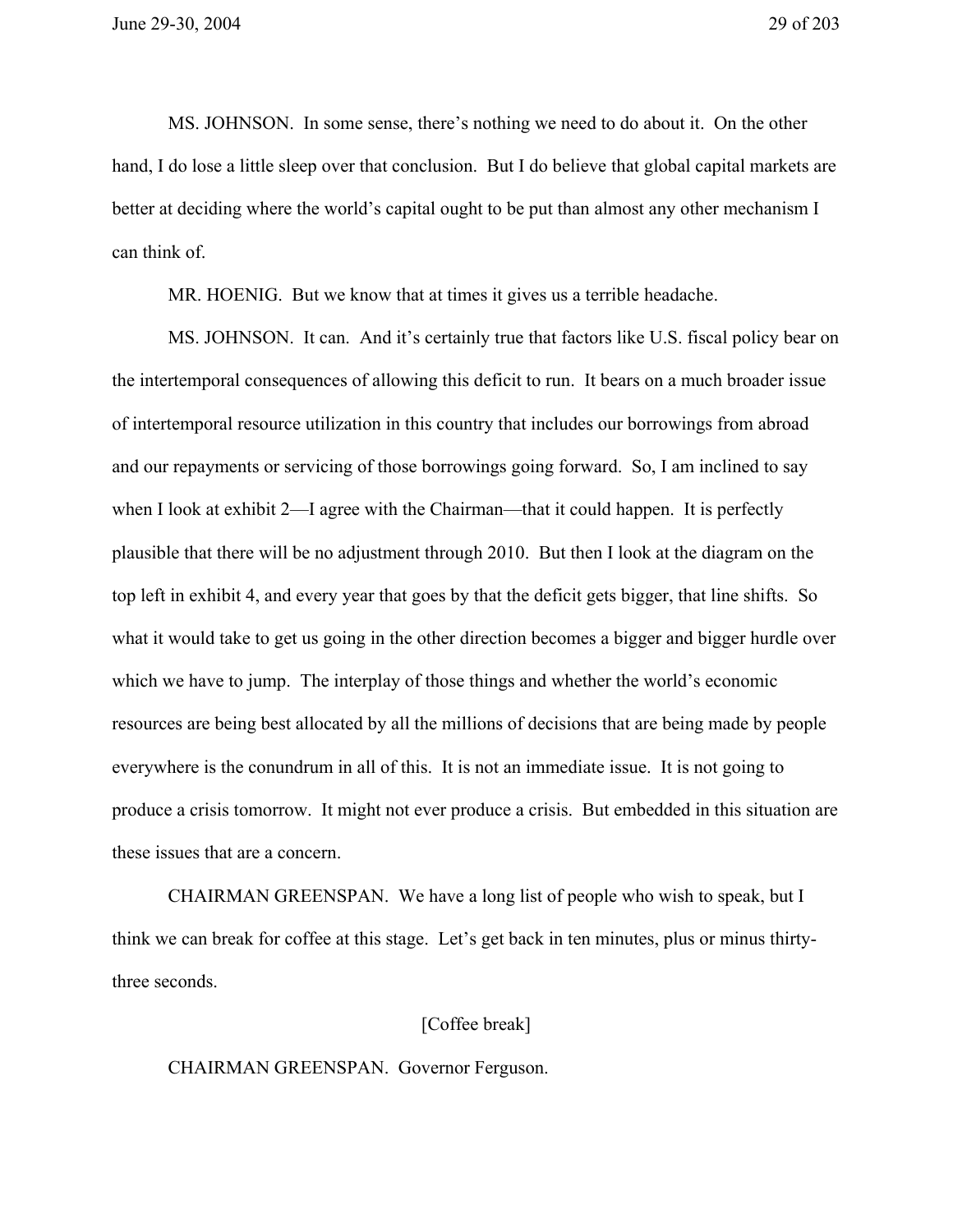June 29-30, 2004 30 of 203

MR. FERGUSON. Thank you. I'd like to take us back to a point that Linda made in passing because it's one that worries me a bit. There is the sense not just that an adjustment between the consumption of foreign-produced goods and the consumption of domestic goods is involved but also that there would be a switch in the nature of goods, with a move toward fewer investment goods and perhaps more final consumption goods. As you've looked at this particularly you, Karen—have you thought very much about what the implications would be for the U.S. economy before we get to the disorderly type of situation—in an even less benign case than described in the list of implications in exhibit 4? I suspect one of them would be less investment and potentially slower productivity growth here over the long term. Linda, maybe you could start by picking up on the points you were making just in passing to Governor Gramlich about investment goods versus consumption goods. How might that adjustment play into it, and more broadly, what are the implications of that?

MS. GOLDBERG. Well, if the dollar depreciation is part of the larger switch of investor sentiment, for example, out of asset holdings in the United States, we'd have higher interest rates and lower investment spending. In terms of the overall GDP effect, that is offset to a large degree in the simulations by the expansion of production in export-oriented and importcompeting sectors. I don't think the scenarios get into how costly the period of dislocation is involving the transfer of workers between industries or types of jobs or perhaps a temporary period of capital reallocations. I think that is the context.

MS. JOHNSON. Linda is referring primarily, at least in the last portion of her answer to you, to what we might call adjustment costs. The mix of U.S. GDP that would come out of this depends entirely on just where the shock starts, how it makes its way through the economy, and in particular, how monetary policy has to respond. In the event that the shock began because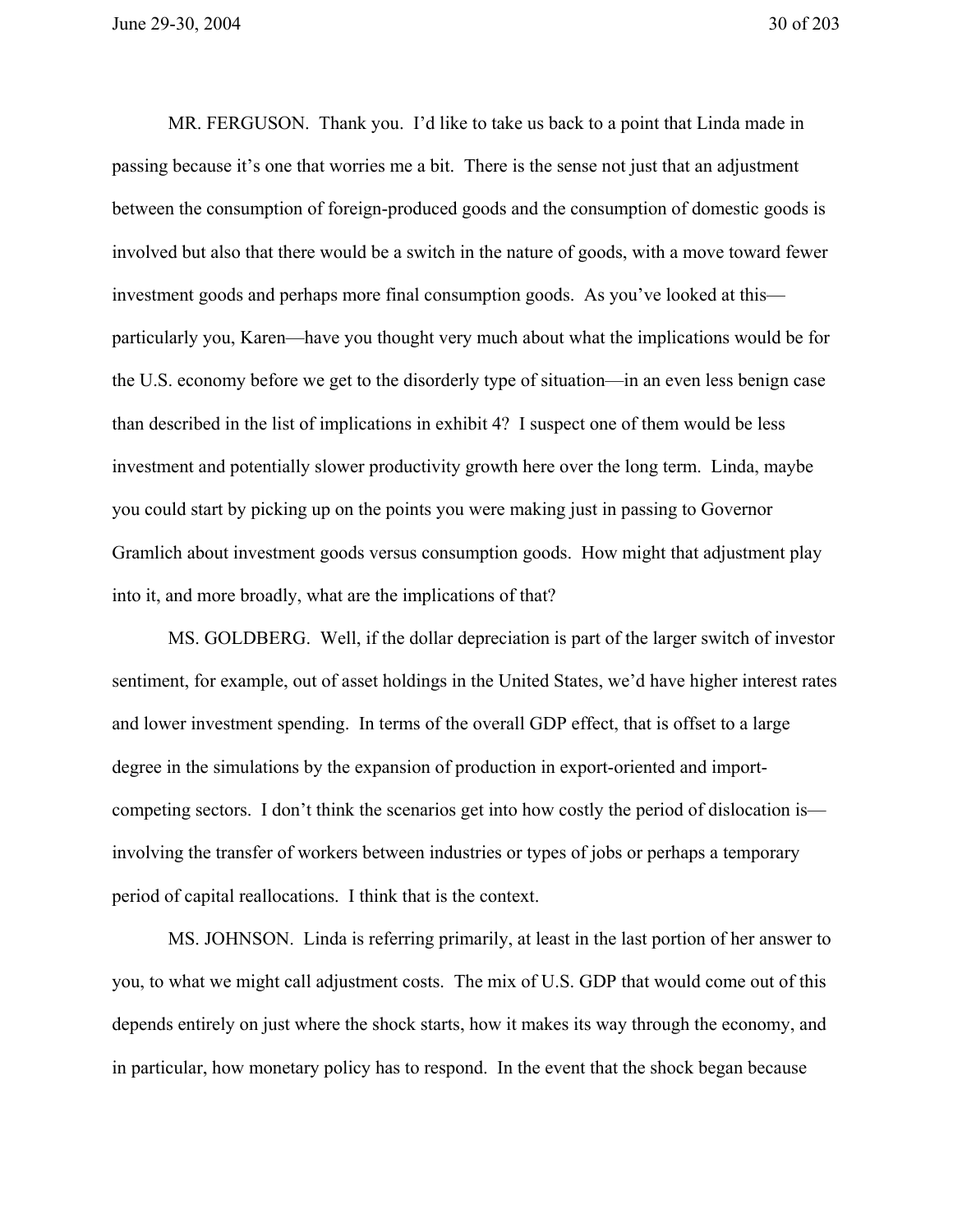asset preferences turned against dollar assets, we would get one sequence of events. We would get stimulus. The United States in any scenario has to produce more tradable goods and fewer nontraded goods. So, in some sense, the shift has to involve a move into manufacturing and certain sectors that we all know and love, and against certain sectors that we may think we probably are overindulging ourselves in anyway. [Laughter]

MR. GRAMLICH. We've got a budding politician here! [Laughter]

MS. JOHNSON. That mix shift doesn't necessarily have to mean that it is somehow an unwelcome development in the U.S. economy and that we're going to have a smaller manufacturing sector. We may have a bigger manufacturing sector. We may have more investment in certain sectors, but we'll have less investment in other sectors.

Looking at the same set of relationships—and using the vocabulary of the national income accounts—we do have to shrink our savings–investment imbalance. We have to lower total investment and raise total savings so that they meet, or at least come closer to meeting than they do now. The lower dollar will be a terms-of-trade change to the United States. U.S. consumers will have less purchasing power over the world's goods, broadly defined, than before the dollar fall; that will be a force against consumption, and it favors investment. The really critical thing would be that monetary policy, even in some orderly scenarios I could imagine, would have to tighten to restrain excess aggregate demand that would otherwise emerge in the United States owing to the expansionary shock of dollar depreciation.

But if adjustment were to begin by fiscal tightening in the United States—if that were among the first things to happen—or by a spontaneous increase in U.S. saving rates owing to demographic effects or some such development that brought down interest rates and exchange rates and lowered domestic demand, monetary policy might even have to ease. In that world the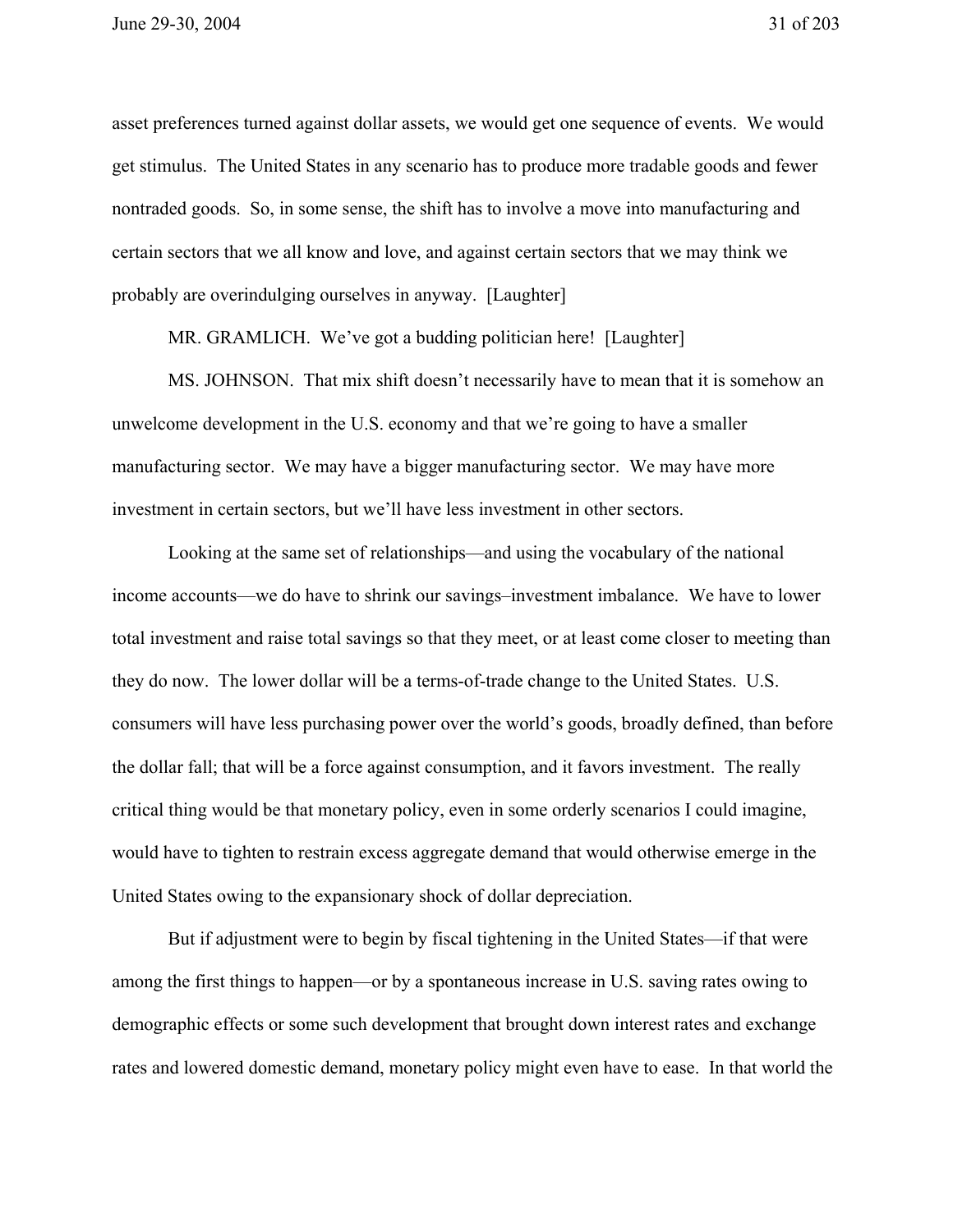mix of investment and consumption and government spending that we'd ultimately get would be different. So, that's not predetermined. The mix could come out a variety of ways. But the savings and investment imbalance has to close. That much we know for sure.

MR. STOCKTON. I would just add, though, that in the case of this asset preference shock that Karen noted, we are going to have higher real interest rates, which will crowd out a certain amount of interest-sensitive spending. Some of that will fall on housing investment and some on consumer durables, but some of it will fall on business fixed investment as well.

CHAIRMAN GREENSPAN. A lot of this adjustment takes the differential in productivity growth rates in the United States versus foreign economies as exogenous. And what those differentials are really has a great deal to do with the adjustment process.

MS. JOHNSON. Yes. Indeed, in the background paper we reported another model simulation, which we did not describe today, that makes the shock the productivity story. It involves a one-time productivity shock that works its way through the whole global economy. And you can see how that world looks different from the one in which asset preferences change.

MR. FERGUSON. But I think to some degree the conclusion from all of this, Karen your point that exhibit 5 suggests that it's more the rest of the world's problem than ours—is not quite right. There's obviously a reason for all of us to be worried about the outcome from even an orderly adjustment. As you indicated, depending on the way the adjustment starts, we as a society might be relatively unhappy with the outcome or relatively happy with the outcome. So let's be cautious about saying it's no wonder that representatives from other countries ask us at various meetings we attend what we're going to about our external deficit. It's something we have to be asking ourselves as well.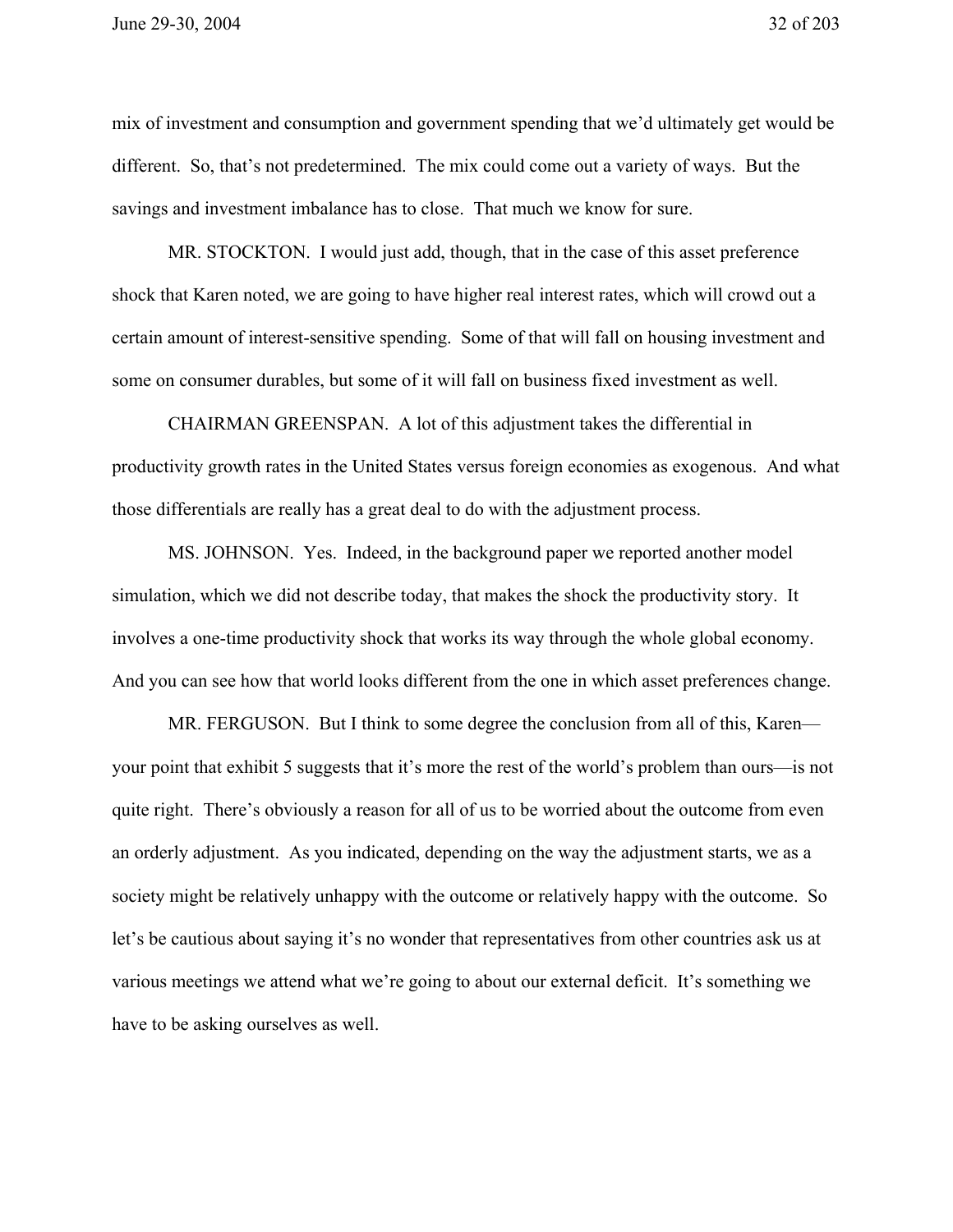MS. JOHNSON. Yes, right. But a stark case of that point is the difference between productivity opportunities emerging abroad that attract capital abroad, as opposed to just a widening of the risk premium because people become disheartened by the course of policy or the politics or the outlook for the United States for some reason. The whole mix of saving and investment globally and the accumulation of capital depends on just these kinds of factors.

CHAIRMAN GREENSPAN. President Minehan.

MS. MINEHAN. First, let me compliment everybody who made a presentation today and those who wrote the papers because I think they did an extraordinarily good job—for those of us who don't live in this arena all the time—of making a lot of complex things quite interesting and quite compelling. I want to ask a couple of questions, and then I just want to make a comment.

My first question relates to what seems to me a difference between the two papers regarding the impact of a depreciation of the dollar on overall price changes, as measured by the PCE as the Board staff does. It looks to me as though Linda's presentation suggests an impact that may be a third bigger. So I wondered if I got the numbers right there or not, and I may not have.

The second question was a reaction to Karen's statement about why people from other countries are concerned about this. It may be, in terms of portfolio analysis, that it is not a very big allocation to have in the euro area—let's say, 5.4 percent of the portfolio in the United States. I know that a broader definition of holdings of U.S. assets was used for that calculation than for the ratio of U.S. asset holdings to a country's own GDP. But I was struck by those latter figures. If you assume that something of a disorderly nature happens relative to the U.S. currency and the U.S. economy in terms of an adjustment on the trade side and 37 percent of a country's GDP is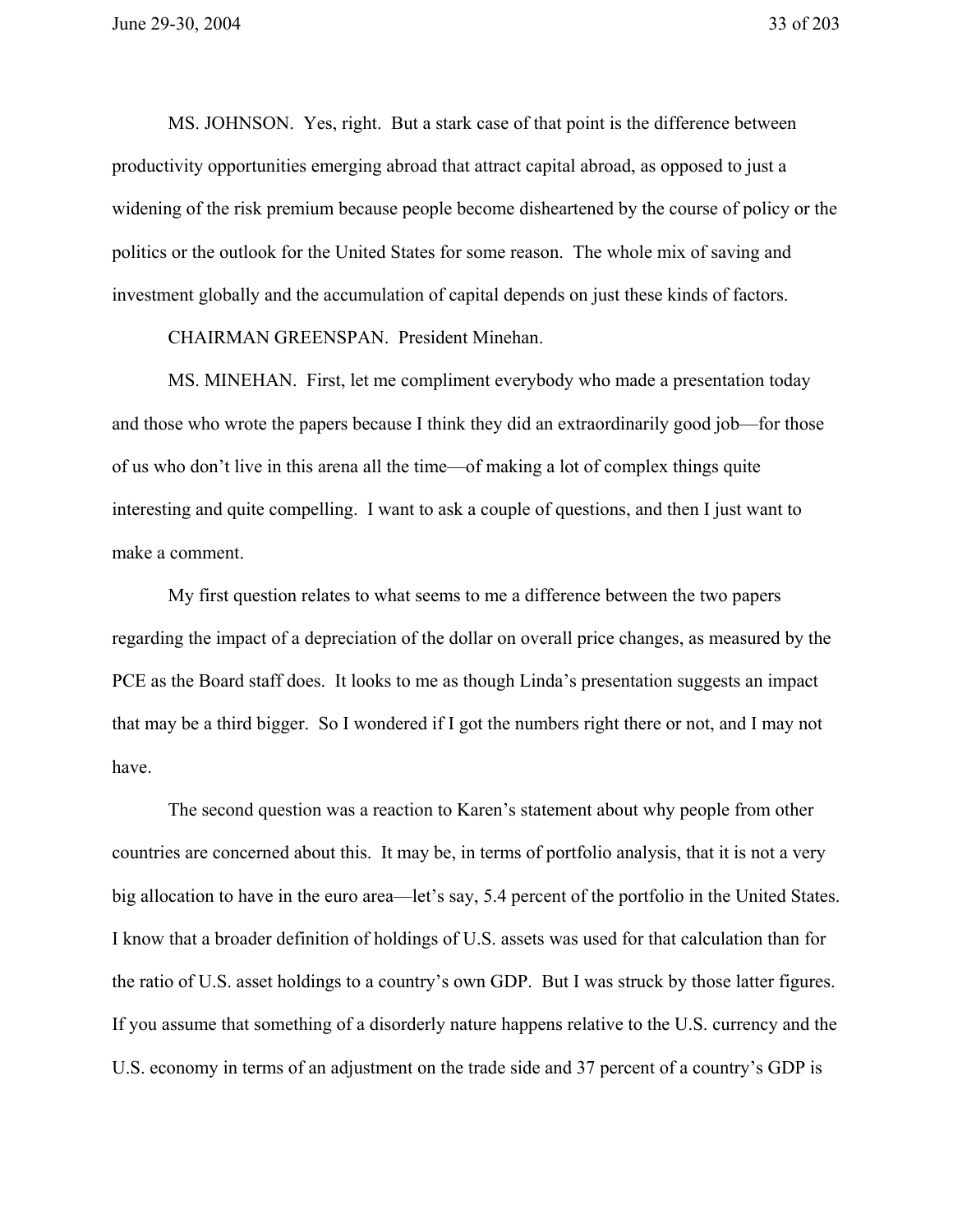June 29-30, 2004 34 of 203

somehow involved, I can see where that could cause them to be concerned. People in other countries know that adjustments on our side will need to be bigger as time goes by, and the impact on them could get bigger as well. So, it is not surprising to me that they are every bit as concerned about this as they think we ought to be. It worries me that we are not that concerned.

Finally, I thought your first chart in the external adjustment material was very interesting. The chart on the bottom right-hand side on U.S. saving and investment shows that over time we had a great deal of net domestic investment and then we had the bust in 2000 with the stock market correction and so forth. And we had a substantial amount of net foreign lending. You made the point that, if net saving had continued at the level that it was in 2000, say, the current account deficit wouldn't be anywhere near as big now as it is. That, of course, corresponds pretty much in time with the swing of the fiscal deficit from something like plus 2½ percent of GDP to minus 4 percent or so of GDP. We recently hosted a conference where everybody was quoting Herb Stein all the time because of the fiscal deficits and trade deficits. Every speaker started off with a quote from Herb Stein. One of the speakers—actually it was Ted Truman made the point that the twin deficits aren't twins but they share a lot of DNA, with the DNA being related to the national saving rate.

It seems to me that we don't have a lot of options in terms of correcting something that though it is getting bigger and its consequences are in some sense more dire all the time ultimately has to come to an end. In my view, one of the ways that policymakers would have the most control over the outcome would be to do something about the fiscal deficit. It was rather interesting to me that you seemed to tiptoe around the fiscal deficit in your paper. You talked about how that could be a correction mechanism, but there was no prescription discussed in the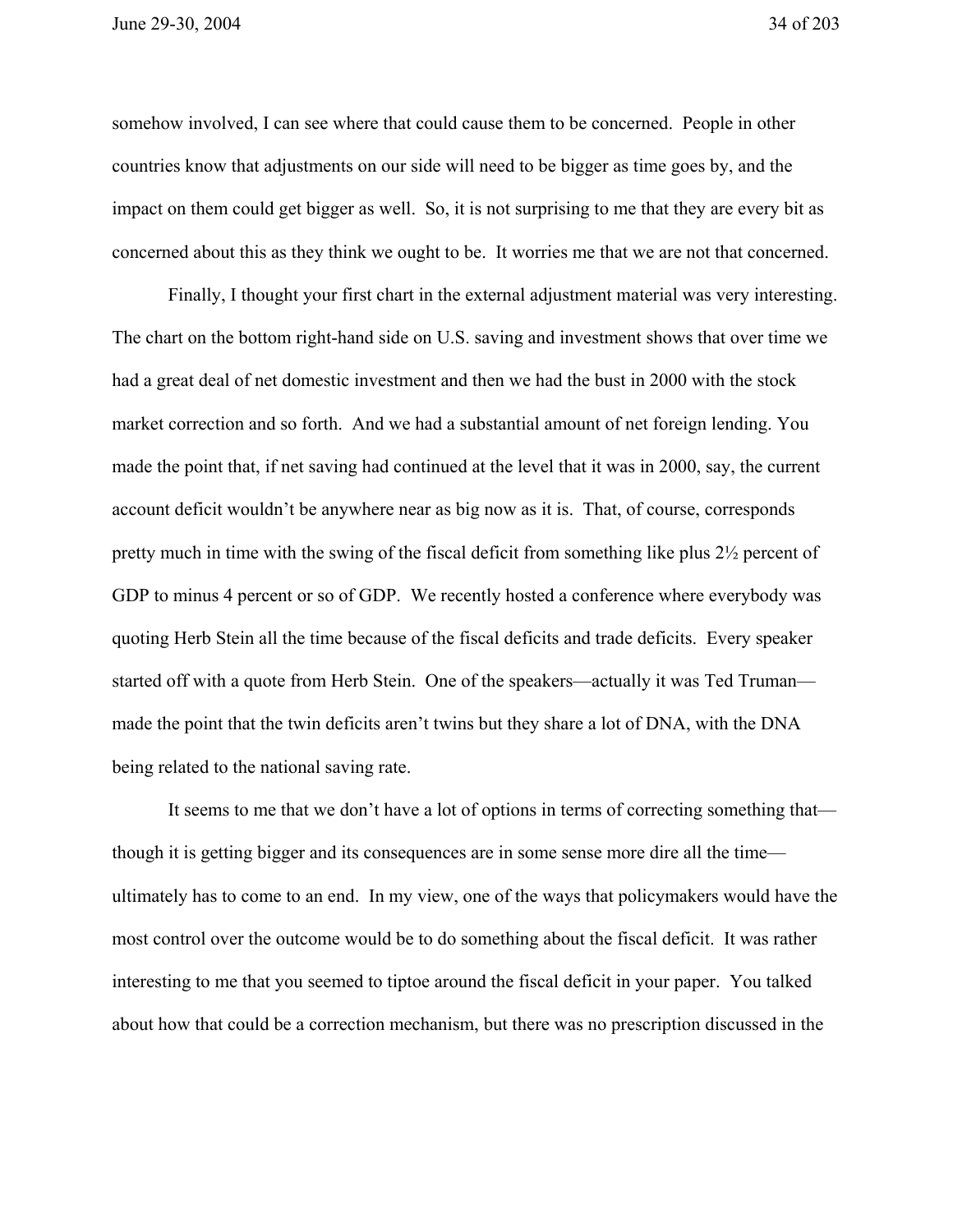paper. That may be because we don't control fiscal policy; I suppose that's possibly why. But that seems to me something that may deserve a little more attention.

MS. JOHNSON. Let me answer your questions in reverse order, if you don't mind. There is a difference in some of the conclusions we draw about pass-through, and I think it would be worth airing that a little.

You might ask, What if we just extended that saving line, wouldn't everything have been wonderful? But the point of that panel on saving and investment and relating it to the other information on the same exhibit is to try to emphasize the general equilibrium nature of this process. It is true that fiscal policy could help. Fiscal policy is the one textbook answer to doing something in the right direction to resolve this problem. But let's say that government expenditures were cut for whatever reason—just hypothetically, in a thought process—to match whatever might otherwise have happened and we kept the saving rate sufficient so that the line for saving would have been horizontal. A lot of the cutting of government spending would have been on domestically produced goods, not internationally produced goods. There is no magic direct channel from fiscal policy to traded goods or to our trade deficit.

We do simulations asking what the outcome for external adjustment would be if we assumed a fiscal policy action of this or that size. If we put a contractionary fiscal policy in place that lowers domestic demand for an unchanged exchange rate and everything else, momentarily we have slack resources in the U.S. economy. The model then tells us that monetary policy should respond and should stimulate the economy to get utilization of resources back to capacity. But the mix of GDP will now be different. By construction, we cut G, government spending. The question is, Are we going to get more exports? Are we going to get more of some other component of domestic demand? And the answer to that question depends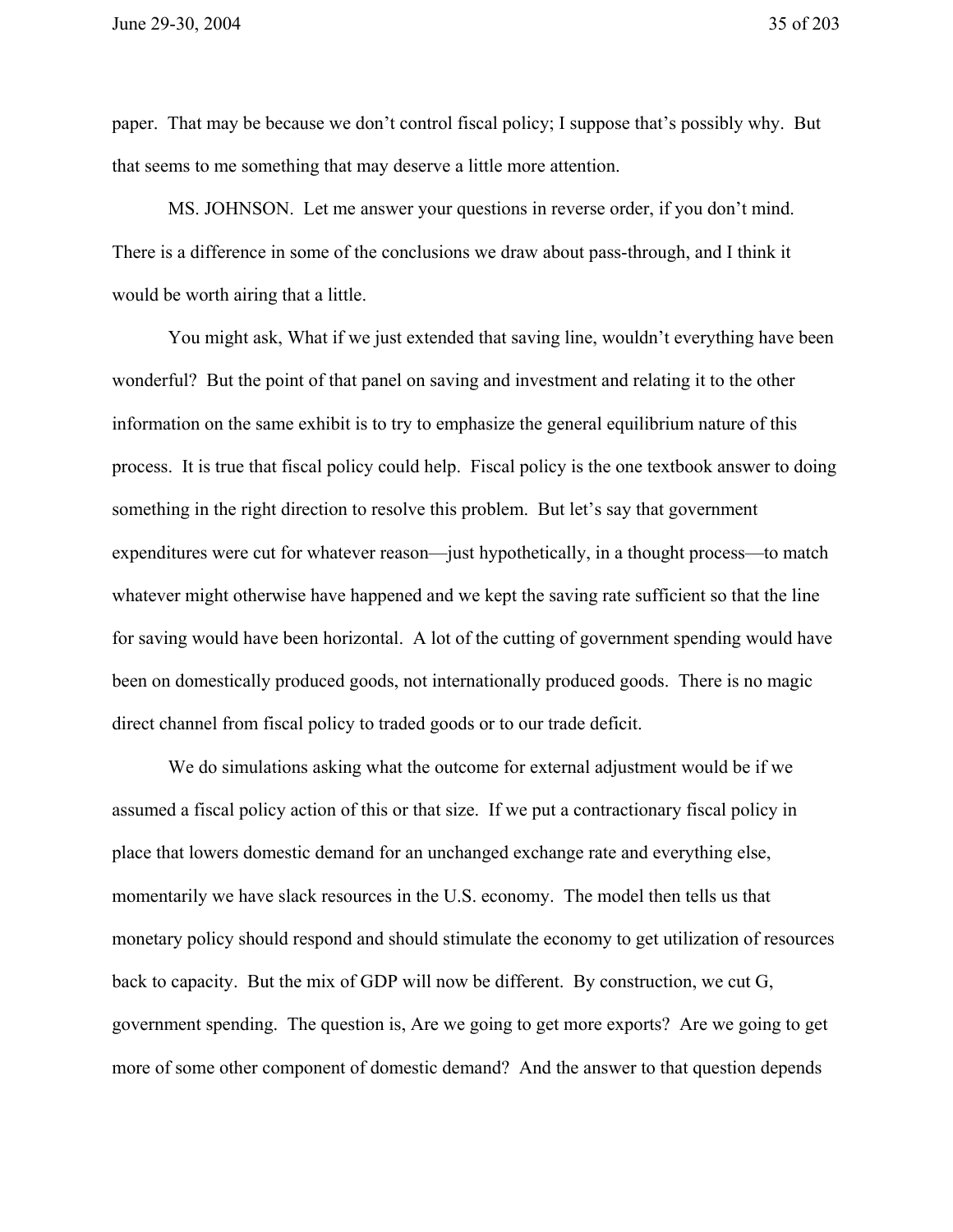importantly on the interest elasticity of the components of domestic demand, the interest elasticity in our model of the exchange rate, and the exchange rate elasticities of exports. So as we do this exercise, filling that hole from fiscal policy, we get back a fairly substantial amount of domestic demand. And the adjustment that we get in the external balance is only a portion—and it could even be a small portion—of the change that was made to fiscal spending that started it.

MS. MINEHAN. So basically we would need three things to happen domestically and one internationally. On the international side, foreign economies have to grow faster. Domestically, we have to have more saving, hopefully not too much less investment, and the fiscal deficit has to go down a little.

MS. JOHNSON. Right. I think we're confusing endogenous and exogenous things here, which makes me a little nervous. But somewhere along the way there needs to be a mechanism that "crowds in," to use David's language, exports and helps to get external balance out of the fiscal action. The same story would have been true had the original shock just been a spontaneous increase in saving rates on the part of the private sector. What delivers the external adjustment is that the exchange rate changes; and it changes the relative price among the components of GDP. The result is that people, both producers and consumers, shift their behavior in a way that makes net exports fill that hole as opposed to other components of domestic demand. The interest elastic components also come in to fill that hole.

MR. GAGNON. And in the staff model, it would be about \$1.00 of trade adjustment for every \$3.00 of fiscal contraction.

MS. MINEHAN. You did have a 30 percent figure in there. But 30 percent is better than nothing.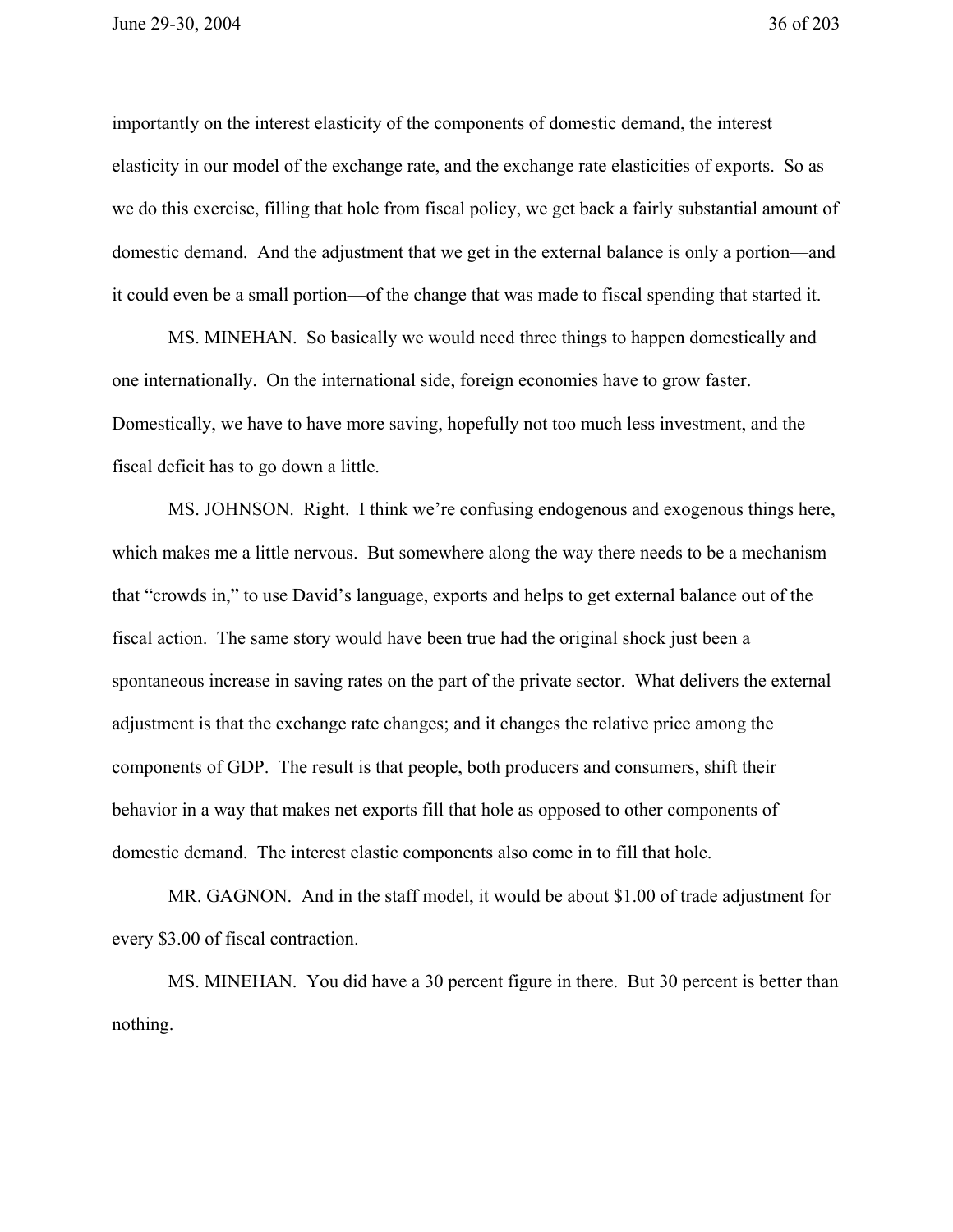MS. JOHNSON. I will take thirty seconds on this question about whether these numbers in exhibit 4 are big or little, and then we will turn to the pass-through question. It is true that the 37 percent of GDP for Europe or the 56 percent of GDP for Canada that are shown in that exhibit are big numbers. But remember, on this basis, capital output ratios for economies are numbers like 300. So, though these economies hold claims on assets that are multiples of their GDP—and their claims on the United States may be 60 percent of their GDP—you want to put it in that perspective.

MS. MINEHAN. Oh, okay.

MS. JOHNSON. We'll turn to the pass-through question. Linda.

MS. GOLDBERG. We do have a disagreement on what we think the pass-through is. I'm guessing that, in the end, there won't be as much disagreement about that going forward as it might appear. Let me go through what the difference is. When I talk about pass-through of exchange rates, I'm referring to the pass-through of exchange rate movements into import prices, and I'm giving as a rule of thumb a pass-through of one-half. In the Board's simulation model, I think it's about a third, or 30 percent.

MR. GAGNON. About 25.

MS. GOLDBERG. It's about 25 percent in the Board's simulation model. So we have a different sensitivity of import prices to exchange rate changes, and that has a number of effects in terms of what you see here in our materials. Looking at exhibit 5 in Karen's and Joe's material, the disorderly adjustment scenarios, if the pass-through of exchange rate movements into import prices were higher, there would be more import-price response and more core PCE response. We'd probably have as well a larger relative price adjustment between imported and domestic goods, and we would see more of a net export response, more expenditure switching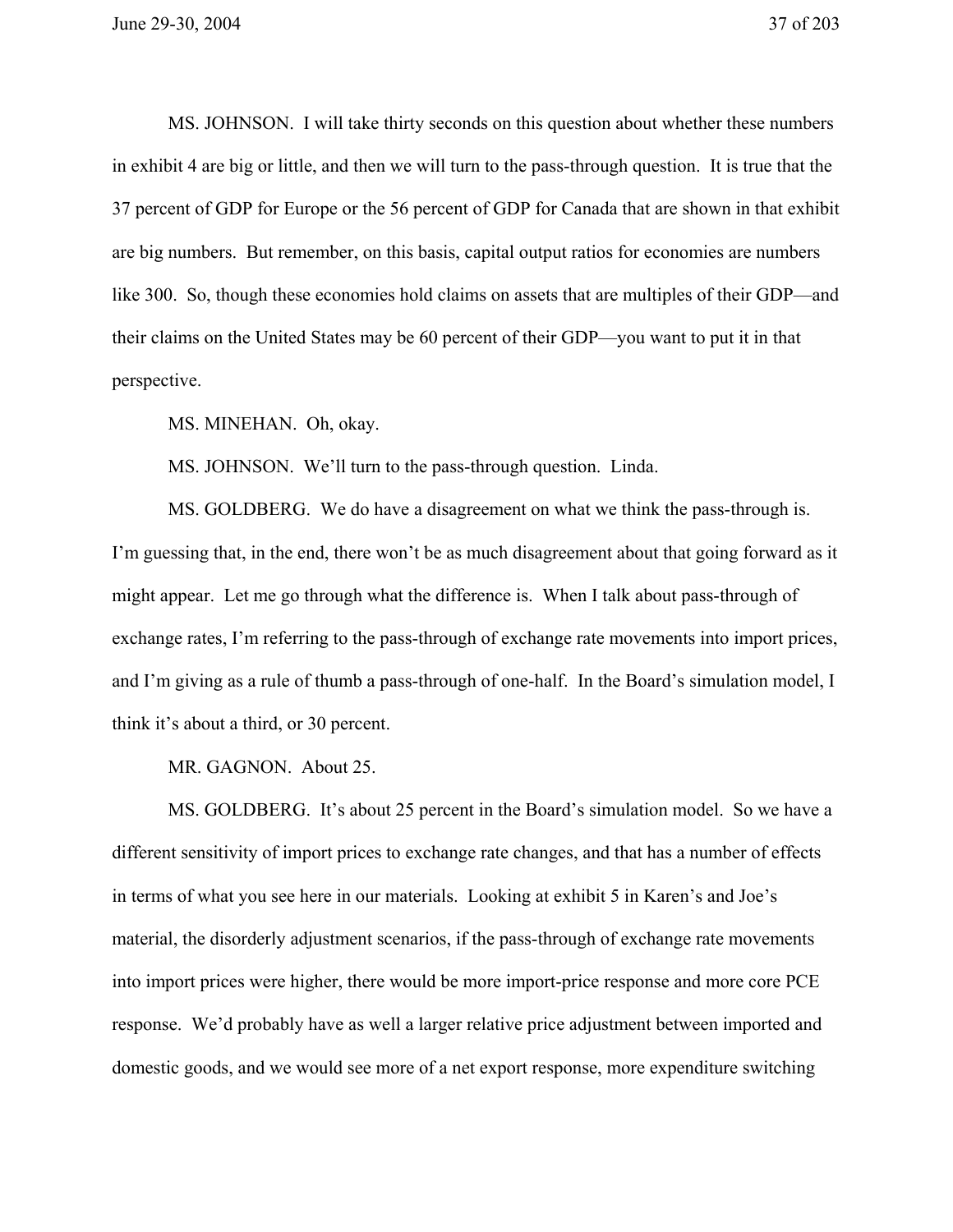going on in the model. That's how that change would manifest itself in that scenario; a higher pass-through would give you more inflation and more of a net export response.

So then the question is, Why do we have a disagreement? Part of it reflects how we estimate this, and part of it reflects how we view the current data relative to history. Is the recent history most relevant? Is the longer history most relevant? What I see is that the pass-through did decline; it seemed to be lower over the 1990s. But recent price observations, while on the low side, are still within historical bounds. So which is it? Do we have a permanently lower relationship, or are we on the low side of something that historically has been high and low? I tend to go with the longer history in part because, after we've had a strong dollar period, foreign producers have been able to be quite profitable and build up their margins. That also gives them scope for accepting lower margins for a while, but that's a finite process.

One interpretation is that, in 2002 or early 2003, foreign producers were living off the fat of a strong dollar period, and maybe that's not a long-run relationship to be locked in. Also if you think of the Asian countries, China's prices haven't been changing against the dollar because their currency is pegged to the dollar, so China's competitors might have been more constrained in moving their prices. Whether or not that is something that can persist is debatable.

MR. GAGNON. I think we agree on what we've seen in the past and, of course, we both are wondering what will happen in the future. I'd just like to say that I believe a lot of the differences in our views come from how we think about commodities. That's an issue to consider going forward. We both looked at import prices, disaggregated and aggregated. When we look at aggregated import prices, we tend to put commodity prices separately in our regression in addition to exchange rates. We, too, find that there was less pass-through in the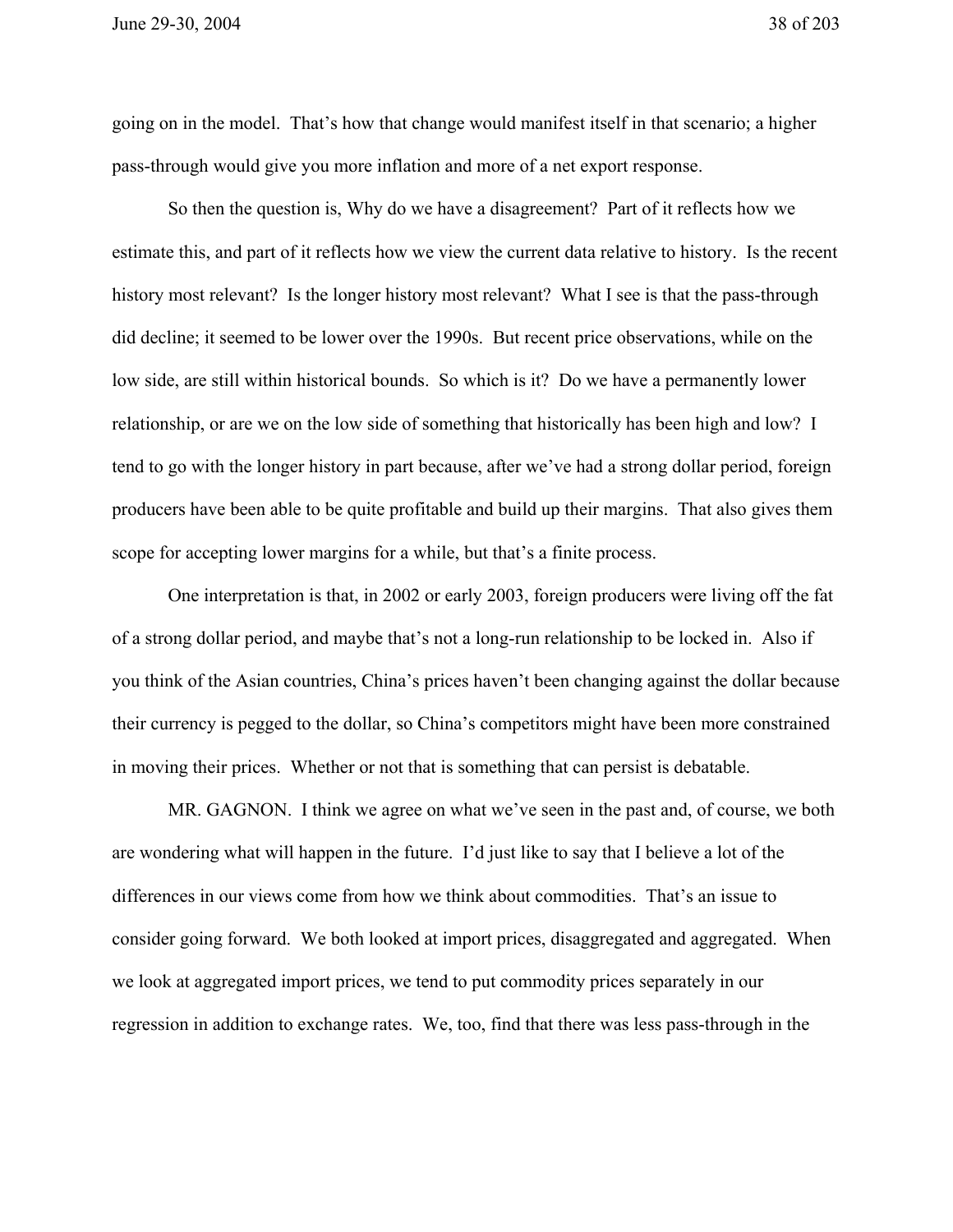June 29-30, 2004 39 of 203

1990s. The question is, What is the story lately? I think that's where we may have some difference.

In the past few months we've been saying that more of the rise in prices has occurred because commodity prices are rising, which we think has some exchange rate component but also has a large cyclical component—domestic demands in China or, more broadly, a world demand component. To our mind, that may explain why the pass-through seems to be higher lately. Time will tell which will turn out to be right. Frankly, I have a lot of sympathy with perhaps a return to a higher pass-through in the future because I think, as Linda said, the lower pass-through in the '90s might have been because it was a time when China's economic growth was rising and their currency was pegged to the dollar. Even though a lot of countries in Asia had exchange rate movements up and down in the '90s, for those who compete with and integrate their production processes with the Chinese, there was an 800-pound gorilla that they couldn't really compete against. So they were forced to price along with China, and China's currency was tied to the dollar and thus our pass-through estimates would fall. When we've looked bilaterally at which countries seemed to have passed through less in the 1990s, it was Japan, developing Asia, and Mexico. So it's quite possible that, if China were to revalue or think of a change in that respect, all bets could be off. Maybe we'd go back to the historical passthrough. The jury is out on that.

CHAIRMAN GREENSPAN. President Moskow.

MR. MOSKOW. Mr. Chairman, my question was asked already, so I'm going to pass. CHAIRMAN GREENSPAN. Governor Bernanke.

MR. BERNANKE. Thank you. Joe, in modeling the current account deficit, you have to explain where it came from. A big part of your story is that U.S. assets and foreign assets are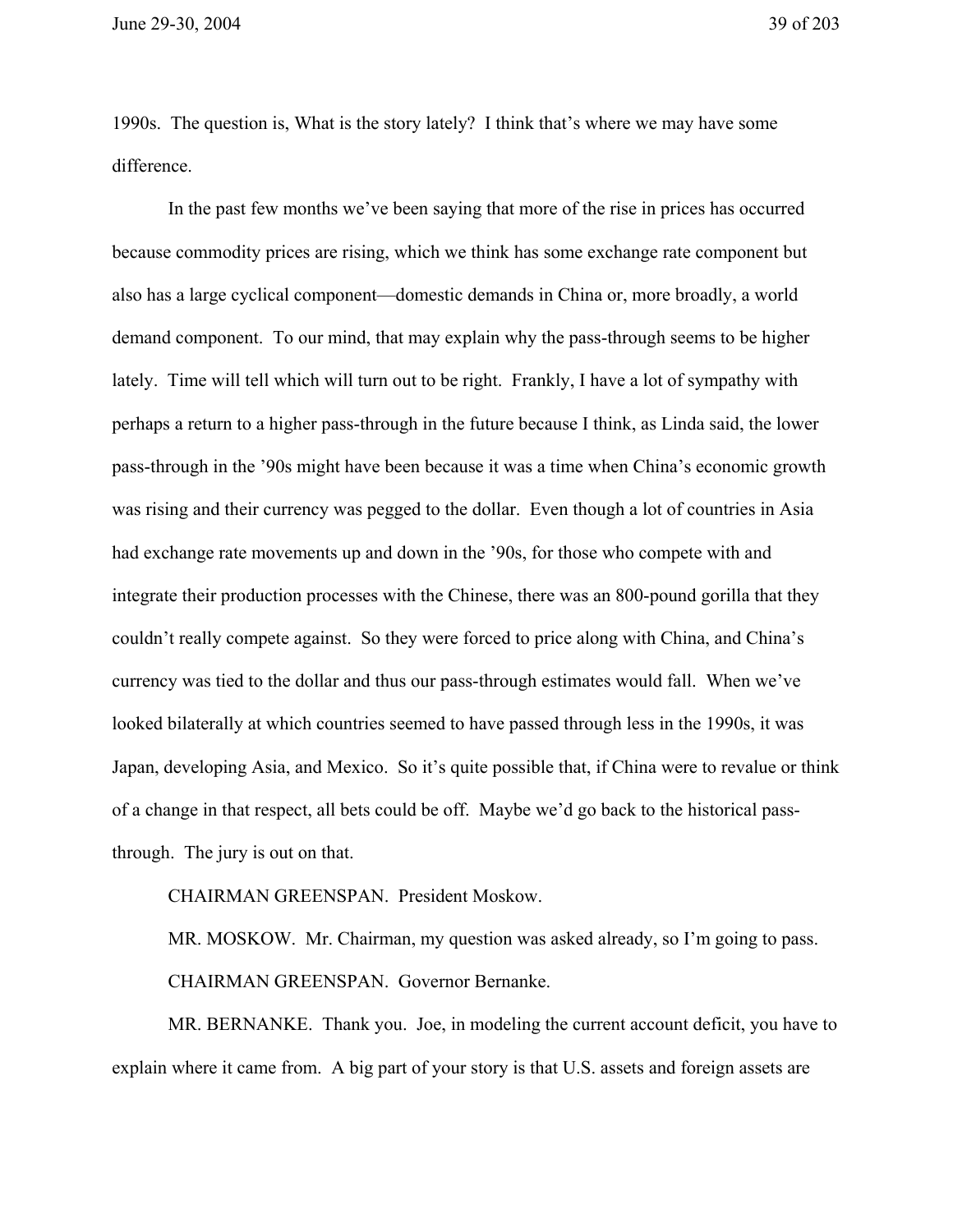imperfect substitutes, and there was a big exogenous increase in the foreign demand for U.S. assets. I understand why you did that, but that's a very important assumption. The elasticity of substitution between our assets and foreign assets is going to affect many aspects of the model. For example, if it's inelastic, a change in the demand for U.S. assets on the part of, say, foreign central banks would have a large effect on the value of the dollar. So I guess my question is, Do you accept that implication? What would be the effect of assuming a much more elastic relationship in demands between different assets? How central is this to your basic story?

MR. GAGNON. You are referring to the background paper that we circulated?

MR. BERNANKE. Yes.

MR. GAGNON. In that we had a somewhat different model simulate a rise and fall in the current account balance. I'm not sure that we are here to hang our hat on one explanation for the rise and fall of the current account; clearly a number of things were going on then. I wouldn't say that the portfolio preference shock is entirely the story. But one reason that I chose to highlight it, to some extent, was that, if you look at a number of variables in the U.S. economy at the time—interest rates, output, inflation, the exchange rate, the trade balance, and so forth it's the one shock that sort of moves things jointly together well. That doesn't mean that some other combination of shocks might not also have worked out that way. But it is one that does work out that way. So in that regard it has some nice features. Another obvious shock that we highlighted was the productivity shock, and the reason we didn't use that alone is that it just doesn't do enough. You'd need a much bigger productivity shock in our model for any reasonable calibration to explain the trade balance.

MR. BERNANKE. I was also pointing out that this assumption has important implications for the way the model works. For example, relatively small changes of demands in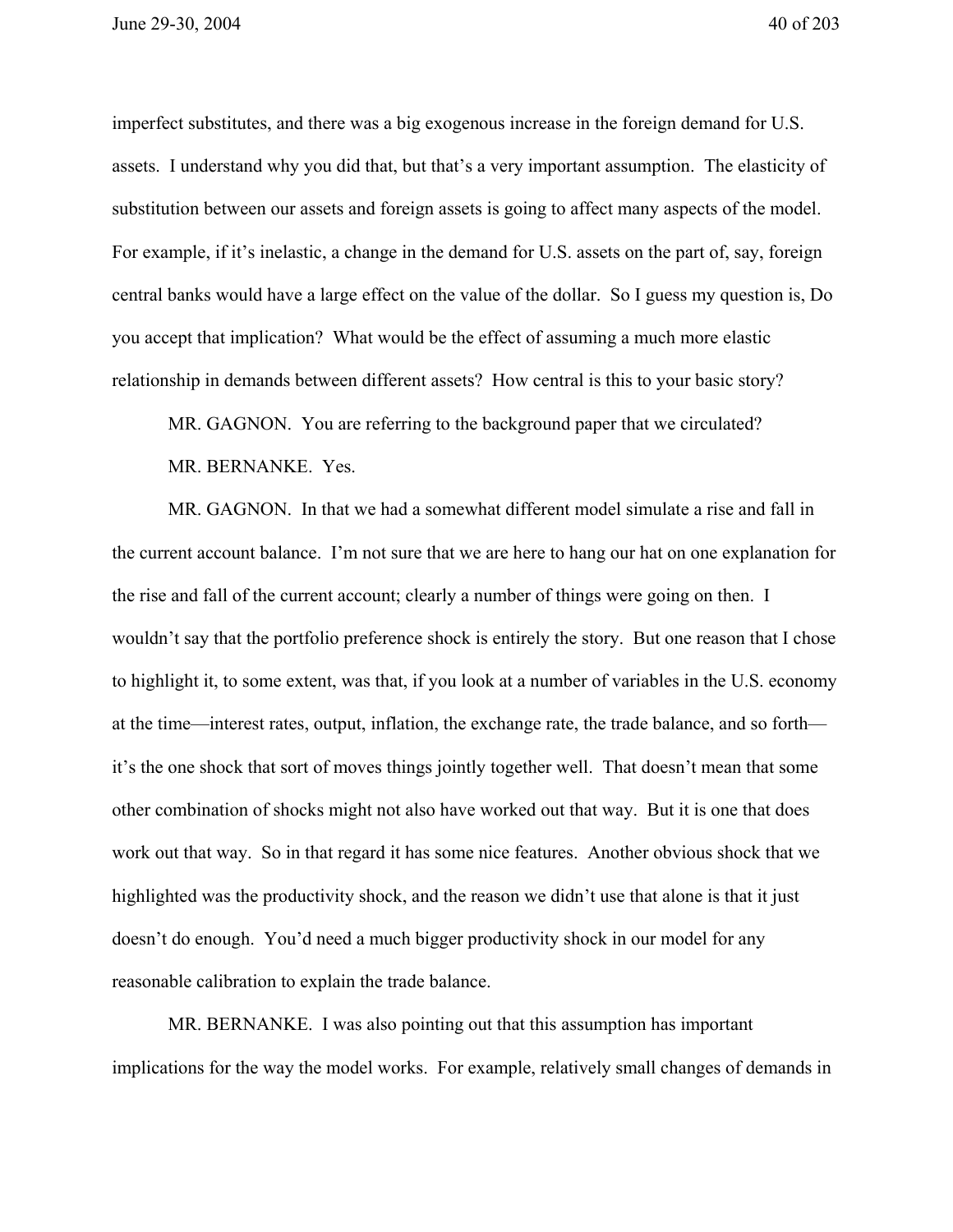the portfolio can have large effects on relative asset prices. How sensitive are your simulations to that assumption?

MR. GAGNON. That's a very good question. I don't sense that it is that important. A movement in foreign exchange intervention of, say, \$100 billion or so in the model is not going to swamp the exchange rate, if that's what you're saying. Is the portfolio balance built to do that? No, I don't think it would do that. I actually can't point to specific evidence, though, so maybe we should look into that. But my sense is no—that the simulations are not sensitive to that assumption—because these are very large numbers. Even intervention of large amounts by the standards we are used to is not going to be large enough to make a difference. We're talking about a trillion dollars. But your point is a good one. As a modeling convention, it really helps in terms of actually solving these models. It's quite normal in these kinds of models to put in something like this because the model can be stable and you get to a steady state you can understand. So it's not unusual to do that, but it's a good point.

## CHAIRMAN GREENSPAN. Governor Olson.

MR. OLSON. Coming back to the point that several have made about the frustration with the absence of a response to the external imbalance issue, there has been talk about a fiscal policy response and even a monetary response in the instance of a disorderly threat. My question—and I asked this of Joe at the break—is what the effect would be if the United States signaled a change away from a strong dollar policy. That is a posturing change, assuming we are not actually intervening. What would be the impact of the Secretary of the Treasury saying, à la John Connally, "We've thought this through again, and actually a 10 percent drop in the value of the dollar would seem to be appropriate at this time"?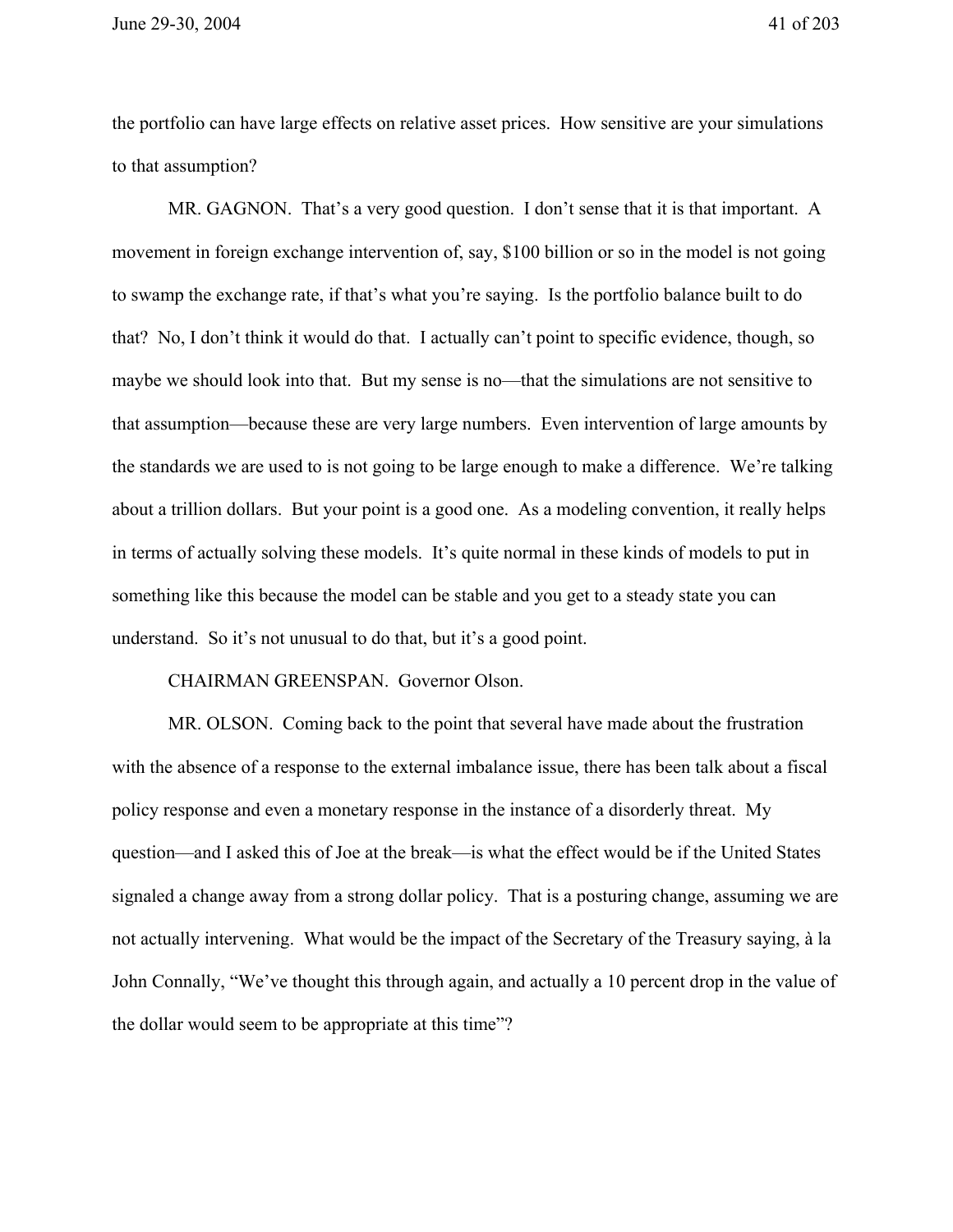June 29-30, 2004 42 of 203

MS. JOHNSON. The one stumbling block in trying to analyze this problem that we've encountered since we began—we have a little cottage industry here, and I have been doing this for eight or nine years of my life now—is that we don't have the capacity to relate exchange rates, in real time or hypothetically in a model, to a number of variables and have a deterministic relationship among those variables and exchange rates that works very well at all. So we are always forced to pose the problem and structure the answer in ways that don't require that we claim that we can forecast exchange rate developments. We talk about relationships, but we don't say that the dollar will do this at a certain point in time or even that the dollar will do this in response to the current account, which is an open issue that we didn't even raise here. We have lots in here about how the dollar affects the deficit implicitly. In Joe's simulation, the dollar is driving these things. We don't really have anything about how the deficit is feeding back on the dollar because being able to explain determination of exchange rates is the weakest link in international economics going. We don't have an answer, and others don't have one either. I'm inclined to think that, if Secretary Snow rented out Yankee Stadium and made the announcement you indicated, the dollar would move. But I wouldn't be basing that on an understanding of economics. [Laughter] It would be more my understanding of the politics in the United States and what I think traders would do because that's what they think other traders would do.

MR. OLSON. Well, let me come at it from the other direction. What is the impact of staying pretty close to the position generally espoused by the Secretary of the Treasury—except for O'Neill who was somewhat more flexible on it—of being supportive of a strong dollar position? The current Secretary has maintained that position, at least as I understand it, of being supportive of a strong dollar.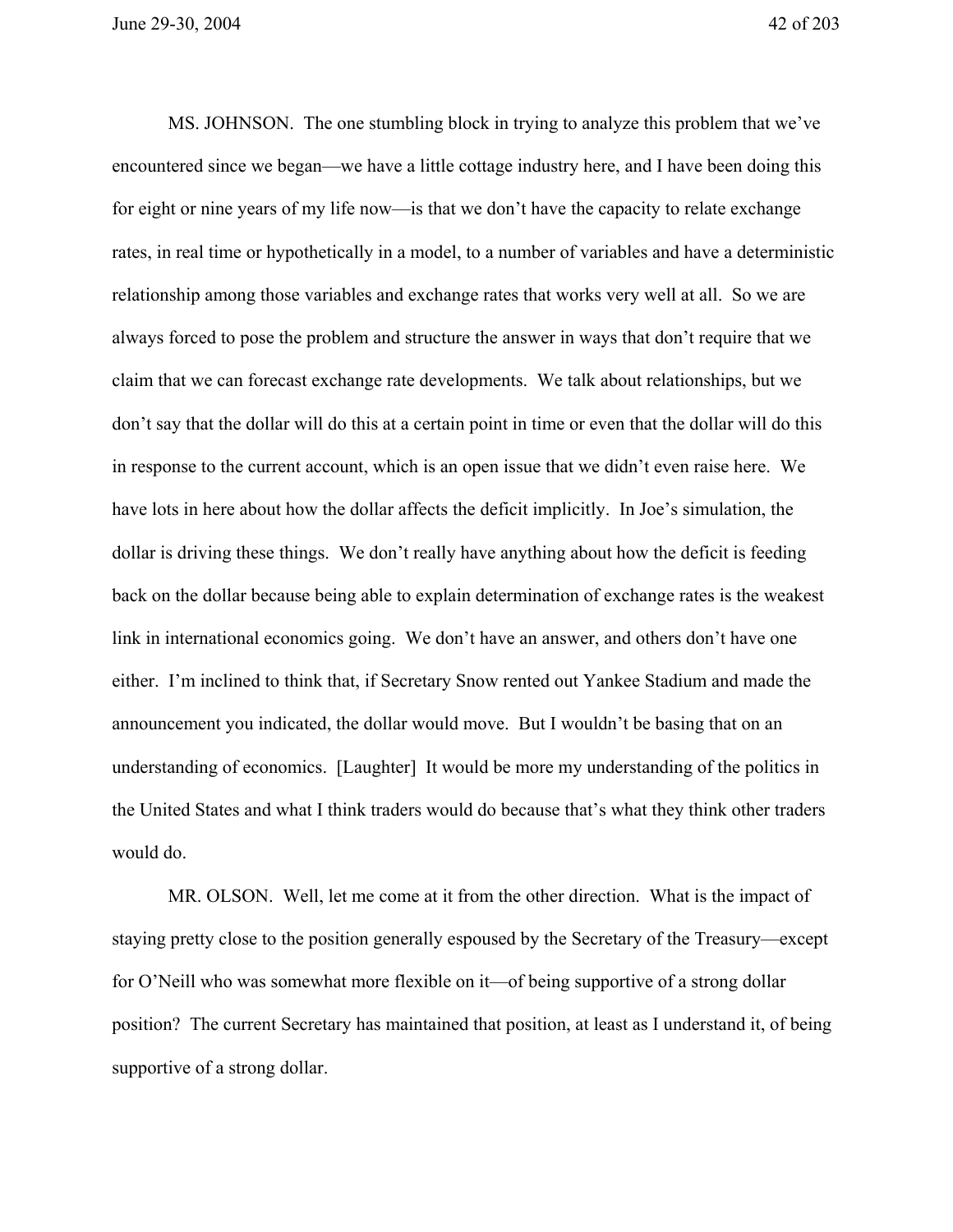MS. JOHNSON. Part of me clings to the hope that oral intervention of whatever sort has a marginal and only transitory effect on exchange rates and that deep down the economic fundamentals drive the process, regardless of what anybody says.

MR. OLSON. So that ought to work the other way also, on the downside?

MS. JOHNSON. It should.

CHAIRMAN GREENSPAN. Vice Chair.

VICE CHAIRMAN GEITHNER. I have a question for Karen and Joe. Karen, do you want to hazard a view on whether the probability of a benign adjustment exceeds that of a malign disorderly adjustment?

MS. MINEHAN. Ask her to predict the exchange rate!

MS. JOHNSON. We're just not in the business of predicting crises here. Down deep the things that make the U.S. economy different from the rest of the world I think are overpowering in terms of the role of the dollar, notably the size of the economy, the flexibility of the markets, and the depth and size of the asset markets. The notion that the world's investors will truly become so disheartened about the U.S. economy that they will produce something that would look like a disorderly adjustment strikes me as remote. On the other hand, I was an adult in the 1970s and early 1980s, and I remember periods when the dollar was thought to be a very weak currency. And I remember periods when Federal Reserve policies weren't well regarded. So I'm not about to say that could never happen. I just don't see it happening any time soon.

VICE CHAIRMAN GEITHNER. So in a sense, you think we control the risk?

MS. JOHNSON. If U.S. macroeconomic policy remains well grounded, if the value of goods in terms of U.S. dollars is well maintained by this Committee, if nature doesn't impose some truly exogenous crazy event on the U.S. economy, and if U.S. fiscal policy could get a little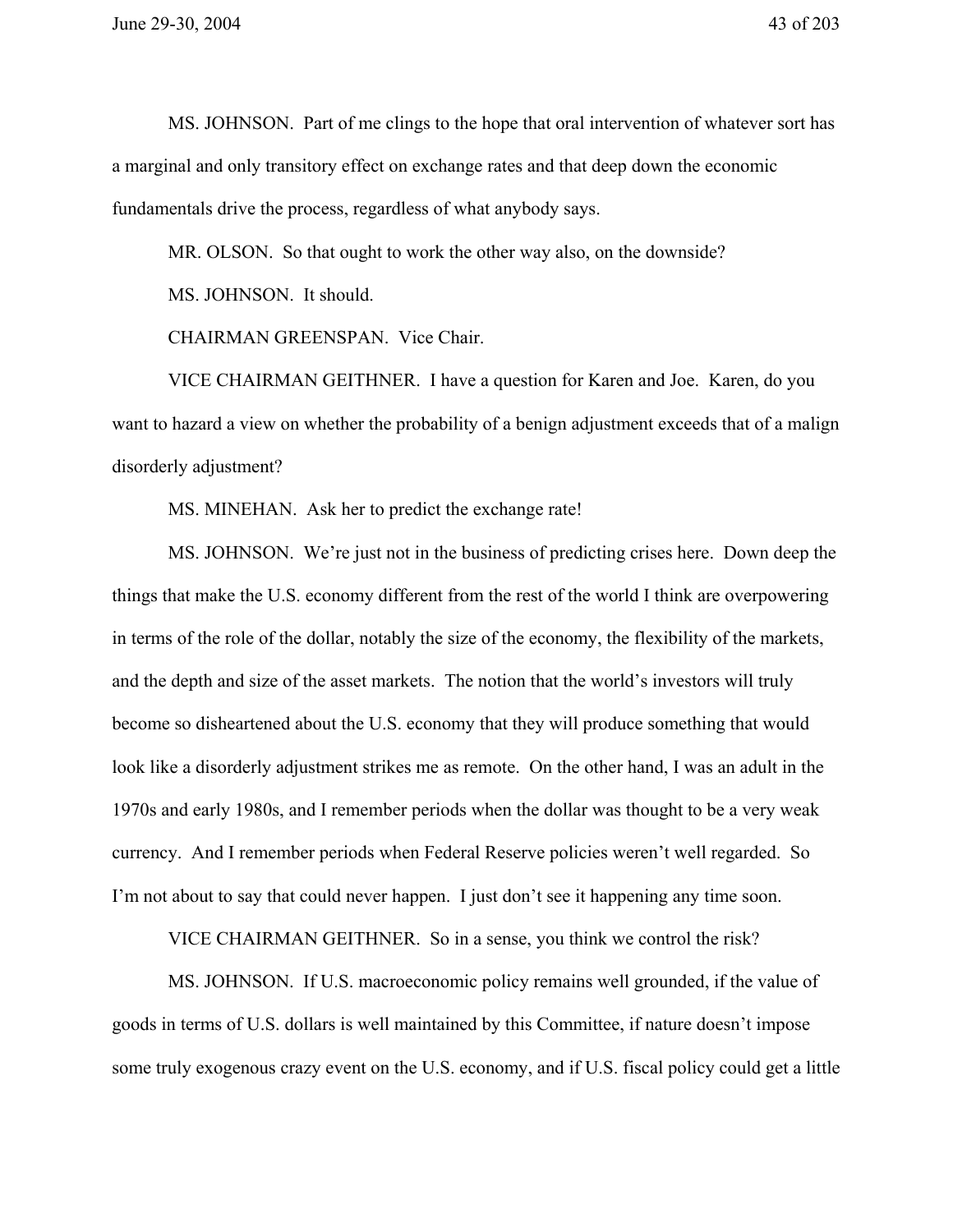better, I think those are the things that will determine how this situation evolves. But, you know, when I read my own briefing I realize what it means—that this problem is going to continue to grow. And I remember Herb Stein's admonition and say that this situation can't go on; at some point, in some way, an adjustment has to occur. The paper had a rather benign outcome in which the productivity differential just worked its way through the system and things more or less corrected. I can certainly imagine, if the same sort of productivity shock that hit the United States were to become evident abroad—which we keep looking for—that it would accelerate that process even more. And those stories do exist. Those adjustment paths are very credible.

VICE CHAIRMAN GEITHNER. I want to come back to scenario 1 in your exhibit 5, in which you have the dollar falling 30 percent in a year. Certainly an outright cliff of that magnitude in a year—

MS. JOHNSON. It's in two quarters actually.

VICE CHAIRMAN GEITHNER. In two quarters. And you assume that comes with no increase in risk premiums on other U.S. financial assets. I'm asking how realistic is that?

MS. JOHNSON. No, no. You should think of scenario 1 as just an initial description of an element that is in the whole set of scenarios. We didn't really mean for you to take scenario 1 seriously without scenario 2 coming along as well. That was more an analytical clarification. We think that much dollar depreciation would roil markets.

MR. STOCKTON. In that short a time period.

MS. JOHNSON. Yes, in that short a time period. As indicated in exhibit 6, starting in 1985 a depreciation of that magnitude occurred over 2½ years.

MR. STOCKTON. And in 1986 we sat here and had a conversation—one in which I actually participated, sort of in Linda's role—and tried to ferret out what the consequences were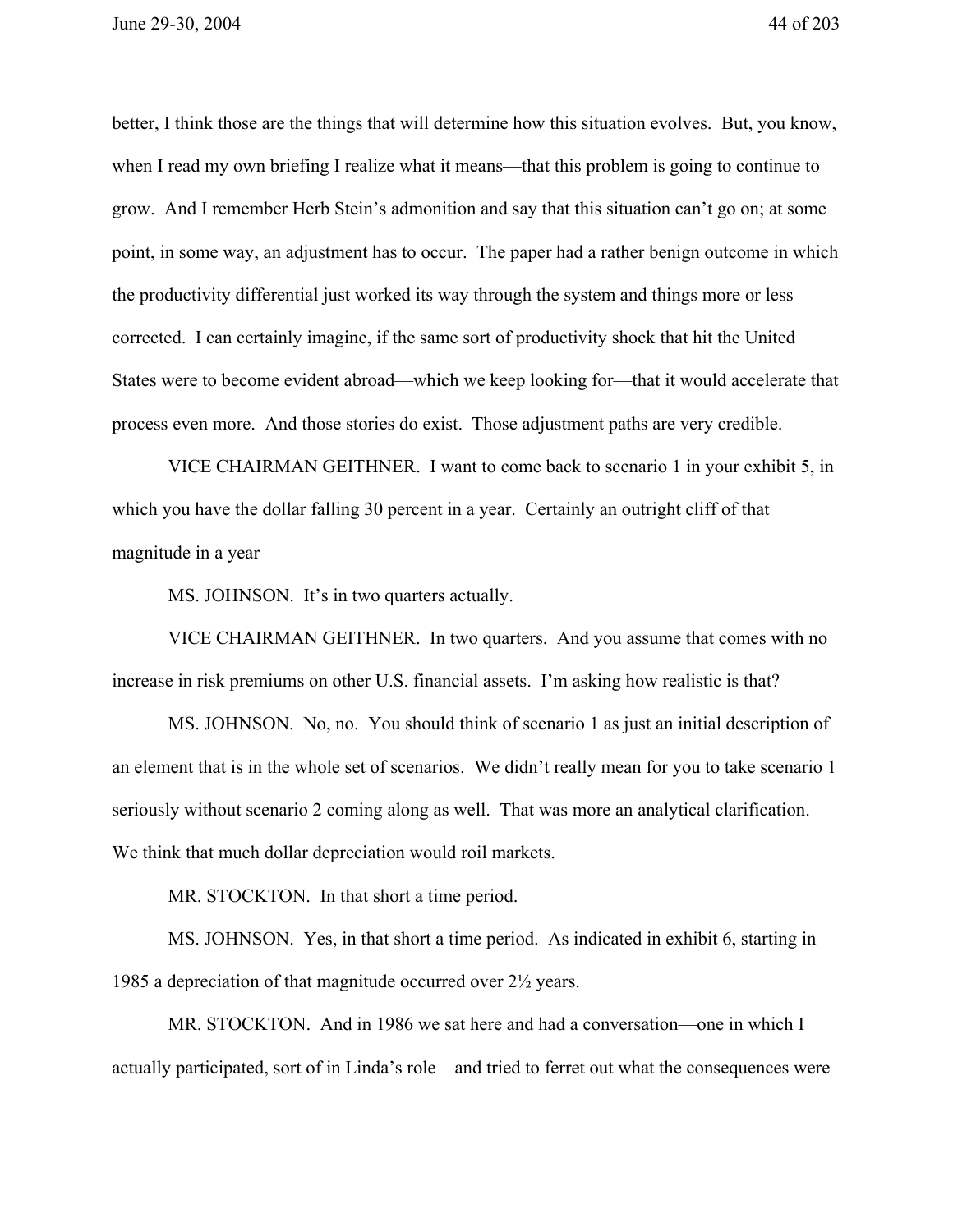June 29-30, 2004 45 of 203

going to be of the dollar depreciation that was in train and how much dislocation there would be. We were all concerned about whether there would be enough domestic capacity to meet the shift in demand that was going to take place toward tradable goods and away from other goods. We wrung our hands a fair amount about that. But in retrospect, it's clear that there's a lot of flexibility in the U.S. economy. And given that the shock took place over 2½ years, there was in a sense plenty of opportunity, therefore, for the private economy to respond more smoothly to it. So there was less risk associated with the rising risk premium in financial markets. That process occurred more smoothly, I think, than we thought was likely to be the case ahead of time.

MS. JOHNSON. In my own mind—Joe actually did this page, so he might have a different way of explaining it—I don't think of the shock in scenario 1 as causing the shock of scenario 2. If people were to wake up and decide that they didn't want to hold claims in the United States, that would mean that all those things would occur at once. People simultaneously do not want to hold dollar claims but also do not want U.S. equity or U.S. bonds, et cetera.

VICE CHAIRMAN GEITHNER. So you've drawn no particular policy implications in terms of things we could do to mitigate the risk of an adverse outcome beyond what we would do anyway, such as try to keep monetary policy credible, inflation expectations low, and rediscover fiscal virtue. Another question is, Does it matter at all what happens to exchange rate policies in greater Asia?

MS. JOHNSON. I see that as affecting the path. In other words, those countries are in some sense financing our deficit. Official finance is a variant of private finance; it has different incentives behind it and perhaps works through other asset markets a bit differently. But what the Asian official sector is now doing is in part financing a continuation of the deficit as opposed to triggering or even participating in the adjustment process. There are some risks embedded in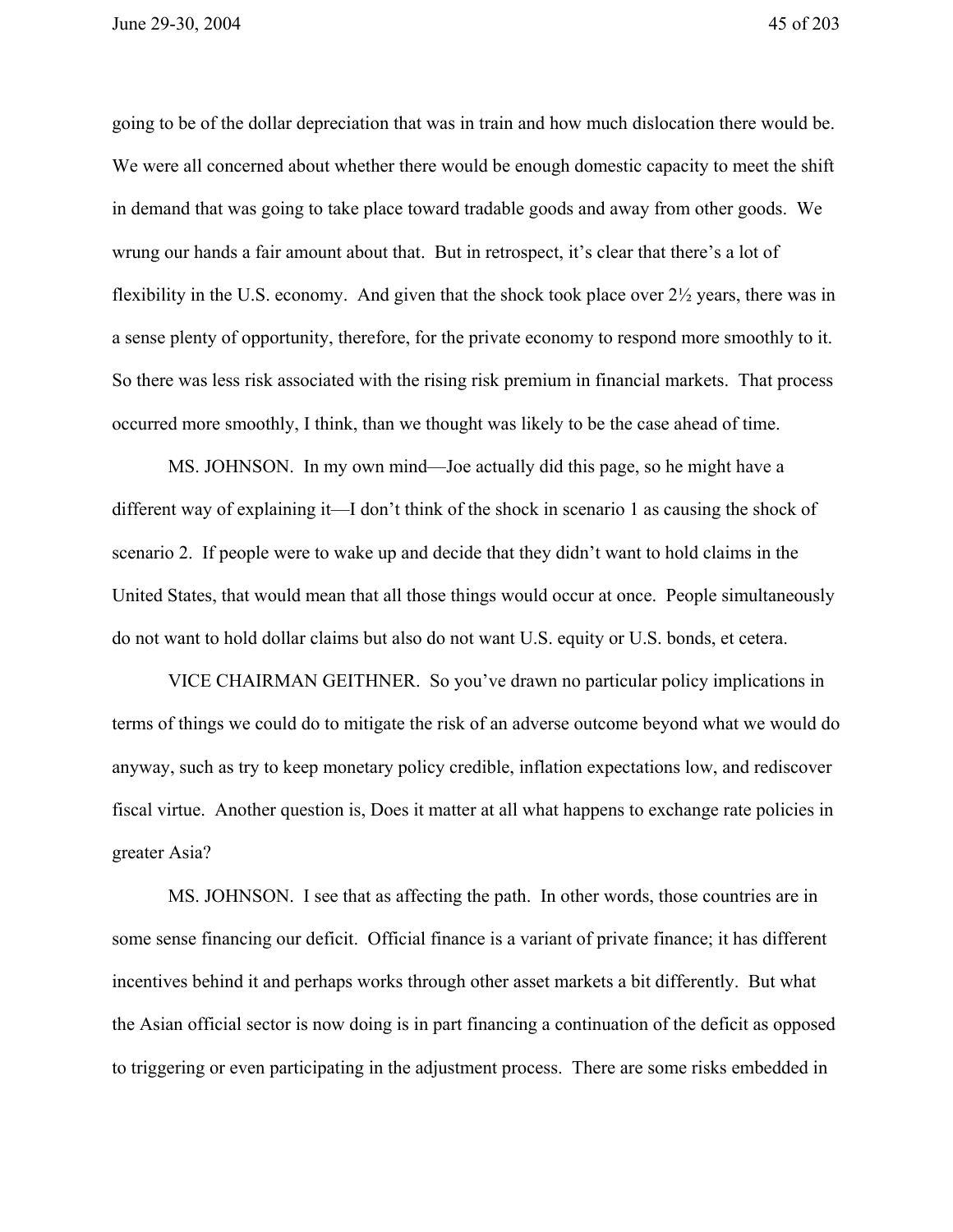June 29-30, 2004 46 of 203

that. There are some who feel that the decisionmaking in the official sector is a bit more political; it is not comparable to the kinds of decisions and thought processes made by those in the private sector. Also, the sums are getting very large so that the holdings of foreign claims on the United States are becoming concentrated in a very few spots. Huge sums are held in the Central Bank of Taiwan and the People's Bank of China; that in and of itself sort of changes things a bit. On the other hand, I'm inclined to think that those official entities are not likely to shoot themselves in the foot if they can help it. So there are pluses and minuses, I guess. If they change their exchange rate strategy, I would expect them to change their reserve management strategy; I think those two things will go hand in hand. While it will matter to the specifics of the path, I don't think it's a deal breaker.

MS. GOLDBERG. May I just add one point? I fully agree, but in addition to the exchange rate policies in greater Asia, there's the question of whether demand management there can ultimately help push toward the benign outcome. If we get increased openness and thus greater consumption of U.S. goods—so that basically those markets become more of an export destination for us than they have been—that can help facilitate the export expansion that would produce a more satisfactory outcome. That said, Asia is still a pretty small share of overall world spending and that effect isn't going to be tremendous; but it could help on the margin.

CHAIRMAN GREENSPAN. Governor Kohn.

MR. KOHN. Actually, I was going to ask about this last point, the Asian dollar block. Let me just ask one variant on that. The Europeans sometimes complain that the Asian dollar block forces more adjustment through them. But I would say that that is not necessarily the case. It could mean that the Asians, by absorbing these claims, are stopping the total adjustment from happening. It's not necessarily true that they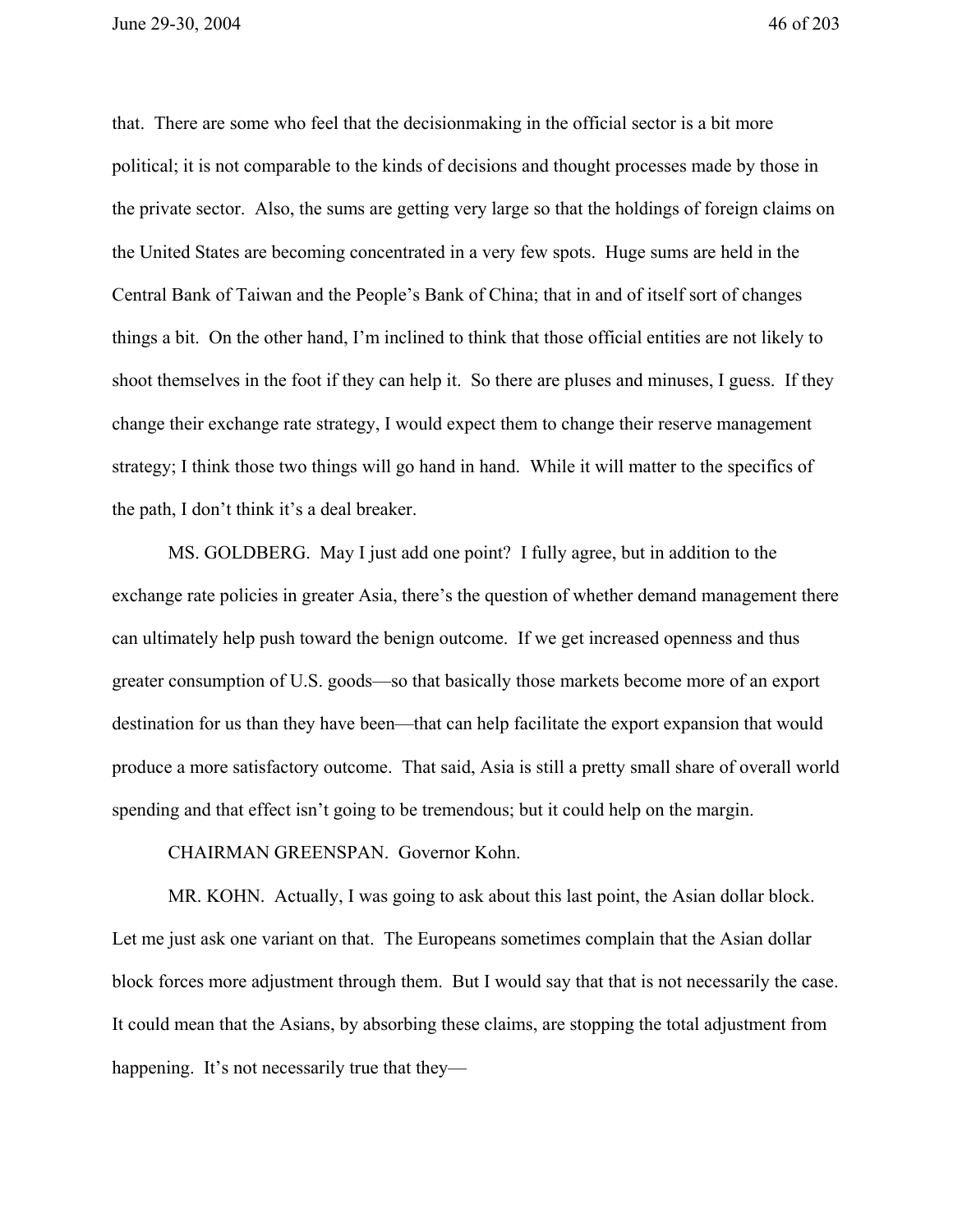June 29-30, 2004 47 of 203

MS. JOHNSON. That is certainly the attitude that the staff has taken. We've even written those points down, and we've asked the Chairman to say them out loud, and he has. [Laughter]

CHAIRMAN GREENSPAN. And nobody knocked me down!

MR. KOHN. You're just following orders, I know. [Laughter]

MS. JOHNSON. In part, it goes back to this unanswered question of exchange rate determination. In essence, that conclusion follows from a kind of portfolio balance theory of the exchange rate. What it says is that, when the Chinese, for example, take dollars off the market and out of the hands of the private sector, they make dollars less abundant relative to Chinese renminbi. That is true, but they also make dollars less abundant relative to European currencies. So in essence, they absorb some of the dollars that would otherwise be putting pressure on the euro and any other currency you care to name. That's because there is this big portfolio balance issue and relative supplies are a factor; so anybody who buys dollars in some sense is helping the other currencies, not hurting them. But that isn't the only theory of exchange rate determination that one might want to adhere to. And given that none of these theories is empirically very satisfactory, it is possible to construct the story another way and get a different conclusion.

MR. KOHN. While I have the floor, let me make one comment on fiscal policy and the exchange rate correction—the fiscal rectitude point. I've told the same story that we're telling here, but I also remember the lively discussion that Chairman Greenspan started in Jackson Hole about ten years ago, when he said that he thought narrowing the federal deficit would strengthen the dollar. I think the channel he was thinking of was confidence. So if we had a circumstance where the fiscal situation looked explosive and we started narrowing the deficit, it's very hard to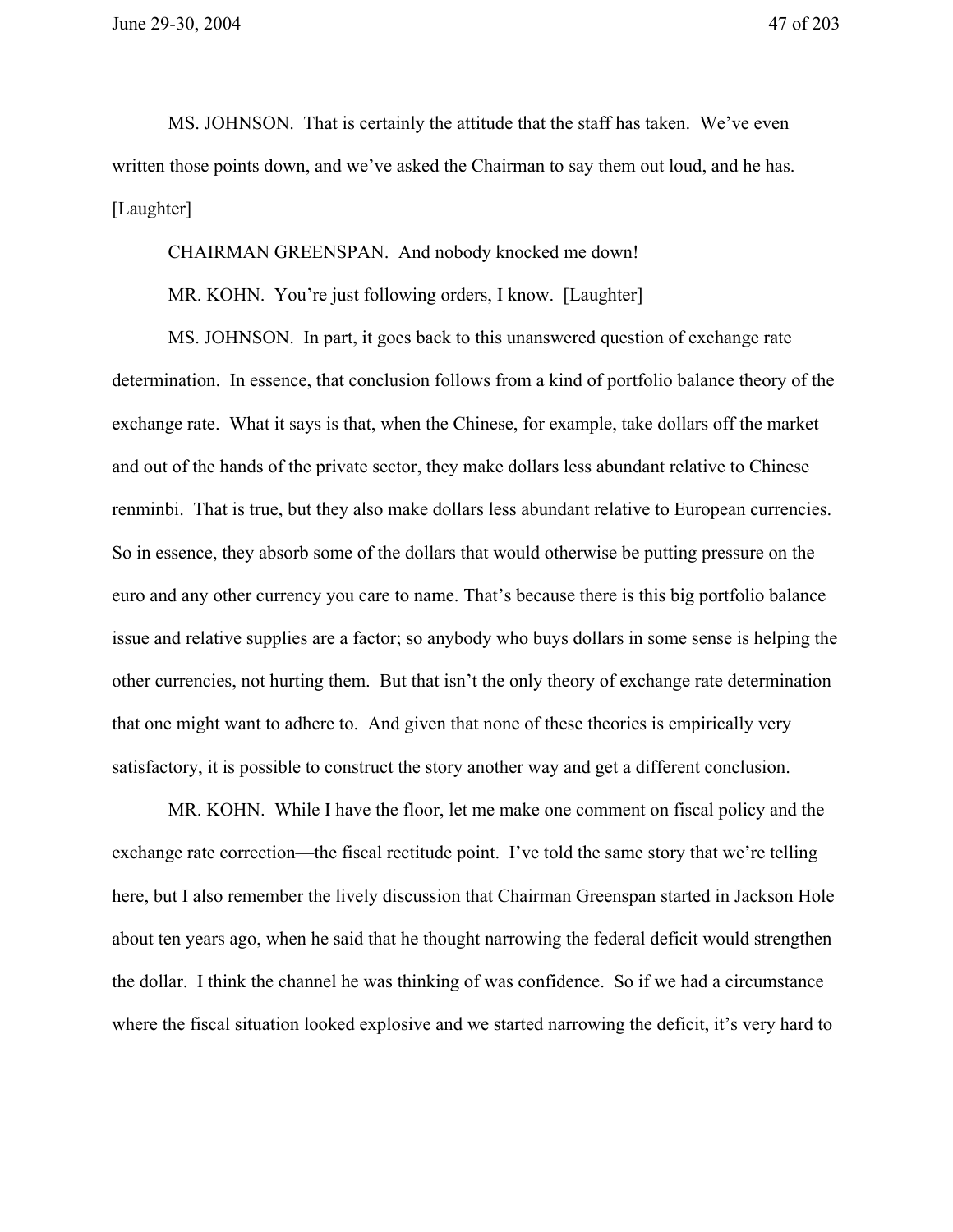tell what the effect on the dollar would be. The models say one thing, but who knows in real life?

MS. JOHNSON. There are time-varying and policy-varying risk premiums on most of those equations, and we can get different outcomes.

CHAIRMAN GREENSPAN. Governor Bies.

MS. BIES. I have two questions. The first one is for Joe and Karen because I was thinking about financial markets as they apply to the analysis that you did, especially in the first paper that was distributed to us on June 16. When I look around the world, the United States has really been very innovative compared with other countries in terms of the types of private securities traded in our markets in part because of the depth and liquidity of our markets. We have been innovative in securitizing duration and credit risk—and in every other way that one can cut and slice risk—and in creating derivatives, too. My question is whether in your analysis of the private securities flows you see something of a supply-side impact on those flows. If someone is sitting in another country doing good portfolio analysis, and the depth, liquidity, and variety of risk exposures they can acquire in U.S. securities is more attractive than the alternatives, is that in and of itself a tradable good that attracts them to the U.S. markets?

MS. JOHNSON. I would say it's not. The fact of the matter is that most of the securities of at least private corporations—not U.S. Treasuries, obviously—that foreigners buy are marketed in Europe and are sold in the euro markets. They are not sold in New York. I'm not saying that there aren't any sales of the type you asked about, but there's a huge offshore market for corporates in which the securities are denominated in various currencies and the lenders can vary. And that market is for the most part in London—in Tokyo, too, and to a limited extent in Frankfurt—not New York. What foreign buyers of U.S. corporates purchase is a security issued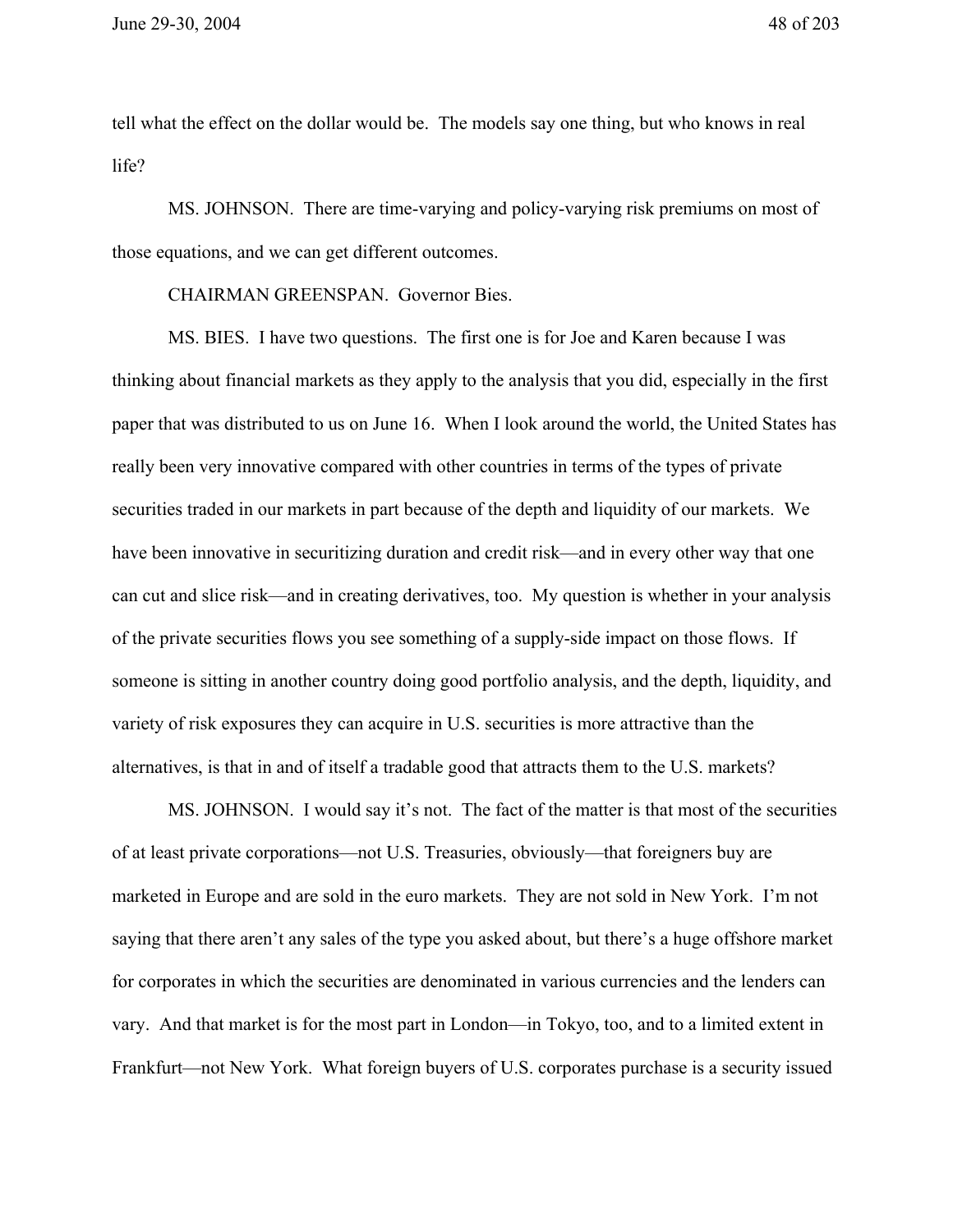in their own jurisdiction and in some sense governed by their own jurisdiction's practices. So, while I see your point and I'm sure that some part of what you are saying is accurate, it's not as if these people truly are participating directly in the U.S. corporate market. The U.S. corporations are going overseas to the euro market.

What is true is that foreign corporations haven't followed those in the United States in choosing to offer corporate tradable securities that have a range of alternatives. The secondary markets haven't developed, and the derivatives markets haven't developed as much, in part because of the universal banking tradition that they have. They've gone a different way. It's true that they might change. Those corporations could become more multinational so that their taste for how to finance themselves in different places changes. If European corporations start to offer a richer mix of high quality corporate debt in their own markets, European or Asian or other non-U.S. investors will see more competition with U.S. bonds and equities, and that could have an effect.

MS. BIES. My other question is for Linda and goes back again to exhibit 7 and is about the pass-through. One of the changes that international corporations have made involves replacing trade by going into customer markets—actually putting in facilities and manufacturing in the resident country where the ultimate sale occurs. When I look at the data in exhibit 7, the industry where the pass-through has come down the most is transport, which I guess is composed primarily of autos and small trucks. Clearly, we've seen German and Japanese auto manufacturers moving into the United States more of their production of vehicles destined for this country. By putting more of their production in the resident country, does that in effect reduce their inherent exposure to foreign exchange risk? Is the amount that is still being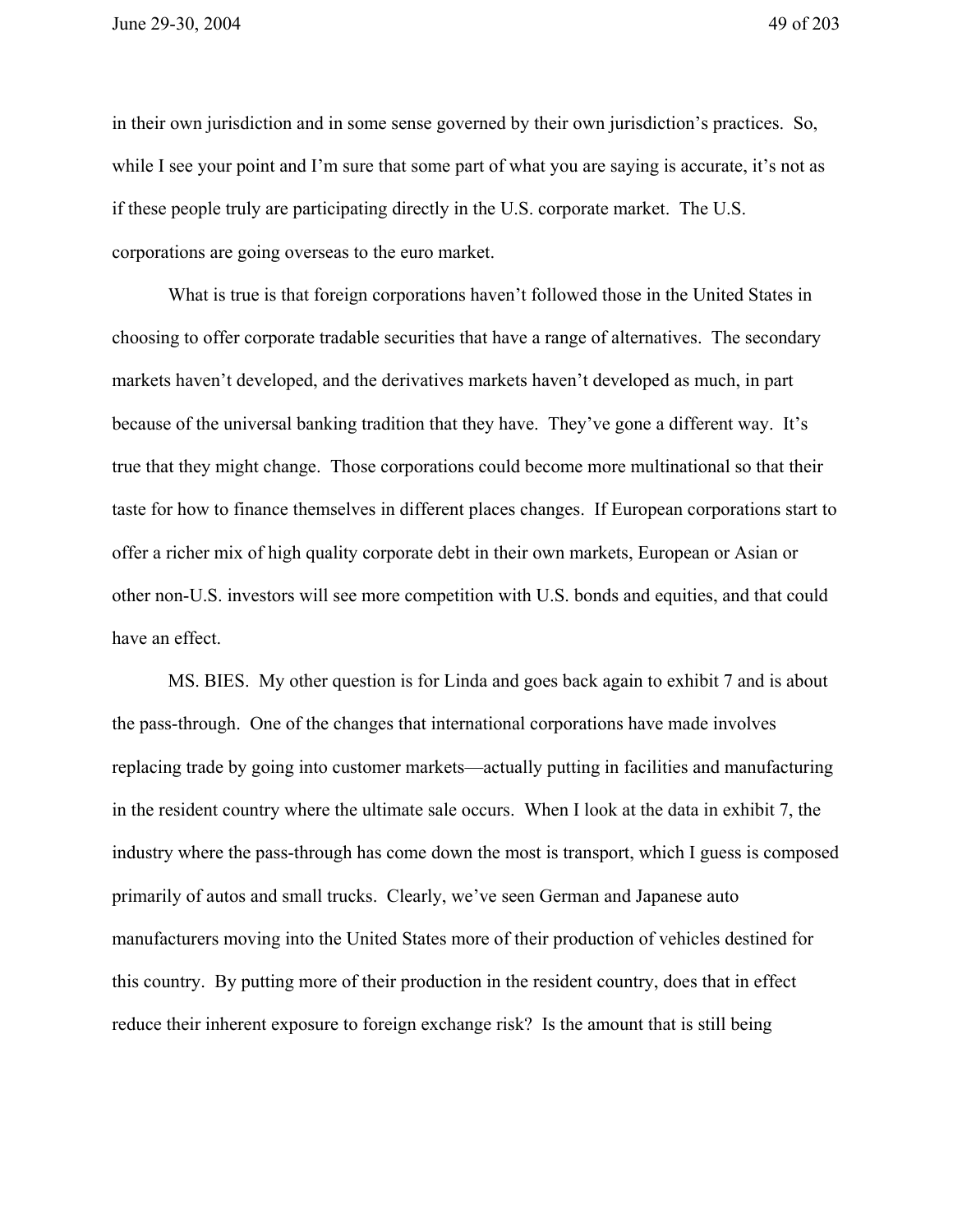imported into this country small enough that they don't need to push it through as they might have done twenty years ago, when all of their U.S sales were being imported?

MS. GOLDBERG. I think that's certainly a possibility. When I think about what the import-price response to an exchange rate change is going to be, I think of the producer who is doing the exporting looking at his own costs and his margins over those costs. Based on that and the markups in the industry and so forth, he then determines how much he has to change prices. So that part doesn't change even if the company has facilities in the United States or has diversified the locations of its production. There's another part to your question about whether production diversification across markets is in part induced by exchange rate volatility, and people really differ in their view of the importance of that. I tend to think that diversification occurs in part because firms want to offset some of the risk by having the ability to move operations between markets. So I agree with that, but I don't know how big that is relative to the total amount of investment and the total amount of trade that goes on.

## CHAIRMAN GREENSPAN. President Lacker.

MR. LACKER. First, let me add to Cathy's commendations for Joe and Linda and the excellent background papers. My question relates to Tim's in a way. It has to do with the locus of disorderliness. The prospects for disorderly adjustment seem to motivate and animate a lot of this analysis. And it strikes me that a lot of the risk regards the rest of the world. Some of our trading partners have been known to resist the appreciation that accompanies the type of international adjustment that we're looking at here. In particular, some developing countries often resort to macroeconomic commitments like exchange rate pegs that they have only a limited ability to follow through on in a consistent way. These commitments are not perfect substitutes for the credibility that comes with deep and resilient markets and a credible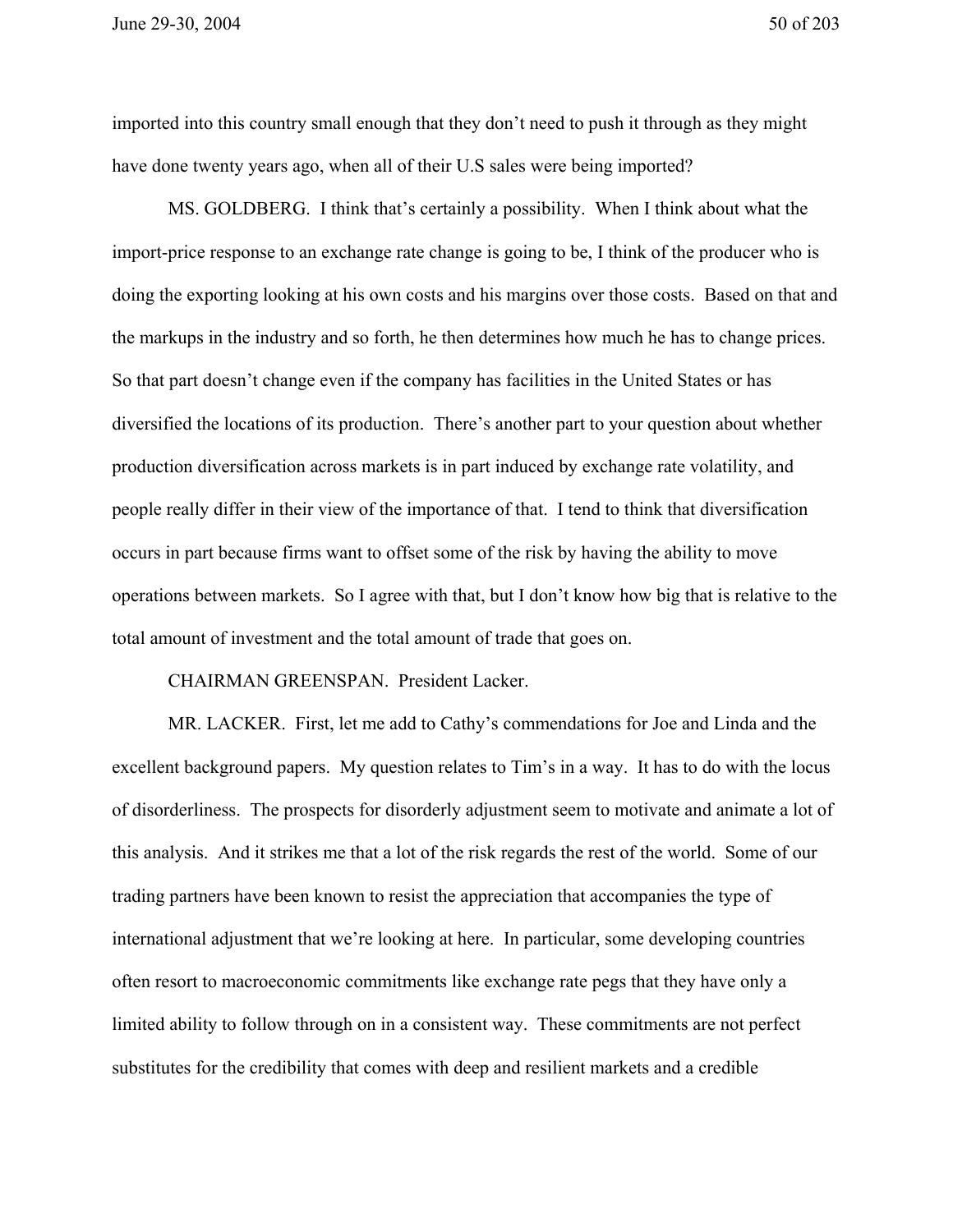commitment to low inflation. It strikes me that those kinds of commitments by these countries enhance the prospects of their being susceptible to domestic macroeconomic instability in response to changes in U.S. macroeconomic conditions and the type of adjustment that we're looking at here. I wonder if you've given any thought to that or what your general reactions to that notion are.

MS. JOHNSON. Well, a certain variation of that theme is to rerun the Asian crisis in one's head over and over and ask, What if this or that or the other thing had been different? Indeed, many people now argue that some of the Asian countries are recreating conditions comparable to those that existed in 1996 and 1997, in particular the stability that they are trying to achieve in their exchange rates. Are those kinds of conditions being recreated? I think there is a clear risk.

Now, it is also true that one of the lessons that those countries drew from the Asian crisis is that large holdings of reserves are a good insurance policy. Also, they realize that running a current account surplus removes the need to go to the market to finance their activities in any given month, day, or quarter, if conditions get a little adverse. I think they are quite explicitly seeking to build large quantities of reserves both to impart confidence to the market, which sees that they have all these wonderful reserves, and to use if needed—though I would say it's probably more the former than the latter. And they exhibit a certain bias in the direction of keeping their exchange rate from appreciating in real terms because that's what generates the surpluses that protect them from the need to go to the market. So they don't have a large outstanding stock of debt; and, if anything, they are running down their net debt position and might have positive claims on the rest of the world at the rate they are going. They don't have a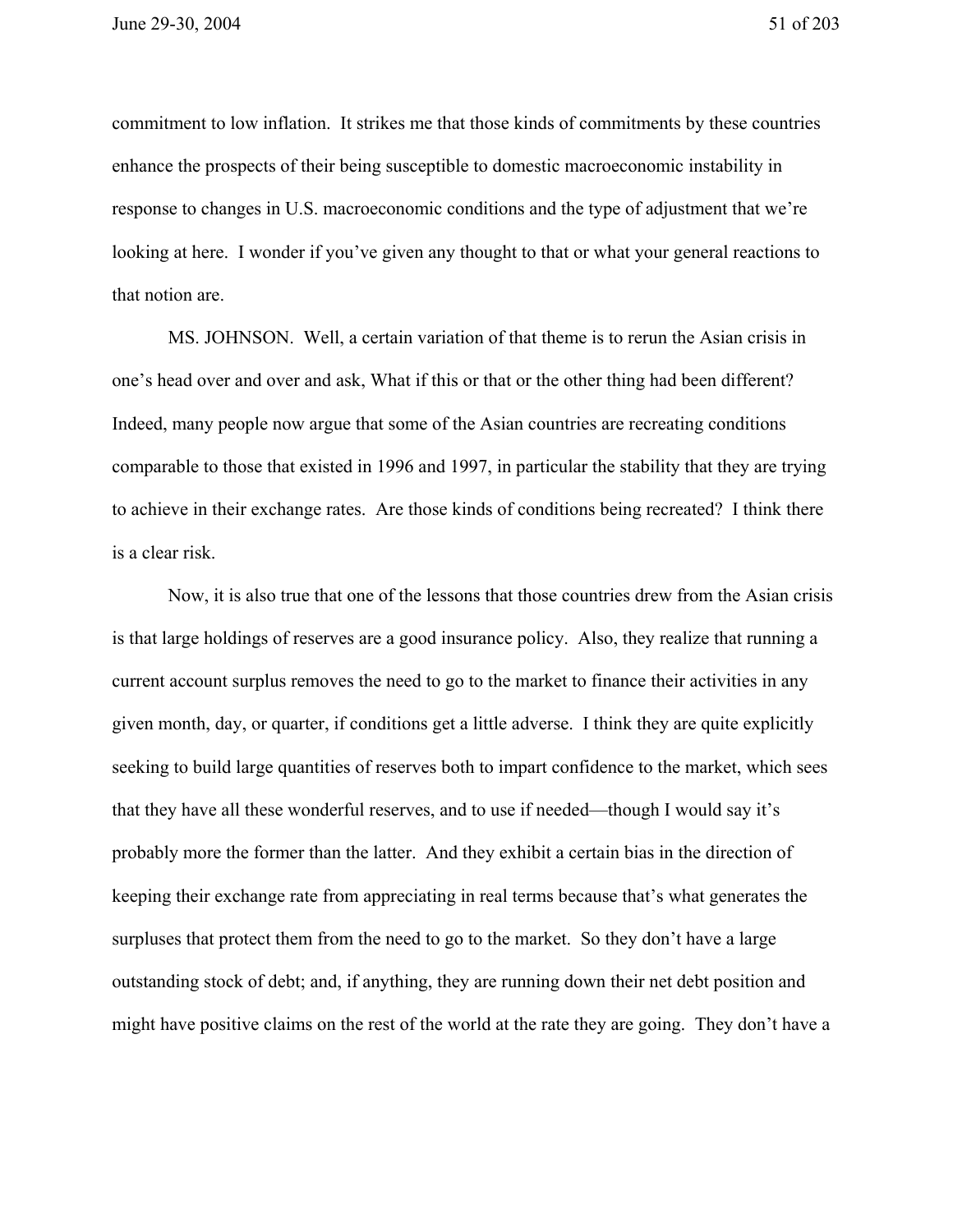June 29-30, 2004 52 of 203

flow problem, and thus they feel better positioned to manage the ups and downs of being globalized into the world's capital markets.

The problem they face involves the consequences for their domestic economies if these strategies ultimately get uncomfortable. One thing that could happen through the back door is that they may end up with their money supplies growing and they may have domestic inflation; so they get real exchange rate appreciation even while they are maintaining nominal exchange rate stability. They may at the same time lessen the chance to strengthen and develop their banking systems and their capital markets because they are constraining prices in the domestic financial system more than is attractive. So they may be encouraging their private citizens to diversify out of the domestic market, even though they are trying to reassure those private citizens through the exchange rate stability. These countries might be better served in the long run not just to hold on to the resources they are requiring as reserves but to use them to come up with a stronger banking system and more competitive capital markets. Ultimately that strategy of trying to achieve exchange rate stability is not going to prove to be a long-run winner. It could be a good adjustment strategy, buying time to accomplish the domestic reforms and to strengthen their financial systems—doing that carefully over a period of time. But it does have the capacity to put us back in a world in which the emerging-market countries, even successful ones, lack some of the features that the developed countries have, particularly on the investment side. So these emerging-market countries are still subject to concerns about sudden reversals of capital flows or capital flight from their own residents, and those sorts of things. Indonesia, for example, has had a lot of pressure on its exchange rate lately—shades of a return to 1997. It's a real issue. And I think it's one of the reasons that we can finance a 5 percent deficit when they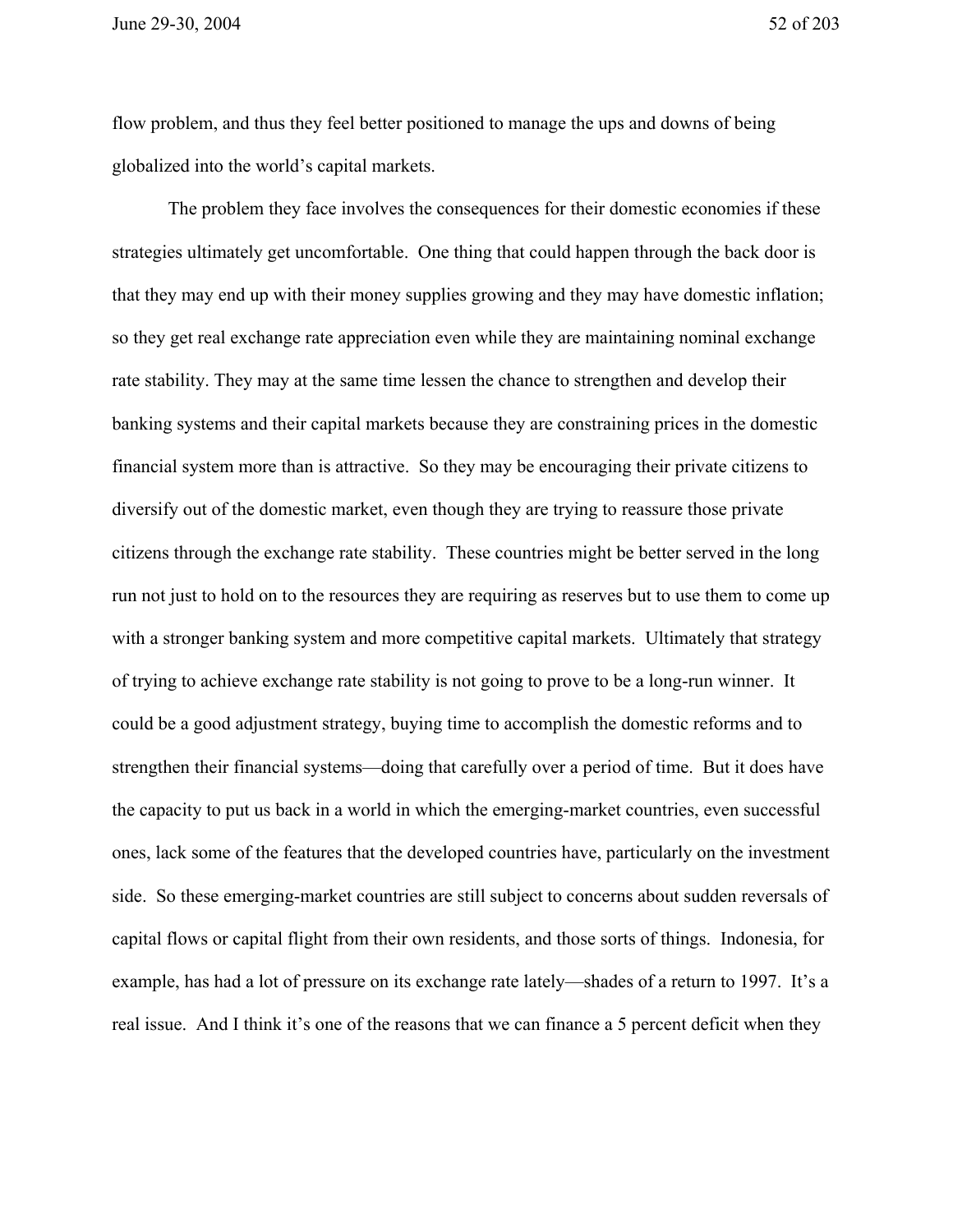probably can't and that we can probably finance a 6 or 7 percent deficit when they surely couldn't. Does it mean that we can finance a 9 or 10 or 15 percent deficit? I don't know.

VICE CHAIRMAN GEITHNER. I know it's about time to end this discussion, but I have one more question. Does it matter what happens to the projected foreign share of the U.S. Treasury market under a scenario where our external imbalance is substantially larger—maybe getting larger than the increase in the net borrowing requirement of the government? Is there a point at which you would worry about the implications of these lines going on indefinitely, with a growing foreign share of the outstanding stock of U.S. risk-free assets?

MS. JOHNSON. Within the kinds of numbers we've experienced to date we're inclined to be relatively relaxed about that. Dino might want to comment on that issue, too, though.

CHAIRMAN GREENSPAN. Doesn't it depend on the interaction between U.S. Treasury securities and private securities in total?

MS. JOHNSON. Yes.

VICE CHAIRMAN GEITHNER. You assume that the preference would change?

CHAIRMAN GREENSPAN. Yes. In other words, if there is literally zero preference difference, then the 50 percent foreign holdings of U.S. Treasuries is the wrong ratio. The denominator has to be the aggregate. And it's probably closer to that than not, so that number falls from 50 very significantly.

VICE CHAIRMAN GEITHNER. You assume that their preference would change as their share increased?

MS. JOHNSON. I think what we're talking about are the preferences of everybody else. Let's assume that foreign officials, because of laws written into their books, their regulations, their procedures, or whatever, always want U.S. sovereigns but that the vast majority of global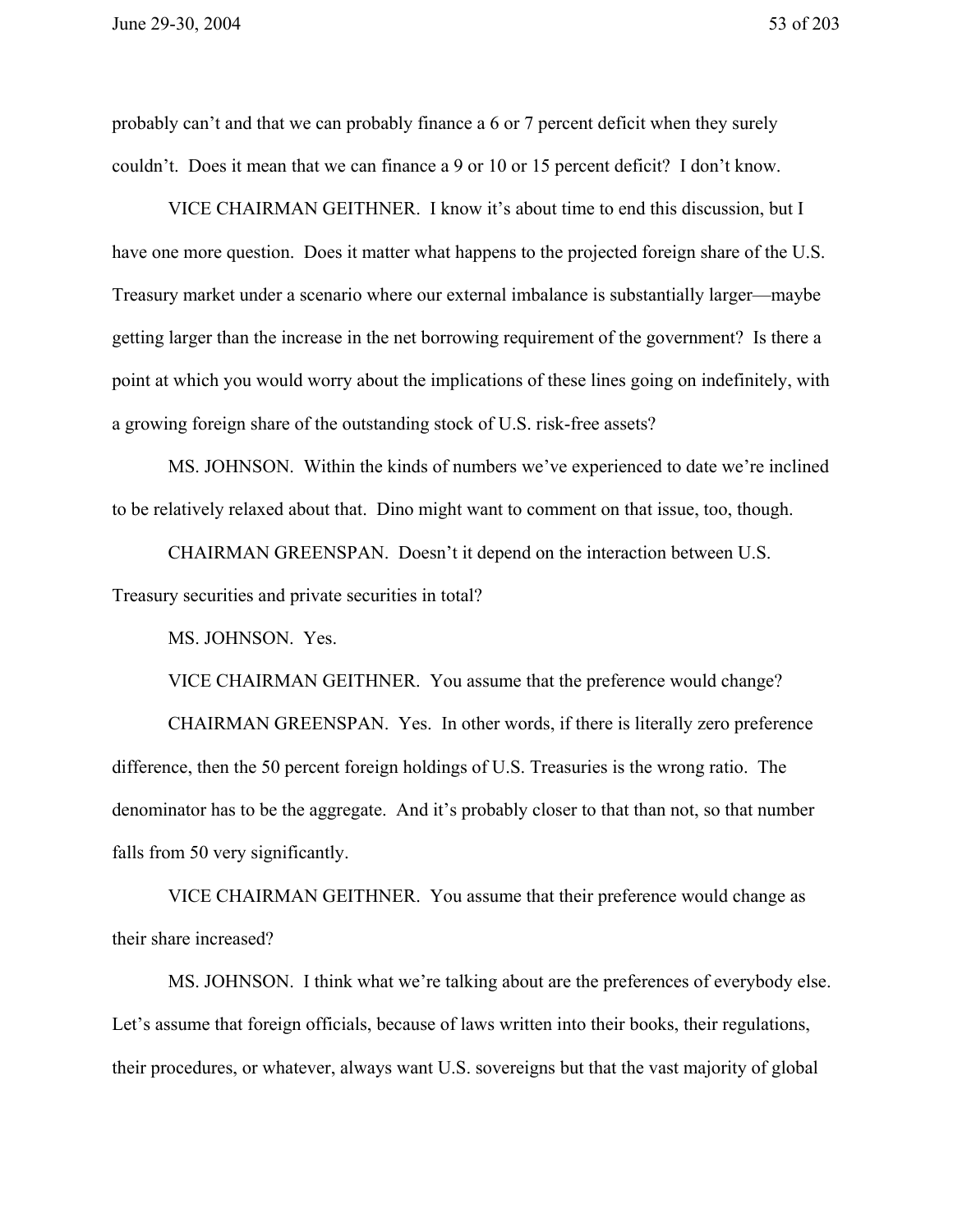investors regard U.S. sovereigns and U.S. corporate triple-As as perfect substitutes. Then this tiny group called foreign officials can do whatever they want, and it really doesn't matter to the pricing of the assets involved.

CHAIRMAN GREENSPAN. And if the yield spreads are relatively stable, then the substitutability, for all practical purposes, is without limit.

MR. REINHART. Now as a taxpayer, Mr. Chairman, it would probably be churlish to complain that the foreigners are buying our debt at high prices.

CHAIRMAN GREENSPAN. I agree. It would be churlish. [Laughter]

MR. REINHART. I think there are consequences for market liquidity within the Treasury market because some of these foreign purchasers do act differently in the primary and secondary markets than private holders. In particular, there are differences in terms of participating directly in the auction and not putting in competitive bids and in the secondary market not putting the securities out to lend.

CHAIRMAN GREENSPAN. Aren't these second-order effects generally?

MS. JOHNSON. This reminds me of the debate we had when we thought U.S. debt was going to disappear. While that has consequences, it was not something we regarded as a bad thing because we had surpluses. So, surely it is manageable.

CHAIRMAN GREENSPAN. We started a whole new discussion! [Laughter] Anyway, the clock has run out on us, and I just want to congratulate Karen, Joe, and Linda. It has been a very interesting seminar, which is really what this has been, and I hope it engages us. One little thing that went by unnoticed as you were talking about "nature's" effect or an exogenous event: Is Osama bin Ladin part of nature?

MS. JOHNSON. Yes.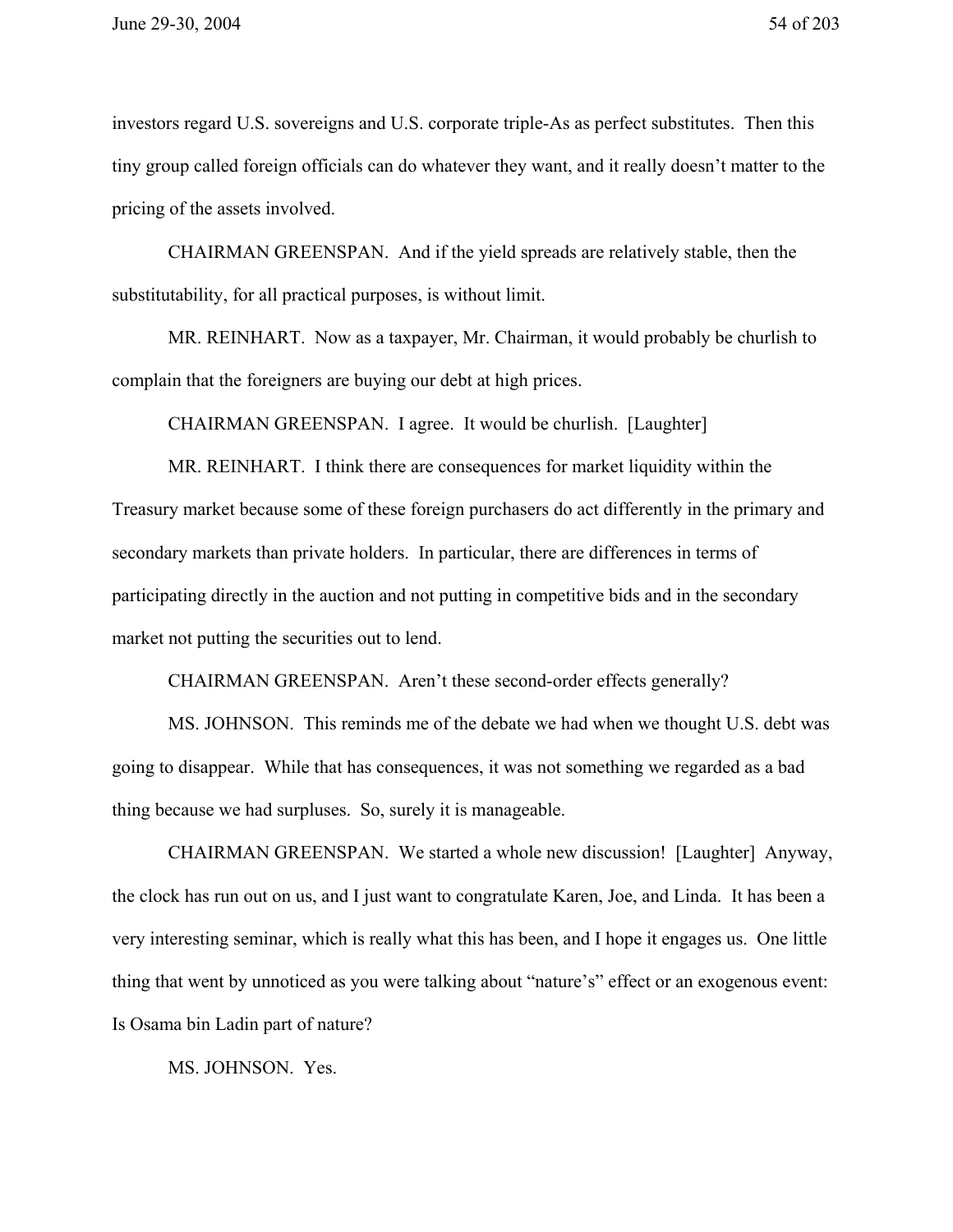CHAIRMAN GREENSPAN. I say that because there is a very interesting phenomenon here, in terms of what happens to all of this adjustment process in the event of a significant terrorist attack within the borders of the United States. That's a whole different scenario, which we really haven't addressed in any material way, except to presume that, if we can manage a high degree of flexibility in our markets, it will somehow get absorbed. But how it will be absorbed, I'm not sure we know.

In any event, as you are all aware, we have our annual reception at the U.K. Embassy this evening. Cocktails are at 7:30, and usually we sit down for dinner about a half-hour later. Transportation has been made available for Board members already. For the Presidents staying at the Watergate, vehicles will be available at your hotel at 7:15.

MR. REINHART. Mr. Chairman, I was wondering if there would be enough time for

Dino to give his report from the Desk. That way we can start tomorrow with the chart show.

CHAIRMAN GREENSPAN. I'm sorry. I didn't realize that we did have some time. I

think that's an excellent suggestion. Dino, why don't you get started and see if you can finish.

MR.  $KOS<sup>3</sup>$  Thank you, Mr. Chairman. I'll be referring to the charts that Carol circulated a short time ago. I'll try to proceed quickly. During the intermeeting period the market's focus was on the anticipated start of the tightening cycle. As shown in the top panel on page 1, three-month deposit rates (the black line) increased nearly 50 basis points and forward rates three, six, and nine months forward (the dashed red lines) rose more than 50 basis points. The nine-month forward rate now is above 3 percent. Treasury yields moved higher. The middle panel graphs the two-year yield since January 2002 along with the target fed funds rate. Two-year yields have nearly doubled since late March to about 2.85 percent, and their spread to the funds rate is at its highest since the spring of 2002. Much of the focus in markets has been on recent inflation reports, and the short end of the curve has responded. The long end has not risen as much. The coupon curve, represented by the spread between two-year and ten-year Treasury yields, has flattened to below 190 basis points, as shown in the bottom panel. One thing that market participants have pointed out is that, if expectations were for sharply higher inflation, one would expect to see that curve steepen, but it has not.

 $\overline{a}$ 

 $3$  The materials used by Mr. Kos are appended to this transcript (appendix 3).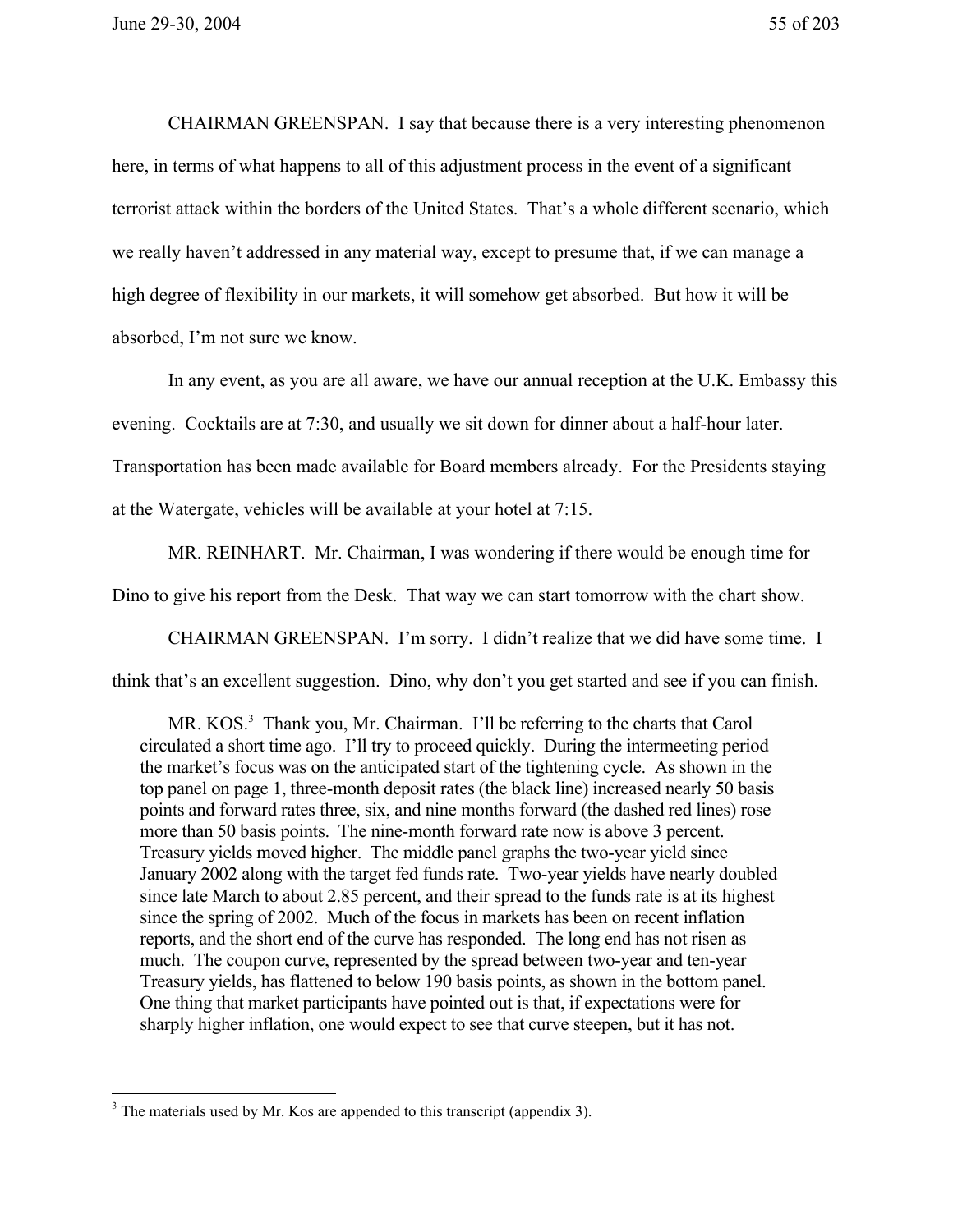Another way to look at inflationary expectations is through the TIPS market, though here the usual health warnings about interpretation of TIPS yields and breakevens apply. As shown in the top panel on page 2, breakeven yields have tended to rise in recent months as the economic data have improved, oil prices have stayed elevated, and the CPI index has risen. A noteworthy feature of recent trends is the convergence of breakeven rates between shorter-dated TIPS and the longer ten-year TIPS. One possible interpretation is that inflationary expectations in the near term have risen.

While that could be a contributing factor, there are technical factors that may be having a disproportionate effect on these relationships. TIPS are tied to the notseasonally-adjusted headline CPI rate, which does create some interesting dynamics in the pricing of the TIPS themselves. The recent rise of oil prices has increased investor demand for TIPS because of the anticipated additional inflation accrual on TIPS principal. This may not reflect expectations for broader inflation to take hold. A second technical reason is related to the calculation of the inflation accretion; shorter-dated TIPS outperform longer-dated ones during a period when the CPI index is rising. This will reduce the real yields and, in turn, widen the breakeven. Third, the TIPS market is beginning to mature. Pension and investment consultants have discovered TIPS and are increasingly viewing them as a separate investment class. The movement of funds into TIPS from that source may be exaggerating the price movements and lowering real yields for the time being. We don't know how much money has been allocated to this asset class. But we can look at what is happening with regard to the dealers. In the early years of the market, the dealers tended to be long TIPS. One has to assume this was voluntary on their part and that they found the yield attractive. This is depicted in the middle panel. In recent months inventories have been near zero, or net short TIPS, presumably as the real return has become less attractive to this group of informed agents.

With such technical factors making interpretation of TIPS difficult, another place to look at is in one-year forward inflation rates derived from CPI swaps. CPI swaps are an exchange of fixed for floating payments based on the consumer price index. As shown in the bottom panel, the forward inflation curve has shifted upward—in a largely parallel fashion—by about 25 basis points since early April, which is supportive of the notion that there has not been a disproportionate shift in the level of concern about near-term inflation performance.

Looking at fixed-income markets more broadly, there has been a lot of comment about the degree to which positions have been adjusted in advance of the expected tightening. Or put differently, the issue is, How much of the carry trade has been closed out? Unfortunately the data to answer this question are not available, and the information that is available is ambiguous.

The top panel on page 3 graphs primary dealer position data since May 2003. Dealers typically are long credit products that are in turn hedged by being short Treasuries. And typically dealers, as a group, are somewhat net long. In the past few months, dealers have extended their short Treasury positions (the dark line), and their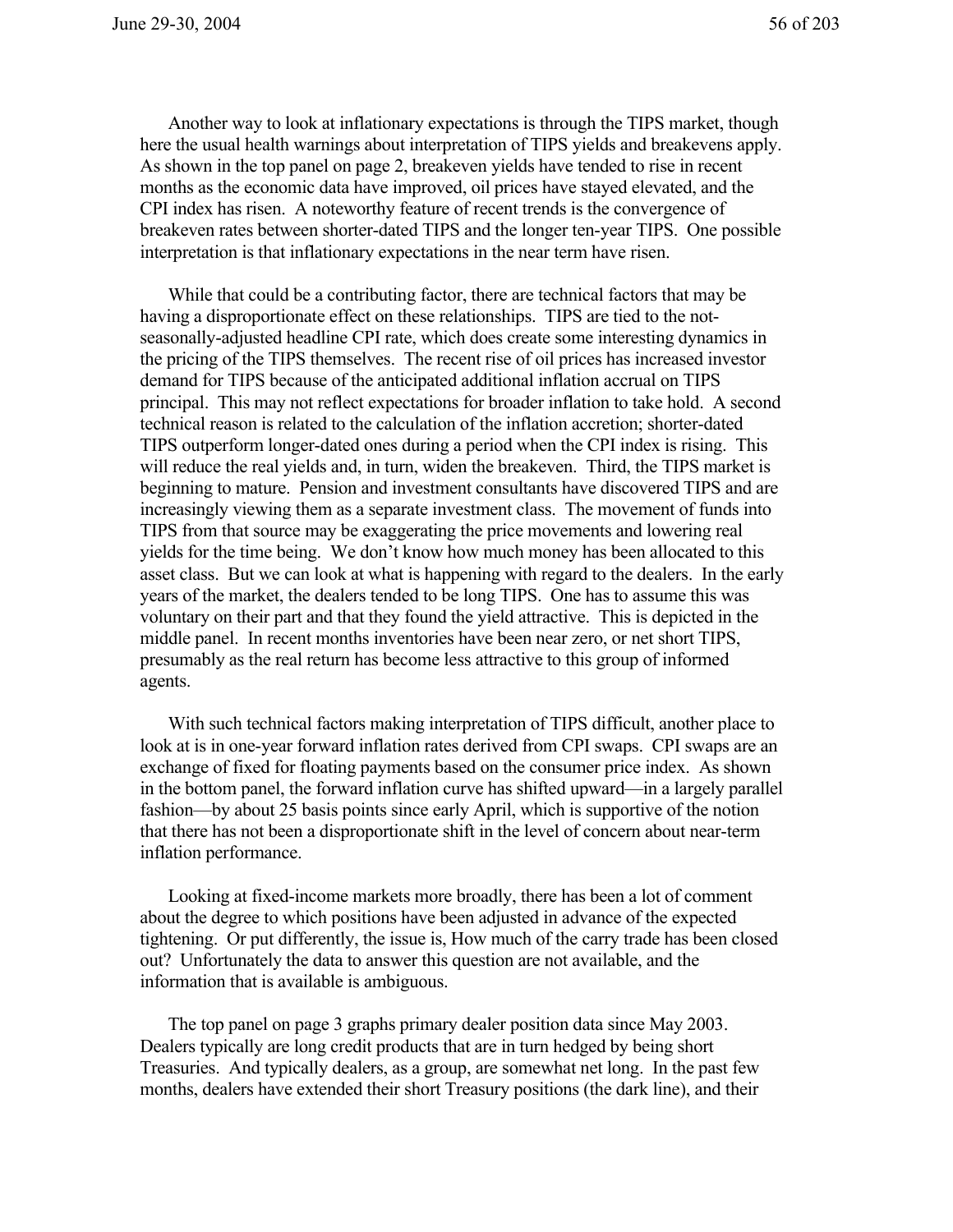overall positions are close to flat. This is suggestive of one key constituency taking steps to reduce risks ahead of an anticipated tightening. Another perspective is provided by position data made available by the CFTC, which are shown in the middle panel. While these data have their own definitional problems, they suggest that noncommercial users were going short Treasury futures, presumably either to hedge other positions or to extend speculative short positions. This is also consistent with an unwinding of leverage. Other bits of evidence are not as definitive. Bankers suggest that hedge funds are still able to secure very favorable trading terms. And while individual hedge funds are less leveraged than they were several years ago, there are more of them around and it's not at all clear that their strategies are so different—notwithstanding assurances from some about the heterogeneity of those strategies. In addition, sectors of the fixedincome market where the carry trade was said to be crowded have shown only a modest widening of spreads. As shown in the bottom left panel, the investment-grade corporate and MBS spreads are somewhat wider, but the price action does not suggest large-scale liquidations to date, and anecdotal reports suggest that banks and hedge funds are still holding on to large positions in mortgage-backed securities.

The bottom right panel graphs the EMBI+ and high-yield spreads. Interestingly, spreads—after widening around the time of the last FOMC meeting and after some negative news out of Brazil—have narrowed to below 400 basis points for high-yield instruments and to below 500 basis points for the EMBI. There are certainly some fundamental explanations for the recent narrowing: improved corporate outlooks, lower oil prices in recent weeks, and some improved emerging-market news. But none of these developments in and of themselves suggests that the leveraged trades have necessarily been liquidated.

Price action in foreign exchange markets has had traders scratching their heads. The top panel on page 4 shows the dollar's movements since April 1 against a few major currencies—but this time not including the New Zealand dollar! [Laughter] Despite the sharp movements of interest rates since early April and the shift in expectations, the dollar has barely moved; and since the last FOMC meeting it has tended to fall. Foreign exchange traders have taken that as a bearish sign, which suggests to them that the dollar will fall once the tightening cycle actually begins. Several have noted that the dollar fell from about 1.75 to 1.50 against the DM during the 1994 tightening cycle. Japanese markets have performed well; equity prices have outperformed as the outlook for Japan has brightened. The yen has been under modest upward pressure again, and some in the market are speculating that the Ministry of Finance will return to intervention fairly soon if the yen continues to face upward pressure. The middle left panel shows the recent rise in the ten-year JGB yield. The rise in yields has been generalized across the curve. As can be seen in the middle right panel, which depicts the Japanese yield curve as of yesterday and as of roughly a year ago, the entire yield curve is sharply higher and steeper. While the authorities have been talking yields down the past few days, many in the market are beginning to think about the Bank of Japan's transition back to a more normal operating structure. In Europe, the data have tended to be mixed and somewhat disappointing given growth in other regions. Reflecting this divergence of performance,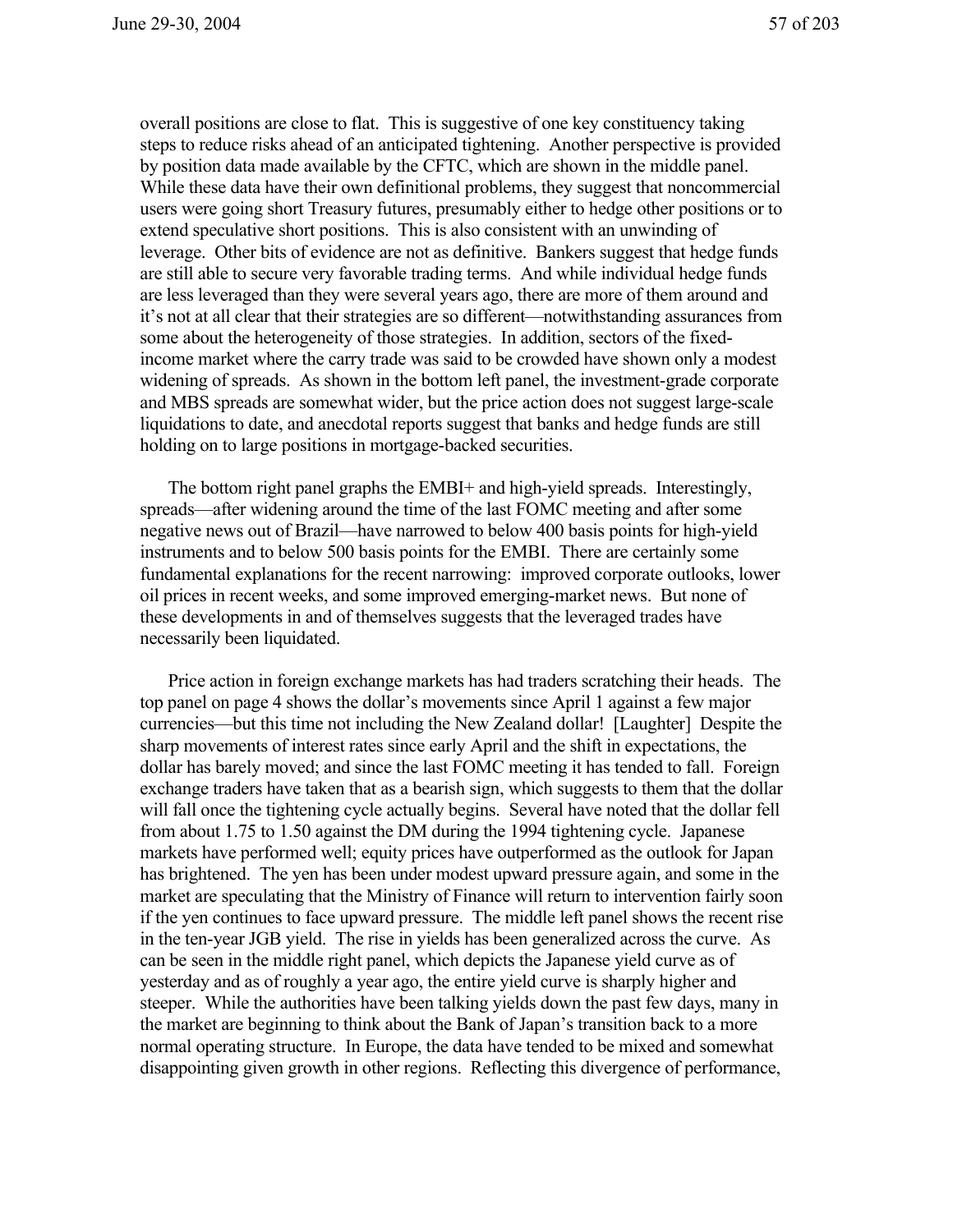yields there have risen only slightly and not as much as comparable U.S. yields—as shown in the bottom panel.

Turning to page 5, I'd like to spend a few minutes updating the Committee on the reduced volatility in the fed funds market that we have observed in recent years. The type of rate volatility I will be describing is very short term: intraday standard deviations of the funds rate around the daily effective rate and the deviation of the daily effective rate from the funds target. The top panel on page 5 graphs the annual average standard deviation of the funds rate around the effective rate in blue and gives the annual median in red. In general, the standard deviation of the funds rate measured by the annual average was in a range of between 15 and 25 basis points until 1999, and it was somewhat less than that using the median. The spikes in the early 1990s were linked to a variety of factors, such as financial problems in the banking system that created tiering and the elimination of reserve requirements on nontransaction and Eurodollar deposits. The decline in volatility began in earnest in 1999 and has been maintained in subsequent years—with some notable exceptions such as September 11, 2001, and the days after. The bottom panel takes the same data and presents them in a different way; it depicts the medians of rolling ten-day periods of daily standard deviations of the fed funds rate. This graph shows the regular spikes associated with the year-end, which have now all but disappeared, as well as the somewhat higher volatilities in the fall of 1998.

Page 6 takes a different perspective by looking at the absolute deviations, expressed in basis points, from the fed funds target. This measure suggests that most trading is increasingly very near the target, with very little deviation. The precise reasons for this notable decline in volatility are not clear and my colleagues at the New York Fed are doing some research on this question. No single explanation by itself is compelling, but some combination of the following probably would get us most of the way there. First, among technical factors, was the shift to lagged reserve requirements in 1998 that helped make reserve demand more predictable both for the banks and the Desk. Second, the Desk expanded the number of banks from which it collects daily reserve position data also to help it better estimate reserve demand. Third, banks have developed better internal control and information systems for managing their reserve positions. And fourth, at the margin, the Desk is probably intervening more often now than it did in the late '80s or early '90s, given the explicit rate targeting regime—though this does not explain the continued decline in volatility since 2000.

But the lurch downward in observed volatility is hard to explain with technical factors alone. Two other factors that probably played a role are the lower absolute value of interest rates and the introduction of the primary credit facility. Lower rates directly limit the absolute amount by which rates could decline; so with the target at 1 percent, the scope of deviation on the downside is only 100 basis points at present. Indirectly, low rates have lifted reserve requirements (by boosting growth in transactions deposits) and have created more room for banks to increase their clearing balance requirements consistent with their use of priced services. And possibly the experience with much lower volatility has affected market expectations to the point that the trend has become self-reinforcing.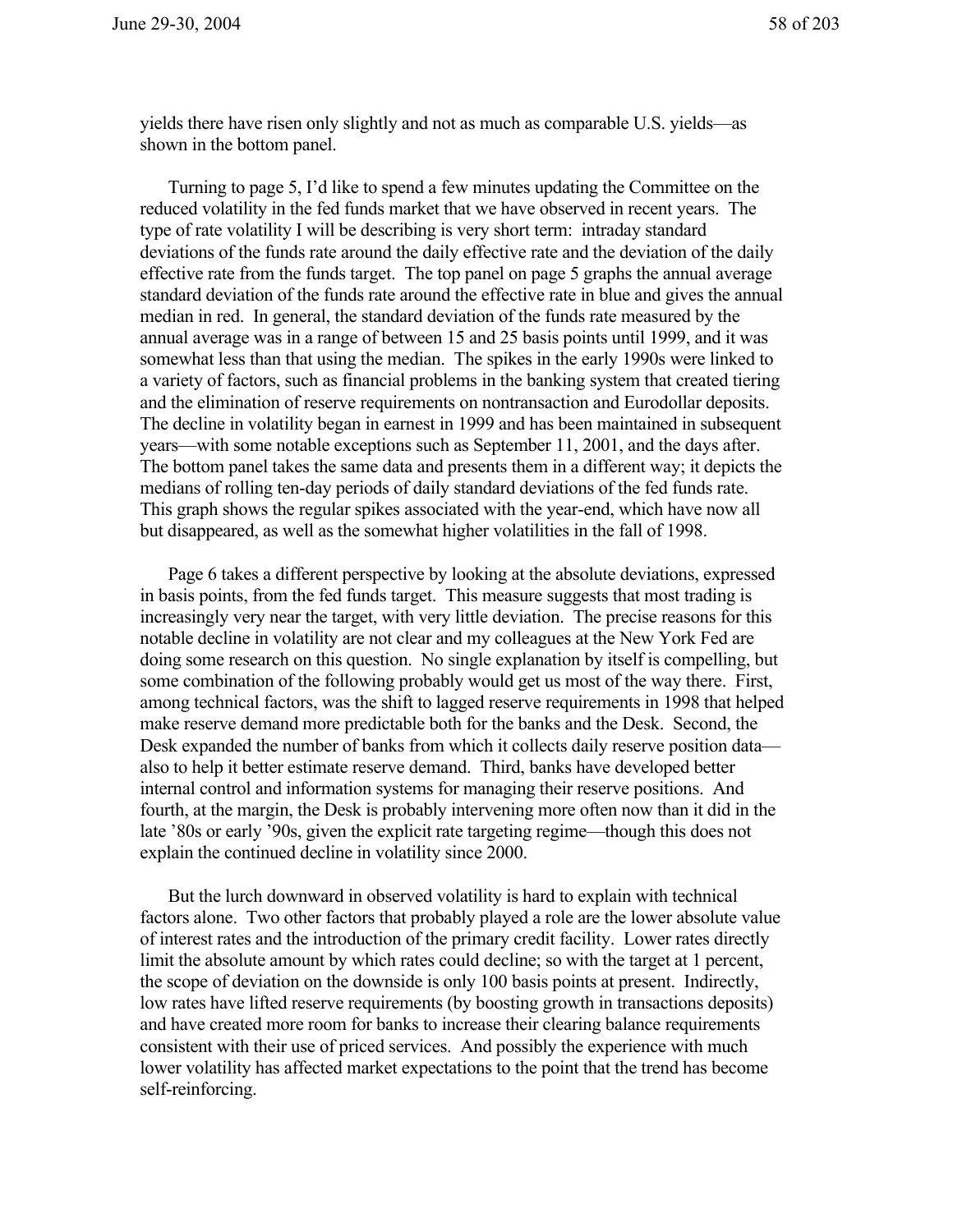The impact of the primary credit facility is hard to assess at present. It has limited the extent of upward spikes in rates on individual days, as shown on page 7. But since we saw few occasions when rates reached close to 100 basis points above the target in the year or so preceding the creation of the new facility, it's too early to conclude that the facility's creation has been a major factor in explaining the reduced level of volatility. At some point the impact of lower rates, including the impact on reserve requirements, will be reversed. When this happens there will be some increase in rate volatility. But many of the other factors mentioned persist, so even if volatility increases, there are reasons to expect that it will not rise again to the levels we saw in the 1990s. Two wild cards that could affect this picture include the possibility that the Congress will permit the Fed to pay interest on reserves and, second, the ways in which the new daylight overdraft rules for GSE payments of principal and interest are implemented. Either of these has the potential to have a major impact on fed funds volatility trends in the future.

Mr. Chairman, there were no foreign operations in this period. I will need a vote to approve domestic operations.

CHAIRMAN GREENSPAN. I haven't looked at the primary dealer data system in

recent years, but the net outright positions, as you point out, have essentially come down to zero

from a significant plus. What are the missing items in the balance sheet that account for the

difference?

MR. KOS. I'm not sure I fully understand your question.

CHAIRMAN GREENSPAN. Well, on the asset side, the primary dealers have positions, long and short. There is a net position with a value. What is on the liability side for capital?

MR. KOS. What we try to do is to look at the position data to see what the longs and the shorts are, excluding certain things such as TIPS, bills, and discount notes. That basically gives us a sense of what securities are there. Now, there will be a big repo book on both sides of the balance sheet, so those have been subtracted as well. So this is one way of giving a picture of the position—

CHAIRMAN GREENSPAN. The tradable positions.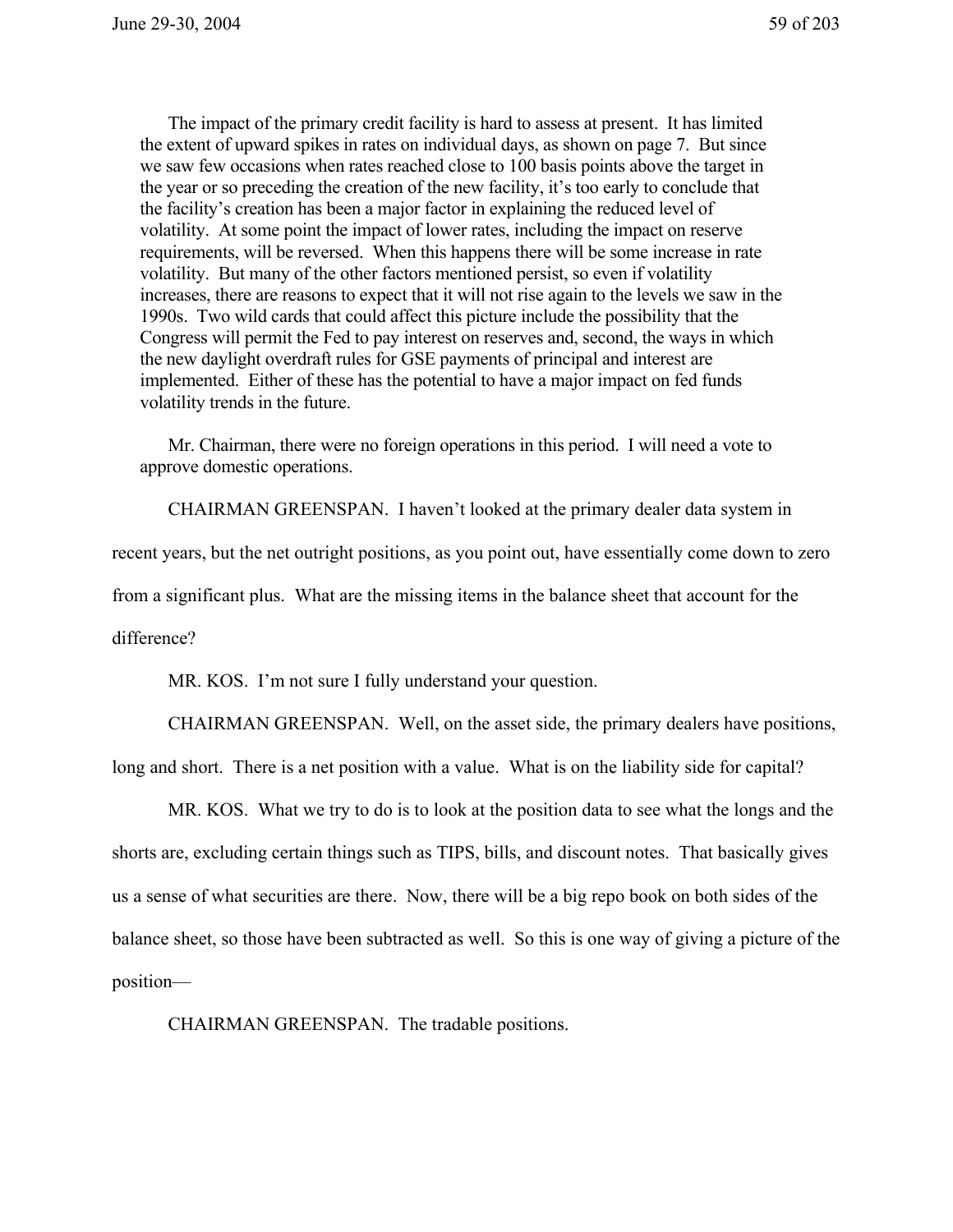MR. KOS. Yes, without cluttering it up with a matched book, which would tend to balloon the balance sheet. That would tell us something about the financing, how this on net is being financed. But the matched book operation is its own business—

CHAIRMAN GREENSPAN. And you don't have the derivative positions net in this at all?

MR. KOS. That's right.

CHAIRMAN GREENSPAN. One other thing. On the chart showing Japanese threemonth to thirty-year government yields, are these the absolute values and the actual yields? These are not the yields of the one-year maturity ten years out?

MR. KOS. No, these would be the actual yields.

CHAIRMAN GREENSPAN. They are the actual yields. That leads me to conclude in looking at the ten-year, twenty-year and thirty-year yields that the more implicit one-year maturity ten years out is yielding very significantly above these numbers. What is that yield, do you know offhand?

MR. KOS. I don't.

CHAIRMAN GREENSPAN. In our case, we've got 6½ plus percent, and this doesn't look all that different.

VICE CHAIRMAN GEITHER. This goes to thirty years.

CHAIRMAN GREENSPAN. I know, but look at the ten-year. It's the rate of change in the yield curve.

MS. JOHNSON. There's a risk premium in that as well as an expectation.

CHAIRMAN GREENSPAN. I would hope so. [Laughter] Questions for Dino? You traumatized everybody!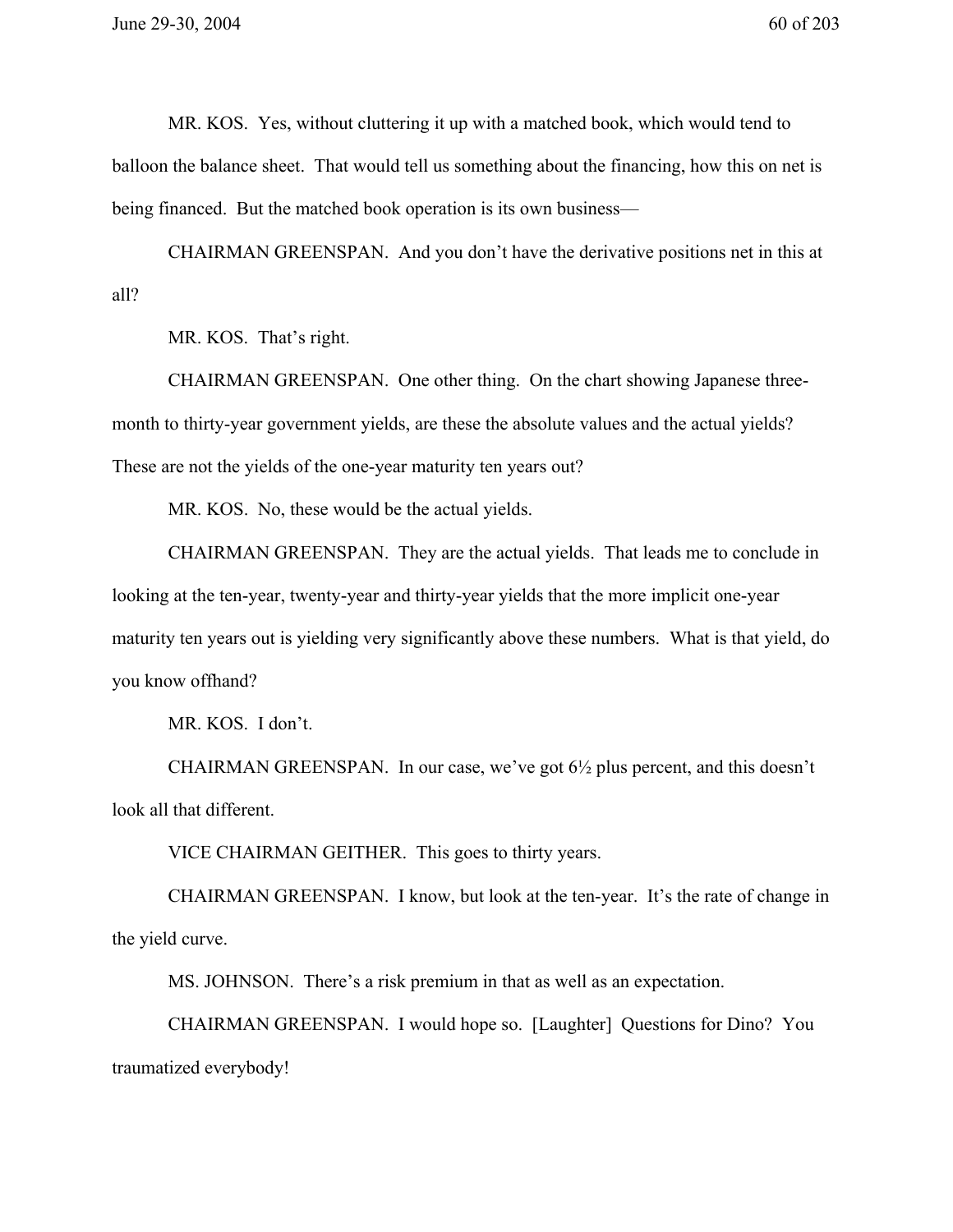SPEAKER(?). I move approval of the domestic transactions.

CHAIRMAN GREENSPAN. Without objection they are approved. We will adjourn until tomorrow morning. Is anyone not coming tonight to the dinner? Good, I'm glad everyone will be attending. So we'll see you all at the British Embassy at 7:30.

[Meeting recessed]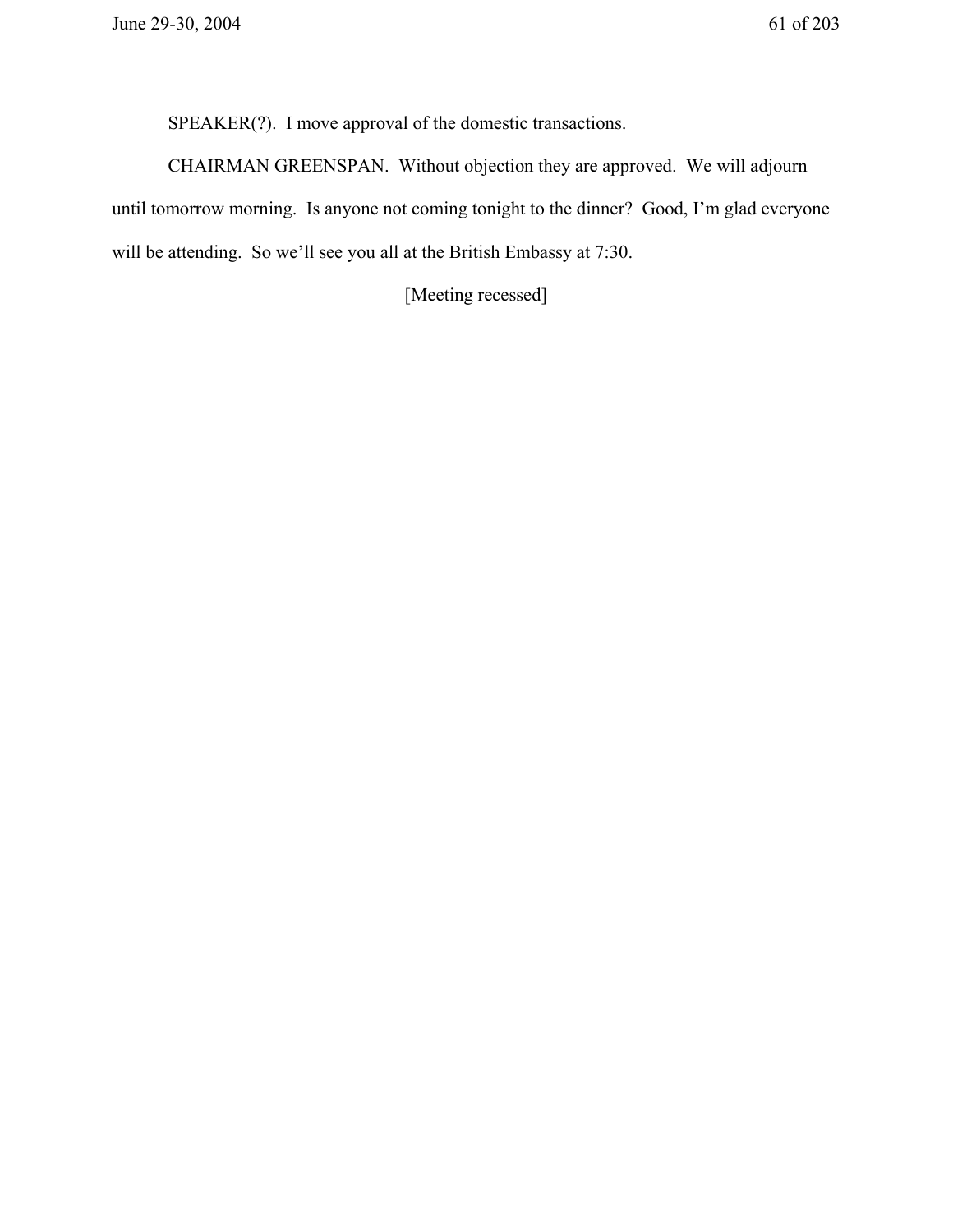$\overline{a}$ 

## **June 30, 2004—Morning Session**

CHAIRMAN GREENSPAN. Good morning everyone. Mr. Oliner, would you start us off?

MR. OLINER.<sup>4</sup> Thank you, Mr. Chairman. We have received a lot of information about economic activity since the April FOMC meeting. Focusing first on the data in hand when we closed the Greenbook, the top left panel shows that labor demand has clearly strengthened. Private payrolls increased at an average pace of 300,000 per month in April and May, building on the improvement in the first quarter. These gains were broadly based and included an upturn in the manufacturing sector that accompanied a surge in factory output. As shown to the right, manufacturing IP rose at an average annual rate of nearly 9 percent in April and May, up from the already brisk 6 percent pace in the previous two quarters. Despite the rapid rise in goods output, inventory–sales ratios (the middle left panel) have moved sharply lower outside the auto sector, and we anticipate that stockbuilding will gradually pick up, adding support to production in coming months. In addition, housing activity has been stronger than we anticipated. As shown to the right, starts of single-family homes remained elevated in May, and sales of new homes shot up to a record high.

However, the key data released after we finished the Greenbook have been softer than we expected. After folding in the new data on consumer spending, we now project that real PCE, shown in the bottom left panel, rose at a 2½ percent rate this quarter, down from the 3½ percent pace in the Greenbook. No doubt, some of the recent weakness in spending reflects the hit to real income from the larger-than-expected rise in consumer prices of late. After the Greenbook closed, we also received new data on orders and shipments of nondefense capital goods. As shown to the right, both series dipped in May, indicating slightly less robust demand for business equipment than we had anticipated.

Taking this new information on board, the table in your next exhibit shows that we currently estimate real GDP (line 1) to have increased at a 4¼ percent rate this quarter,  $\frac{1}{2}$  percentage point below the Greenbook forecast. Combined with the downward revision to first-quarter GDP in BEA's latest estimate, growth in the first half of the year now appears to have been less vigorous than we had thought, and we have marked down the second-half forecast a bit as well. Nonetheless, the basic contour of our projection is little changed from the Greenbook. We continue to project that GDP growth will move up in the second half of the year—on the strength of faster increases in consumer spending and some inventory restocking—before dropping back to about 3½ percent next year as monetary policy becomes less accommodative and fiscal policy turns slightly contractionary. With real GDP increasing a little faster than potential over the forecast period, we project that the unemployment rate (line 3) will drift down to about 5¼ percent by the end of 2005.

David will discuss our outlook for inflation in a few minutes. At this point I would simply note that the price data released since the Greenbook contained some further

<sup>&</sup>lt;sup>4</sup> The materials used by Messrs. Oliner, Wilcox, and Sheets are appended to this transcript (appendix 4).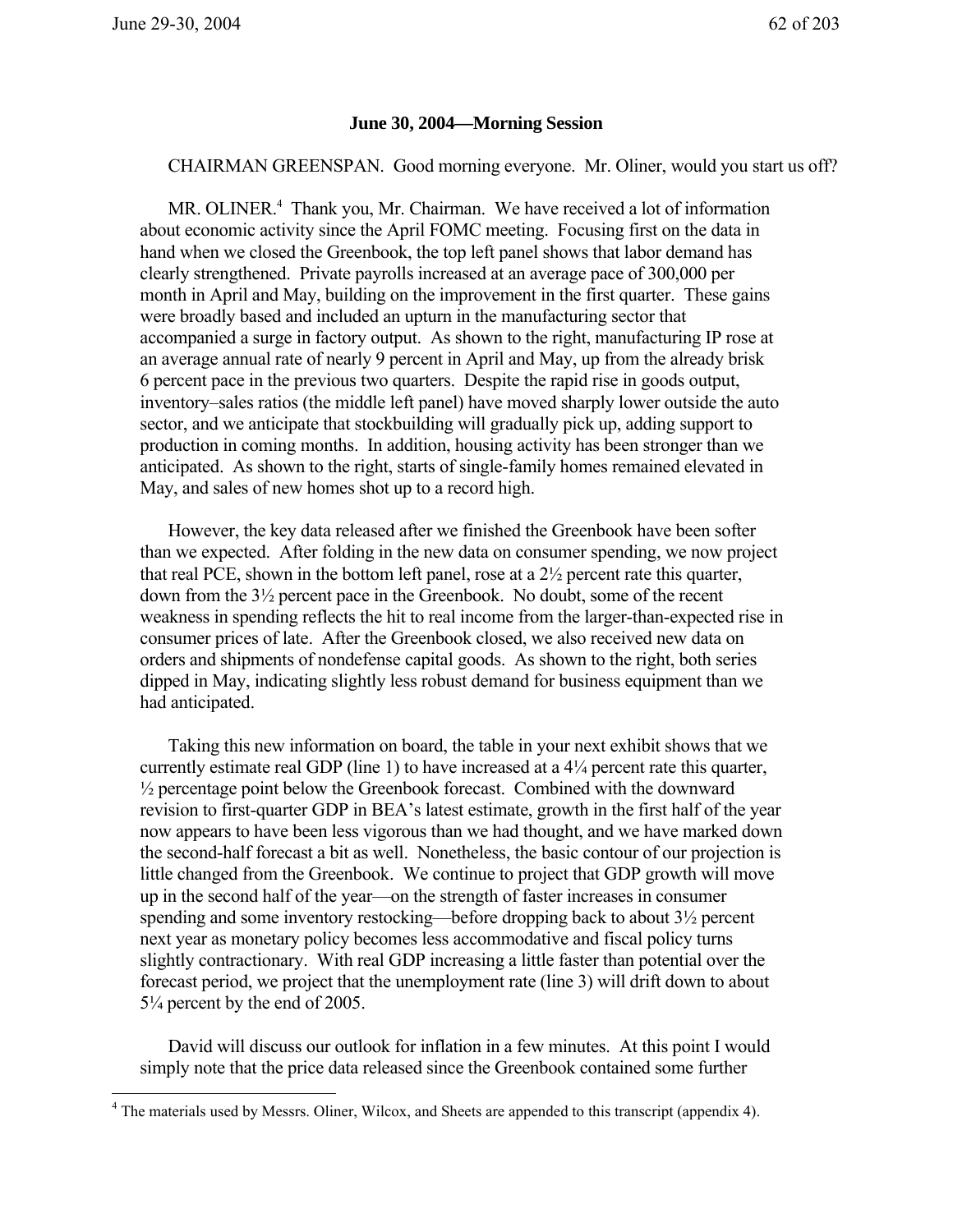upward surprises, and we now project that the core PCE price index (line 5) will rise 2 percent this year and 1.6 percent next year.

In light of the less favorable news on inflation that we received since your last meeting, we have incorporated a greater degree of policy tightening in the current forecast. As shown in the middle left panel, we assume that the federal funds rate reaches 3 percent by the fourth quarter of next year, compared with 2¼ percent in the April Greenbook; this change results in a slightly higher assumed path for long-term interest rates. The thrust of fiscal policy, shown to the right, is essentially the same as in April. Among the other key background factors, the bottom left panel shows that we have shifted up our assumed path for crude oil prices by roughly \$3 per barrel, in line with the revision in futures prices. Moving to the right, equity prices were a tad weaker than we had expected over the intermeeting period, prompting a small downward adjustment in the path going forward. Taken together, these revisions to interest rates, oil prices, and stock prices shaved a few tenths from our projection of GDP growth for 2005.

Your next exhibit reviews the current state of asset valuations, beginning with the equity market. The top left panel plots the forward earnings–price ratio for the S&P 500 (the red line) and the real yield on long-term Treasuries (the black line). The gap between the two series reflects the combined effect of the equity risk premium and the market's outlook for earnings growth. This gap has changed little over the past few years, holding at a level around the average in the first half of the 1990s. By this metric, stocks appear to be reasonably priced. We believe the same is true for corporate bonds. The shaded area in the panel to the right shows our estimate of the risk premium in the high-yield bond market, which we calculate as the difference between the observed high-yield spread over Treasuries (the red line) and the part of that spread that compensates for expected future defaults (the black line). Although the implied risk premium has come down a lot from its peak in 2002, it remains well within the range typically observed during periods of economic expansion.

The valuation picture for housing appears somewhat less sanguine. As shown in the middle left panel, prices of existing homes have risen 7 to 8 percent annually for the past several years. Meanwhile, housing rents have increased much less, which has caused a steep decline in the ratio of rents to prices, the analogue to the earnings–price ratio for equities. The panel to the right plots the rent–price ratio against the same long-run Treasury yield that we used to assess equity valuations. Note that the rent–price ratio can be calculated only as an index number, so its absolute level cannot be compared with the level of the Treasury yield; nonetheless, changes in the relative position of the two series over time shed light on valuations vis-à-vis historical norms. Currently, the rent–price ratio is very low relative to the Treasury yield, suggesting that valuations are rich. Accordingly, we anticipate that the gains in home prices will slow sharply over the forecast period; for 2005, we have penciled in an increase of only 2½ percent, which would be the smallest annual rise in a decade.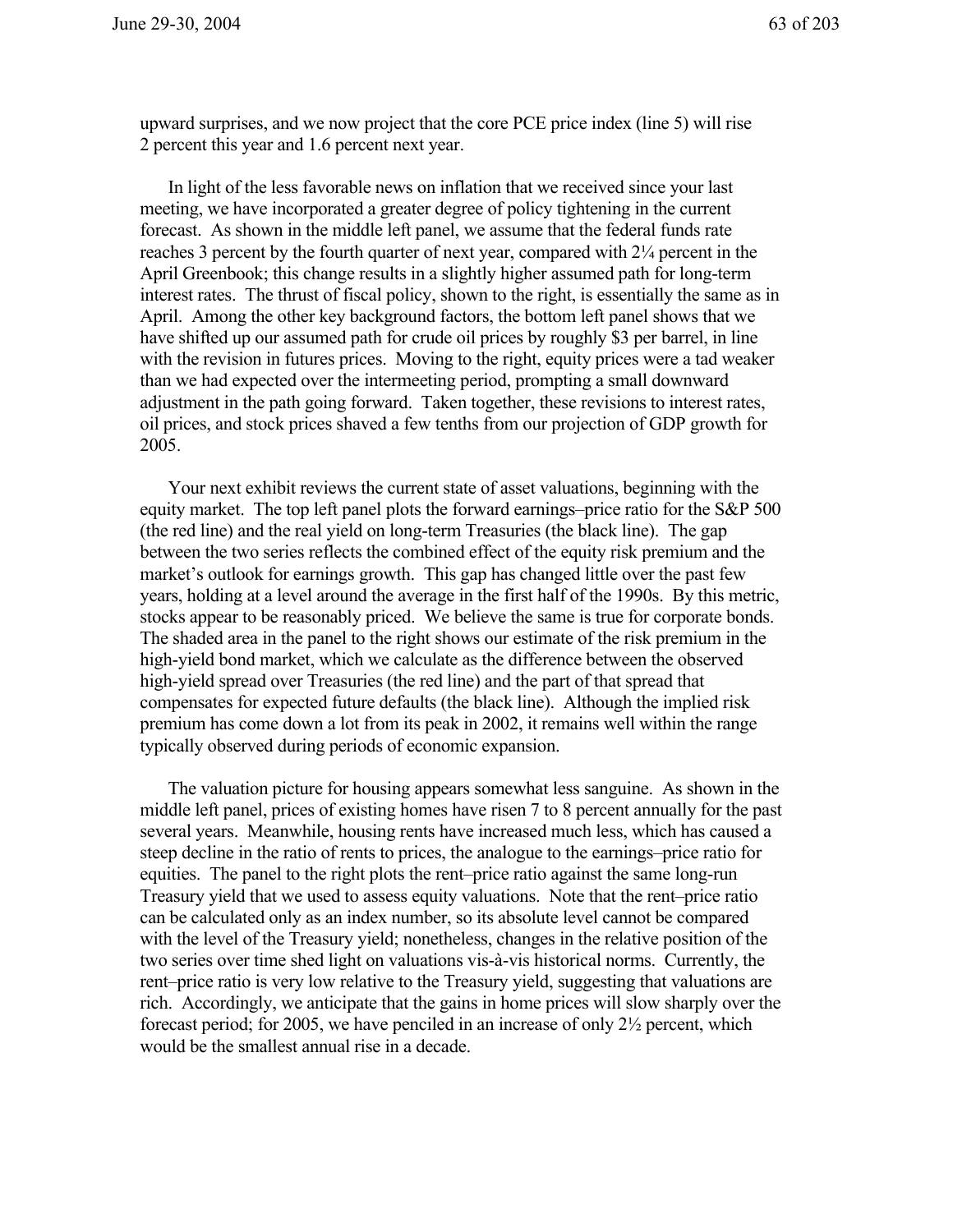The bottom panels present similar data for commercial real estate. As shown in the left panel, prices for these assets have risen slowly, on average, over the past three years, reflecting the soft demand for commercial space. The net operating income from these properties has been even weaker, falling about 4 percent in 2002 and 5½ percent last year. As a result, the ratio of net operating income to price, shown by the red line in the right panel, has plummeted over the past few years, which has compressed the spread over the long-run Treasury yield. Currently, this spread is narrower than it has been for more than a decade but is still wider than it was throughout the 1980s. At this point, we don't think commercial valuations are as stretched as those for housing, but the situation bears watching, and we anticipate only small increases in commercial real estate prices over the forecast period.

The top left panel of your next exhibit shows the implications of this analysis for household wealth positions. As you can see, we project that the ratio of net worth to income will edge off a bit over the forecast period, as the subdued rise in real estate prices holds down the gain in net worth. However, this anticipated downdrift offsets only part of the increase in the wealth-to-income ratio since the middle of 2002. Taking account of the lagged response of spending to changes in net worth, we expect wealth effects to make a small positive contribution to real PCE growth this year and to be about neutral in 2005.

The key factor shaping our outlook for consumer spending is the path for real disposable income. As shown by the blue bars in the right panel, we expect real DPI to rise at a pace of more than 4 percent over the forecast period, reflecting a combination of sizable employment gains and increases in real compensation per hour. Our projection for real spending growth (the red bars) is slightly below that for real income, as we expect the saving rate to move up toward its longer-run target level over the forecast period. In the housing market, higher mortgage rates are expected to damp activity, causing residential investment (shown in the middle left panel) to post a small decline next year.

Some commentators have expressed concern that a firming of monetary policy will dramatically raise interest payment burdens for households. We believe that such concerns are overblown, in large part because most household debt carries a fixed interest rate, which slows the adjustment of interest costs to rising short-term rates. The middle right panel illustrates this point for mortgage debt. The black line shows the thirty-year fixed mortgage rate, while the red line displays the average rate on the outstanding stock of fixed-rate mortgages. As shown, the policy tightening from mid-1999 to mid-2000 boosted the thirty-year mortgage rate more than 150 basis points, but the average rate on the stock of debt barely budged. We expect a similar pattern to hold over the forecast period. To be sure, interest rates on adjustable rate mortgages will move up, but even for these loans, the average rate will rise gradually because many ARMs start off with a fixed rate for several years. The bottom left panel shows the staff's broadest measure of household financial obligations, defined as the sum of required principal and interest payments, auto lease payments, and rent payments, all scaled by disposable income. As shown, this ratio has come down from its peak, largely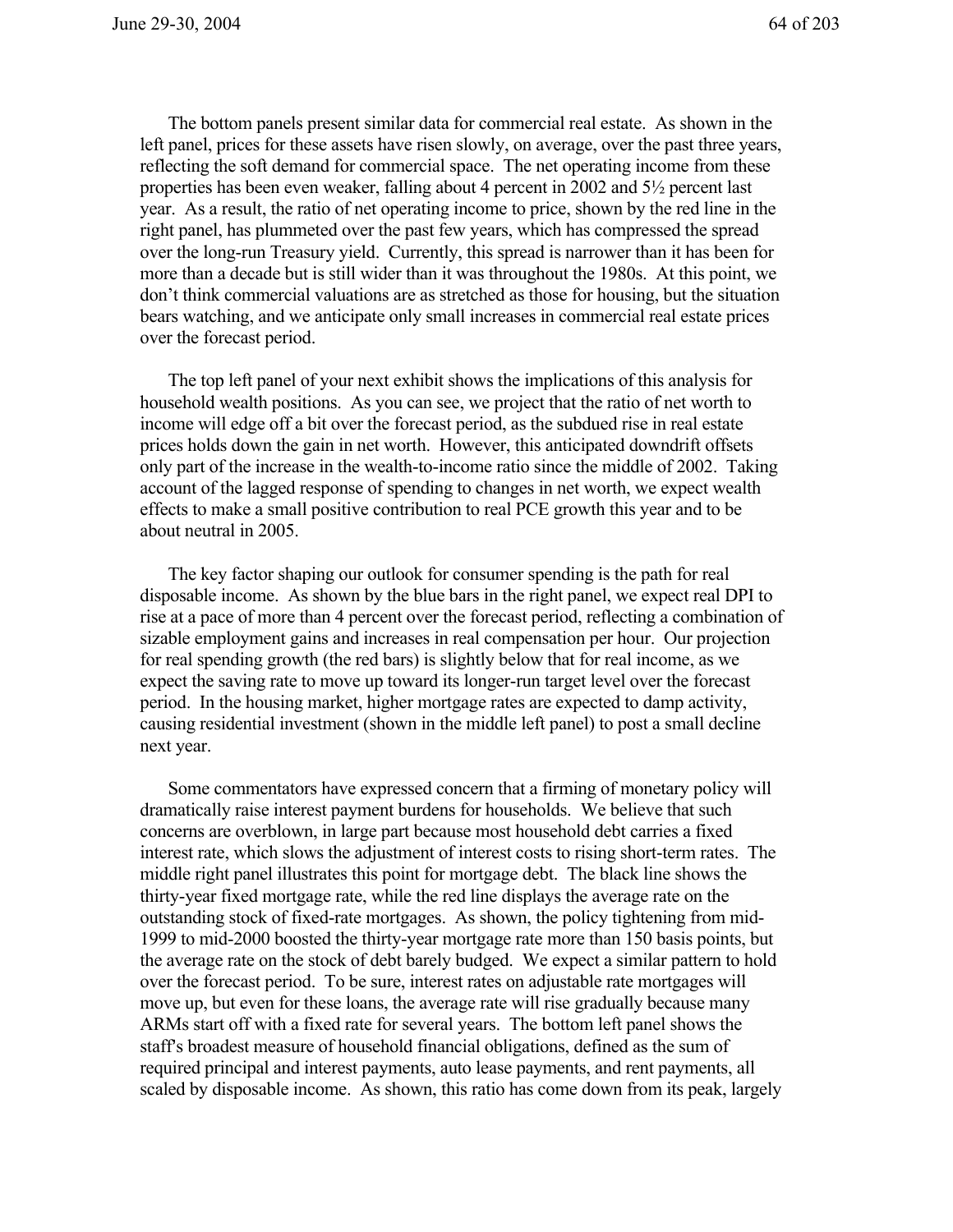reflecting the wave of mortgage refinancing that reduced the average interest rate on mortgage debt. Going forward, we expect the ratio to remain about steady, as the slow rise in the average interest rate on outstanding debt is offset by some further substitution of mortgages for higher-cost types of debt. Our relatively upbeat view about household financial conditions seems to be shared by market participants. One indicator, shown in the bottom right panel, is the interest rate spread on securities backed by credit card receivables; this spread has narrowed quite a bit over the past few years.

In the business sector, the subject of your next exhibit, all signs point to healthy financial conditions. As shown in the top left panel, firms have continued to deleverage, reducing the debt-to-asset ratio for nonfinancial corporations (the black line) to the lowest level in many years. With the lighter debt load, the share of cash flow devoted to meeting interest expenses (the red line) has fallen dramatically as well. Reflecting this improvement in financial ratios, the delinquency rate on C&I loans at banks (the red line to the right) has retraced much of the run-up from 1998 to 2002, and the default rate on corporate bonds (the black line) has dropped even more sharply.

Some analysts believe that businesses—like households—will suffer significant financial pain from a rise in short-term interest rates. The middle left panel presents a key part of the argument against that view. The black line shows an estimate of the interest rate that corporations face on new debt, calculated as a weighted average of bond yields and bank loan rates. This rate jumped during the tightening episodes that began in 1994 and 1999 and has plummeted in recent years. However, the average interest rate that firms pay on their stock of debt (the red line) has been far more stable. In particular, this average rate increased only about  $\frac{1}{2}$  percentage point during each of the two tightening cycles. More recently, the average interest rate has held steady despite the drop in the cost of new debt. This unusual pattern largely reflects the fact that the latest downswing in borrowing costs was driven by shrinking credit spreads on corporate bonds rather than by declining short-term rates. The reduced spreads had no direct effect on interest costs for the large volume of fixed-rate debt sitting on firms' balance sheets.

The financial health of the business sector ultimately depends on its capacity to generate profits. As shown to the right, the profit share of GNP now stands at its highest level in more than three decades. Although we expect earnings to soften somewhat over our forecast period, the profit share should remain quite high by historical standards. Thus, firms have the wherewithal to support solid increases in capital outlays, and the caution that had been holding down spending now appears to have faded, as illustrated in the bottom left panel. This panel plots the well-known relationship between the acceleration in business output and the growth in real outlays for equipment and software. The line drawn through the dots shows the fitted relationship for the period from 1985 through 2000. As indicated by the red dots below the line, E&S spending was exceptionally weak during 2001 and remained soft in 2002 and 2003. However, the strong gains recorded so far this year suggest that 2004 will end up above the fitted line, and we expect the same to be true in 2005. The table to the right summarizes our forecast for total business fixed investment. As shown, we project that total BFI (line 1)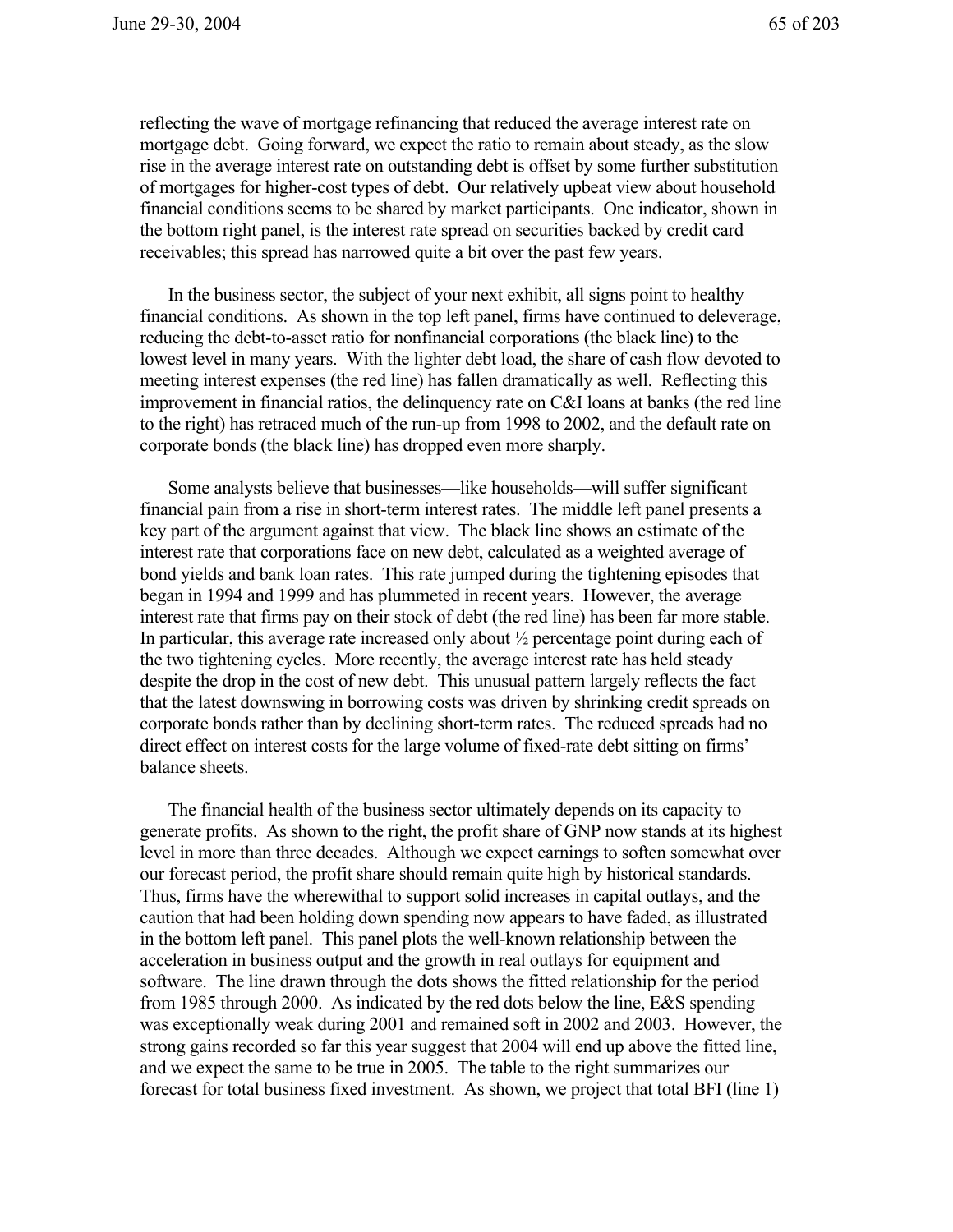will expand 12 percent in real terms this year and another 9 percent next year. This contour reflects the pattern for spending on equipment and software (line 2), which we expect to be boosted this year by the partial-expensing tax benefit that expires at yearend, after which spending hits a temporary pothole. For nonresidential construction (line 3), we expect a gradual upturn in activity this year, which should strengthen in 2005 as the sizable amount of vacant space gets worked down. David will now continue our presentation.

MR. WILCOX. Chart 6 presents the broad contours of our outlook for the labor market. As shown in the top left panel, we expect that, as firms shed the last vestiges of the unusual caution of the past few years, they will continue to add significantly to their payrolls, partly to relieve some of the pressures on workforces that currently appear to be a bit overstretched. On our estimates, monthly increases in nonfarm payrolls will average a little more than 300,000 jobs through the end of this year before tapering off next year. As shown in the top right panel, one implication of relieving pressure on the workforce is that productivity is likely to come back into closer alignment with its structural trend. A consequence of the last few months' worth of data is that the discrepancy between the level of private employment reported in the establishment and household surveys, as shown in the middle left panel, has largely closed. For reasons that are not fully understood, the establishment survey tends to rise more on the upswing of the business cycle and to soften more in the down phase. Nonetheless, having come full cycle, so to speak, since 1994, the two measures are in close alignment, at least momentarily. Even with a robust pace of hiring, we have the unemployment rate (the middle right panel) remaining slightly above our estimate of the NAIRU throughout the projection period, for two key reasons: First, as shown in the bottom left panel, we expect that, as job opportunities continue to open up, the labor force participation rate will move most of the way back toward its long-term average. Second, we expect that the workweek (the bottom right panel) will continue its cyclical rebound. If either of these developments were to fail to materialize, pressures on labor resources could be more intense than we have assumed in the baseline. I will come back to this risk shortly.

Your next chart turns to the issue of inflation. As illustrated in the top left panel, and as you are all well aware, PCE price inflation has stepped up this year from the very low rates registered last year, both for the overall index (the black line) and for the core (the red line). In recent months, the overall index—shown in the first column of the table to the right—has been rising more quickly, on average, than the core, reflecting the direct contributions from food and especially energy. The middle left panel decomposes core PCE inflation, and highlights that the largest part of the pickup in core PCE inflation during the first half of this year relative to the comparable period last year reflects the development on line 3, namely faster inflation in the prices of goods other than motor vehicles. As shown on line 2, firmer prices of motor vehicles also have contributed to the acceleration this year, as have the prices of nonmarket-based services (line 6), most notably the imputed price of banking services.

The panel to the right takes a step away from pure arithmetic and attempts to attribute the acceleration in the core index to some underlying causes. According to our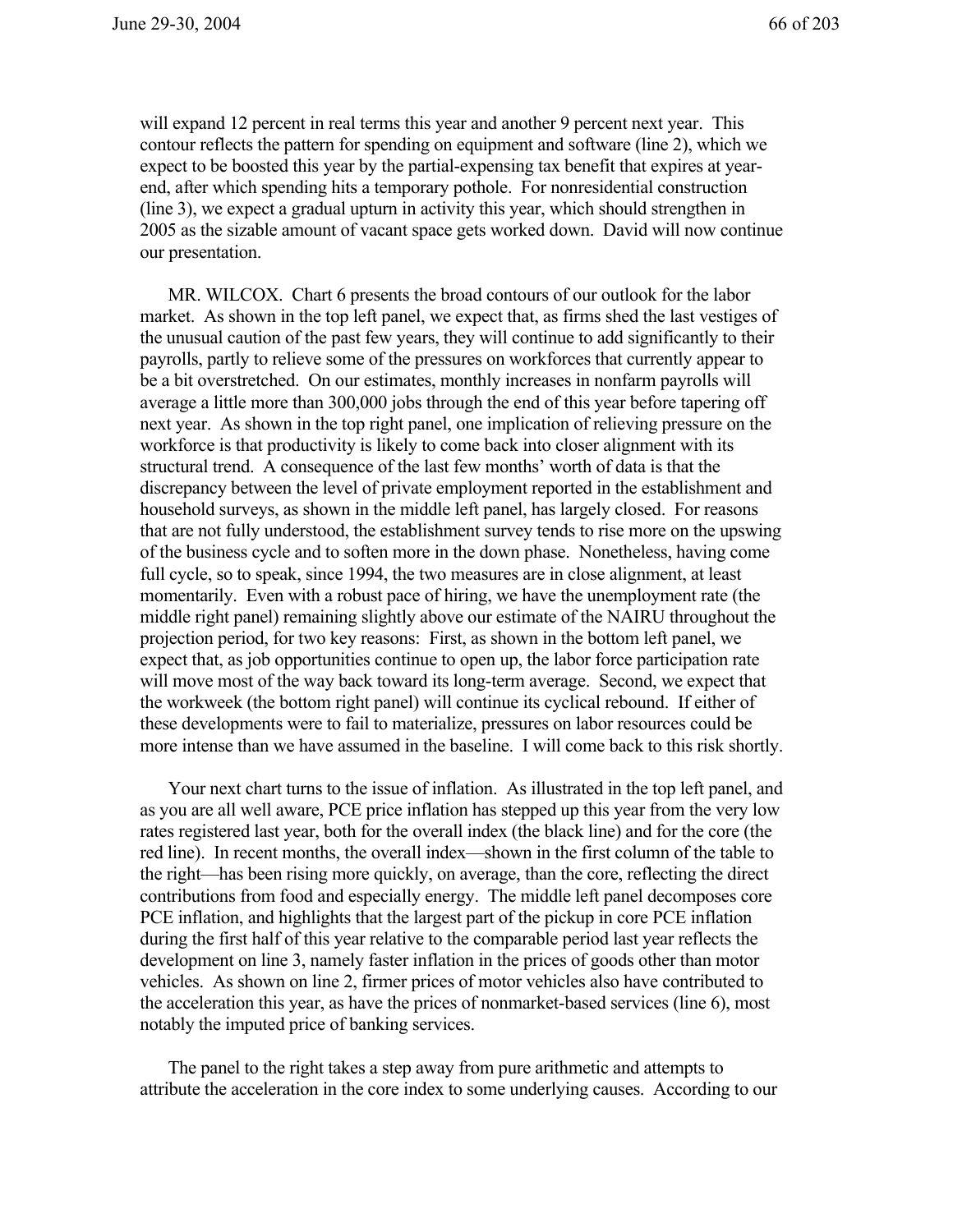models, some of the pickup in core inflation this year can be attributed to the indirect effects of higher energy prices. Another chunk, according to the models, can be attributed to the acceleration of import prices, an attribution that seems consistent with sizable contribution of goods prices shown in the left-hand panel. The remainder of the pickup, shown on line 3, likely reflects the influence of a slowly narrowing margin of slack and perhaps a diminishing productivity dividend, as well as the aforementioned larger contribution from nonmarket-based services and a variety of other factors not well captured by our models. As shown in the bottom left panel, commodity prices escalated sharply through the early months of this year but have retreated somewhat in recent weeks. We expect the pass-through of higher production costs already in train to continue to boost core consumer price inflation through much of this year, before beginning to reverse course around year-end. As shown to the right, near-term inflation expectations, which tend to react to recent trends in overall consumer prices, have stepped up noticeably in the last few months. Even so, longer-term expectations, shown by the red line, thus far seem to have remained reasonably well anchored.

Despite the recent upside surprises on the inflation front, our forecast continues to anticipate that inflationary pressures will remain fairly well contained; chart 8 lays out some of our thinking as to why this is so. As shown on line 1 of the table, we expect overall PCE inflation over the next six quarters to run at a pace of about 1¼ percent. In part, this reflects, as shown on line 3 and in the middle left panel, a partial unwinding of the substantial run-up in energy prices last year and this. And as shown on line 5 and in the middle right panel, we expect food price inflation to moderate, as farmers step up their production in response to recent high prices. Moreover, we expect core PCE inflation to edge back from its upswing in the first half of this year. A number of factors combine to keep a lid on core inflation in our projection: a persistent, albeit narrowing, margin of slack in labor and product markets; the good behavior of long-term inflation expectations; and the pass-through of the more moderate turn of energy and import prices into core inflation. That said, as Yogi Berra once remarked, "it's tough to make predictions, especially about the future." With that in mind, the bottom right panel shows 70 percent and 90 percent confidence intervals around our baseline forecast. As you can see, the 70 percent interval around our forecast for inflation in 2005 extends from  $\frac{3}{4}$  percent on the low side to nearly  $\frac{2\frac{1}{2}}{2}$  percent on the high side, and the 90 percent interval is correspondingly wider.

One source of uncertainty in the outlook that has garnered a great deal of commentary lately is the gap in resource utilization. Chart 9 turns to this topic. The basic idea of this chart is to compare our benchmark measure of the gap—the difference between our estimate of the NAIRU and the actual unemployment rate—with a number of alternative indicators of the pressures on productive resources. In every panel, the unemployment gap is plotted as the red line. For ease of plotting, all series in the chart are standardized to have zero mean and standard deviation equal to 1, and all are normalized so that high values indicate relatively intense pressures on productive resources. The top two panels compare the unemployment gap with two alternative measures from the labor market. In the panel on the left, the black line shows the employment-to-population ratio. In the panel on the right, the black line shows the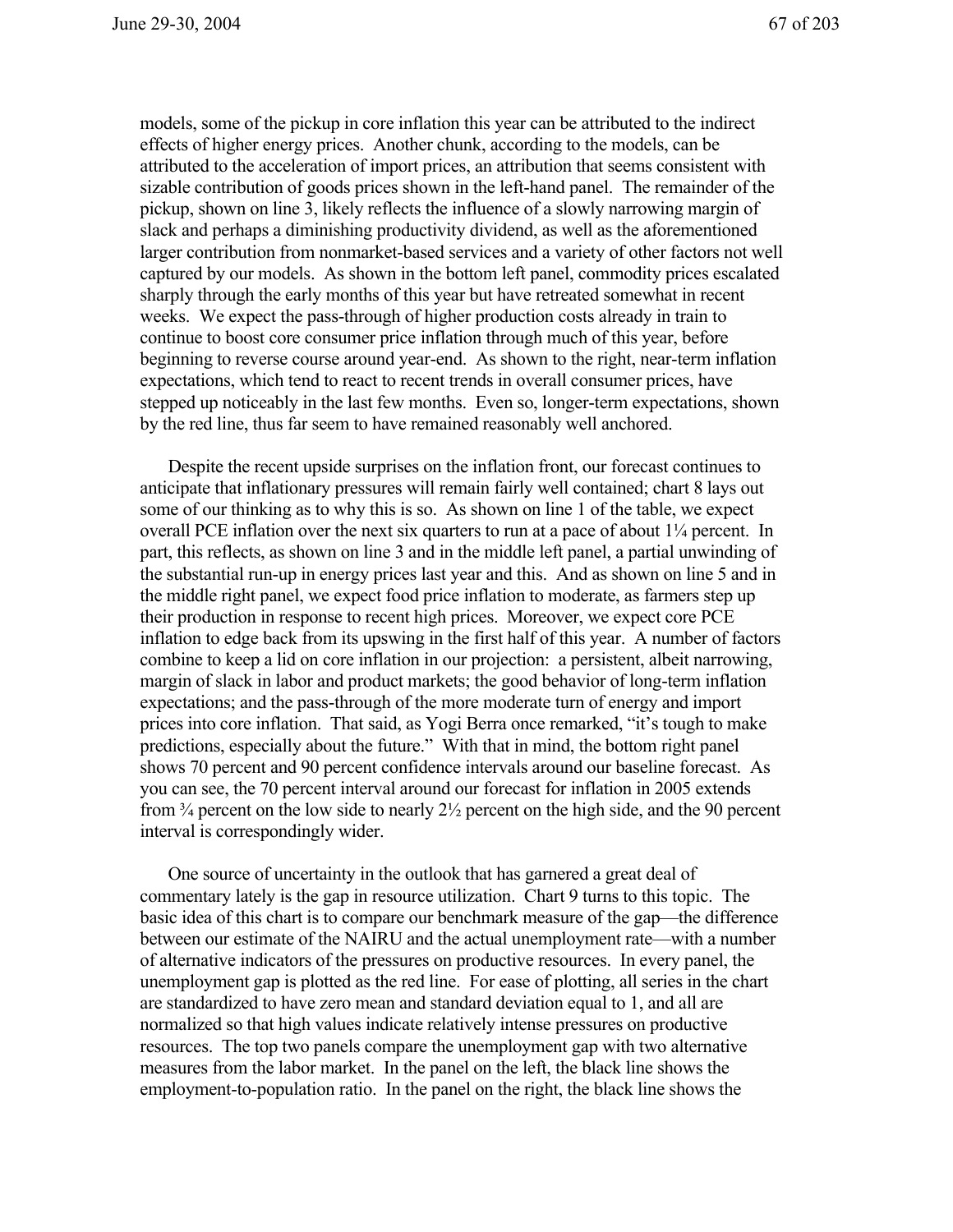Conference Board's measure of whether survey respondents think that jobs are easy or hard to get. These alternative measures from the labor market track the contour of the unemployment gap very closely. Moreover, the latest readings on all three series are right in line with the values that they registered in 1994—a time when labor still seemed underutilized.

The middle panels compare the unemployment gap with two alternative measures of capacity utilization—the one on the left being the index produced here at the Board, and the one on the right being the measure published by the Institute for Supply Management. As we have noted on a number of occasions, the FRB series has, for some time, been signaling considerable remaining slack in utilization rates in the manufacturing sector. By contrast, the most recent reading on the ISM's index of capacity utilization seems to indicate much tighter conditions. We believe, however, that this apparent tension reflects the fact that the ISM is measuring a different concept than we are. In particular, in responding to the ISM survey, firms appear to take account of the current availability—or lack thereof—of labor and materials. Accordingly, the ISM series reflects short-term production bottlenecks. In contrast, we ask respondents to focus on their maximum sustainable production given the capital in place and to assume the availability of sufficient labor and materials.

The bottom left panel compares the unemployment gap with the output gap, and demonstrates that we continue to rely on the regularity of this relationship to inform our assumption for the growth of potential GDP. Indeed, the recent—albeit small—errors in Okun's law were one factor in our reassessment of the current level of the output gap in this forecast. The panel on the bottom right of the page steps outside the realm of gaps and presents the Chicago Federal Reserve Bank's National Activity Index. Despite the fact that this series is an indicator of growth rather than the gap in resource utilization, I present it here because Stock and Watson and some others have reported that it outperforms the unemployment gap as a forecaster of inflation, though we have not met with as much success. Clearly, though, the recent signals from the NAI have been much hotter than the ones from the unemployment gap. The messages that I take away from this chart are, first, that the bulk of the evidence suggests that some slack—even if only a relatively slim amount—remains in the utilization of productive resources. Second, not all plausible indicators sing in unison on this question, and we have to be open to the possibility that actual pressures are quite different from those that we have assumed in the baseline forecast. In other words, we are uncertain about our estimate of the gap in resource utilization.

Chart 10 examines the implications of that uncertainty for the inflation outlook, and places "gap" uncertainty in perspective by comparing it with two other important sources of uncertainty. Before delving into the specifics of this chart, let me sketch the general approach. The idea of this chart is to decompose the Greenbook confidence intervals that I showed earlier to give you a rough idea of where that uncertainty might be coming from. For a variety of technical reasons, the decomposition here is partial, not exhaustive, and most assuredly is less precise than it appears on this chart.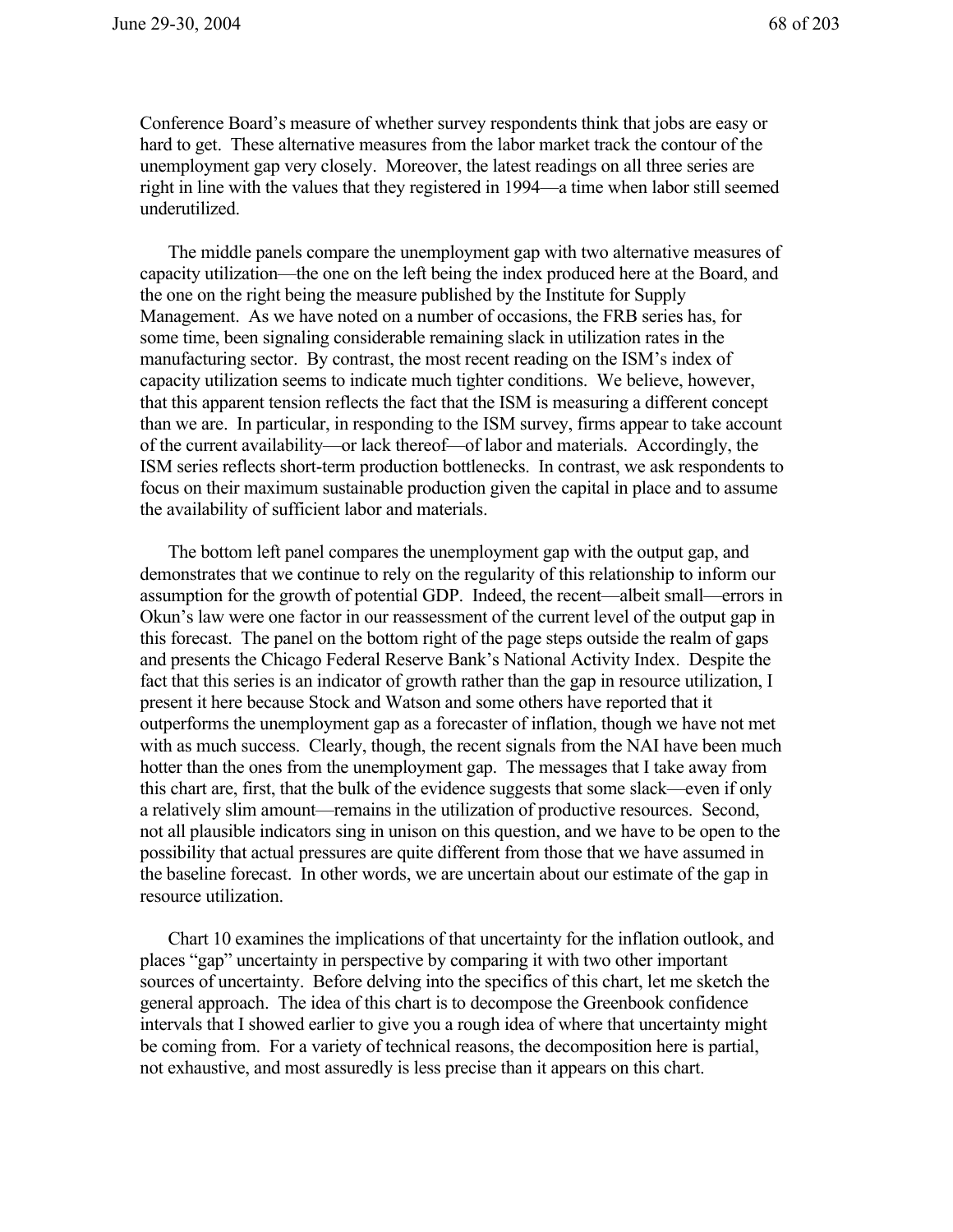Nonetheless, at least in broad strokes, we think it represents a reasonable first approximation.

The top pair of panels considers the implications of uncertainty pertaining to the gap in resource utilization. Specifically, as outlined in the bullets in the top left panel, we consider a confidence interval of plus or minus ½ percentage point around our baseline NAIRU assumption, which we believe should encompass about two-thirds of the probability mass. Then, as noted in the second bullet, we layer on top of that the assumption of some coefficient uncertainty, equivalent to a plus or minus one standard error band around the slope coefficient translating a given unemployment gap into its implications for future inflation. As noted in the third bullet, we refer to the combination of NAIRU uncertainty and coefficient uncertainty as "resource utilization uncertainty." The last step, then, is to have FRB/US tell us how important resource utilization uncertainty might be in generating uncertainty in the outlook for inflation. The result of that exercise is plotted in the top right panel as the innermost cone, which is shaded red. To put that uncertainty in perspective, I've plotted it against the same Greenbook confidence intervals that I showed you earlier.

The middle panels consider the implications of our uncertainty about energy prices. Again, two forms of uncertainty are considered—uncertainty about the prices themselves and uncertainty about the pass-through into core price inflation. The striking result here is that energy price uncertainty is an even greater source of uncertainty about the outlook for inflation than is resource utilization uncertainty, according to FRB/US. Similarly, the bottom pair of panels considers the implications of our uncertainty about import prices. And once again, the results from the model indicate that we should be at least as concerned about this source of uncertainty as we are about uncertainty generated by the gap in resource utilization.

In sum, uncertainty about resource utilization is certainly not the only important source of uncertainty about inflation over the next year or two, and it may not even be the most important one. In part, this conclusion stems from the fact that we believe the pass-through coefficient from changes in the unemployment gap to inflation is pretty small. As well, it reflects the fact that the model thinks it knows that coefficient to within plus or minus 30 percent or so. That combination of circumstances implies that resource utilization uncertainty will have only limited implications for inflation uncertainty. On the other hand, energy prices move a great deal, and so can leave a big imprint on core inflation even with only a small pass-through coefficient.

Your next chart takes a different approach to exploring uncertainty and summarizes two scenarios from the Greenbook illustrating upside and downside risks to the inflation outlook. These are the same two scenarios discussed in the Board briefing on Monday. In the first scenario, as you will recall from the Greenbook, we consider the possibility that we are too optimistic about the supply side of the economy. Specifically, we suppose that the NAIRU is  $5\frac{3}{4}$  percent rather than 5 percent as in the baseline projection, and we assume that the bounceback in the participation rate that I showed you a few charts earlier will be only half as large. In addition, we allow long-term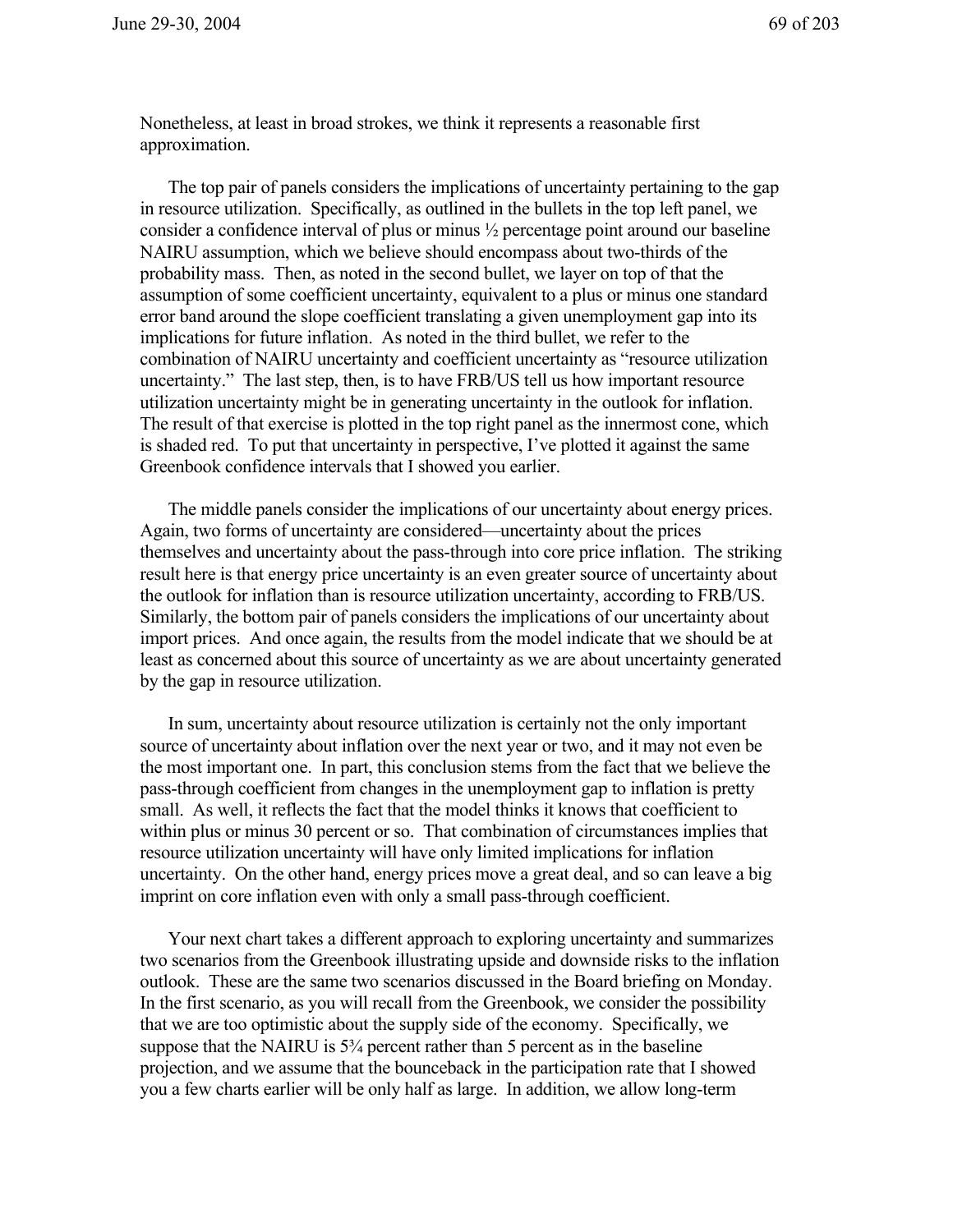inflation expectations to gradually rise 1 percentage point relative to baseline over the forecast period. As shown by the dashed red line in the panel to the right, these assumptions generate a markedly worse inflation outcome, assuming a fixed nominal funds rate, with four-quarter core PCE inflation rising to about 2½ percent by the end of next year.

That said, we believe the inflation projection that we put forward in the Greenbook has the risks well balanced on both sides. One of the downside risks that we see is illustrated in the middle panel, which shows the markup of price over unit labor costs. The most recent readings on this variable have been the highest since at least the end of the Second World War. And while our projection calls for the deviation of the markup from its long-run average to narrow, it certainly could narrow by more and at a faster pace. In particular, in the course of ramping up production, firms may bid up wages faster than in the baseline. At the same time, competitive pressures may be so strong that they more than offset the price effects of higher unit labor costs. In the alternative scenario, we assumed that the markup moves halfway back to its long-term average. And as shown by the dashed red line in the bottom right panel, the downward pressure on inflation of even a partial return along those lines over the next six quarters could be quite powerful. Nathan Sheets will now continue our presentation.

MR. SHEETS. Your first international chart focuses on developments in international financial markets. As shown in the top left panel, yields on long-term government bonds in the major industrial countries have moved up over the past several months, in line with mounting evidence of global recovery and prospective monetary tightening in some countries. The rise in U.S. bond yields has been particularly marked, and Japanese rates have risen to their highest levels since late 2000. Rates implied by three-month Eurocurrency futures contracts, shown on the top right, have also shifted up—most noticeably for the dollar and for sterling but to some extent for the euro and the yen as well. These moves in long-term and expected short-term interest rate differentials have provided some support for the dollar. As seen in the bottom left panel, the broad trade-weighted dollar has strengthened a bit since January, as the dollar has posted gains against the euro and the yen.

As displayed on the bottom right, equity markets have treaded water in most industrial countries since late January, with improving growth prospects and rising interest rates having broadly countervailing effects. Japan has been a notable exception, however. Equity prices there have powered ahead, supported by the economy's remarkably strong recent performance. As shown in the top left panel of your next chart, we estimate that Japanese growth (line 1) hummed along at a 5 percent rate during the first half, as the rebound that began last year has continued to broaden. We expect growth in Japan to moderate through the forecast period, to around 2½ percent. Growth in China (line 2) is also expected to moderate from its recent sizzling pace, as the authorities there seek to engineer a "soft landing." As shown in lines 4 and 5, during the first half of this year, growth in Germany has trailed even the sluggish recovery posted by other euro-area countries, and we see German growth continuing to lag through the forecast period.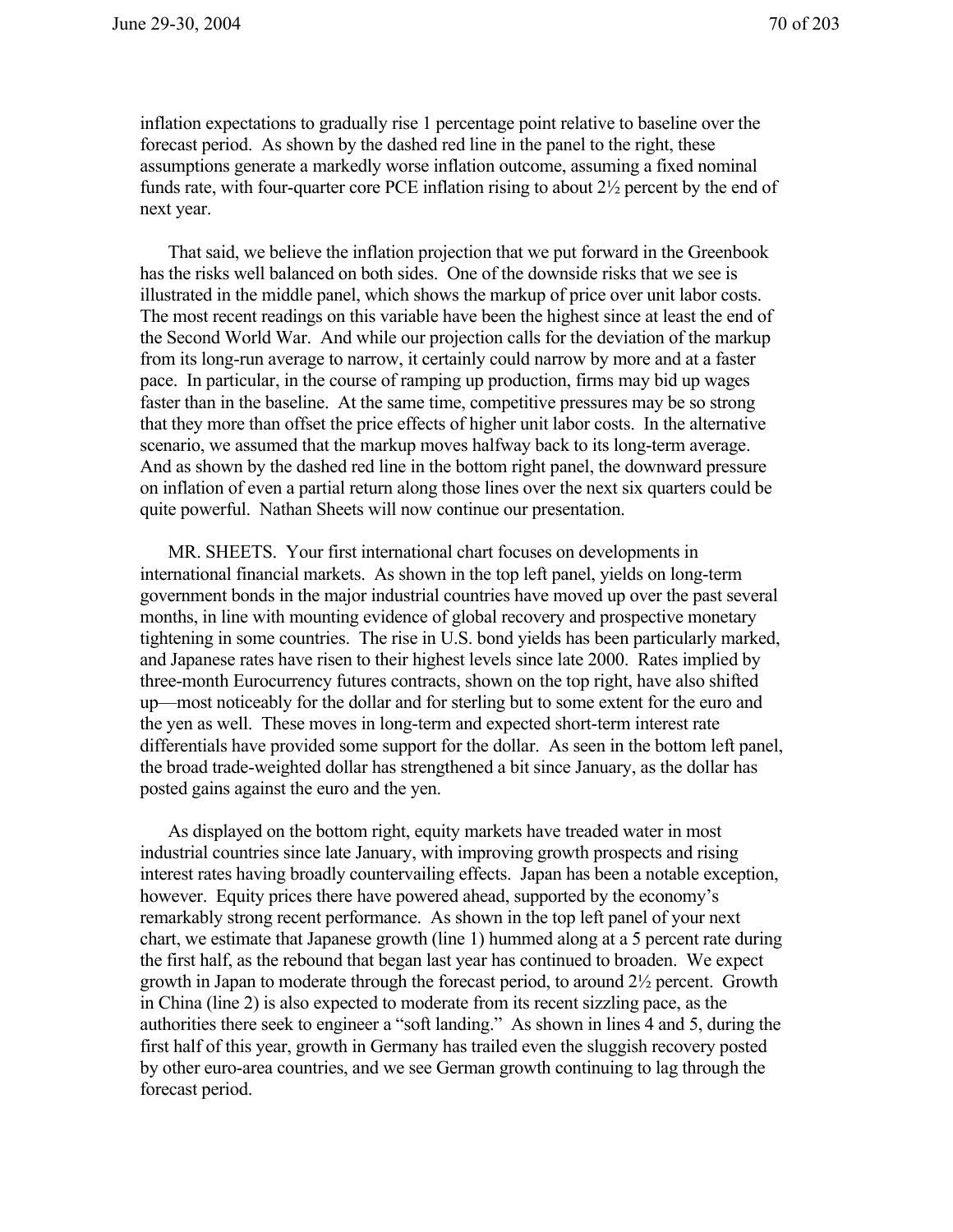All told, we expect foreign growth (line 8) to proceed at a solid 3½ percent pace through the rest of this year and next. As noted on the top right, a sustained global recovery is now under way. The deflationary risks that plagued the foreign outlook a year or so ago have generally abated, but inflation is also likely to remain well contained. In short, our baseline forecast expects the foreign economies to put in a favorable performance. Nevertheless, new risks have emerged. First, amid intense geopolitical uncertainty, oil prices have recently been high and volatile, and this may threaten price stability and growth in some countries. Second, rising interest rates and tightening global liquidity conditions may pose risks for emerging-market economies or heavily indebted sectors in the industrial countries. Third, the possibility of a hard landing in China carries significant risks for other Asian economies (including Japan) and, perhaps, for the rest of the world as well.

The remainder of my remarks examine several of these issues in greater detail. I turn first to the recent performance of the Japanese economy. As shown on the middle left, Japanese exports have grown rapidly over the past couple of years, as exports to China and other emerging Asian economies have surged, and manufacturing profits have rebounded in lock-step with exports. More recently, nonmanufacturing profits have risen as well—to the highest rate in a decade—suggesting that the recovery is expanding across sectors. Rising profitability along with improving conditions in the corporate sector more generally have allowed investment (the black line on the middle right) to rebound from its recent trough. Labor markets have also revived, with the offers-to-applicants ratio rising sharply and the unemployment rate (not shown) declining from a peak of 5.5 percent early last year to 4.6 percent at present. Despite these positive developments, it should be kept in mind that Japan has experienced false dawns before—in 1996 and again in 1999-2000. Moreover, as shown on the bottom left, Japanese consumption has inched ahead over the past decade, outpacing advances in employee compensation (the dotted blue line). The result has been a marked decline in the household saving rate (in red). We expect the saving rate to move up as economic conditions improve. If this happens abruptly, consumption might lag the recovery even if compensation begins to rise. The bottom right panel highlights two long-standing sources of stress within the Japanese economy. First, although real estate prices in certain parts of Tokyo have stabilized or even begun to rise, the decline in broad measures of urban land prices has not abated. Second, bank credit has continued to contract.

The top panels of your next chart focus on the sustained economic weakness of Germany relative to other euro-area countries. As shown on the left, over the past decade German private consumption per capita has grown at a rate of only 1 percent a year, while per capita consumption in the rest of the euro area has expanded nearly twice as fast. Germany's lagging performance is due to a number of factors, but the inflexibility of the country's labor markets—and the resulting inability to create new jobs—has played a key role. As shown on the right, German employment has been essentially flat over the past decade in the face of an unemployment rate currently above 10 percent. The fact that other euro-area economies—hardly poster children for labor market flexibility—have successfully created jobs during this period underscores the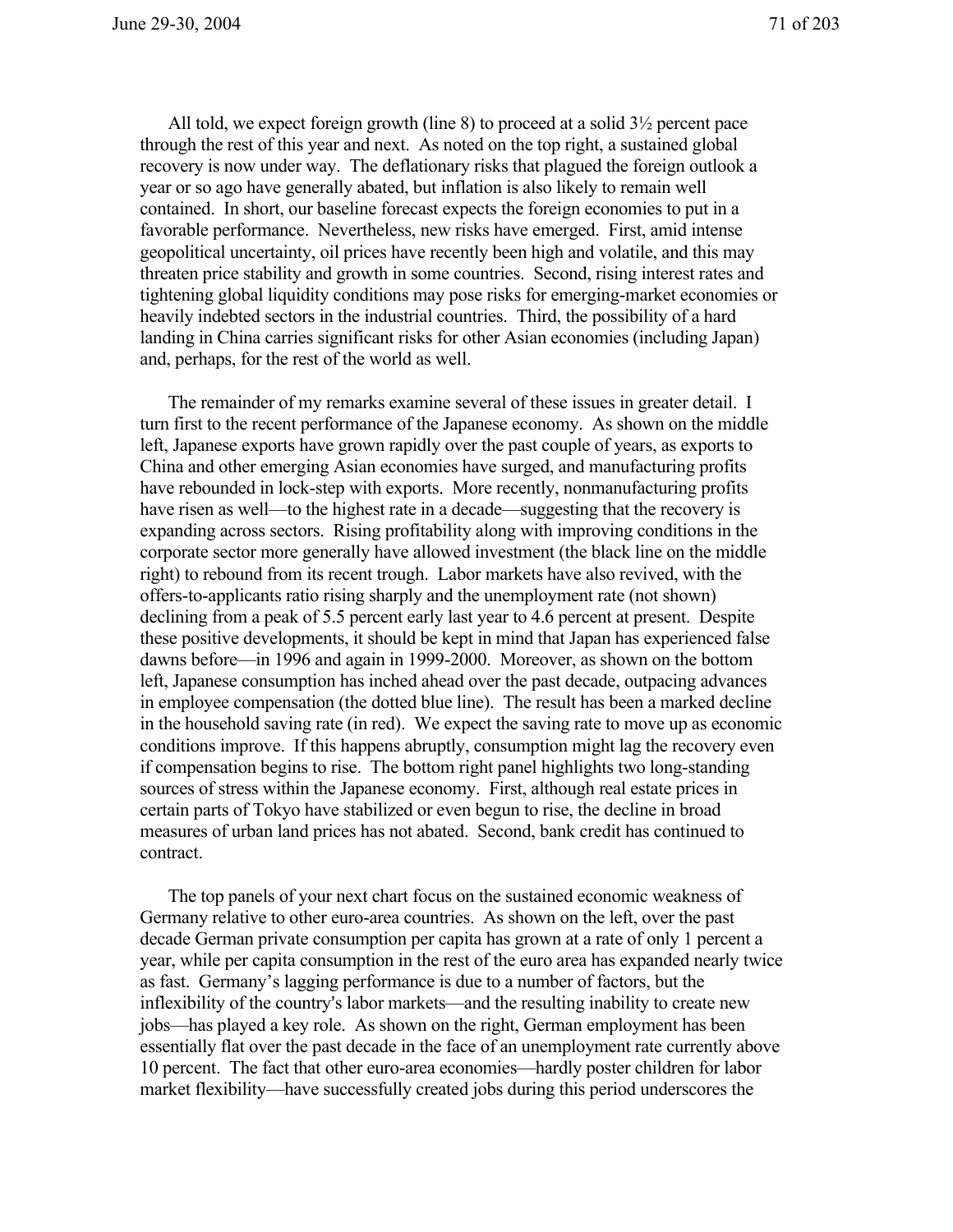potential benefits of even incremental progress toward labor market reform. However, the political support in Germany for such reform is limited and, if anything, has diminished of late.

As shown in the middle left panel, four-quarter inflation rates in a number of countries have stepped up during the second quarter, as the prices of oil and other commodities have approached or exceeded ten-year highs. Inflation in the euro area (line 2) has recently moved above the ECB's 2 percent ceiling. Inflation in the United Kingdom (line 4) has increased as well but remains below the government's 2 percent target. Even so, the Bank of England has tightened policy 100 basis points since early November in response to concerns that rising real estate prices and diminishing slack will stoke inflationary pressures. As shown in line 6, Chinese inflation moved up during the second quarter, largely reflecting a double-digit rise in food prices.

Average foreign inflation should remain around  $2\frac{1}{2}$  percent through the second half of this year and then decline to just over 2 percent next year. Our forecast for lower inflation next year is conditioned on the expectation that oil prices (shown on the bottom left) will move somewhat lower, as is now embedded in futures prices. Nonfuel commodity prices are likewise projected to moderate through the forecast period. As shown in the bottom right panel, the prices of several key commodities have already retreated from their recent highs. In addition, foreign central banks are committed to keeping inflation in check. With recoveries abroad becoming firmly entrenched, we see the ECB and the Bank of Canada as likely to start raising rates late this year or early next year, and the Bank of England will continue its gradual tightening. As shown in the middle right panel, deflation in Japan—as measured by the CPI—appears to be ebbing, and our forecast calls for slightly positive CPI inflation going forward. In contrast, the Japanese PCE deflator has recorded steady declines. We expect the BOJ to leave its policy of quantitative easing in place through the forecast period until there is clear evidence that deflationary pressures have abated.

The top panels of your next chart present data on corporate and household indebtedness. If borrowers have gorged themselves on cheap debt during the recent period of low interest rates, they may find it difficult to service or roll over their increased debt burdens as interest rates move higher. As shown on the left, Japanese firms have aggressively paid down debt and strengthened their balance sheets in recent years, while the indebtedness of euro-area firms has remained about constant since the ECB began easing policy in May 2001. Corporate debt levels in the United Kingdom have climbed during the past few years, as bank borrowing by the real estate sector has risen sharply, but such borrowing by manufacturing firms has actually declined.

Data on household indebtedness (shown in the top right panel) indicate that the debt levels of Japanese consumers have been about flat in recent years. In contrast, the debt burdens of U.K. households have increased significantly, driven largely by rising mortgage debt in line with the red-hot real estate market. As such, the assets of these households have risen along with their indebtedness. As most mortgages in the United Kingdom are variable rate and are directly linked to the Bank of England's policy rate,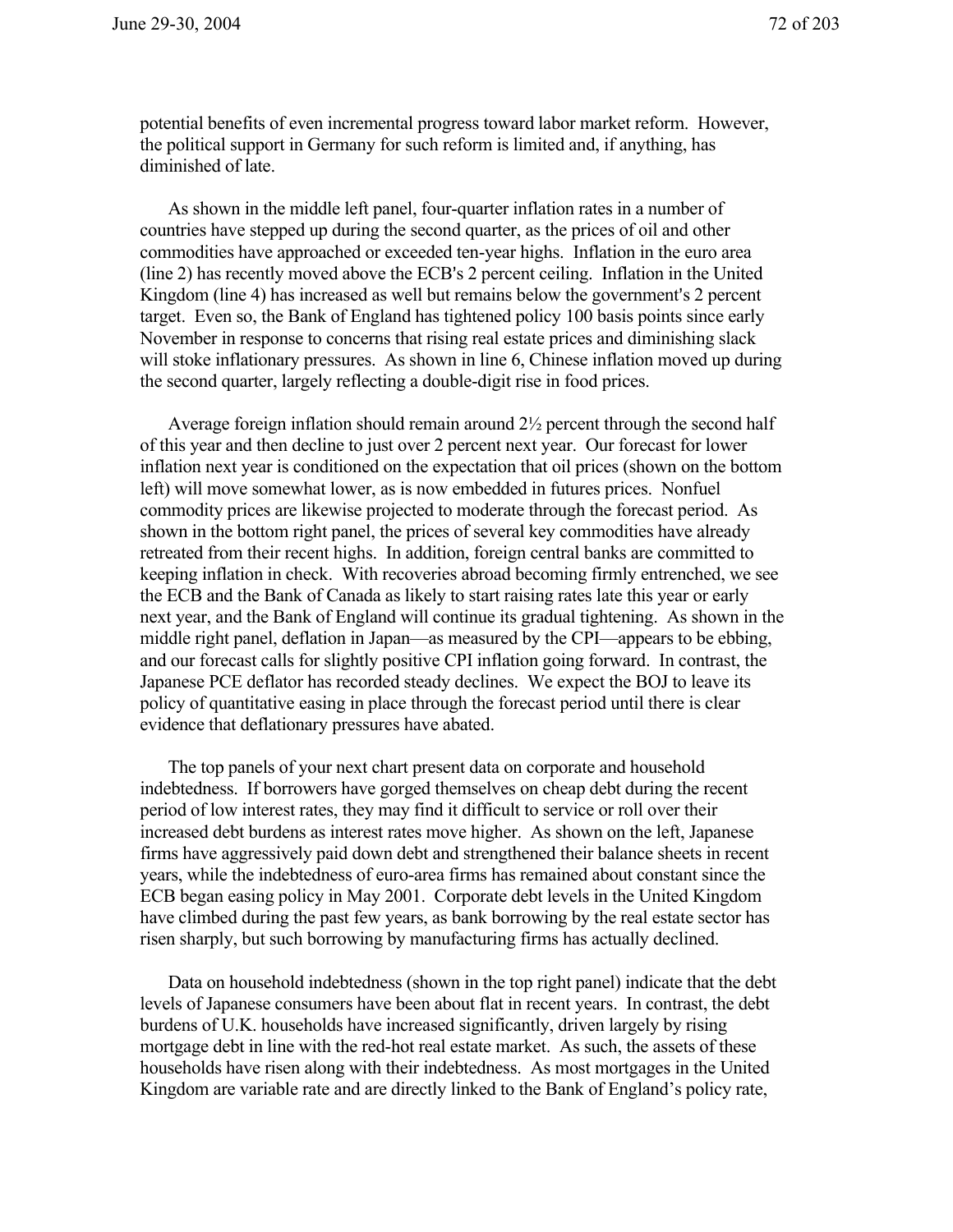the recent monetary tightening has translated into higher debt-service burdens. To date, however, households have absorbed the tightening of policy with few signs of strain. Household indebtedness in the euro area has also risen somewhat during the past few years, as mortgage debt in some euro-area countries has posted considerable increases. This discussion suggests that interest rate vulnerabilities in the United Kingdom, and to a lesser extent in the euro area, are likely to hinge crucially on the persistence of the recent rise in real estate prices.

The rest of this chart focuses on the vulnerability of Latin American countries to an increase in global interest rates. As shown on the middle left, EMBI+ spreads are now above their lows early this year but remain narrow, suggesting that investors are relatively optimistic about these countries but perhaps also reflecting some willingness to "reach for yield" in a low interest rate environment. As shown on the middle right, over the past year or so Latin American countries have responded to the narrow spreads by stepping up their issuance of external debt, but the pace of issuance has remained modest in historical terms.

The bottom panel compares recent readings on the vulnerability of major Latin American countries against readings taken on the eve of interest rate tightening a decade ago. For Mexico (line 1), these indicators show a striking improvement. The country's current account deficit as a percent of GDP has narrowed more than 4 percentage points, and external debt has fallen to low levels. Similarly, Chile (line 2) seems well positioned to withstand higher global interest rates. The country's external indebtedness has risen over the past decade, but its foreign reserves have moved up as well, and most of the country's debt is of long maturity. Brazil (line 3) is now running a small current account surplus, which limits the need for new external financing. Nevertheless, the government's heavy debt burden—including both its external debt and its hefty stock of short-term domestic debt (not shown)—leaves the country exposed to shifts in the economic environment, especially in the event of policy slippages by the Lula government. Finally, Argentina has defaulted on its massive external debt and remains at loggerheads with its creditors. With these developments, inflows of foreign investment have come to a halt, and a marked rise in global interest rates could further complicate Argentina's financial situation.

Your final international chart examines the possibility of a hard landing in China. As shown on the top left, Chinese real investment has surged more than 30 percent during the past year, and this, in turn, has fueled double-digit GDP growth. To slow the pace of investment, the Chinese authorities have ratcheted up reserve requirements and implemented a number of administrative measures. Notably, recent data suggest that these actions are having significant effects. While our baseline forecast incorporates a soft landing for China, the measures that the authorities have put in place may yet prove too heavy-handed. Thus, as we discussed in an alternative simulation in the Greenbook, a much steeper falloff in Chinese growth than we presently envision is distinctly possible.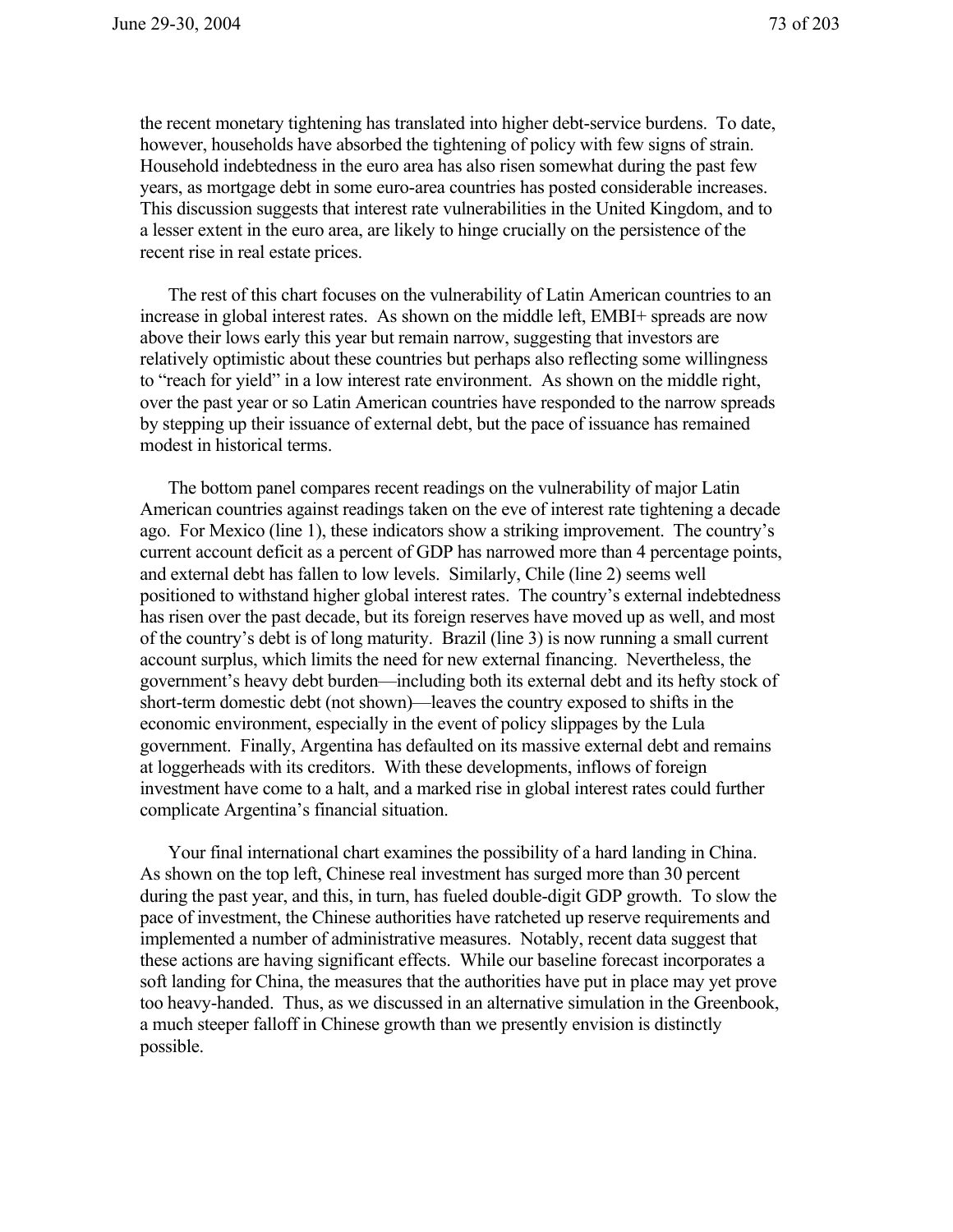The table on the top right focuses on two channels through which a hard landing might spill over to the global economy. The first column reports a given country's exports to China as a share of GDP; the second column reports a country's net exports of commodities worldwide, also scaled by its GDP. Certainly those economies that export heavily to China—such as Taiwan, the ASEAN countries, and Korea (lines 1- 3)—would be significantly harmed by a hard landing and an accompanying decline in Chinese import demand. However, for importers of commodities—such as Taiwan and Korea—there would likely be some offset, if a cooling in China took pressure off global commodity prices. In addition, a large share of China's imports from emerging Asia is eventually re-exported. Chinese demand for such imports depends on global conditions and might weather a hard landing relatively well. Outside of emerging Asia, countries such as Chile (line 4), Argentina (line 6), and Russia (line 7) would be hurt by the hard landing both because they have sizable exports to China and because they are net exporters of commodities. Among the industrial countries, Japan (line 5) would be the most affected by a hard landing, with exports to China now accounting for 2.1 percent of its GDP. The fallout for the euro area (line 9) and the United States (line 12) would likely be much smaller than for Japan. There are other channels through which a hard landing in China might be felt. For example, it could sour business and consumer confidence in other emerging Asian economies and Japan and weigh on sentiment in global financial markets. Indeed, as shown on the middle left, over the past few months, as concerns about China have come to the fore, equity markets in some emerging Asian economies—most notably in Taiwan and Korea—have moved down significantly. A hard landing would probably also weaken capital flows to emerging Asia and thus reduce upward pressure on the renminbi and other currencies in the region.

The bottom panels sum up my remarks by assessing the implications of our foreign outlook for the U.S. external sector. Although growth abroad (the blue bars on the left) is likely to put in a solid performance through the end of next year, it will trail the pace of U.S. expansion. This growth differential—along with the greater income sensitivity of U.S. imports—should boost U.S. imports relative to exports. However, the lagged effects of the dollar's depreciation since 2002 will work in the opposite direction, boosting exports relative to imports. With these factors about balancing out, our forecast calls for exports and imports (both shown on the right) to grow at roughly comparable rates, rising at a double-digit pace during the second half of this year and then tempering to 8 percent growth next year. Nevertheless, as the level of imports far exceeds the level of exports, net exports will become more negative, subtracting about ½ percentage point from U.S. real GDP growth during the second half of this year and in 2005. David Wilcox will now conclude our presentation.

MR. WILCOX. Your final chart displays your economic projections for 2004 and 2005. As shown in the top panel, the central tendency of your projections for the growth of real GDP this year is only slightly different than it was at the February meeting, and the central tendency for the unemployment rate in the fourth quarter is unrevised. For inflation, no February comparison is available because this is the first time that you have been asked to forecast core rather than overall inflation. For next year, your central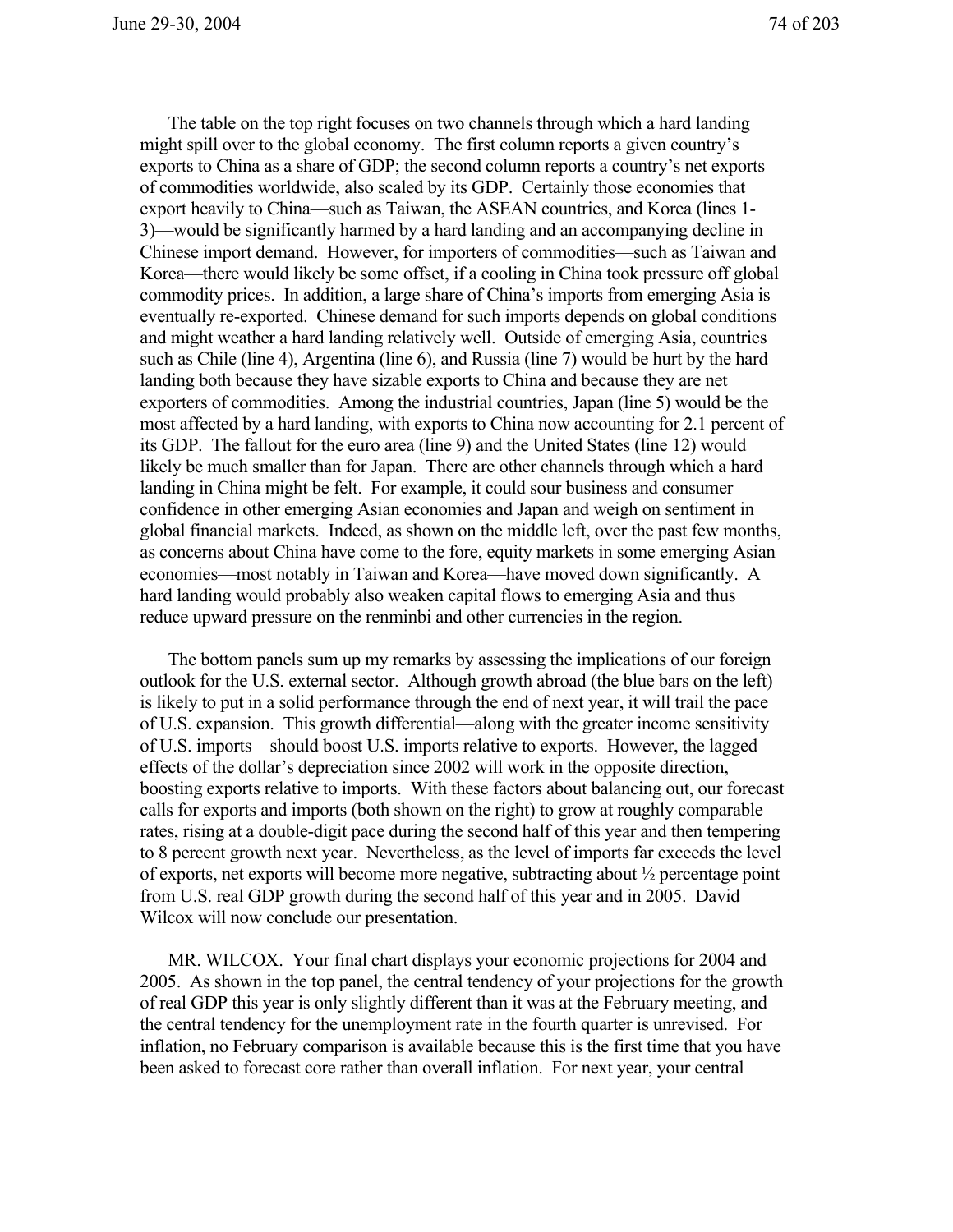tendencies indicate a moderation in the pace of growth, a slight decline in the unemployment rate, and little change in core PCE price inflation.

As we have already noted, some important information became available after the close of the Greenbook. In response to that information, the staff trimmed our projection for real growth this year and lifted our forecast for core PCE price inflation. For reference, the figures in the final column—labeled "Staff"—pertain to this updated projection rather than the Greenbook forecast. Over the next several days, you may wish to consider whether to update your projection; if you decide to do so, we request that you submit your revised forecasts to Dave Stockton and me by the close of business on Friday of this week. We would now be pleased to take any questions you may have.

MR. LACKER. I have a question for David. First, I want to applaud the analytical focus on the behavior of the price markup since it obviously has swung a lot in the last couple of years and it is a key swing determinant in the inflation outlook. I was wondering to what extent the markup is a forward-looking variable in the models you use. In many analytical or theoretical models of price determination it is, in the same sense that the saving rate is a forward-looking variable in the permanent-income model. Second, I was just curious: What kind of error bands or uncertainty band charts would it be possible to construct about the price markup?

MR. WILCOX. We have a new specification of FRB/US that incorporates explicitly forward-looking behavior in the setting of prices by firms. In a manner that's often referred to as a neoclassical synthesis, we have some sort of momentum-based or backward-looking influence on price setting as well as some explicitly forward-looking behavior. That forward-looking behavior in the wage–price block in FRB/US is rational in the sense that it's model consistent within that threeequation block. And roughly speaking, both are about equally influential. So if you thought about a coefficient of 1 in the context of accelerating inflation, you'd have about half on the backwardlooking portion and about half on the forward-looking portion.

With respect to constructing error bands, we wrestled with that issue fairly hard in putting together the exhibit that explored uncertainty, and we decided not to do it because the markup itself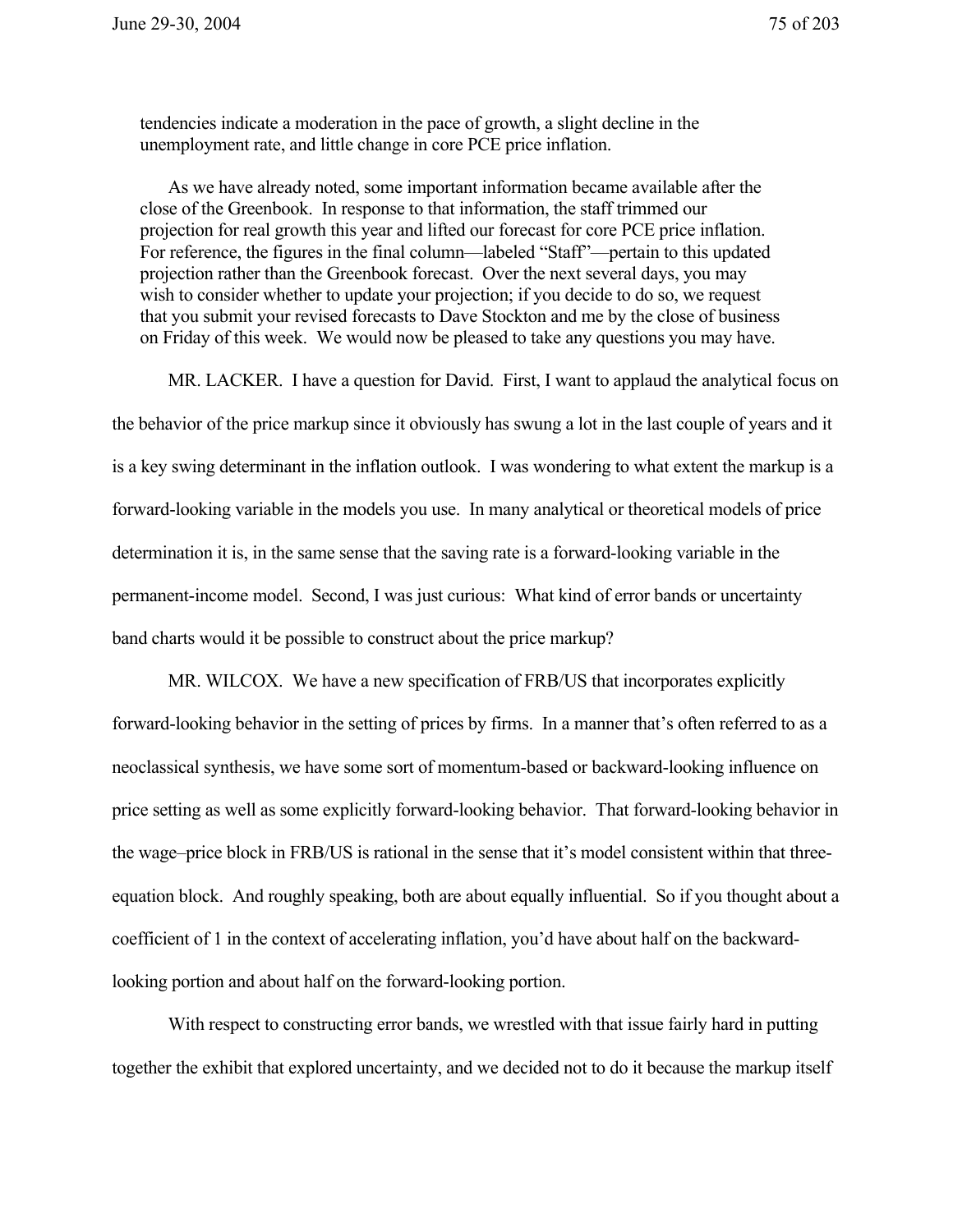June 29-30, 2004 76 of 203

isn't a fundamental variable in the model. It derives from and reflects a lot of other more fundamental influences. The conclusion we arrived at was that, if we had shown you confidence intervals that might be generated by markup uncertainty, we would have ended up sort of doublecounting sources of uncertainty. So in that framework it's difficult to put a confidence interval around uncertainty. More impressionistically, just eyeballing this chart suggests to me that there is a lot of uncertainty about the future behavior of the markup. We've wrestled as well with whether that variable is best thought of as a stationary variable that returns to a well-defined mean. You can see from the chart in the middle panel in chart 11 that, depending on what sample period you chose to draw the blue line, you would get a different number for the average to which it should be returning. So I think in general there is a good deal of uncertainty surrounding the future behavior of the markup even though we have a hard time actually quantifying it for you.

CHAIRMAN GREENSPAN. With respect to chart 5, I notice that the profit share is shown as the ratio of economic profits before tax to GNP. Why not to corporate GDP? Or if you want to include the foreign earnings, put that in on the denominator as well. Why are you using GNP?

MR. OLINER. I think just because that's a convention we've had for a long time, but we can plot it to GDP.

CHAIRMAN GREENSPAN. Let me put it this way. Some conventions get outmoded. We are no longer driving the Model T Ford, so why are we doing this?

MR. OLINER. We can certainly change that.

CHAIRMAN GREENSPAN. I know the Greenbook uses this measure. It has always struck me as a fairly historical practice from a time when we didn't have data sources.

MR. OLINER. We'll be happy to change it. The impression that one gets from alternative measures of the profit share using a denominator of the type suggested basically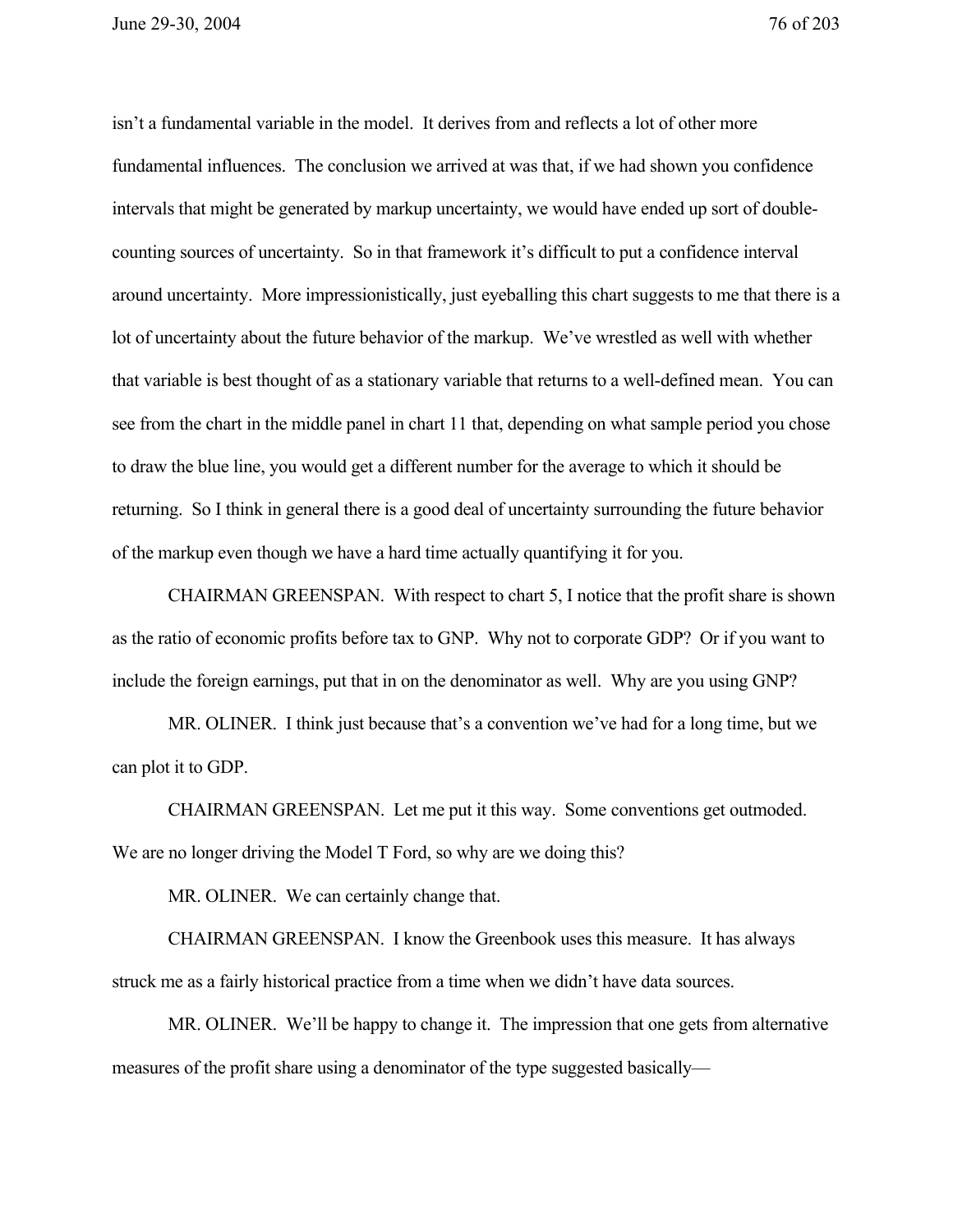June 29-30, 2004 77 of 203

CHAIRMAN GREENSPAN. Well, it's slightly different. In the chart, the 2001 low is higher relative to 1980, and a few other relationships here are different. That's because there is a significant moving share involving lots of noncorporate GDP trends. Second, with respect to nonresidential structures, I haven't looked at the relationship between the stock of nonresidential structures in constant dollars and potential. How do those two variables run against each other these days? I'm raising the question in the context of one measure of whether we're running into capacity restraints and whether or not structures per se are as reflective of that as they used to be many years ago. I was curious: How should one be looking at industrial construction, for example, or broader private nonresidential construction as an indication of whether there is ample capacity relative to potential?

MR. OLINER. I would offer a couple of observations. The first is that there is a long-term trend over the past twenty to thirty years for corporate investment to be shifted toward shorter-lived assets and away from structures because of pronounced price declines in real terms. So the stock of structures in the NIPA has not been growing very rapidly, and I'm confident it has been growing less rapidly than potential.

CHAIRMAN GREENSPAN. I think it always has.

MR. OLINER. Yes, I think that's right. And in the past couple of years the stock has been growing particularly slowly because construction has been at a low level. At the same time, there's a lot of unused space out there. When we look at vacancy rates for the office sector, they are still close to the highs that we saw in the last couple of quarters, and industrial vacancy rates are still pretty high. Really only in the retail sector does it appear that vacancies are at relatively low historical levels.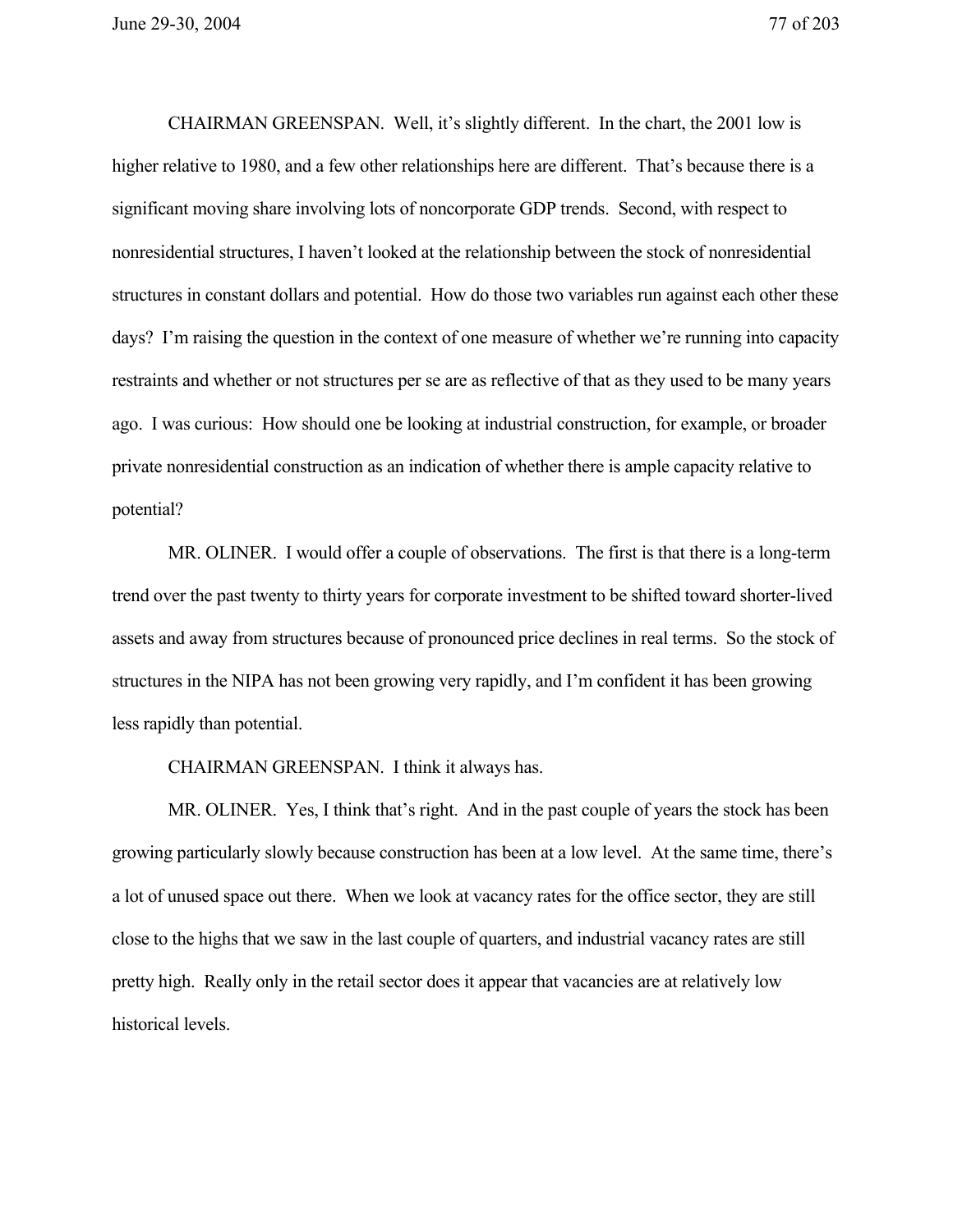CHAIRMAN GREENSPAN. If you combine all the vacancy rates—well, we don't have data for the service sector, which is growing. The reason I raise the issue is that, if we're getting concerned about our measures of gap, there are alternate tests of shortages and we ought to look at them because that's obviously crucial to our assessment of the outlook and our policy decisions. Governor Bernanke.

MR. BERNANKE. Thank you. It didn't pass my notice that the first part of the presentation was in the form of a financial stability report, which I found very useful, and I commend the staff for that. I have a question about chart 4 for the household sector and about chart 5 for the business sector, where you show the average interest rate on the stock of debt vis-à-vis the rate on new debt. I just note that that's an average and, if we're thinking about financial distress, we might be concerned about the tails of the distribution. Do we have any information about the  $90<sup>th</sup>$ percentile or anything of that sort that would describe whether a significant portion of households and firms are in a danger zone?

MR. OLINER. In the household sector, we definitely think there are pockets where financial problems still exist. The bankruptcy rate has come down over the past half year from where it was at the end of last year, but it is still quite high. Most delinquency rates have been coming down as well, but the levels of some of them are still relatively elevated. So there is certainly a component of the household sector in which financial stress is a consideration. As for the business sector, our feeling is that the tail has probably gotten quite small at this point. We do look at the most distressed part of the speculative-grade universe of nonfinancial firms, and for them there has been a marked improvement in the types of financial ratios that I showed here.

MR. BERNANKE. Thank you.

CHAIRMAN GREENSPAN. President Minehan.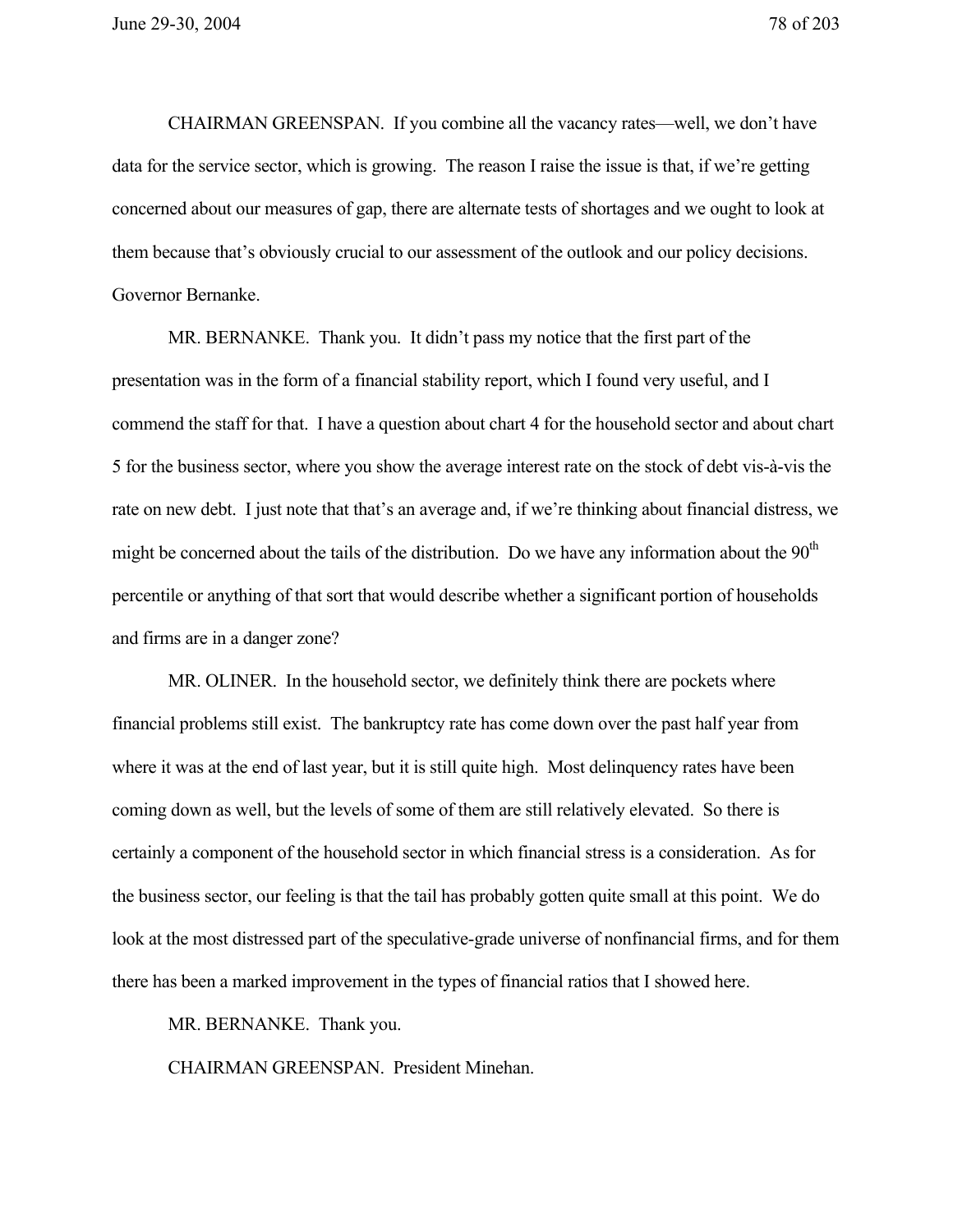MS. MINEHAN. I want to follow up a bit on what Jeff was asking—not so much on the markup question but on the uncertainty analyses regarding inflation. I notice that in the Greenbook the path for the CPI is similar to that for the PCE—i.e., there's a blip up this year that fades off toward the end of the year and into next year, for similar reasons. If you were to do the uncertainty calculations using core CPI instead of PCE, would they look different? And what would the numbers look like on the upper end of that?

MR. WILCOX. No reasons come immediately to mind on why the main qualitative findings of chart 10 wouldn't hold true with respect to the CPI as well. Energy prices have an important influence on core CPI.

MS. MINEHAN. The mechanics of it don't make the result look any different?

MR. WILCOX. There are differences in weights, so I'm sure that there would be small changes, but I can't think of why qualitatively it wouldn't be quite similar.

MR. STOCKTON. My recollection is as well, from the general Greenbook projections we do, that the sizes of the confidence intervals around our core CPI forecast are similar to those around our core PCE forecast.

MS. MINEHAN. Just looking at the most recent three-month change in the core CPI, an annual rate number beginning with 3 has an impact on the way people think about future inflation. I still think people look more at the CPI numbers than at the PCE numbers just because people are used to seeing the CPI and it is more relevant to them. So, I'm wondering whether numbers that could potentially stay on the high side might have a greater impact—because of their effect on inflation expectations— in terms of this distribution of uncertainty.

MR. WILCOX. That could be, through an expectations channel. As I noted with respect to the channel in the bottom right corner of chart 7, that's one of the reasons we think the Michigan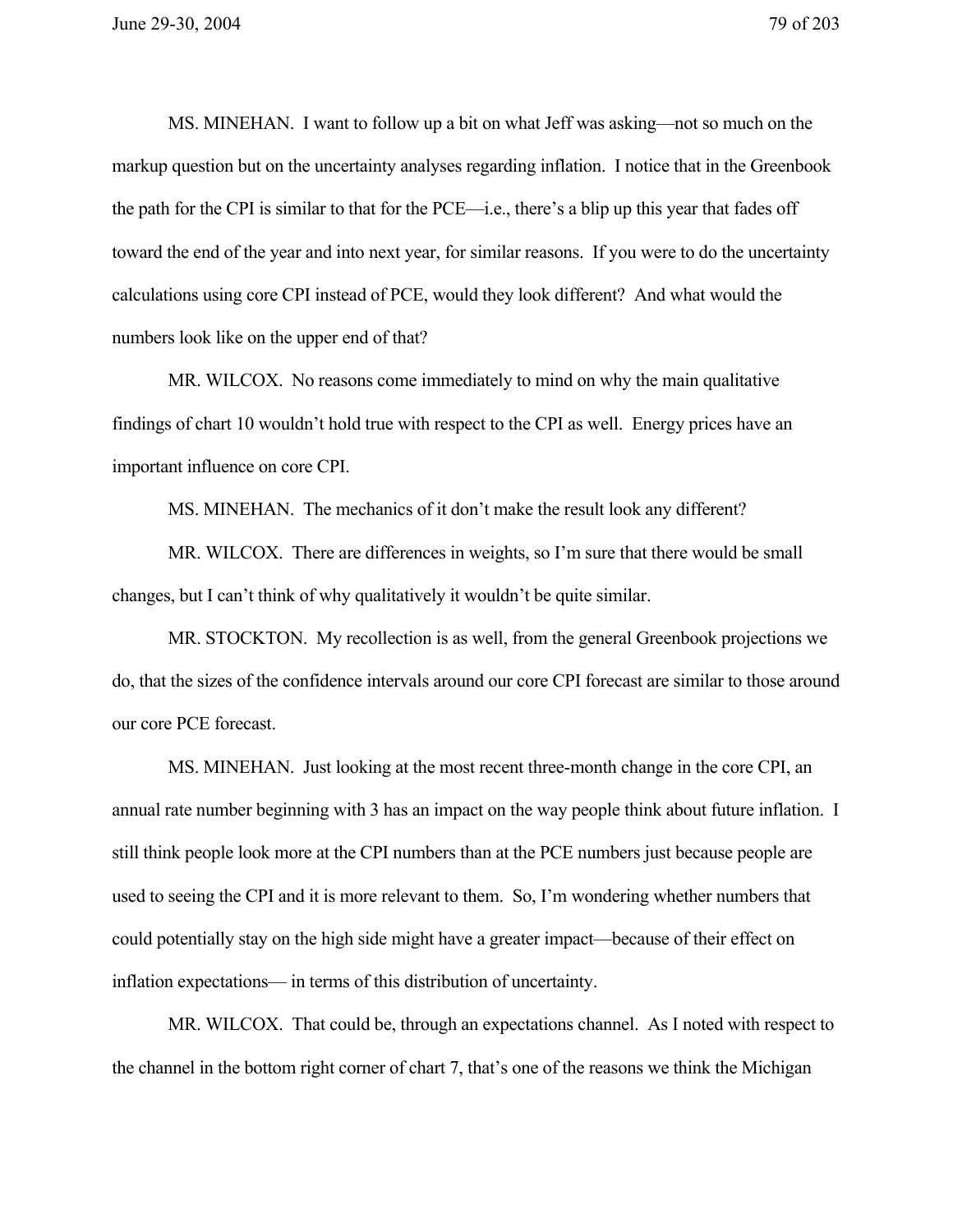survey results for the short-term expectations have moved up as sharply as they have. It reflects the inflation that individuals are experiencing.

MS. MINEHAN. Yes. There's hardly anybody who believes that prices for them are increasing at only a 1½ percent rate.

MR. WILCOX. Right, but that was true even when we think prices really were increasing at 1½ percent!

MS. MINEHAN. That's very true because for most people the things they care about most were going up more than that.

CHAIRMAN GREENSPAN. President Moskow.

MR. MOSKOW. Thank you, Mr. Chairman. I just wanted to compliment the staff on the work in the chart show on inflation. I thought it was quite thorough and shed a lot of light on an obviously very important area of concern for this Committee. I was hoping that you would shed a little more light on the expectations side, which you didn't talk a great deal about here. We're going through a period now when final price increases have accelerated. Some of the increases are being passed through to the core measure, which is going up in part because of temporary factors that hopefully will phase out so that the core rate will be going up at a somewhat slower pace but still at a rate higher than we've seen in the immediate past. I was wondering if you've thought at all about how this affects expectations for inflation. The upward shift is explained now in terms of temporary factors, but when we get past this—if we're correct about these temporary factors and they are indeed transitory and cease—what impact will this have on inflation expectations?

MR. WILCOX. Again, with reference to that panel in the bottom corner of chart 7, we would expect to see short-term inflation expectations come back down as commodity prices and energy prices moderate. When we run a very simple regression of this short-term inflation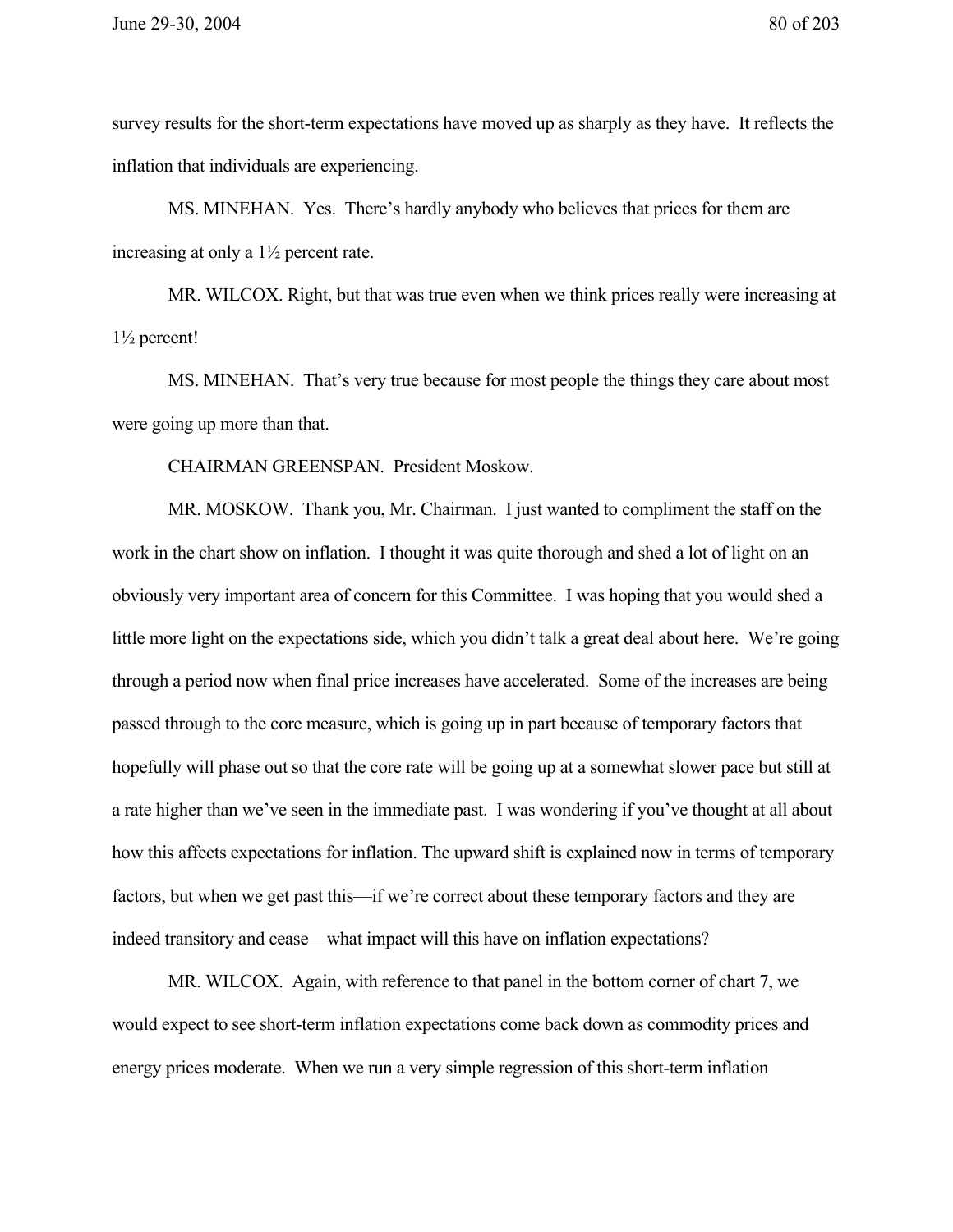June 29-30, 2004 81 of 203

expectation on some lagged values of actual top-line consumer price inflation, we can explain most of the recent run-up in the Michigan survey on inflation expectations. So it looks about roughly in line with what one would have expected, given historical experience and the influence of those prices on the expectations that people report to the survey takers. If the energy-price moderation that we anticipate comes to pass, we think those inflation expectations will come back down. We view inflation expectations as a pretty important part of the dynamics and the challenge that you confront as monetary policy makers. And we think one thing that's making your job a little easier than it would otherwise be is that longer-term inflation expectations haven't moved up as yet. But as everyone around this table is aware, the credibility associated with that is not something that can be taken for granted.

MR. MOSKOW. We'll be watching this very carefully.

MR. WILCOX. As will we.

CHAIRMAN GREENSPAN. President Hoenig.

MR. HOENIG. Thank you. I think the discussion of the inflation outlook has been helpful, but it does raise some questions about the sense of optimism in the projection in terms of inflation coming back down as quickly as it does. I'd just like to ask for your reaction because it has been our experience, both when inflation comes down and when it goes up, that we underpredict the change either way. It is on its way back up now, and we're saying it's not going to continue at a very strong pace, and yet history tells us that we sometimes get behind the curve ourselves. Part of the reason I worry about that is that the output gap is actually fairly small and closing rapidly, I think; at least, that's what some projections are showing. And the difference between the unemployment rate and the NAIRU is fairly small; in fact, depending on what the NAIRU really is, the difference could be zero. Looking at where policy is right now, the fed funds rate is so low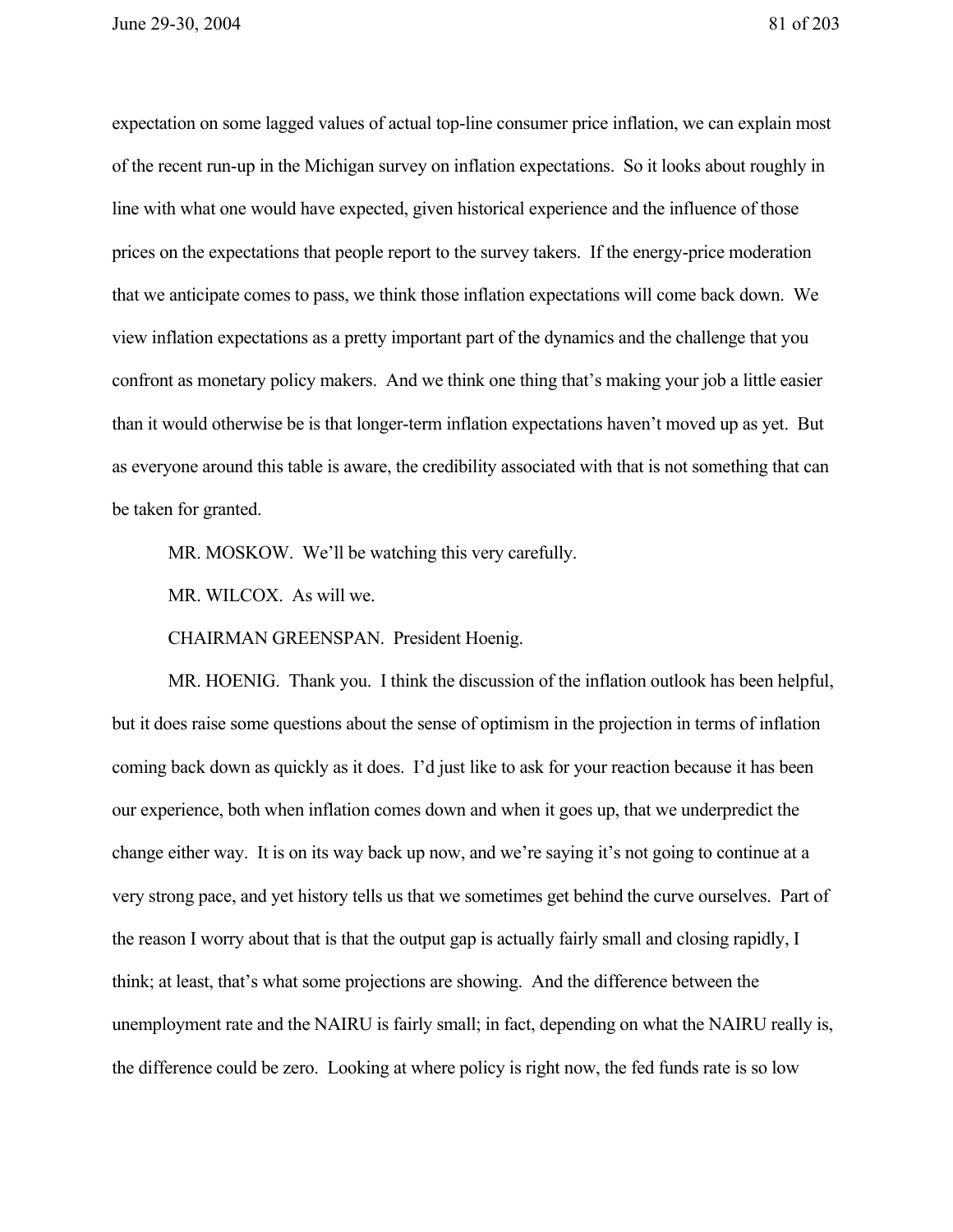relative to where neutral most likely is, and we get to neutral so slowly in this projection, that I think this inflation outlook is fairly optimistic—even with the error bands around it. I just have a sense that we perhaps need to be less optimistic on this. My view is based upon the degree to which I think the projections are overstating the difference between the NAIRU and the actual unemployment rate and are not taking into account just how accommodative policy is right now and will be in the near-term future. I guess I'm asking you to be somewhat defensive on this, but it would be helpful for me if you could do that.

MR. WILCOX. Let me try to give you some defensive content without the defensive overlay.

MR. HOENIG. Fair enough. Thank you.

MR. WILCOX. First of all, I think one way to phrase your question would be to say, How sure are you that inflation is going to come back down? I'd say that is about a 60–40 bet, which is pretty close to even money. But given the range of those confidence intervals, I'm trying to point out to the Committee that there's a lot of uncertainty surrounding that question, in terms of how the baseline will evolve. A second piece of evidence I would throw out comes down to essentially the same observation. With regard to how well our models can account for the evolution of inflation, we think an  $r^2$  for an equation for the change in inflation is something like 0.5. This means that half of the variation is not explained by the econometric equation, imperfect as it is, even though we've had a lot of time in the workshop to tinker with the models.

Third, recognizing that there's a wide error band around the baseline forecast, I still think that, on balance, the considerations that went into the construction of the forecast make it a somewhat better bet that inflation is going to moderate from here forward than pick up or stay the same. Again, those considerations include the reversal of a number of factors that we believe to be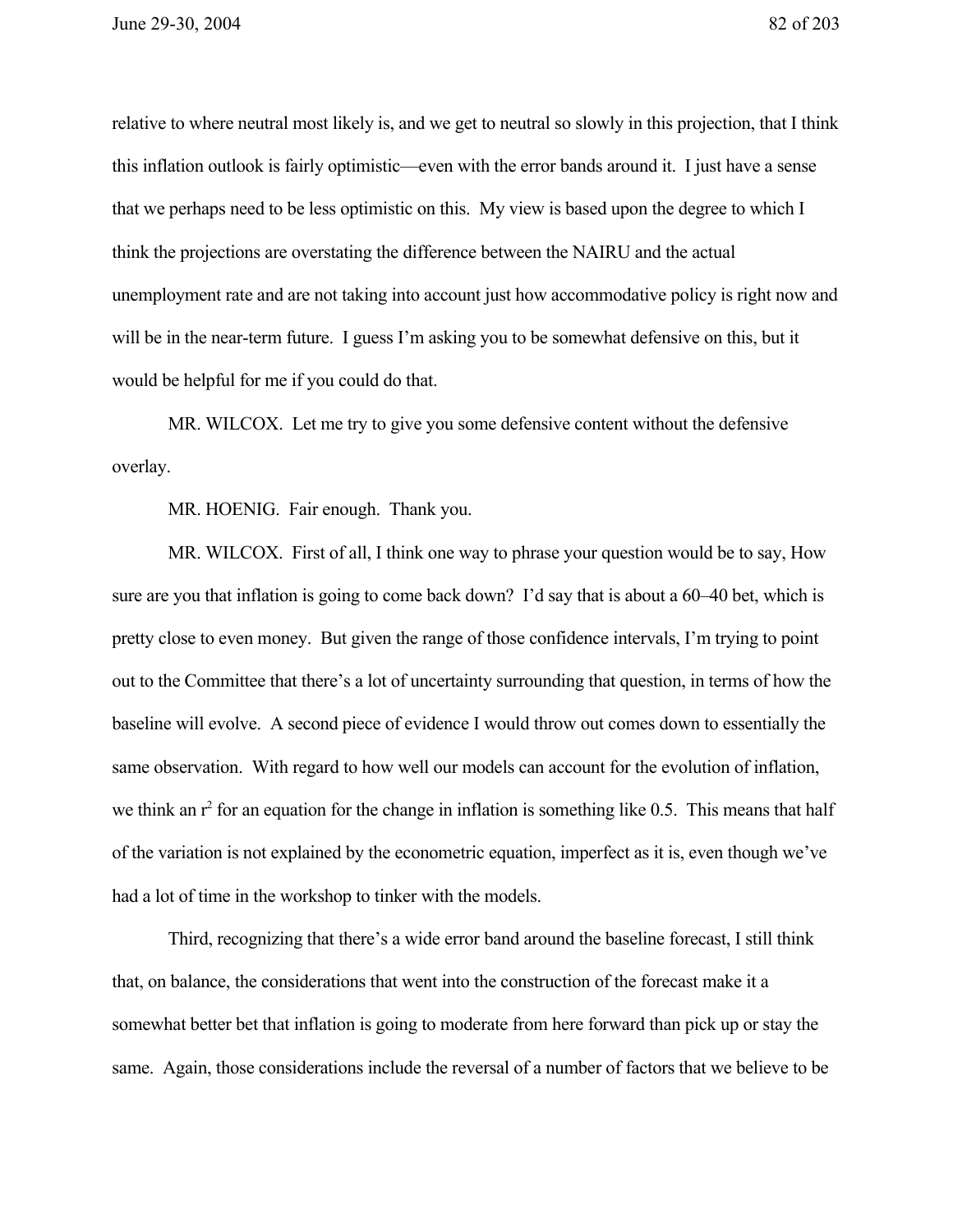transitory, which were pushing inflation up in the first half of this year. We anticipate, as you note, some continued modest downward pressure from resource utilization. We think we may see a little benefit from a continuing solid productivity performance and the reversal of the trajectories for food prices and import prices. So those are some of the factors that we think line up to make moderating inflation a better bet, though not by a wide margin, than intensifying inflation.

MR. HOENIG. Thanks.

CHAIRMAN GREENSPAN. Governor Ferguson.

MR. FERGUSON. I have two types of questions. First, on the inflation topic we've been talking about, I was struck that in chart 10 you are arguing that the inflation we've seen derives from primarily two sources. One involves a gap-type analysis that you're evaluating in terms of the NAIRU, and the other involves elements of pass-through. You have not put forth any concept that what we may be dealing with is basically some sort of fundamental speed effect, maybe indirectly related to the NAIRU. Essentially a speed effect versus a potential growth rate concept hasn't come through in your analysis. And in some sense, a simpler view of inflation as purely a monetary phenomenon also hasn't come through. You have chosen the three sources of uncertainty shown in the chart, I think, because they reflect recent history. But as you consider other ways of forecasting and thinking about inflation, do these other theories or approaches to predicting inflation or understanding inflation have any role in your models or in the way you think about inflation going forward?

MR. WILCOX. First, with respect to the two types of channels, I would like to underscore that the decomposition that is presented here in this chart is partial. It is not an exhaustive decomposition of all sources of uncertainty. In particular, one thing that we didn't display was a confidence interval associated with the error term. The reason is that the error term embeds so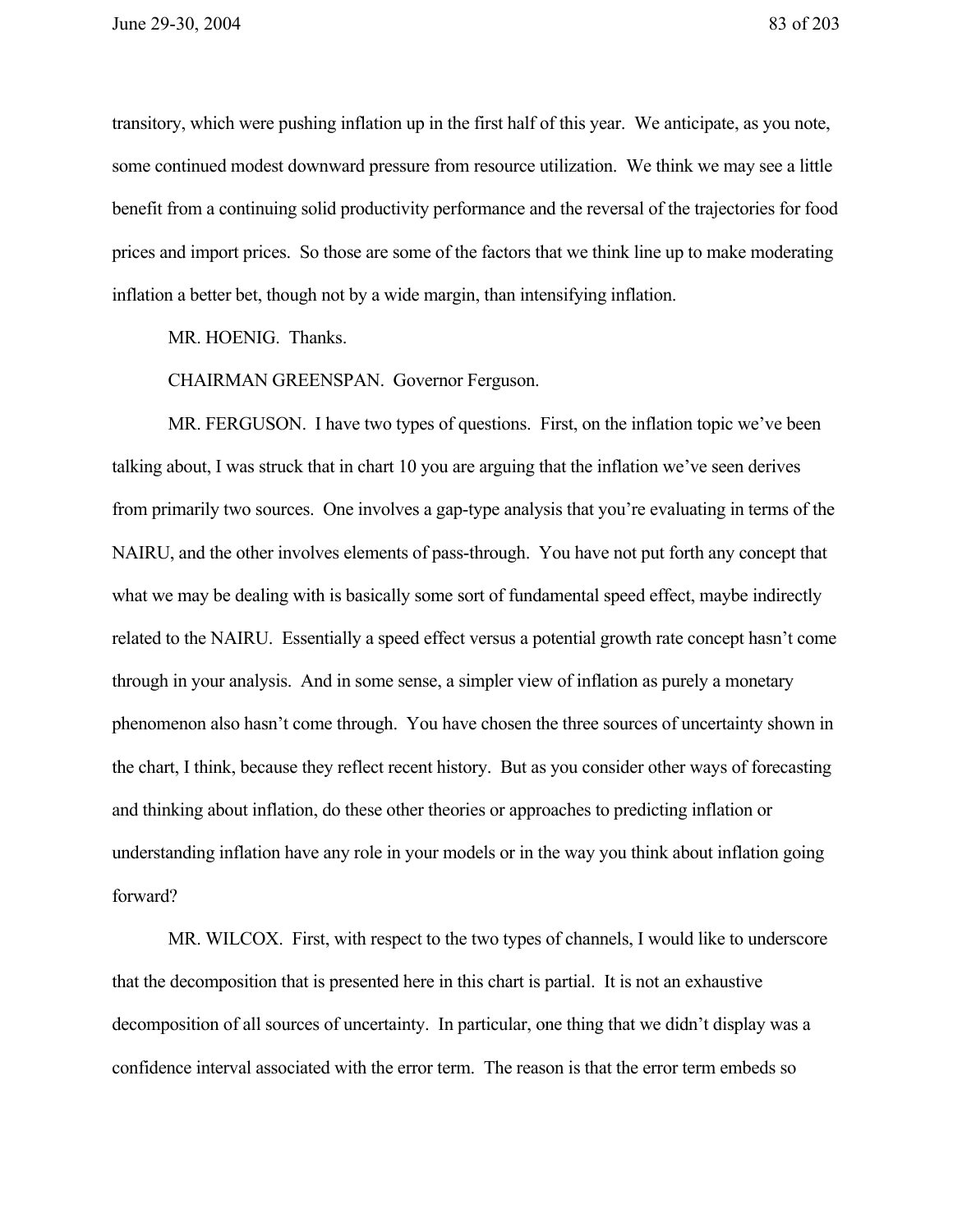many different influences, including inflation expectations, which President Moskow referred to, commodity price pass-throughs that may occur through channels other than just energy prices, competitive pressures, and regulatory influences. It's the bucket into which everything in the "all else" category goes. So I would not want to characterize our view as just two channels—gaps and these other variables.

On the absence of a speed effect, we looked pretty hard for a speed effect and disposed of a lot of degrees of freedom in the statistical world in that search. We think there is a discernible speed effect in the prices of items that are in relatively inelastic short-term supply. But for final core PCE prices, we can't find it. And we're reassured in that by reference to some particular historical episodes like the recovery from the very deep recession of 1980-82, when the unemployment rate was rising very rapidly and yet inflation continued to decline. Now, if there were a strong speed effect, it should have shown up during that period, and it didn't. So we've looked hard on the econometrics, and we've done some case studies, and neither approach leads us to think that there's much there.

With respect to direct monetary influence—whether money itself shows up in inflation—we think it's important, but we think it's important in setting the background factors that we believe influence the inflation dynamics more fundamentally. We think that what monetary policy is doing is altering the balance of factors like the gap and resource utilization, for example. When we have moved to test a direct influence of money in our price equation, it's a little like a mirage on the highway: Sometimes it's there a little bit, and sometimes it disappears. We can't find a reliably strong statistical relationship. So we think this is a good, albeit imperfect, framework to use for the entire analysis.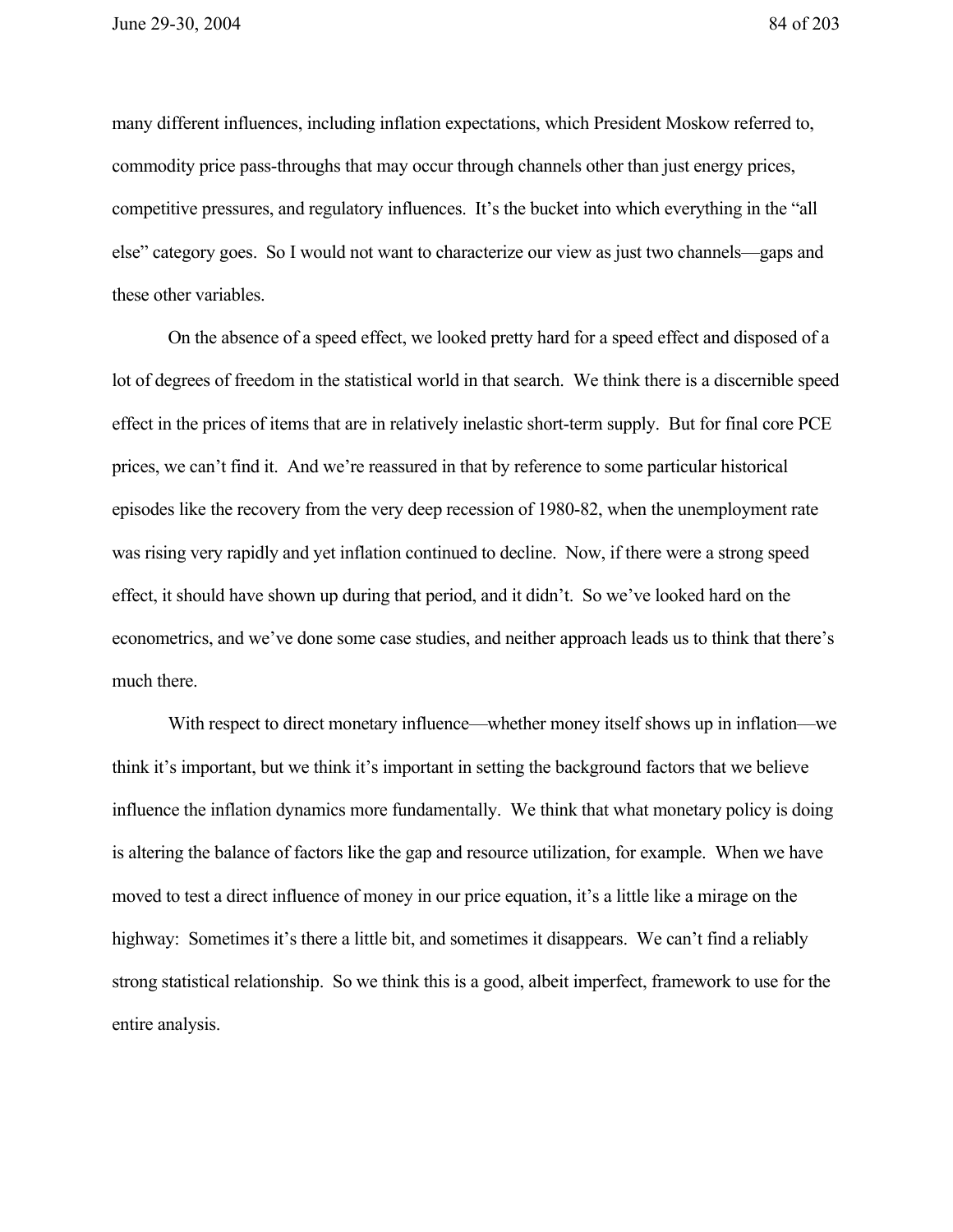MR. FERGUSON. The other question I have deals with chart 3, on housing prices. My question is about the footnote, which says that the rent–price ratio is adjusted for biases in the trends of both rents and prices. Is that where you pick up demographics and lifecycle factors? What are these biases in the trends, and how does one think about changing demographics and the relative attractiveness of owning a home versus renting? Give me some sense of whether or not the shape of the curve that you show here is likely to reverse, as you imply, or likely to stay relatively low.

MR. OLINER. The biases referred to in that footnote were really technical biases in the construction of the two measures shown here, the rent measure and the price measure. Had we not adjusted for them, the rent-to-price ratio would have been much lower at the end point. So it would have looked more alarming. In part we think the published data have some technical problems that need to be taken care of before this analysis can be done in a way that is meaningful.

With regard to the question of owning versus renting, it depends to some extent on what is happening to interest rates because that changes that calculation at the margin. So it's really important to plot any kind of valuation measure relative to an opportunity cost. Just showing the rent-to-price ratio I think would have been somewhat misleading; it's really that gap that we think is the meaningful measure of valuation. And it looks somewhat rich, taking account of the fact that interest rates are relatively low and income growth has been relatively strong. I don't want to leave the impression that we think there's a huge housing bubble. We believe a lot of the rise in house prices is rooted in fundamentals. But even after you account for the fundamentals, there's a part of the increase that is hard to explain.

CHAIRMAN GREENSPAN. Governor Gramlich.

MR. GRAMLICH. I, too, thought the presentation by the staff was very good this morning. I must say, as one who is going to talk about similar things in my own remarks, mine is going to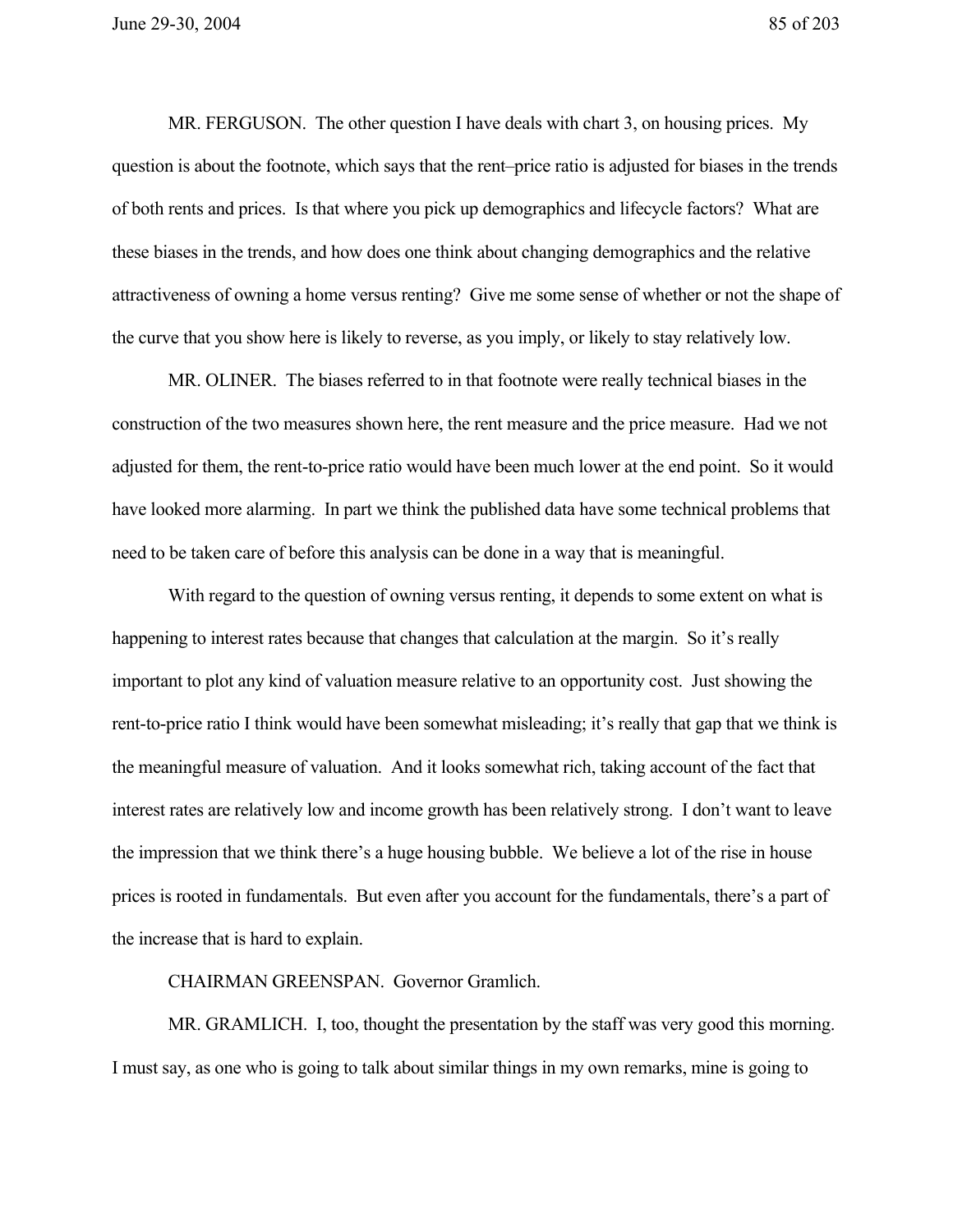sound a little lame in comparison! But there was one issue that you didn't talk about this morning, and not much was said about it in the briefing on Monday or in the Greenbook either. And that is, despite the low utilization rate, wages have kept up. Does that worry you? Is this something that is a reversion to normal in a regression equation, or is this the start of something that we ought to worry about?

MR. WILCOX. We think wages are being supported by the rapid productivity growth that we've had over the last few years. We think that is adding a tenth this year, for example, compared with last year and another couple of tenths next year. On the other hand, overall we don't see ECI compensation accelerating greatly. One of the influences on the ECI that we believe will hold it down is health insurance costs, which we expect to contribute less to the rise in ECI this year. Also, we actually think that in 2003 the growth of ECI was a little stronger than we could account for in our models, and we project that that puzzle will go away. So the balance of all those factors leaves our projection just slightly flat this year compared with last year and up only a little next year. There are risks. One of the risks to that compensation projection, which we've highlighted, is the decline in the markup. If workers bid more aggressively for their share of the pie than we built into the baseline or if firms are more eager to ramp up their production than we've assumed, that compensation trajectory could turn out to be too optimistic.

MR. STOCKTON. Governor Gramlich, those figures did get our attention, though. There were upward revisions to the nonfarm business comp hours starting in the fourth quarter of last year, and we also missed on the ECI in the first quarter—it came in higher than we had projected. That was one of the factors that prompted us to go back and look at our estimates of both the NAIRU and potential output. We made a very marginal, almost cosmetic, upward revision to our estimate of the NAIRU—we raised it by just a tenth—but we also revised down potential output just because we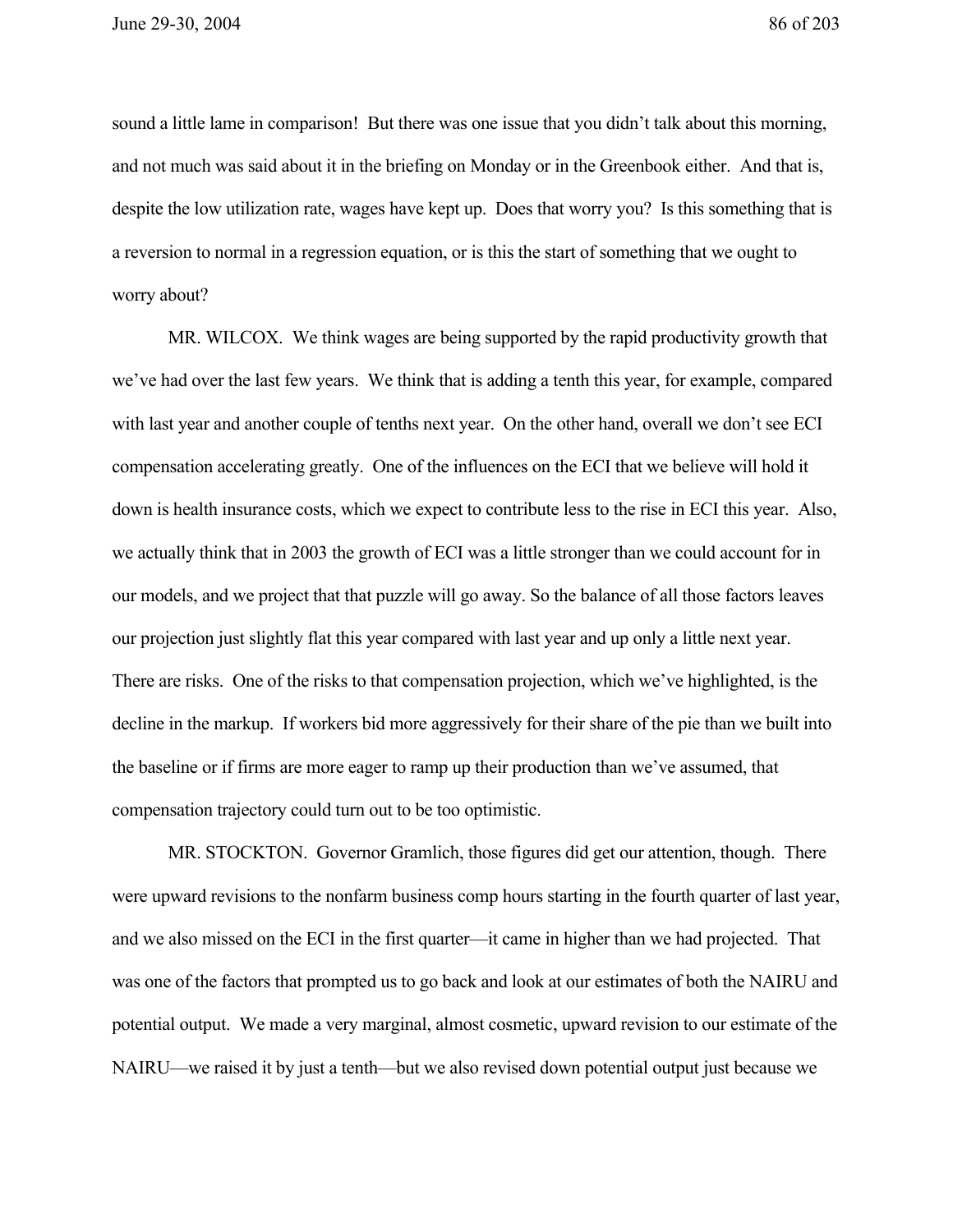June 29-30, 2004 87 of 203

thought the overall constellation of wage and price data was more negative than we had anticipated, given our previous estimates of the levels of potential output and the gap. So I think we've tried to respond to that, but it was something we found troubling vis-à-vis the views that we held in April.

CHAIRMAN GREENSPAN. President Pianalto.

MS. PIANALTO. I want to follow up on what you just said, David. You mentioned that less slack wasn't the major contributor to the bulk of the rise in inflation, but you didn't comment on exactly how much your estimate for slack has changed. Can you tell us how much you reduced that estimate from the time of the May Greenbook? You made a few remarks about that, but is that the sole explanation for the change in the fed funds rate path from the May Greenbook to the current Greenbook? There is a significant change in that path. Is it all a reflection of the change in that estimate for slack?

MR. STOCKTON. I'd say that two factors are behind the revisions we made to the federal funds rate assumptions that underlie our forecast. One, importantly, was the downward revisions we made to potential output. In essence, those downward revisions suggested to us that you needed to be closer to neutral by the end of our forecast period than we had previously assumed. A piece of that—and these are all simultaneously determined within our forecasting system—was that the inflation figures were higher as well. We didn't think that revising up our inflation forecast as much as we did, without making a corresponding adjustment to the federal funds rate—and therefore allowing the real federal funds rate to be on a weaker path than we had in the last forecast—would be warranted. So the higher inflation and the lower estimate of potential output suggested to us that the underlying path for the funds rate probably needed to be steeper than we had been assuming previously.

CHAIRMAN GREENSPAN. President Stern.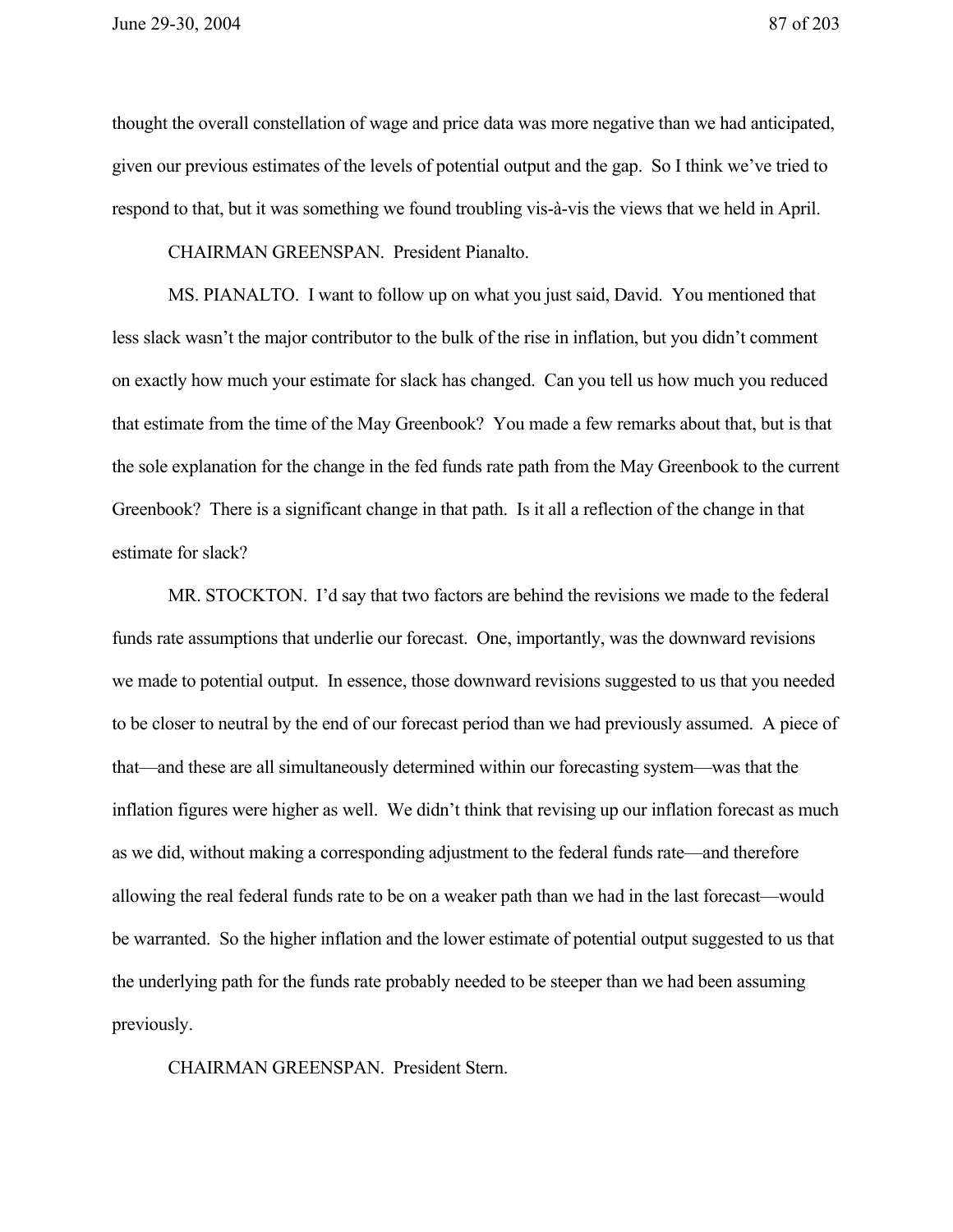MR. STERN. Dave, one thing that surprised me about the baseline forecast and also about most of the simulations was the flat ten-year Treasury rate. If I want to take, say, the market-based funds rate scenario and assume that the ten-year rate goes up about half as much as the funds rate over that period, then as a first approximation should I just extrapolate or interpolate the real growth and unemployment numbers based on that? Or do you think there's more going on there?

MR. OLINER. Maybe I'll just start off by talking for a moment about how we got the assumption for the ten-year rate. We begin by asking ourselves where we think the ten-year rate would go by the end of our forecast period under the market-based assumption for the funds rate. Our guess is that it would be up about  $\frac{1}{2}$  percentage point from where it is now, just using the usual term structure arguments that relate short-term rates to long-term rates. So we deviated from that by holding the ten-year rate essentially flat. That reflects our belief that, if our view for inflation turns out to be correct, there will be a favorable market surprise that will keep the ten-year rate from rising along the path that it otherwise would have taken.

MR. WILCOX. In our alternative simulation for that market-based funds rate, we have the ten-year Treasury bond rate coming up 20 basis points by the end of the forecast period.

MR. STERN. Right. I was speculating that it might be more than that. Presumably you've got a greater impact on the ten-year rate in the market-based scenario.

MR. STOCKTON. Obviously, it depends a little on whether rates move up earlier in our projection period or later. My guess is that if there were a significant surprise on long-term interest rates next year, most of the impact of that would probably be felt late in the year and moving into 2006.

MR. STERN. Okay.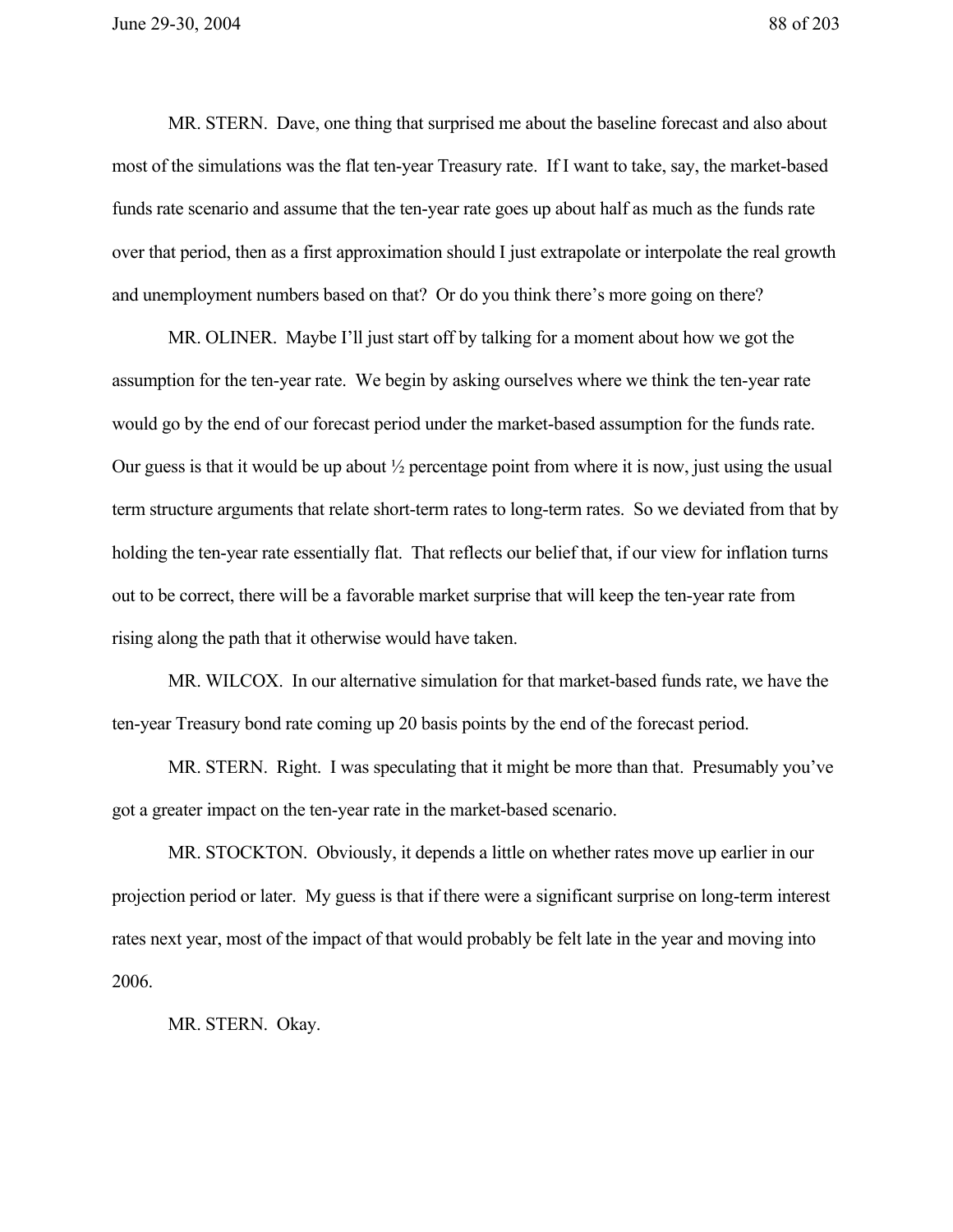MR. BERNANKE. President Stern, I asked the staff to calculate for me if we followed exactly the path of the funds rate that is now built into markets, where the ten-year rate would be a year from now. And their answer was 30 basis points higher than it is today. So, it is not 50 percent of the rise in the funds rate.

CHAIRMAN GREENSPAN. Governor Bies.

 MS. BIES. I have a question on chart 3 on the commercial real estate valuation. Having lived through the 1986-91 period when the NOI(net operating income)–price ratio was down to the levels it is today, I look at that period as abnormal because we had tax changes that were retroactive, which basically put a lot of real estate projects and ownership under water. So we had a tremendous upheaval in the real estate market, with people filing for bankruptcy and dumping properties. It worries me that we're back down in a sense to a situation that is comparable to that severe turn in the real estate market. I really look at that as a good example of how retroactive taxes affect people's return targets when they enter into long-lived projects.

MR. OLINER. I was actually here at the Board during that period, and I remember that we were concerned as well in the late '80s about real estate valuations and the amount of construction still going on given that the tax benefits had been withdrawn in 1986. We did not really understand what the rationale was in the market. Ultimately it turned out that there was a massive amount of over-construction and lending standards that were too lax. I think there are some reasons to be watchful of developments in the commercial construction sector at this point. It is clear that the compensation for risk has gotten somewhat thinner in this market than it was throughout the 1990s, presumably after market participants had learned some lessons from the very thin compensation that they accepted through the '80s. On the other hand, we do see some rather substantial differences in the structure of the commercial real estate market at this time. Lending standards do seem to have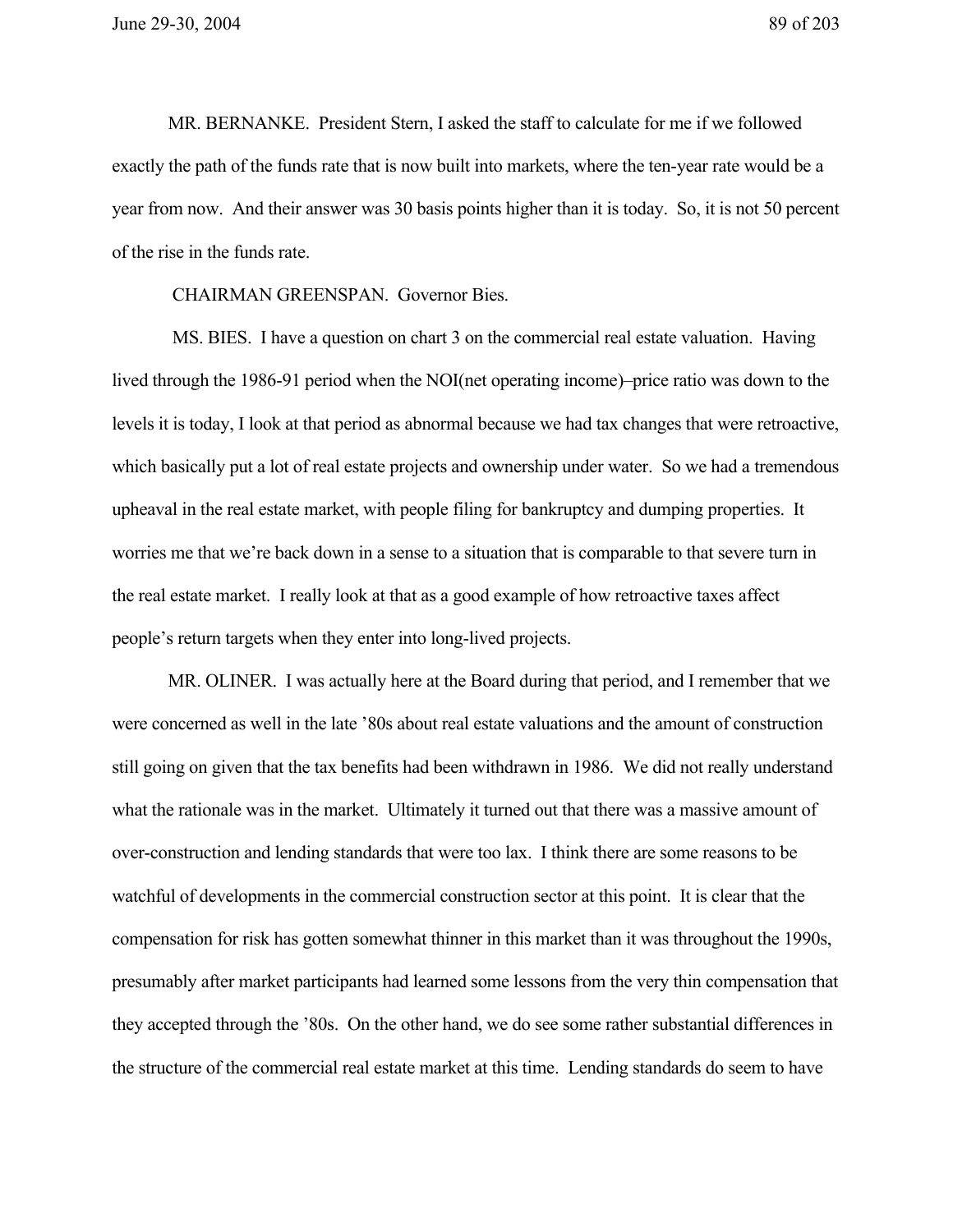held much firmer. And there's a lot more transparency in the market now because of the more widespread availability of data on prices and rents to market participants. So we think the decisionmaking is better. I wouldn't say it is perfect. We do feel that there is some reason to be alert to developments in that market.

CHAIRMAN GREENSPAN. President Lacker.

MR. LACKER. Just to follow up on what Roger was asking about the panel in chart 3 on housing valuations. In that panel the relative movement of the two measures is somewhat key to at least the intuitive persuasiveness of the argument that housing might be overvalued. I understand the units of the real long-term Treasury yield. I don't understand the units of the rent-to-price ratio.

MR. OLINER. The rent and the price data come from different sources; they are not part of an integrated system. The rent data are from the CPI, which is itself only an index number. So there is no way to say the rent–price ratio is 8 percent—like an earnings–price ratio, for example.

CHAIRMAN GREENSPAN. It is proportional to whatever that number would be.

MR. OLINER. Yes. We could make the level of the red line anything we wanted to, but we could only move it in a level adjustment up and down.

MR. LACKER. But you set the scale, too, right? You could set it so that the zeroes are the same on both axes?

MR. OLINER. Right. With creative charting we could make the relationship between the two series shift up and down however we wanted. That's why we're stressing—

CHAIRMAN GREENSPAN. But that's not so for the ratio between those two series. That is invariant to the scale.

MR. LACKER. Yes, that's true; they ought to have the same zeroes it seems.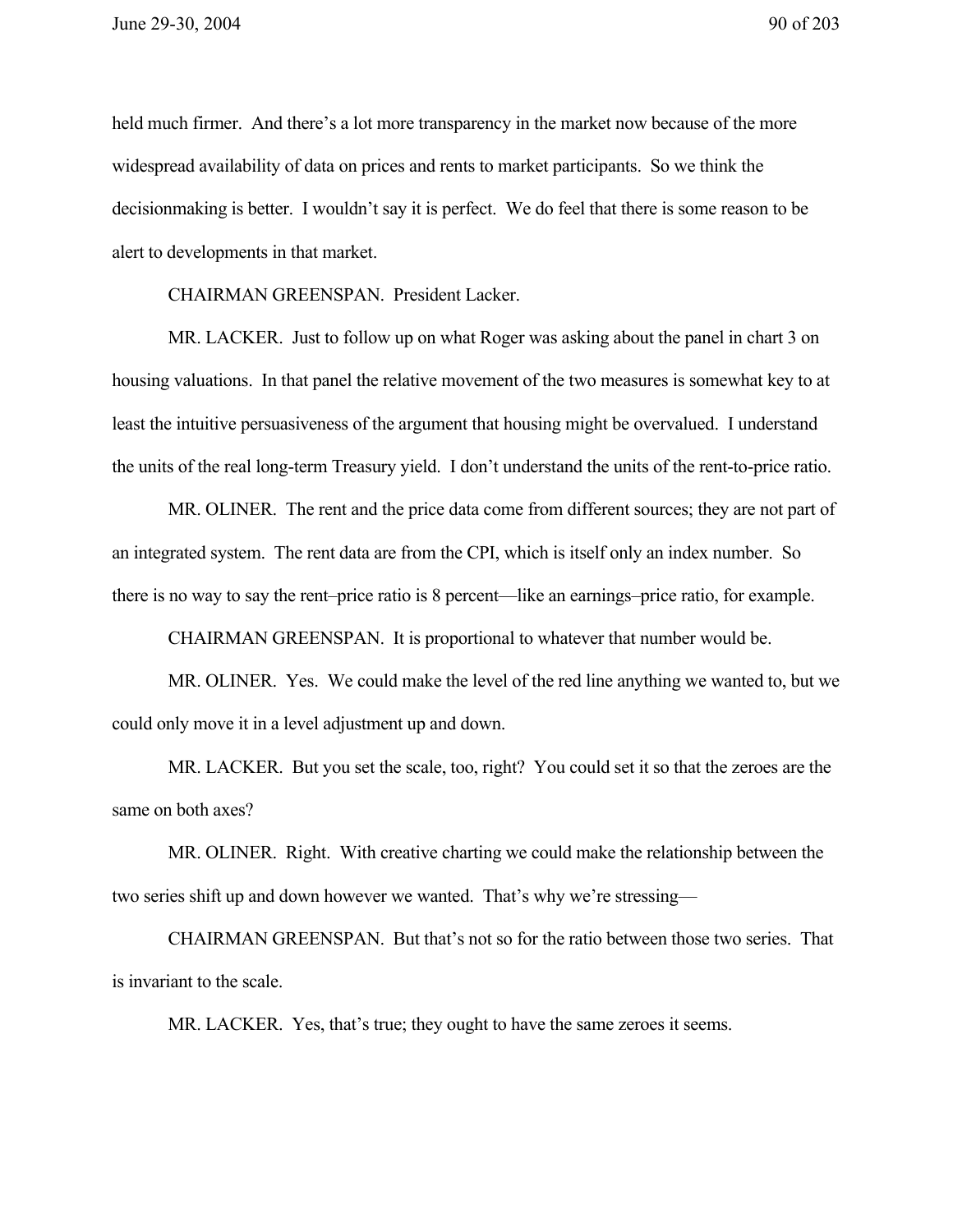CHAIRMAN GREENSPAN. No, no. If you have a relative measure that is an actual ratio, the ratio of the two numbers is invariant to what the relative number is.

MR. LACKER. That's right. But in the chart, the staff has the zero set at very different places on the two scales.

CHAIRMAN GREENSPAN. You can't trust them to do it right! [Laughter]

MR. LACKER. I'm just wondering, how did you decide where to put the zero? If you put it much closer to where the zero is for the long-run Treasury rate, the squiggles in the red line would be a lot smaller.

MR. OLINER. You can make the squiggles as small or as large as you want.

MR. LACKER. Right. And your argument has to do with the size of the squiggles?

MR. OLINER. No, I think the argument has to do with the size of the gap between the two.

And the current gap relative to its average over history—

CHAIRMAN GREENSPAN. The scale will not change the fact that the gap is closing. The conclusion is independent of the scale. You could try any variation you want, and that gap will always close.

MR. LACKER. The gap between these two lines?

CHAIRMAN GREENSPAN. Yes.

MR. OLINER. No matter what we used for our charting convention, the gap would be relatively narrow now compared with its historical average.

CHAIRMAN GREENSPAN. Just take the ratio of the two ratios, and it will be going down.

MR. LACKER. That's fine for now.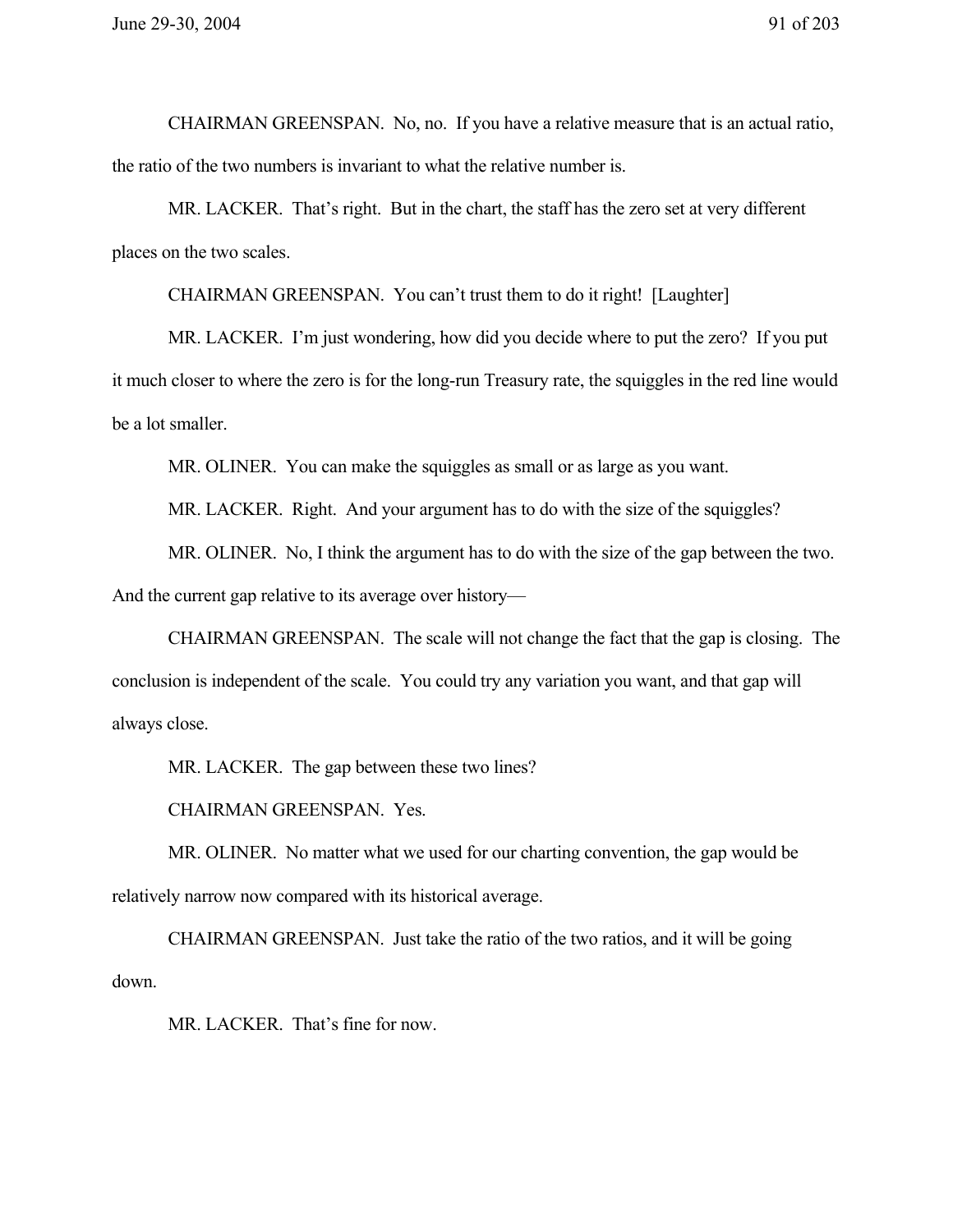CHAIRMAN GREENSPAN. Further questions? I noticed in some of the monthly data that the productivity numbers in the second quarter seem to be coming in under the 2.4 percent Greenbook forecast. Is that your sense? I note that the compensation per hour seems okay, but the figures implicit in the personal income data at least suggest that we would be getting a somewhat higher unit labor cost than is in the Greenbook.

MR. WILCOX. In the Greenbook we had nonfarm business productivity at 2.4 percent. A quick update of that based on the information that we received on Friday and Monday would put it at 1.9 percent.

CHAIRMAN GREENSPAN. So it's a somewhat higher unit labor cost?

MR. WILCOX. Unit labor costs are up 0.4, right.

CHAIRMAN GREENSPAN. Okay. Who would like to start the Committee discussion? President Moskow.

MR. MOSKOW. Thank you, Mr. Chairman. The expansion in the Seventh District now appears extremely broad-based. Very few sectors are weak, and some are booming. This may be hyperbole, but several of our contacts said that the business climate was as strong as they can remember. One of our directors, whose private S corporation shows about forty different businesses, said that he can't recall when so many companies in so many different industries were doing so well. Similarly, the national temporary-help firms headquartered in our District report that their business is finally following a classic recovery growth path. And the Chicago Purchasing Managers' report, which is being released this morning, continued to show expansion, albeit with a sharp decline from 68 in May to 56.4 in June. We recently held our annual automotive outlook symposium, and the overall mood was upbeat. Thirty-five industry experts submitted forecasts, and their consensus was for light motor vehicle sales to increase to 17 million units in the second half of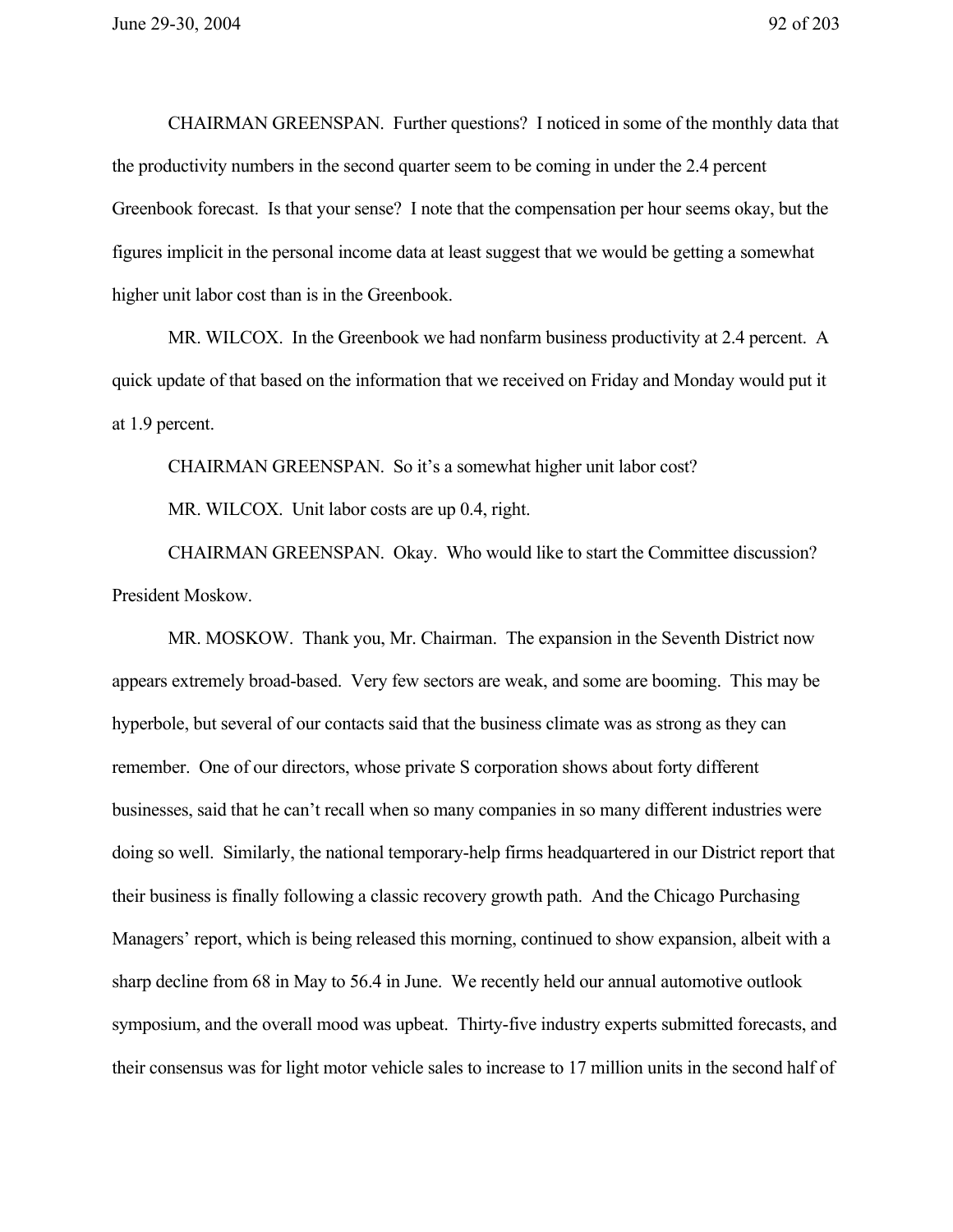this year and be at about the same pace in 2005. These numbers are lower than the Greenbook forecast, especially for '05. And a truck industry analyst forecasted that production in medium- and heavy-duty trucks would rise from about 300,000 last year to 370,000 in 2004 and to 460,000 in 2005.

So, given that the expansion in real activity seems to be on such a solid footing, I'd like to focus on what we've heard about emerging inflationary pressures. Certainly, more firms are reporting price increases. Euphemisms like "price restoration" and "fuller pricing" are common. Some price increases are related to higher energy costs and strengthening worldwide demand for steel and other commodities. We know that prices for many commodities have come down of late, as was mentioned before, but it is still too early to know whether they've peaked. Many other reports suggest bottlenecks in sectors where sales have increased rapidly, such as construction equipment, agricultural equipment, and fiberboard packaging. In some cases, inventories of raw materials and parts were low; in others, supply chain bottlenecks led firms to use higher-cost alternatives like air freight to avoid parts shortages and production delays. So will these price increases become permanent? We obviously don't know yet. One good sign we've heard is that, while a number of our contacts said they were willing to accept recently imposed price surcharges from their suppliers, they were still resisting base price increases. This may be a distinction without a difference, but many of our contacts seem determined to keep pressure on their suppliers. As soon as commodity prices fall, they expect the surcharges to come off. And their plans still assume lower input costs. Most contacts report that their profit margins are good, so they may have quite a bit of room to absorb cost increases without raising prices. Indeed, I get the feeling that many of them do not expect their hefty profit margins to continue indefinitely.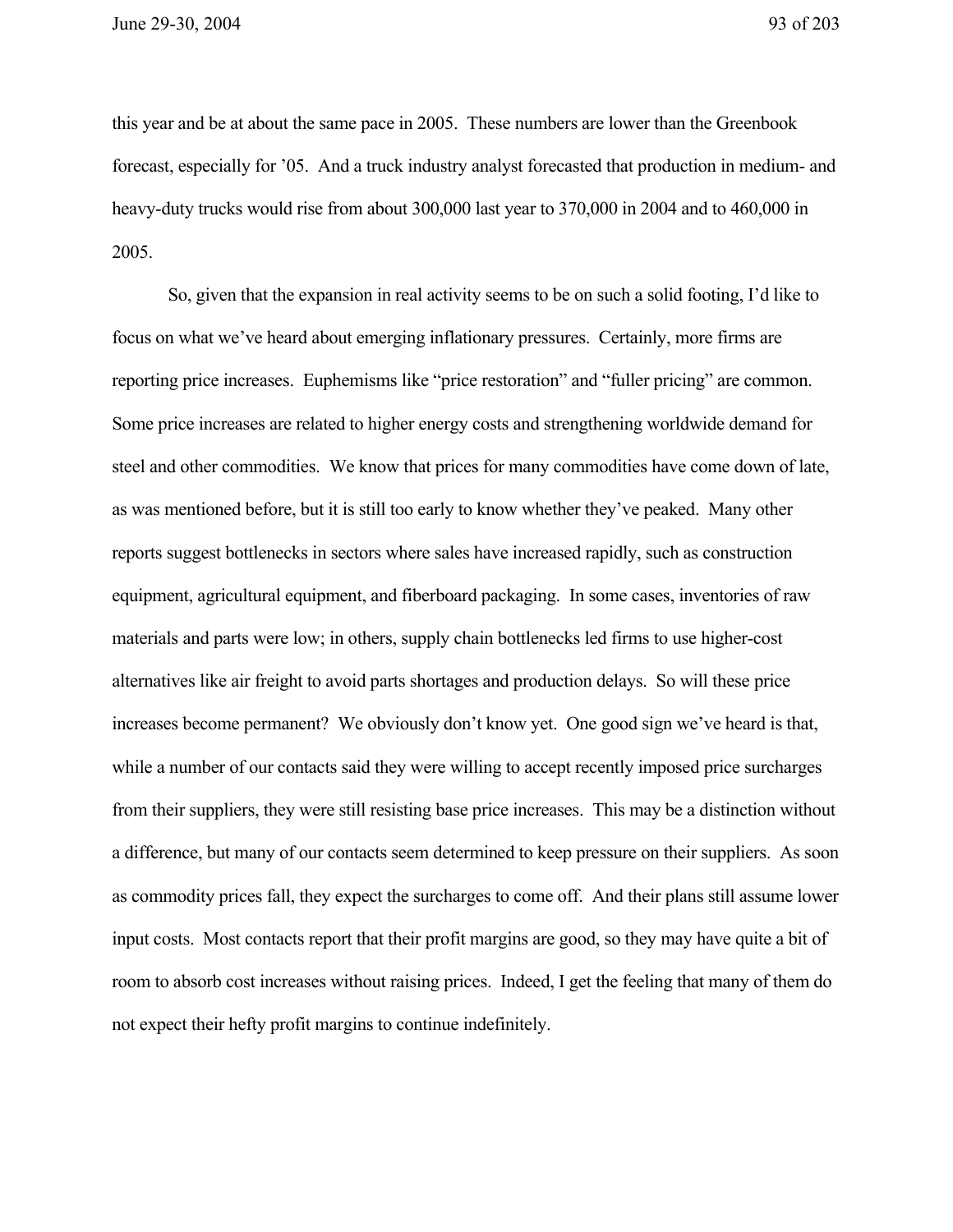Turning to the national outlook, with labor markets firming, the expansion appears to be on a solid self-sustaining track. Our own outlook for economic growth is a bit weaker than the Greenbook's for '04 and a bit stronger for '05, but the differences are small. We now see core PCE inflation rising this year and settling down to around 1½ percent next year. We interpret the recent increases in inflation as largely reflecting temporary effects rather than more-sustained price pressures. And this view seems consistent with comments from our regional contacts, which suggest that the economy is not running into fundamental capacity constraints.

With regard to unit labor costs, we expect to see a sustained pickup as labor markets tighten, but I don't think that the bulk of these increases will be passed on to prices. Rather, as I mentioned earlier, I expect that most will come out of currently elevated markups as labor's share of income moves back up toward more normal levels. Of course, there is a lot of uncertainty surrounding this scenario. I am hearing increasing concerns that the Federal Reserve might be behind the curve. I personally think our credibility is solid, but if higher inflationary expectations become entrenched, that would obviously make our job much more difficult.

If inflation remains on the moderate path that I expect, then a measured pace of policy moves would likely be appropriate. However, the Committee must have the flexibility to act more aggressively if inflationary pressures intensify. We think financial markets as well as the nonfinancial sectors could handle aggressive moves, if needed. This was also the view of academic and business economists we met with last week. So the policy statement should reiterate what we've all been saying in public—that we will do whatever is necessary to maintain price stability. The statement should not give the appearance of constraining the Committee's freedom of action at subsequent meetings.

CHAIRMAN GREENSPAN. President Minehan.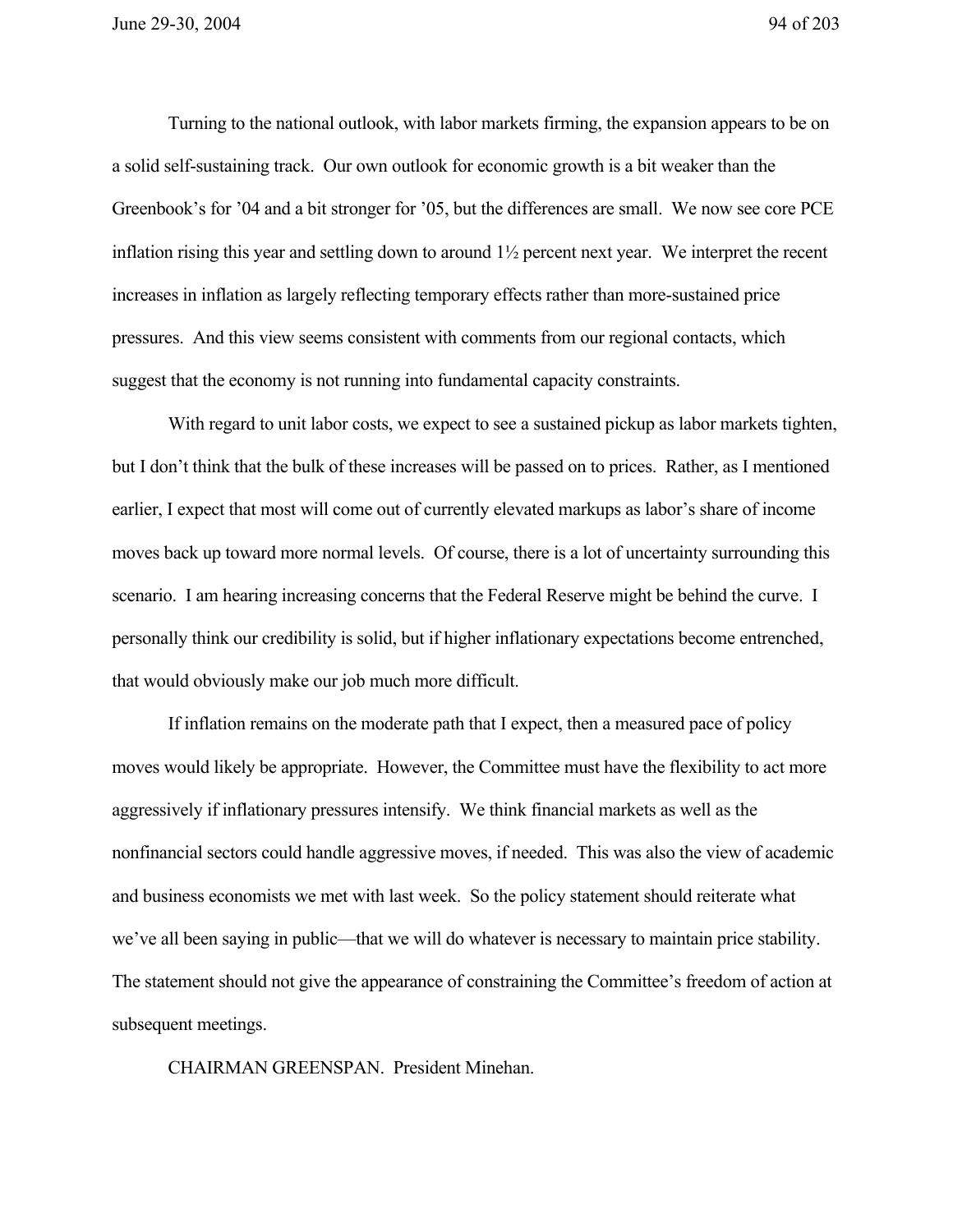June 29-30, 2004 95 of 203

MS. MINEHAN. Thank you, Mr. Chairman. By almost any measure, economic activity has picked up in New England and shows signs of being on a solid upward trend. Regional employment grew for the third consecutive month in May, bringing the region's job count even with its year-ago level. Only in Massachusetts has the employment level continued to be below that of a year ago. Similarly, the unemployment rate in the region, while bouncing from month to month, is well below both its high and the comparable data for the nation as a whole. Consumer confidence has been off of late, possibly reflecting lower wage gains in the region than nationally, and spending is growing more slowly than elsewhere as well. Quite possibly both of these will pick up as the employment situation continues to brighten. In that regard, business confidence is good. Business spending is reported to be solid. Merchandise exports have been growing strongly. And the stock indexes that Bloomberg does for the region have outperformed their national counterparts. Even the fiscal picture for state government is brightening, with revenue growth above budget for the first half of fiscal year 2004, though structural deficits and prospective funding challenges remain.

Anecdotally, most contacts report strengthening in current business conditions and in their outlook for the future—moving, as one said, from cautious optimism to more optimism than caution. Most of our contacts, including members of our New England Advisory Council and attendees at recent economic forums we've held, reported increases in sales, orders, or revenues in the first quarter of the year. Virtually all of them also mentioned input cost increases, including for steel, oil and oil-related products, and transportation and delivery costs. President Poole might want to inform his contacts at UPS and FedEx that, at least among small businesses in New England, there is a revolt building because of the high cost and service restrictions related to FedEx and UPS package deliveries. One gift and specialty manufacturer, whose peak periods include Valentine's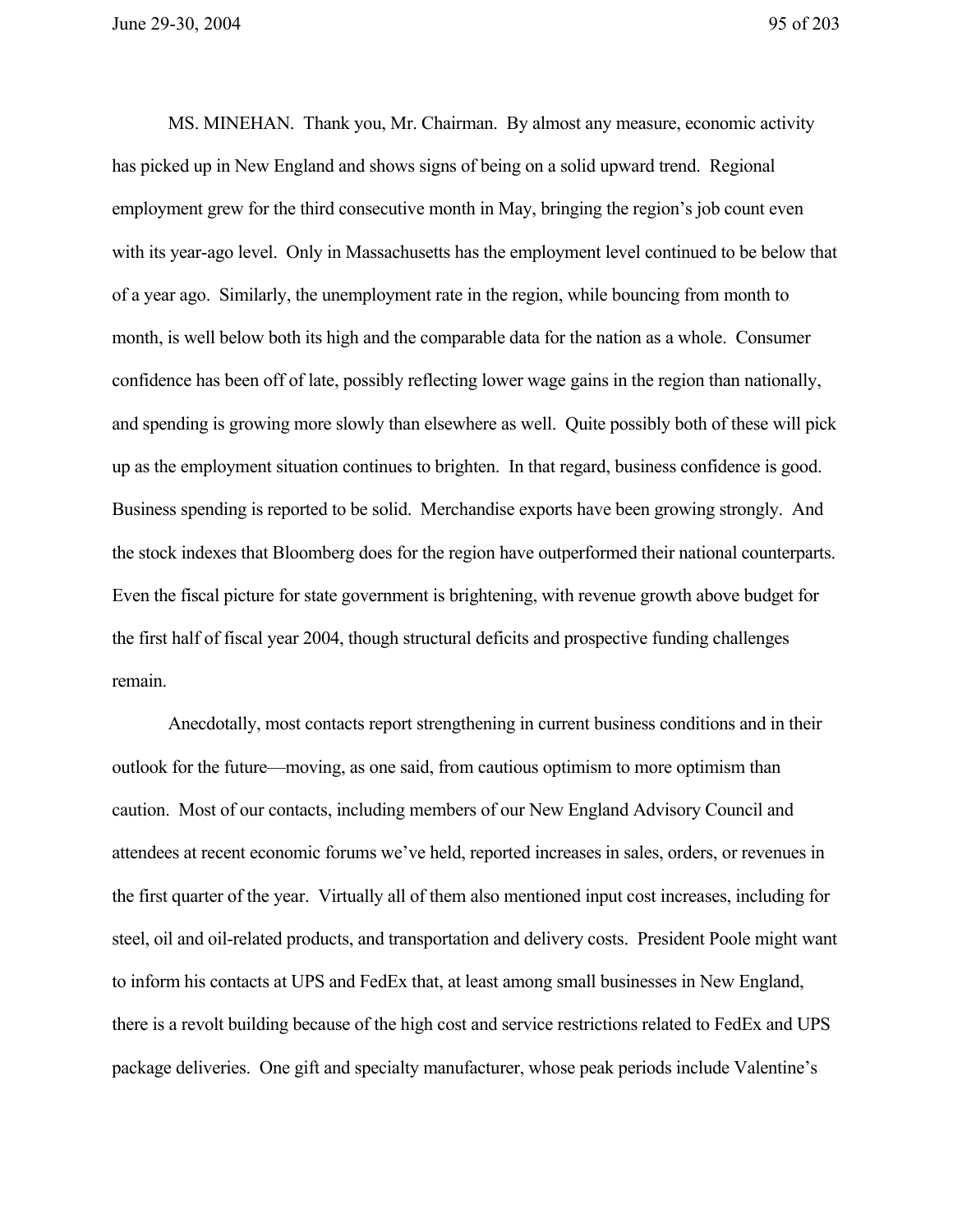June 29-30, 2004 96 of 203

Day and Mother's Day, was surprised to find her next-day volume capped on the day before those holidays. Not a good thing for a business that she says is built on love and guilt. [Laughter] Despite these and other rising costs, even smaller firms report that they have more pricing power and are able to pass on cost increases. Even in the highly competitive world of supplying car manufacturers, price increases related to steel and oil costs were passed on, and those increases stuck. Finding sufficiently capable labor even for entry-level positions has become a problem as well. In particular in the hospitality industry, the limits on H-2B visas are a serious problem for seasonal firms. A lack of labor supply continues to encourage, if not inspire, the search for productivity improvements at firms large and small.

In sum, the situation is better in New England now than at any time since late 2001 and there seems to be little reason to suspect that the pace of overall progress will diminish much, at least over the next year or year and a half. New England has lagged the United States a bit in the recovery, but I expect it will catch up this summer or later in the year.

Looking at the national data and thinking about the worries at this time last year, one can only marvel at how fast things can change from job loss to job growth, from policy-induced to what looks like self-sustaining demand, and from worries about deflation to real concerns about inflation. Incoming data suggest that both consumer and business demand are solid, and the pace of hiring has surpassed expectations. The rest of the world is growing, and fiscal policy is likely to remain expansionary this year. Assuming curtailment of the investment tax credit next year, fiscal policy will be less expansionary. But who knows about continued spending on the military or otherwise?

Boston's forecasts for the next year and a half don't differ much from those of the Greenbook when done using similar funds rate assumptions. That is, we see what one could view as a near perfect combination of quite solid growth, continued strong productivity trends, slowly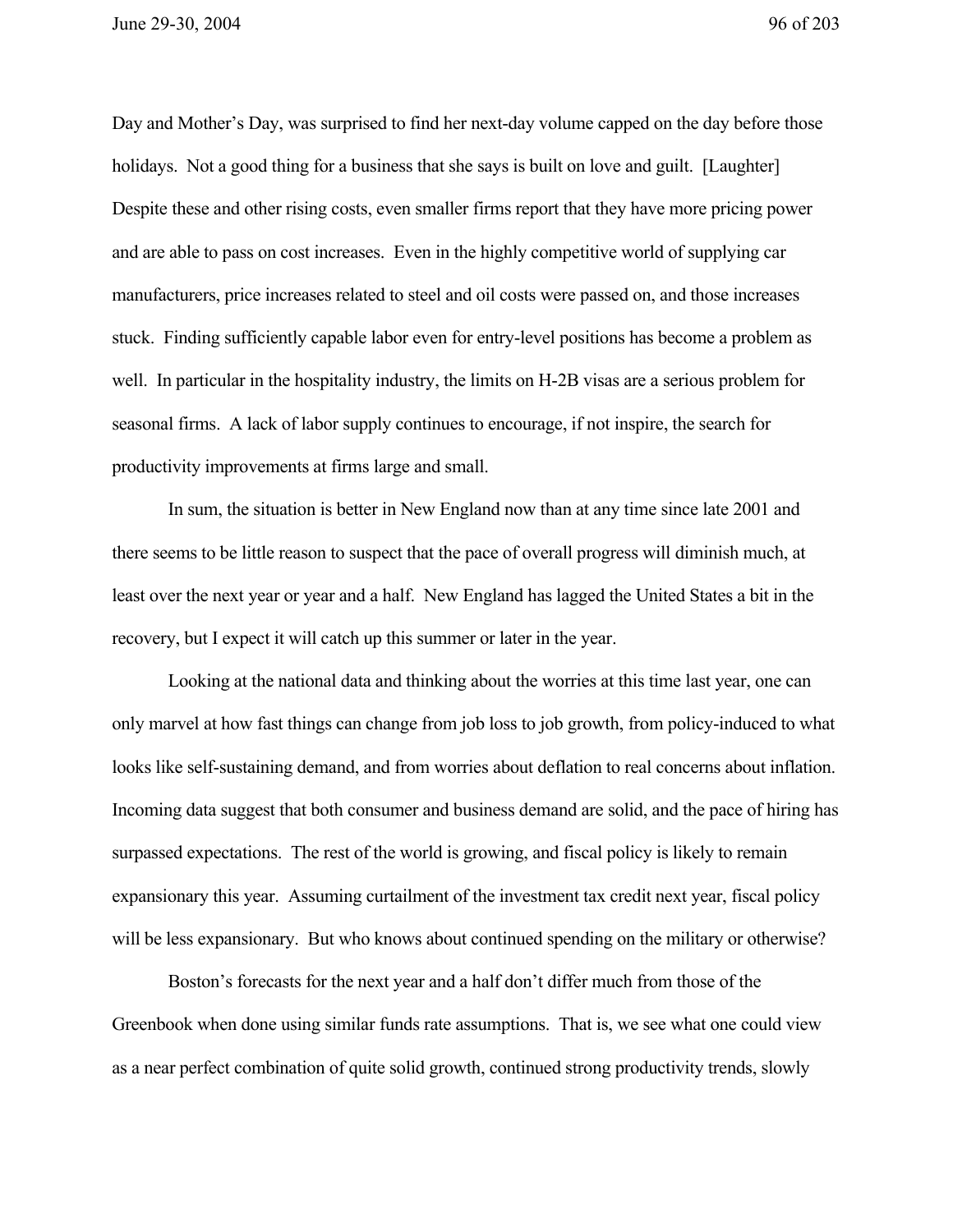June 29-30, 2004 97 of 203

falling unemployment, and rates of inflation that moderate after the pickup in the first half of '04. This forecast is shaped by the assessment of slack remaining in the economy and the belief that growth will not be constrained by resources for some time, perhaps not until year-end 2005. Thus, broad-based inflationary pressures—not just those associated with what is seen as a temporary blip in oil prices—should not be an issue. Under both Boston's and the Board's staff forecasts, policy should begin to tighten but can move up slowly to a level below that of market expectations by the end of 2005.

However, I think this forecast outcome is about as good as it gets. Even if it is the most likely outcome, the risks around it seem to me to be substantial and appear to be weighted on the upside, at least to the extent that such risks don't involve unpredictable geopolitical events. That is, it is hard for me to feel particularly confident about a sizable remaining output gap when inflation data for both the first and second quarters, whether measured by the CPI or PCE and whether looked at overall or on the basis of core estimates, show a substantial uptick. The best guess may be that this sharp upturn is temporary, but two things about inflation seem undebatable: It has flattened, and its near- to medium-term trajectory is up. Just as the speed of the pickup in employment has been a surprise this year, so too could we be surprised on the upside by inflation. The Greenbook alternatives capture this in the higher inflation expectations scenario, but I suspect that some combination of stronger demand, less room to grow, and rising inflation expectations could work together to produce an outcome more negative than that alternative. That's perhaps not a high probability event, but it's one that does concern me.

In that regard, I think the time has come to start moving the fed funds rate up and to get real short-term rates first to a positive position and then to a more neutral level. The markets expect this. If we don't start doing it, I think the yield curve probably will steepen with a rise in the inflation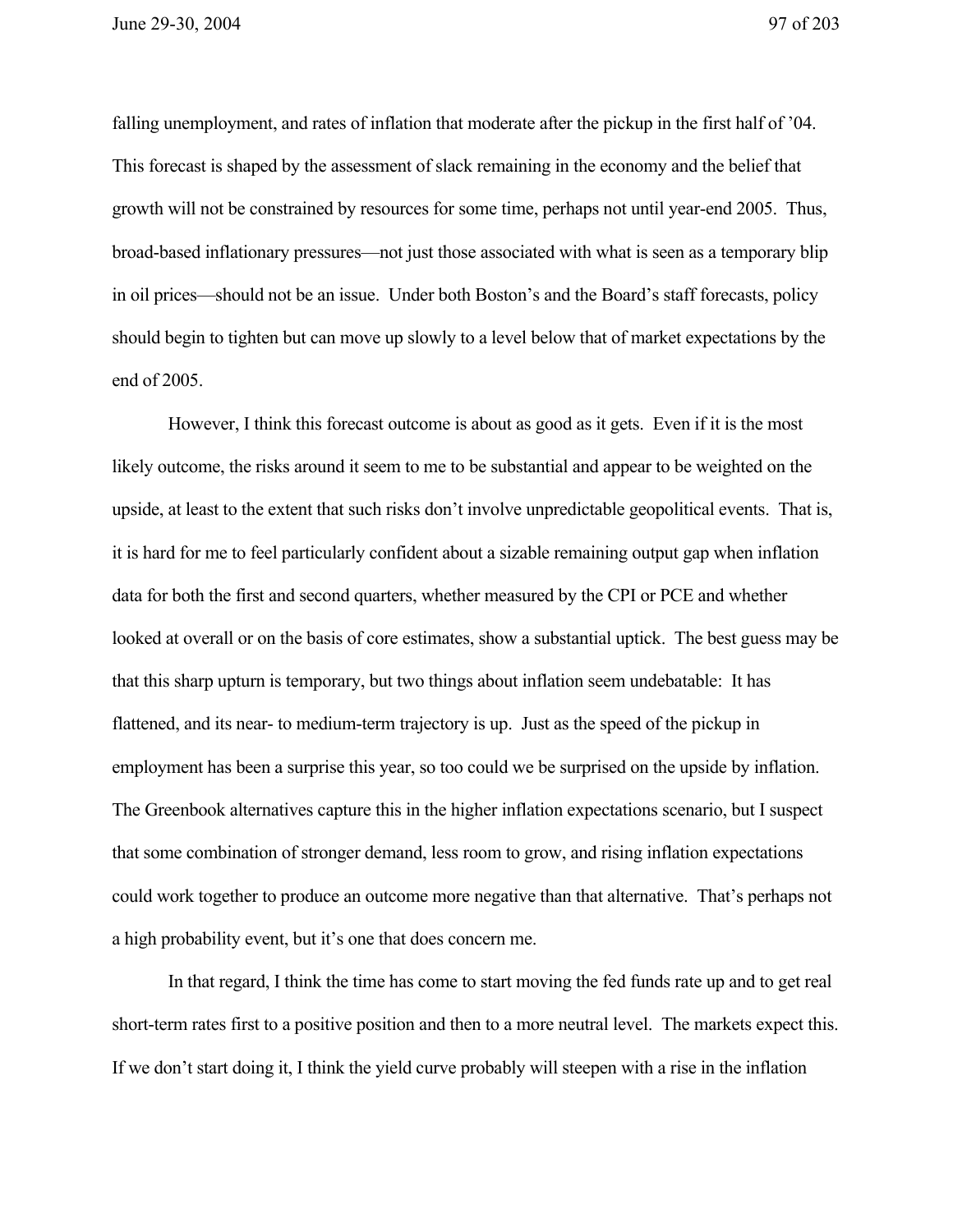premium. Moreover, I also think it's time to remove from our statement any characterization of how we will act in the future. Let's say what we are doing, why we are doing it, and comment on the risks, but let's not make any implied commitments about the pace of our actions going forward. The risks are real. We may or may not want to characterize them as mostly one-sided but we ought to reserve the capability to deal with them as we see fit when, and if, they materialize.

CHAIRMAN GREENSPAN. President Santomero.

MR. SANTOMERO. Thank you, Mr. Chairman. Economic activity in the Third District continues to expand and, in contrast to the last time we met, I can now report that we've seen solid job growth in the region. Payroll employment in our three states rose 0.6 percent from the first quarter to the first two months of the second quarter, matching the national increase. Each of the states has reported employment gains, and the gains were widespread across industries, with employment up in all of the major sectors except manufacturing. The most recent data show that in New Jersey and Delaware payroll employment has recovered from the recession trauma. But Pennsylvania still has a way to go to make up for jobs lost since the start of the recovery; specifically, Pennsylvania payrolls remain about  $\frac{1}{2}$  percentage point below the recession trough. The three states' unemployment rates edged down to 5.1 percent in April and May. We are still receiving some reports that firms are having difficulty finding qualified workers, a point we just heard from Boston.

The other sectors in our District continue to perform well. Retail sales and general merchandise remain on a fairly consistent upward trend, although auto sales have slowed somewhat and appear to be softer than elsewhere in the nation. Most retailers have become more optimistic about sales in the second half of the year. Commercial real estate markets in the region remain soft, but residential construction activity and home sales have been strong. Home prices in our region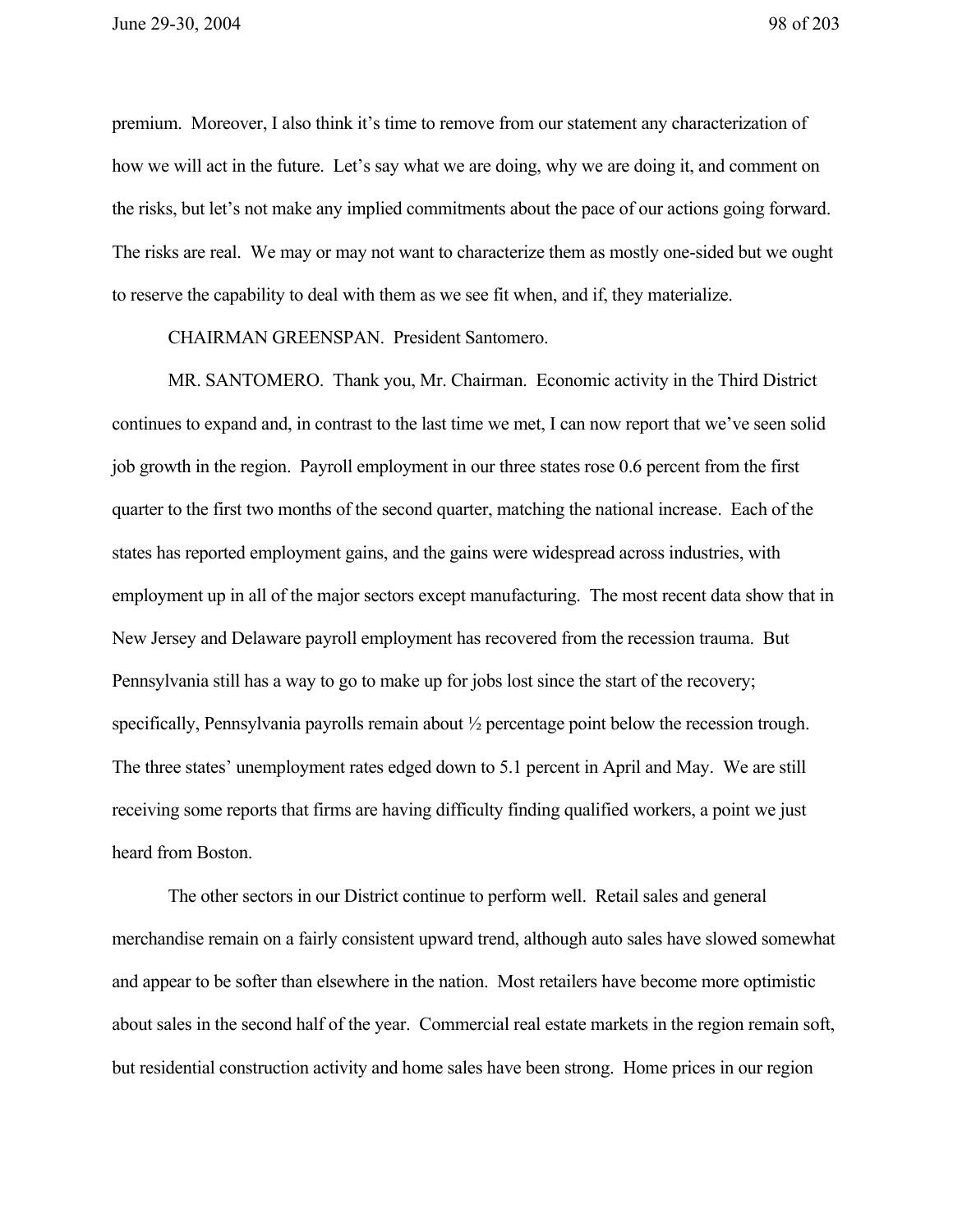June 29-30, 2004 99 of 203

continue to appreciate at a steady rate, but our contacts in the residential real estate market said that some homes are taking longer to sell now than they did earlier this year. Manufacturing activity in the region continues to expand. Our business outlook survey index of general activity increased to 28.9 percent in June, up from 23.8 percent in May. The index has been in positive territory for over a year now. The more forward-looking indexes of new orders and shipments also improved in June, with all industry classifications except food and transportation showing positive readings. The head of a large trucking company in our region reports that orders from March to early June have been as strong as is usually seen during the peak transportation months preceding the Christmas holidays—a phenomenon he says is extremely rare. Indeed, it is very rare to see successive strong months at peak levels during a nonpeak period.

We continue to get readings of rising prices in our region. The same trucking company contact I just mentioned said that fuel surcharges are common and that even his largest customers are now willing to pay these surcharges. So transportation costs are rising significantly. He also reported that labor is in very short supply. And he expects truckers' wage rates to rise substantially this year, following the first-ever successful strike by independent trucking contractors. That strike occurred in California and, according to the press, is spreading across the country. The prices-paid and prices-received indexes in our manufacturing survey eased a bit in June but remained at nineyear highs. In response to a special survey question in May, nearly half of our respondents said they had raised prices since the beginning of the year, and more than half expected to raise prices in the third quarter. The expectations among contacts in the business community are for continued improvement in the region's economy, and I share their view.

Turning to the nation, incoming data have confirmed that the recovery has reached the point of being self-sustaining. Production activity continues to expand at a good pace, business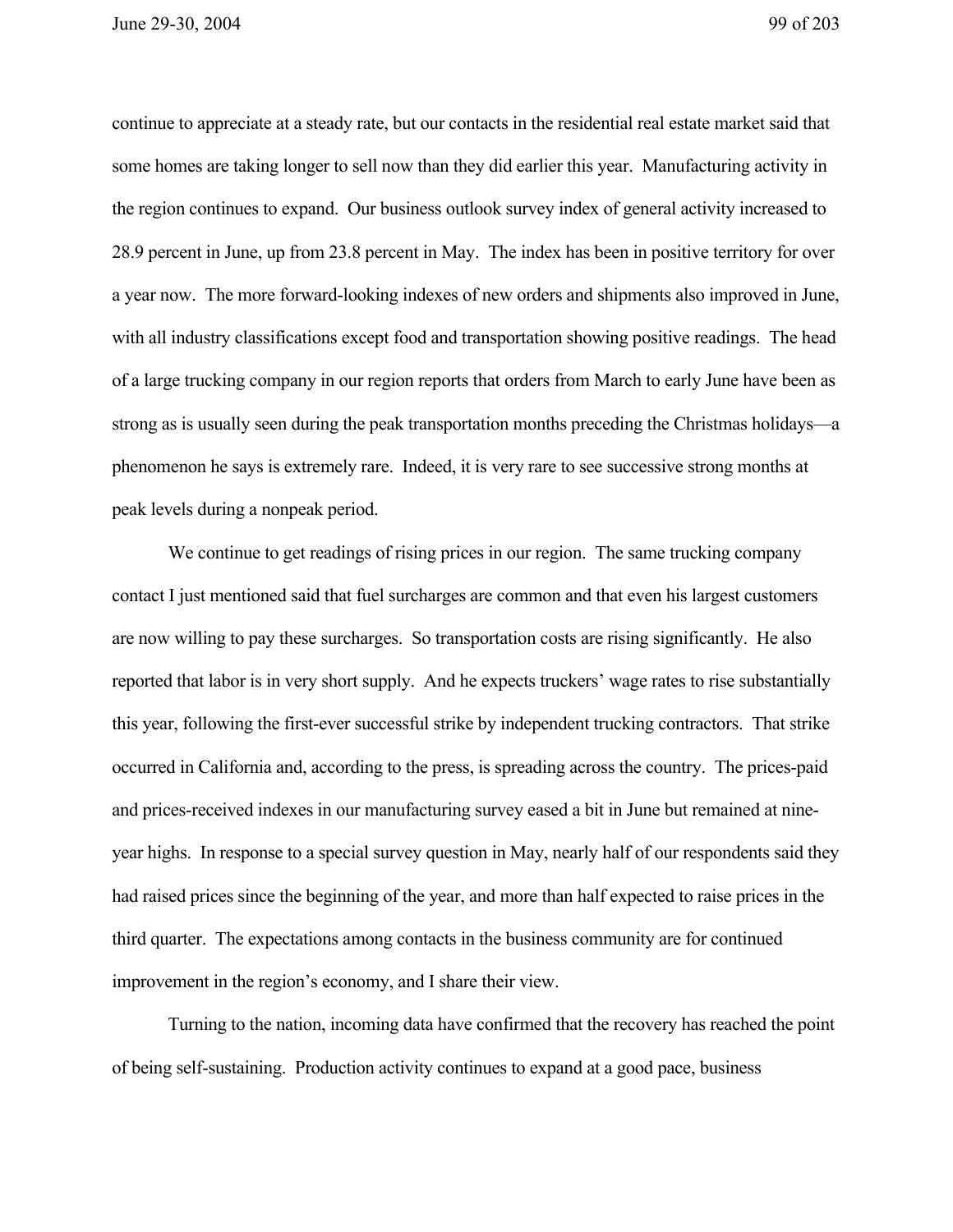investment is accelerating, and consumer spending continues to rise at a moderate pace. With the confirmation that solid job growth is finally at hand, it is my view that the economy has left the recovery phase and is now in what we could call an economic expansion.

When I compare the Board staff's forecast with ours, I find that the Greenbook projection, even the most updated one, sees a little less underlying strength in the economy than our forecast. We achieve similar outcomes, but the Philadelphia staff thinks that those outcomes are consistent with a steeper funds rate path than that in the Greenbook. We see a bit faster growth this year than the Greenbook does—4.6 percent compared with the updated 4.4 percent—and somewhat stronger growth of 4.0 percent next year compared with the Greenbook's 3.6 percent. The Greenbook projects slower productivity growth and thus faster job growth than in our forecast. While we expect job growth to average around 200,000 jobs per month for the second half of the year through 2005, the Greenbook projects that nonfarm payrolls will rise at an average rate exceeding 300,000 per month during the rest of this year before slowing to 200,000 a month for much of 2005.

Yet our most significant difference with the Greenbook is our view on inflation. It is obviously the subject of this meeting, as we can see from the charts and the discussion. We agree that the first-quarter spike in core inflation, especially core CPI inflation, will not be repeated. However, even given our steeper funds rate path, we see a rising trend in inflation while the Greenbook has a deceleration. In particular, we see the core PCE price index accelerating from 1.5 percent this year to 1.9 percent next year, while the Greenbook sees it decelerating from 2.0 to 1.6 percent. Our forecast reflects the historical evidence that extended periods of negative real rates are followed by rapid real growth and rising inflation, and that forecast is supported by anecdotal evidence that a growing fraction of firms report that they are raising or planning to raise prices. We could be wrong, but it is hard for me to believe that the Greenbook has it exactly right.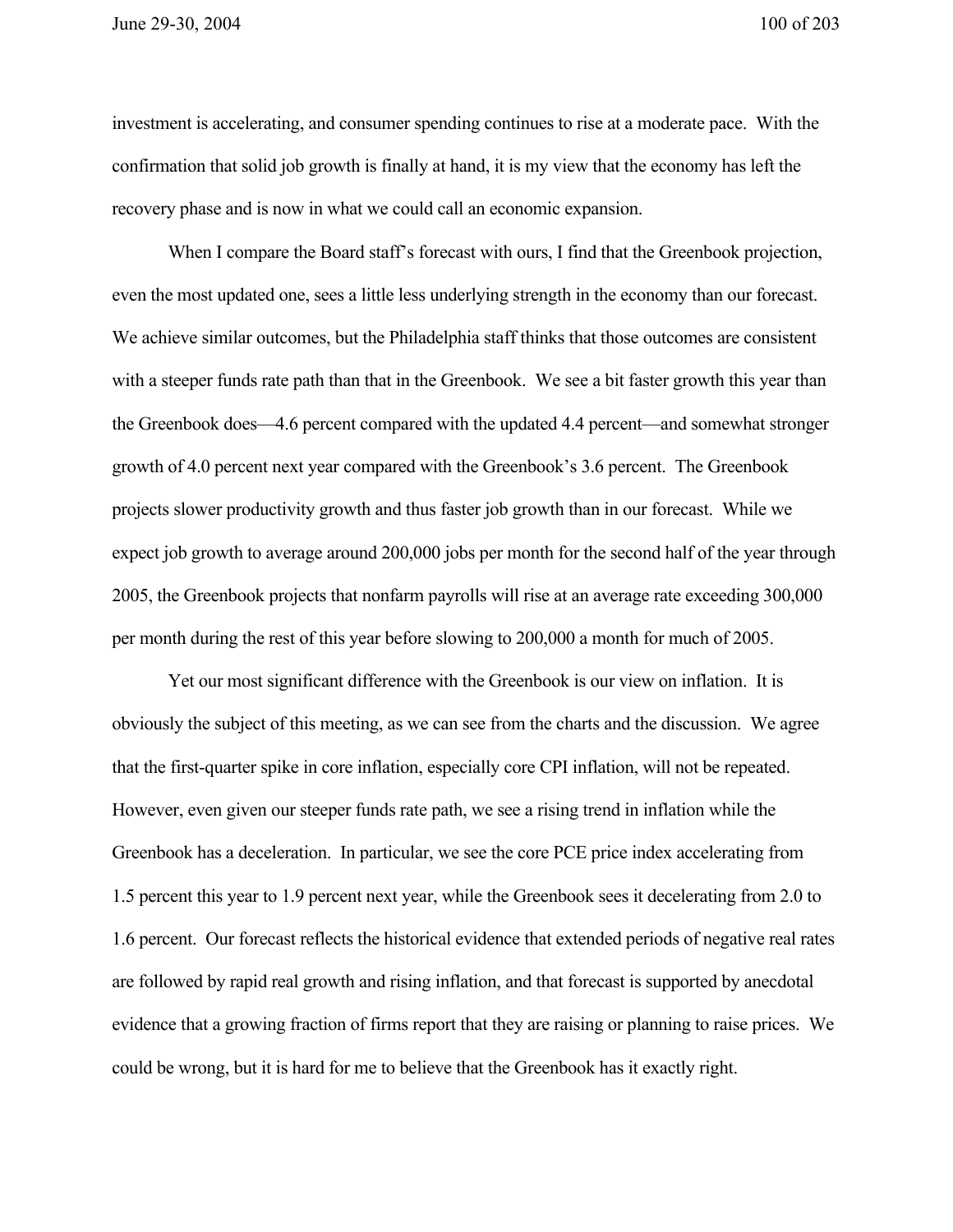As with all forecasts, there are risks. On the growth side, I see the risks as balanced. We have a conservative view of oil prices, assuming a modest drop from the levels of the past few months followed by essentially flat oil prices from the fall of this year through 2005. My reading of the Board's memo on energy and our own staff's work suggest that we need not be too concerned about the effect of the rise to date in oil prices. The increase in real terms has not been as large as past shocks, although it appears to have been more prolonged, and the economy is less reliant on energy for production. There is some risk of a larger, more persistent rise in oil prices than we have assumed, which could be both contractionary and inflationary. On the other hand, oil prices could drop appreciably for any number of reasons.

On the inflation side, I see the risks as balanced, provided that we begin to take the necessary steps on the path back toward neutrality. The Fed has already provided a lot of liquidity for the financial system, and that degree of liquidity will become increasingly unnecessary and counterproductive as the expansion proceeds. I believe that we now need to take the necessary steps to ensure that the recent acceleration in inflation does not become embedded in inflation expectations. That means taking action today. Let's start this process of putting the funds rate on an upward trajectory. At this point, I do not really know the speed at which we will need to move the fed funds rate up in the future. We all know it will depend upon the incoming information we receive on economic conditions and on our assessment of the outlook at subsequent meetings.

Given the uncertainty surrounding inflation dynamics, I believe we should put ourselves in a position of maximum flexibility with respect to policy going forward. In this regard, the less we say now about future actions, the better I would feel. In my view, we should be in the position to respond to the incoming data without having to consider whether a particular action is at variance with what we said at our last meeting. That suggests simplifying our statement today and/or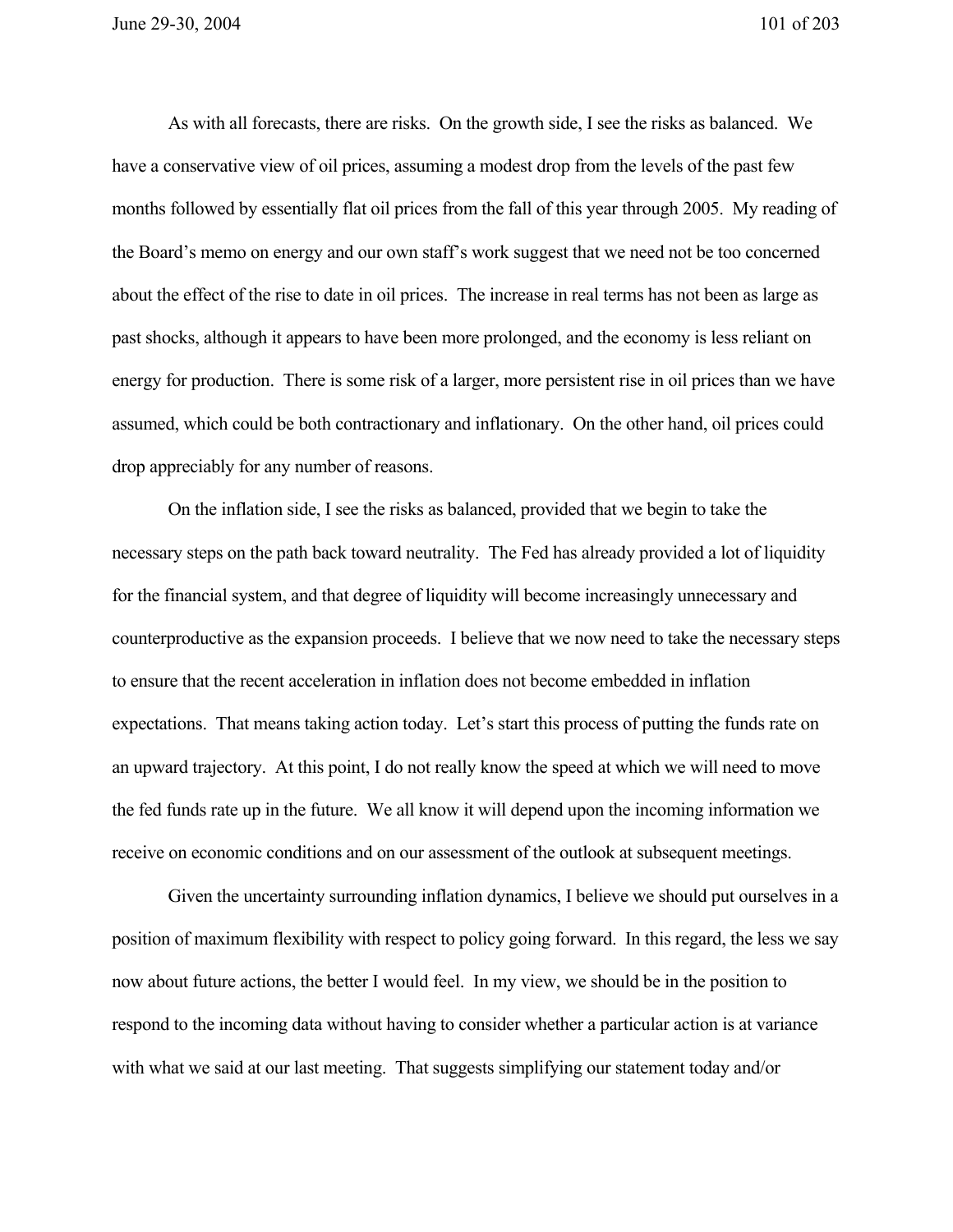June 29-30, 2004 102 of 203

limiting our commitment to the expected speed with which we think we will have to adjust policy. Such language was useful when we faced unusual economic circumstances. Today, in my view, language as policy has overstayed its welcome.

CHAIRMAN GREENSPAN. President Pianalto.

MS. PIANALTO. Thank you, Mr. Chairman. Business conditions in the Fourth District began to improve noticeably just before our last meeting in May, and the outlook remains somewhat positive. After a long period of relative quiet, my business contacts are now busy adjusting to higher sales volumes. They are installing new capital equipment and reorganizing business processes. They are also coping with the volatile pricing environment and, in a few cases, are beginning to add to payroll. So most people in the Fourth District are expecting a solid year. I don't really see much evidence that the pace of economic activity is poised to accelerate further as we head into the second half of this year. So the Greenbook projection for real GDP growth in the 4½ to 5 percent range this year, with the pace slowing somewhat next year, seems consistent with what I hear from my business contacts in the District.

CEOs remain disciplined about adding to their payrolls. They are not allowing the stronger demand for their products to shift their focus away from improving productivity. I hear consistent stories from business persons, whether they're from large companies or small companies, that they continue to see opportunities to add to their productivity gains today and into the future. Many of the company executives that I speak with are talking more and more about "lean" manufacturing. They are using these lean manufacturing strategies to significantly increase the through-put in their facilities by taking unproductive steps out of the production process. And the end results include greater flexibility in their scheduling and enhanced customization of their products for their customers. They find that they are holding smaller inventories and that their customers need to hold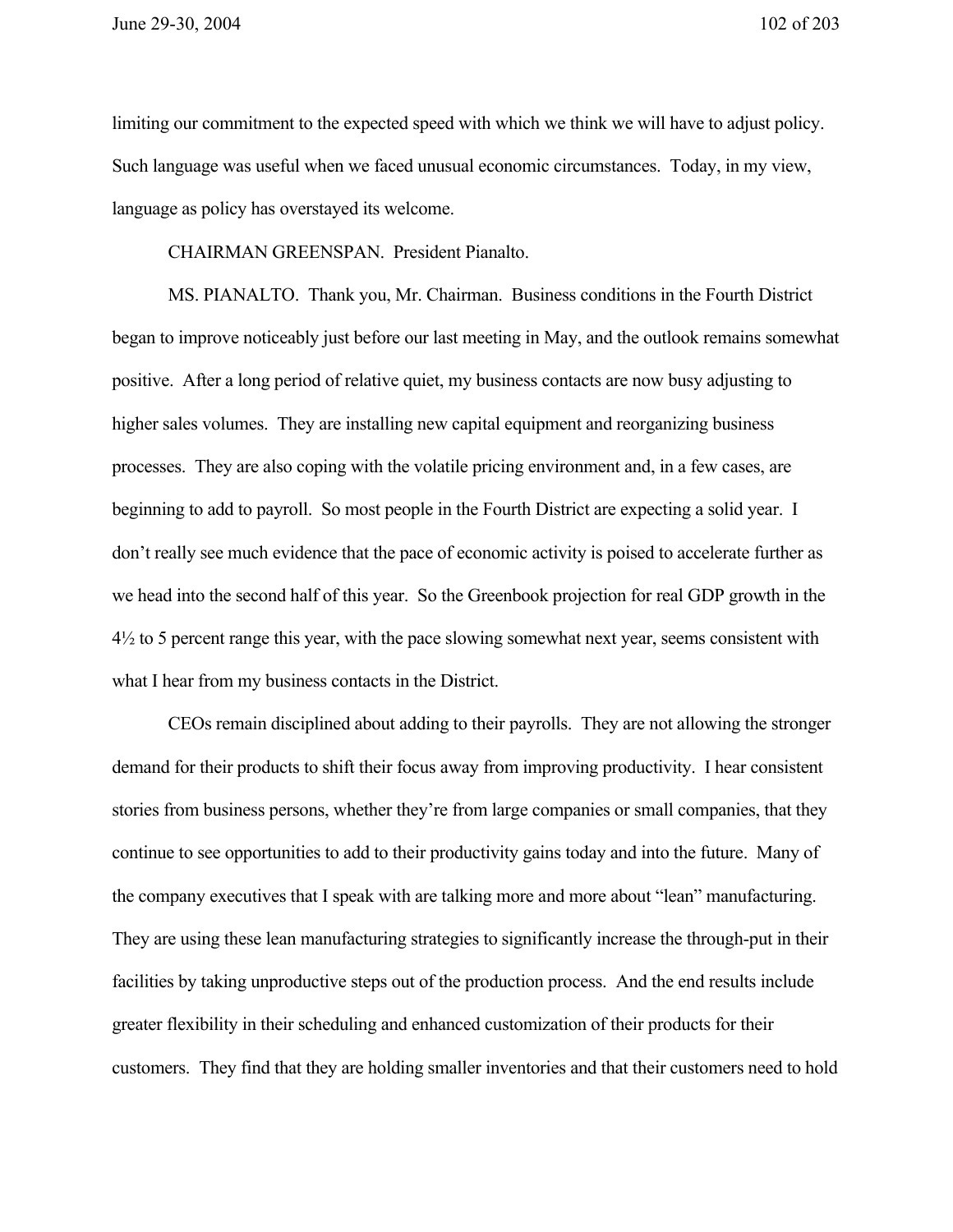smaller inventories, and they are able to produce more volume with almost no additional employees. In some cases, after companies "lean out" the factory floor, they move on to lean out their back office operations. So I've seen, at least in the manufacturing sector, continued growth in productivity.

The CEO of a very large global producer of pneumatic and hydraulic equipment told me that his company's productivity has been increasing at 10 percent annual rates recently and that he sees that continuing for the next several years. I know that might be an extreme case, but I'm hearing that kind of story from lots of CEOs I talk to, again because of their use of some of these lean manufacturing techniques. So I will not be surprised to see the elevated levels of productivity that we have been witnessing in the manufacturing sector continue for a while. Now, on the one hand, the strong productivity growth has enabled firms to keep their unit labor costs lower than otherwise, and that, they say, has enabled them to limit price increases. On the other hand, economies do tend to display a close correspondence over time between the rate of productivity growth and the rate of return on capital and the equilibrium real rate of interest. Consequently, and especially since we've been talking about the low rate of domestic saving in the United States, as I look ahead I do expect to see forces at work that are consistent with a rise in the equilibrium real rate of interest. I'm less confident about the magnitude and timing of that rise than I am about the general direction.

At our last meeting, I expressed some concerns about the significant increases in commodity prices and the message that I was getting from CEOs that they had more pricing power. I was becoming concerned that those were the first signs of a fundamental change in the inflation process. So I spent a great deal of time during this intermeeting period talking with business leaders about this issue. The result of my conversations is that I am not seeing strong evidence that the recent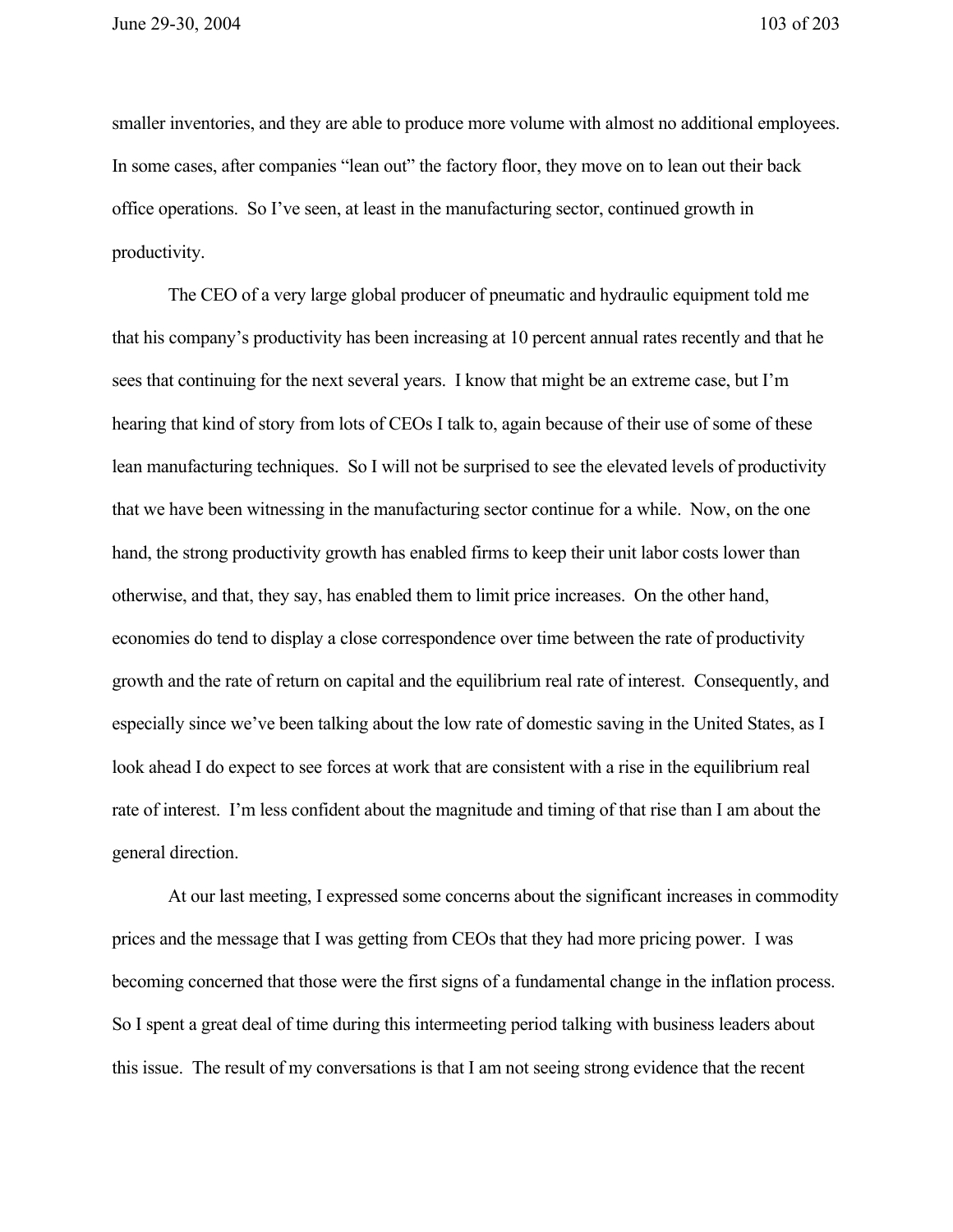upsurge in commodity and consumer prices is foreshadowing a buildup in inflationary pressures. My business contacts report that, while many of the recent commodity price increases will stick, others will not. Energy prices have come back down from their highs, as have some other commodity prices. In some cases the raw materials price increases can be passed along the supply chain, but a lot of my contacts still say that others cannot. And unit labor costs have not been rising. So, in general, business persons do not talk as though they are expecting any worsening in the inflation climate from where we are today.

I think there are good reasons to expect that we can keep the trend core PCE in a range close to1½ percent for the next several years, if we get monetary policy back toward neutral within a reasonable period of time. At the moment, I think the inflation risks facing us have shifted from a balanced position toward an environment in which inflation could gradually creep up over time if we aren't vigilant. But I will feel less anxious about this imbalance of risks if we move the fed funds rate up today and continue to do so for a while, at a pace in tandem with the expansion and consistent with getting policy back toward neutral. Thank you, Mr. Chairman.

## CHAIRMAN GREENSPAN. President Hoenig.

MR. HOENIG. Mr. Chairman, the Tenth District economy has continued to expand at a very solid pace since the last meeting. The labor market shows substantial signs of improvement. The District's employment rose in May, and I think the numbers in June are also very strong, and jobs are above year-ago levels in all seven of our states. Manufacturing activity rose in May, and the preliminary numbers coming in for June are very solid. Production and new orders continue to increase, and most plant managers that we talked with reported that their rates of capacity utilization were back to pre-recession levels. Expectations are that activity during the second half of the year is likely to cool somewhat but will still be at historical levels. Year-over-year production and new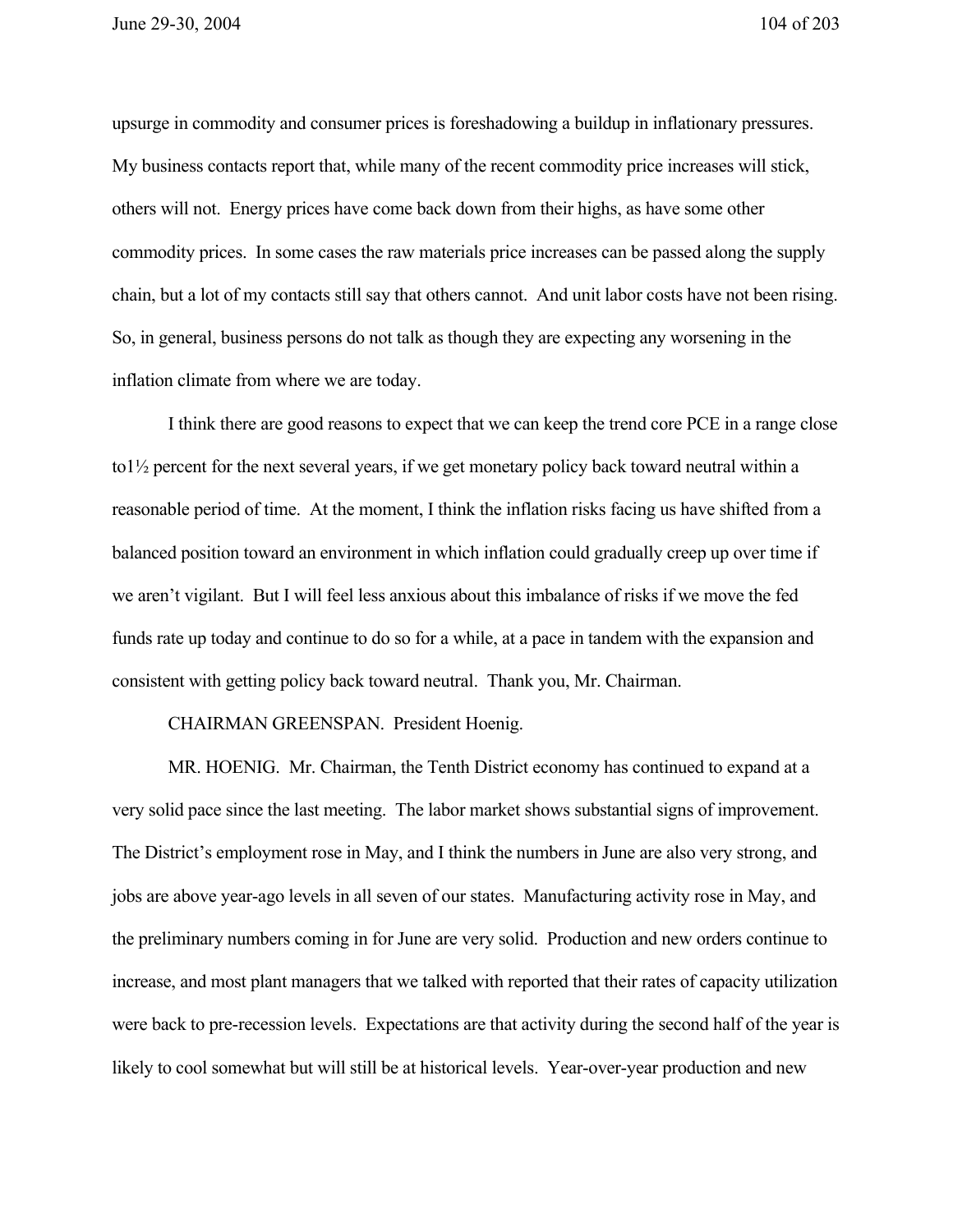orders indexes actually are setting new highs in our region as we move through June. Consumer spending continues to rise at a moderate pace. Retailers report steady gains in sales, and we are optimistic about the summer outlook. Housing activity also remains strong. So far, home sales and homebuilding have shown little adverse effects from the increases in mortgage rates we've seen to date. Energy activity has continued to expand in response to the high oil and gas prices, and actually some drilling has been constrained because of the shortage of labor in that particular sector. Commercial real estate, as others have reported, remains our weak spot as well.

On the inflation front, wage pressures remain constrained in the region, but manufacturers are continuing to raise output prices in response to what they say are higher energy and raw materials costs that they feel they need to pass on. Most manufacturers do expect these costs to moderate; however, many of them are now telling us that the strong demand has made it easier for them to increase prices and to have the increases hold.

Turning to the national outlook, the economy obviously continues to expand at a solid pace. We expect that GDP growth will be around  $4\frac{3}{4}$  percent this year and just slightly below 4 percent next year. The important point, I think, is that the continued strong growth largely reflects the fact that we have an accommodative monetary policy and a stimulative fiscal policy and that strong growth around the world is facilitating growth in our GDP. The slowdown in growth that we're projecting for next year is related, of course, to some back-off in fiscal policy and a presumed tightening in monetary policy.

Let me talk a bit about inflation. Core inflation, as we all know, has increased. Although we talk about important transitory elements to that increase, I still think that the core price indexes now have embedded in them some inflationary updrift that is due to our earlier accommodative monetary policy. And while fiscal policy may back off, it is still going to be stimulative, and we are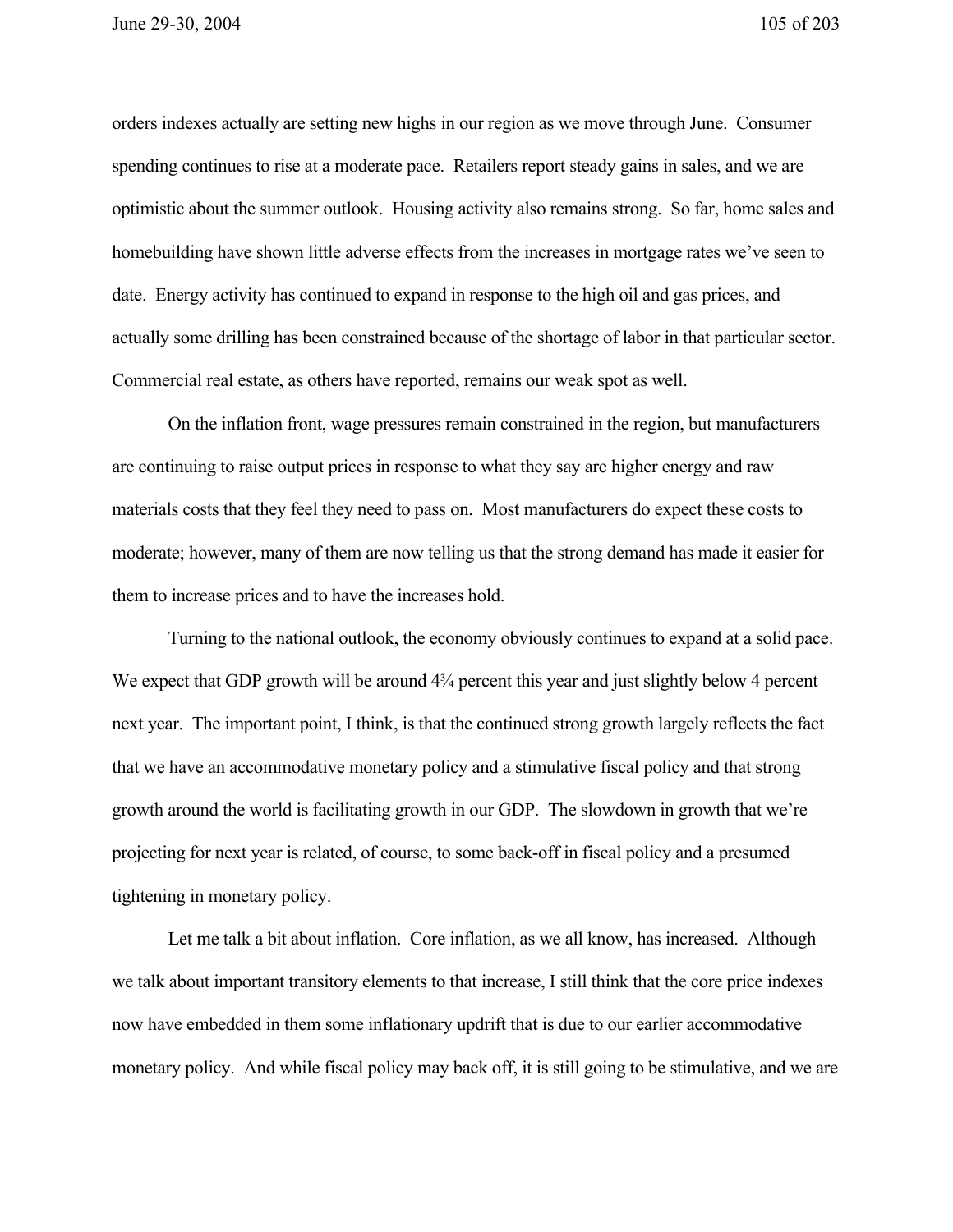going to be in an accommodative policy stance for some time. So as I think about policy going forward, I would join those who encourage us to have in mind moving back toward neutral at a more deliberate pace and in a very systematic fashion. We should move to neutral more quickly and avoid having to go above neutral later to contain inflation, which I think is now threatening in light of our easy policies in the past. As far as the statement is concerned, I think we should be very sparing with our words regarding our likely future policy course. I'd let the economy define what our future policy will be and not our words today. Thank you.

CHAIRMAN GREENSPAN. Shall we break for coffee? See you all shortly.

[Coffee break]

CHAIRMAN GREENSPAN. President Yellen.

MS. YELLEN. Thank you, Mr. Chairman.

CHAIRMAN GREENSPAN. It took me a while to figure out how to address you! [Laughter]

MS. YELLEN. The Twelfth District economy gained momentum in recent months and is expanding in line with the nation. Consumer spending rose smartly, and our contacts report that price discounting for a variety of small retail items has declined as demand has grown. District housing markets saw strong price appreciation and strong sales. Some of the sales activity, however, appears to be a response to anticipated mortgage rate increases, suggesting that markets will calm down again in subsequent months. We are also seeing a continued general recovery in the manufacturing sector as rapid growth in exports, especially to East Asia, has propelled strong gains in overall output and sales.

Job growth has also gained momentum in the West—especially outside California, which has lagged a bit in recent months. As a result, employers in some areas report that it is getting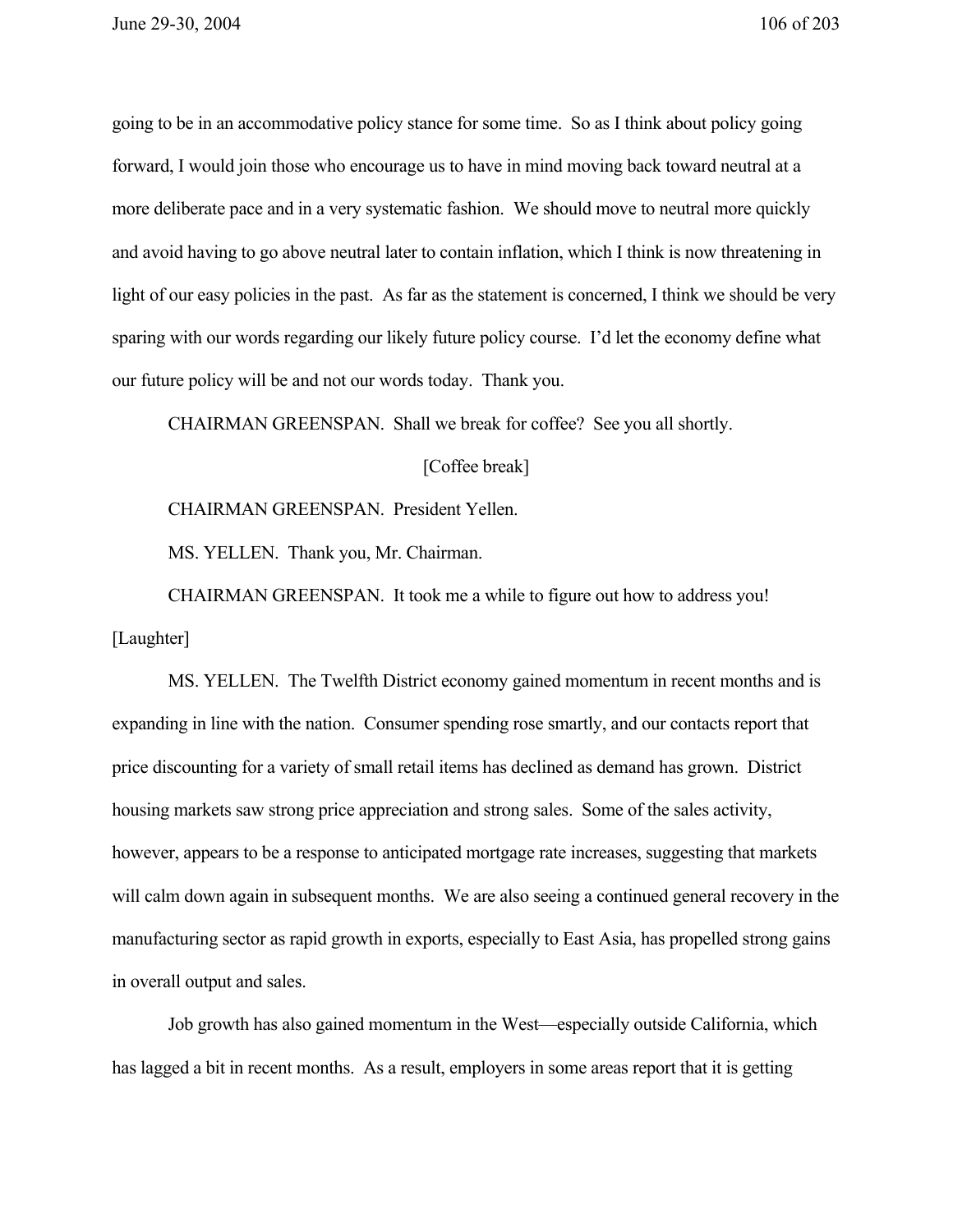June 29-30, 2004 107 of 203

harder to find qualified applicants for job openings. The mountain region in particular has seen a large increase in job vacancy rates over the past year and a half, and this has been associated with a pickup in the growth of labor compensation relative to the nation. In fact, growth in compensation recently has been nearly a percentage point higher in the West than in the nation. Such divergences have occurred before, because of regional labor demand shocks, and have disappeared as workers moved into the region to fill those jobs. Labor compensation in the West then returned toward the national pace. At this point, it is too early to tell whether the recent pickup is transitory, due mainly to such a regional demand shock, or is the leading edge of a trend that will spread more broadly in the national economy.

Turning to the national economy, our views about the outlook are pretty much in line with the Greenbook. Recent data suggest that economic growth in the second half of the year will be reasonably strong, and the most likely outcome over the next couple of years seems to be that the pace of growth will exceed potential, bringing the economy gradually back toward full employment. What is new about the outlook compared with May is the strong employment growth reported for April and May, which raises confidence that consumer spending will remain strong enough, as fiscal stimulus wanes, to support the very desirable projections for economic activity and inflation that are outlined in the Greenbook. Of course, to keep output from overshooting potential, policy will need to tighten, given its current highly accommodative stance. We think a path of the funds rate reasonably close to that currently embodied in the fed funds futures will be appropriate given what we now know. Such a path easily qualifies as measured. Of course, our views will evolve with unfolding data.

In terms of the inflation outlook, I agree that rather substantial risks remain on both the upside and also the downside. On the upside, there is the possibility that the role of transitory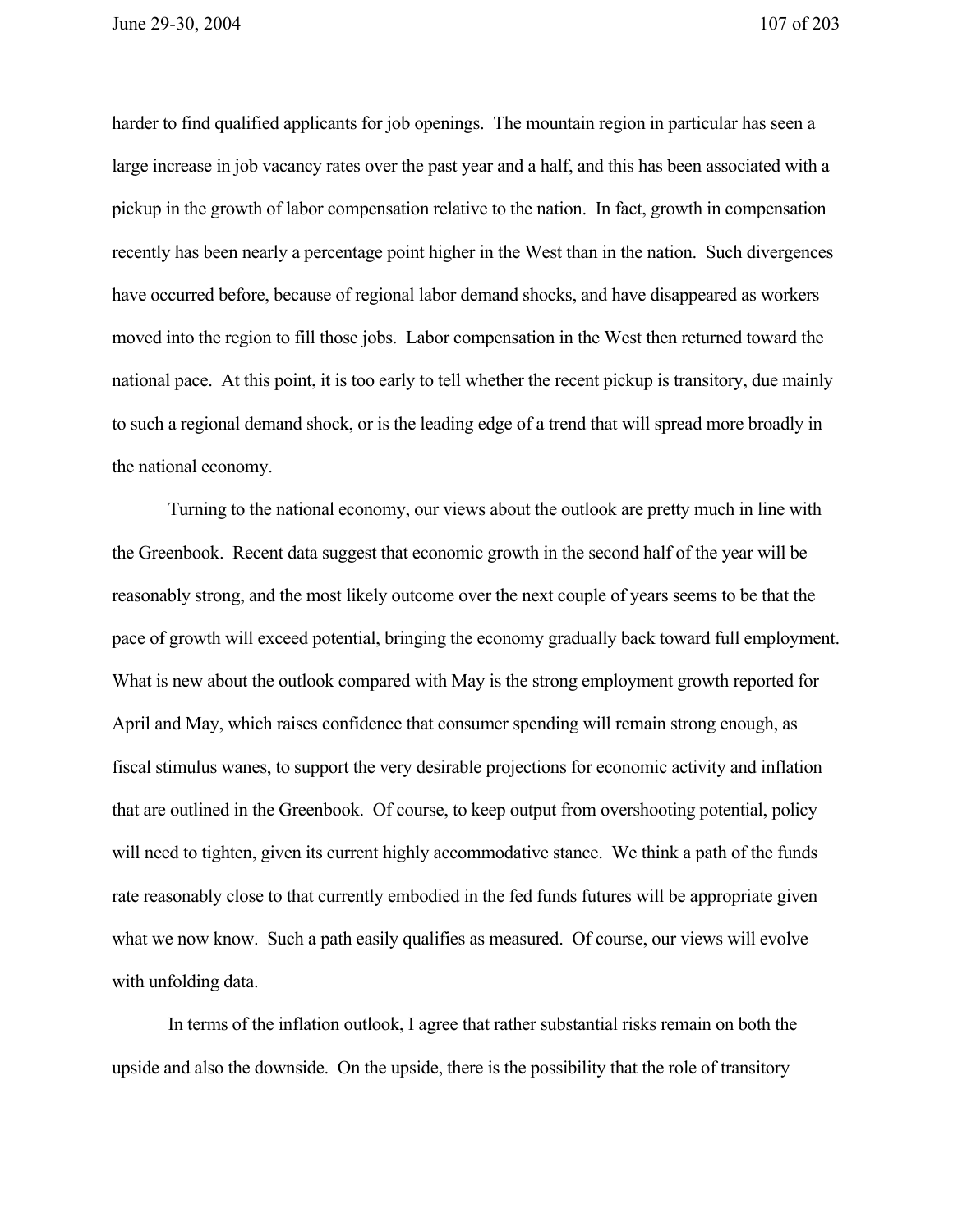factors—as opposed to movements in compensation and productivity—in explaining the surprising recent uptick in core inflation is overestimated by the Greenbook. The uptick in core inflation could also affect future wage bargains. The dollar could fall further, and oil prices could jump or remain elevated. We have also seen a small uptick in compensation growth, although my reading of the labor market is that there remains a significant amount of slack. Finally, not emphasized in today's presentation, there is upside potential for inflation if trend productivity growth falls short of the rather robust rate that I believe is built into the Greenbook forecast.

However, there are also a number of downside risks to inflation, as the Greenbook and the presentation this morning emphasized. One that David emphasized has been particularly important to us in our analysis—namely, that profit margins have been extraordinarily large and the markup of goods prices over unit labor costs in level terms has risen to a new high. This large markup could return to more normal levels through falling inflation or through faster growth in labor compensation or a combination of the two. We saw such a run-up and rapid reversion toward normality during the second half of the 1990s. Based on our analysis, which is similar to an alternative simulation reported in the Greenbook, it is quite possible that, if prices and wages adjust consistent with standard model equations over the next year and a half, the restraint on inflation could be quite significant. In any event, the most likely scenario appears to be that core PCE prices will increase by a little over  $1\frac{1}{2}$  percent this year and around  $1\frac{1}{2}$  percent in 2005. I see the risks to this forecast as being rather large, but also the inflation risks seem roughly balanced.

CHAIRMAN GREENSPAN. President McTeer.

MR. MCTEER. The economic expansion in the Eleventh District started later and has been somewhat slower than the U.S. expansion, but remarks from our directors, Beige Book contacts,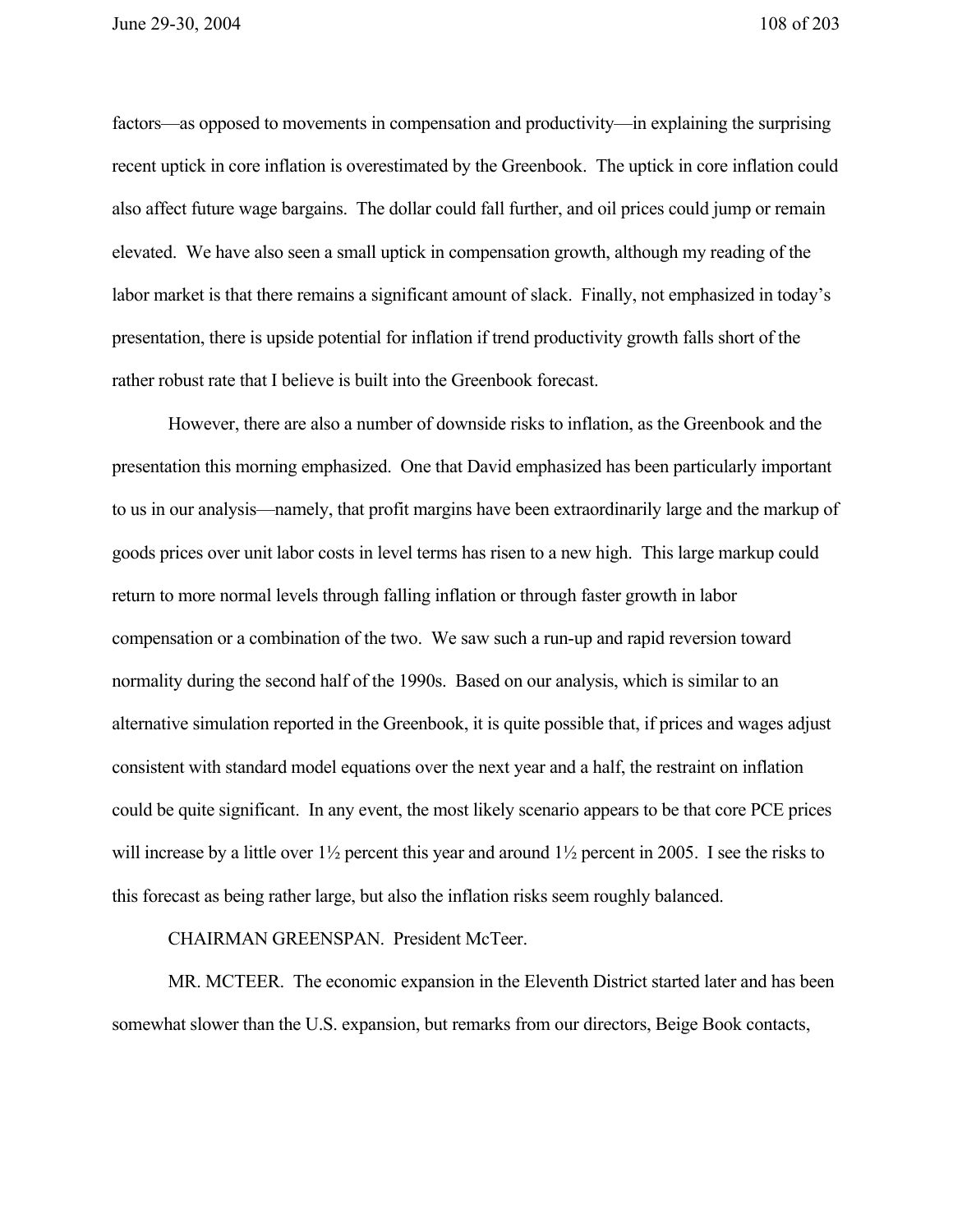and others suggest that the gap is closing fast. The director reports from our various board meetings in the past few months have been considerably more upbeat.

Rather than dwell on the ups and downs of different sectors of our regional economy, I'd like to focus on the emerging psychology of pricing power. One of our directors from Houston noted that operating rates in petrochemicals have been increasing across the board, and in a few of his product lines these operating rates are approaching their capacity limits. He also mentioned that he was amazed at how fast the turnaround had occurred. He then went on to say that his company had raised its prices twice in the month since the prior board meeting and had encountered little resistance. In fact, he mentioned that his customers expressed surprise that the price increases weren't bigger. He added that their resistance to price increases was minimal because they are confident that they can pass those increases along to their customers.

I am relating this anecdote because I think it is symptomatic of the reduced slack we hear about from an increasing number of contacts. Many of these businesses keep close tabs on capacity utilization not only in their industries but in those of their suppliers as well. The sense that they are conveying is one of concern that the Federal Reserve's capacity utilization data may be overstating the degree of unused capacity. In particular, many of them have mentioned technologically obsolete plant and equipment that may not be brought back on stream. One of our directors from the hightech area reported the results of a survey of chief information officers. They indicated a changing outlook for their technology spending in the coming year. Over the last two years, spending on basic infrastructure, such as maintaining their computer networks, was immune to the economic downturn and accounted for 80 to 90 percent of their budgets. As business has been expanding in recent months, this situation has begun to change significantly. In the second half of the year, they are looking for infrastructure spending to compose only about 60 percent of their budgets, with the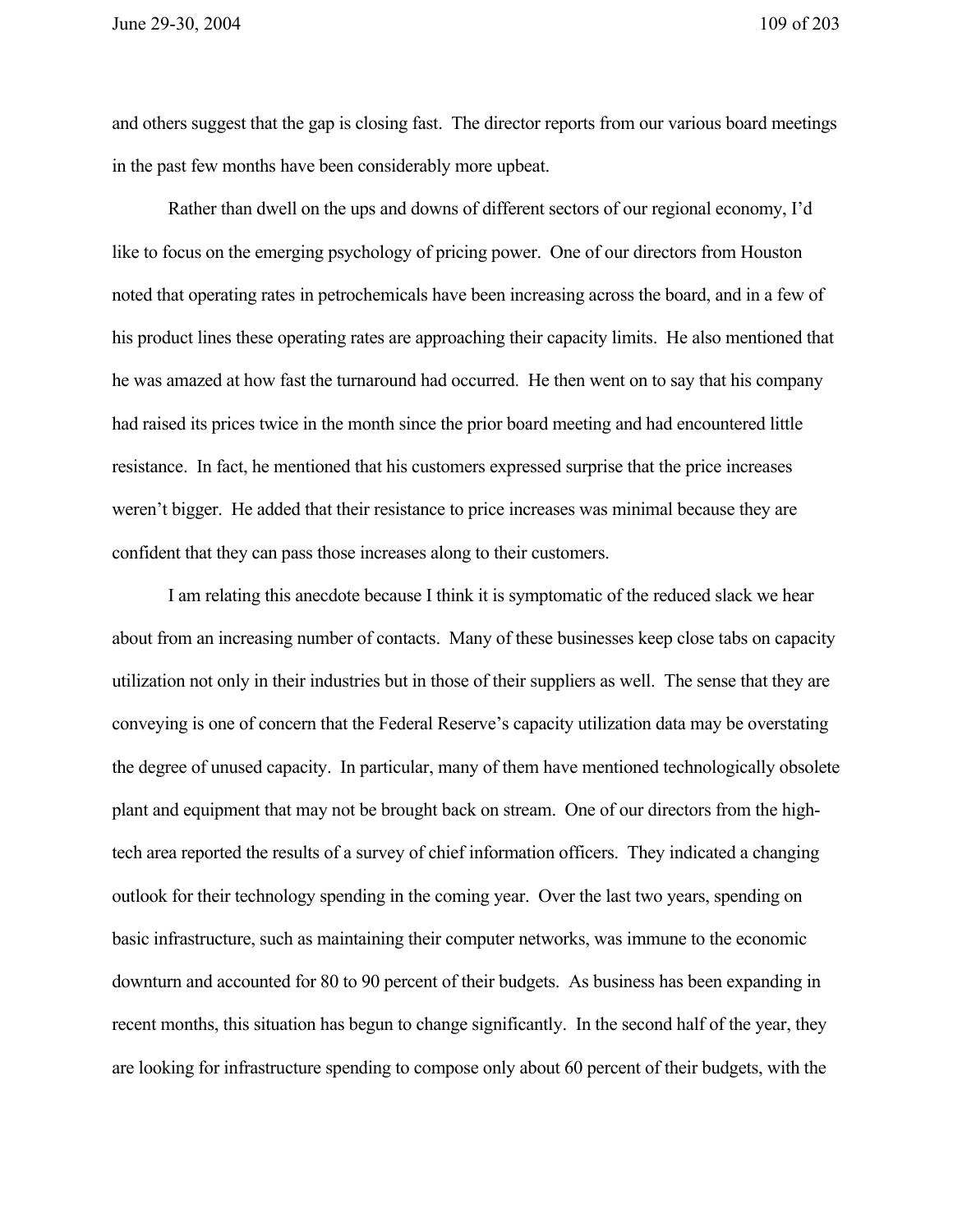remaining 40 percent going for new applications and emerging technologies. He feels this is quite bullish, as the criterion for investment decisions shifts from "What is the payback period?" to "What do we have to do to stay competitive?" This shift in attitude may reflect the realization that the recent return to improved pricing power will prove to be a short-lived phenomenon and that boosting productivity and effective capacity is the way to deal with the growing demand.

As I look at the national economy, I find myself in general alignment with much of the changes and the broad contours of the staff forecast for this year. When I sent in my projections last January, I thought there was a reasonable probability that we would end 2004 with lower inflation than we had at the beginning of the year. What a difference six months can make! My inflation projection for this year is somewhat higher than the Greenbook's and for next year it is considerably higher. The difference probably reflects my reliance on anecdotal information and stories about capacity constraints and the implications for the overall amount of slack resources in the economy.

One of our economists tried to simulate what the Federal Reserve's capacity utilization rate for manufacturing would look like if it incorporated the utilization numbers from the ISM survey. While they are admittedly different series and different concepts of capacity utilization, the simulation does suggest that the Fed's measure may be on the low side by several percentage points. Even if the true number lies somewhere in the middle, it would underscore the anecdotes we're hearing about how fast excess capacity is disappearing. As for the main risks to the economic outlook over the next year and a half, I feel the staff covered them pretty well in their choice of alternative simulation scenarios. From my point of view, the main risks involve some combination of the "less room to grow," "higher inflation expectations," and "surging demand" scenarios. The policy implications of this combination of risks—and the baseline forecast as well—are pretty clear.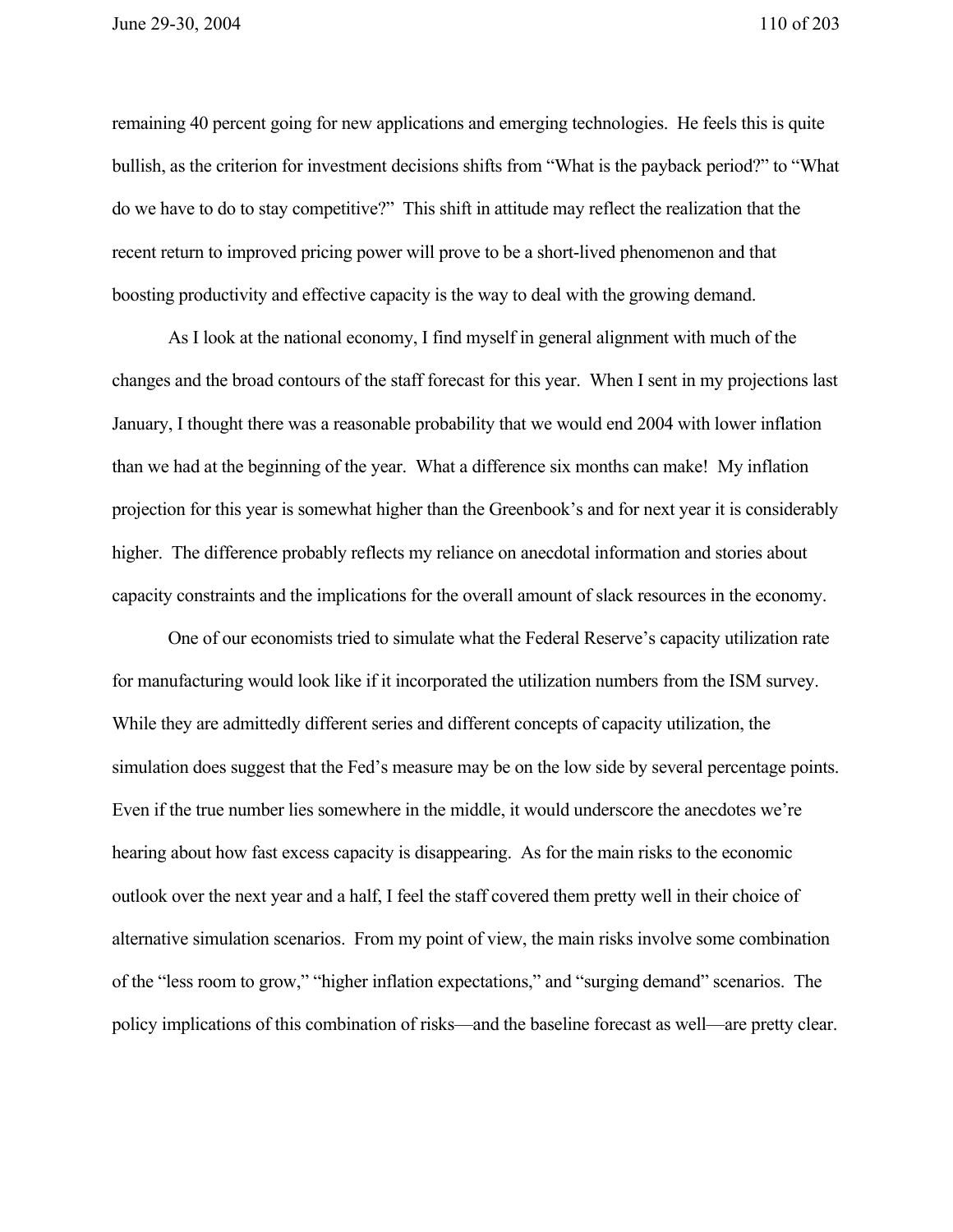As I indicated at our May meeting, I believe that the inflation risks are unambiguously on the upside and that we are behind the curve. Given recent inflation data, we would have to raise the funds rate by at least ½ point just to avoid increasing the amount of policy accommodation we are already providing. However, we are committed to a measured step of ¼ point today. But we do need to acknowledge the unbalanced upside risk to inflation and drop the term "measured" in order to reclaim some flexibility going forward.

CHAIRMAN GREENSPAN. President Stern.

MR. STERN. Thank you, Mr. Chairman. The expansion in the Ninth District is broadly based. It has accelerated recently, and we're hearing scattered reports of labor availability issues in select locations. With the improvement in employment, conversations and concerns about offshore outsourcing have diminished, as one would expect. Among the sectors that are strong are manufacturing, mining, energy, and agriculture. Housing construction remains a source of strength as well, although the inventory of unsold homes appears to be building in some major locations; and nonresidential construction is starting to improve, albeit off a low base. Consumer spending was strong earlier in the spring. Recent reports have been more mixed, and that has been attributed essentially to lousy weather. We will see whether or not that in fact turns out to be the case as we get additional information. As far as prices are concerned, reports are continuing to come in about both current and prospective price increases. Clearly, as I've said before, there's more going on there than I had anticipated earlier.

As far as the national economy is concerned, like almost everybody else I think the outlook for growth in the national economy is unquestionably favorable. My own forecast is for modestly higher real growth both this year and next than in the staff forecast. The differences aren't large. It seems to me that the fundamentals for growth are clearly positive. Maybe equally important or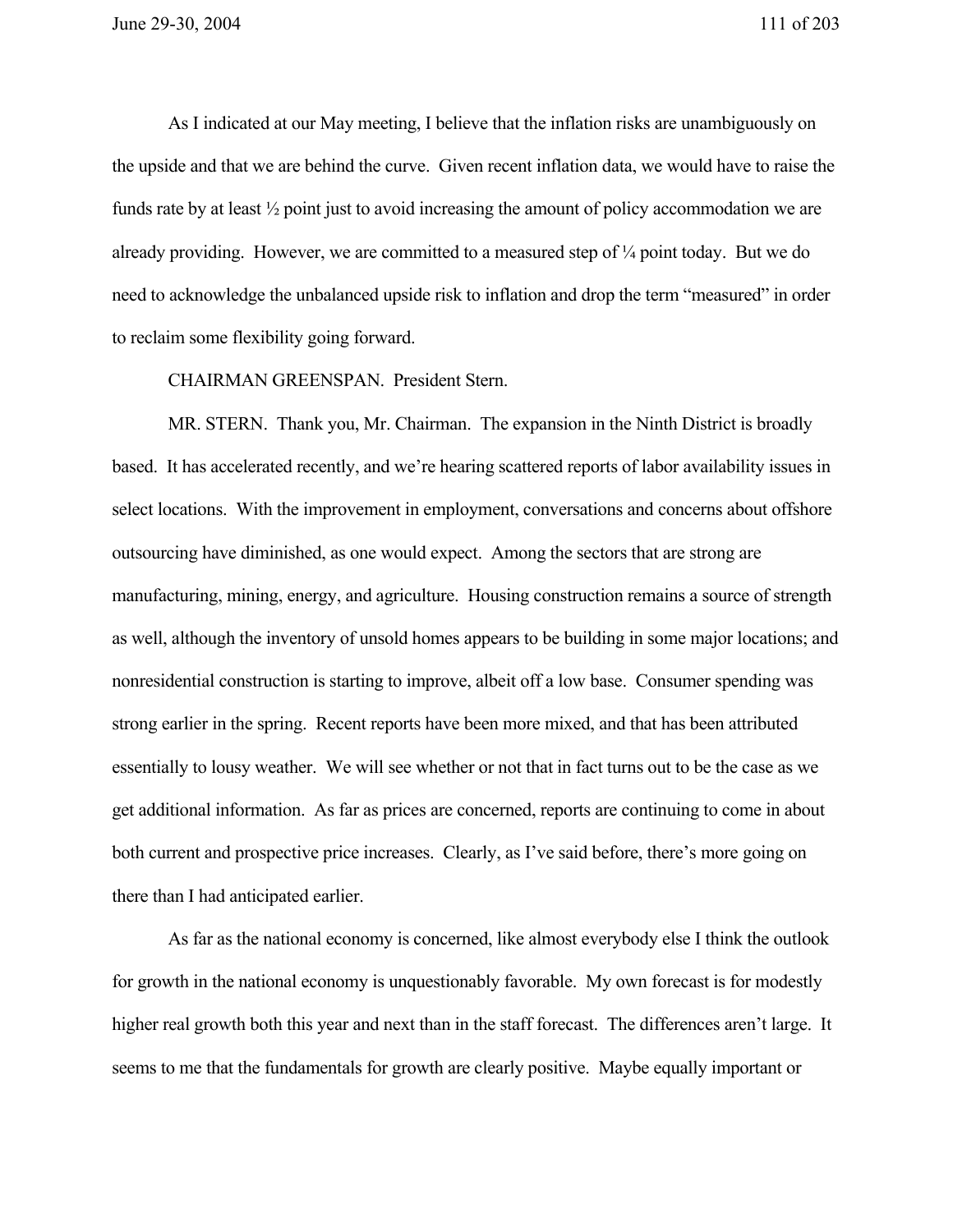June 29-30, 2004 112 of 203

even more so, earlier uncertainties about employment gains have diminished, as have earlier uncertainties about the global recovery.

I do expect inflation to remain low, but not as low as I previously anticipated. And I do think there is an obvious danger in attributing the acceleration we've seen in inflation to temporary or one-off factors. In any event, given the confidence intervals that were presented in the chart show and in the Greenbook, it doesn't seem to me to be a stretch to expect core inflation to be 2 percent this year and even a bit higher next year.

CHAIRMAN GREENSPAN. President Poole.

MR. POOLE. Thank you, Mr. Chairman. I'm going to talk primarily about conversations I've had with those on my standard list of contacts. My Wal-Mart contact said that June sales had come in a bit weaker than anticipated, which I think was widely reported in the press. His estimate for sales growth in June is now in the 2 to 4 percent range, and the company had been expecting 4 to 6 percent. He attributes the weakness in June as due primarily to cool weather in many parts of the country, which has reduced sales of seasonal supplies like air conditioners and that kind of thing. Wal-Mart's estimate for sales growth going forward is 3 to 5 percent. My Wal-Mart contact reported to me results from a recent Gallup poll of consumer attitudes that I think Wal-Mart commissions Gallup to do on a regular basis. Number 1 on the list of concerns was rising gasoline prices, cited by 23 percent of the sample. Numbers 2, 3, and 4 were health care, the general economy, and fear of war. Number 5 was unemployment—fear of job loss—with the portion of respondents mentioning that down to only 13 percent of the sample compared with 26 percent a couple of months ago. That was quite a dramatic change in attitudes on that issue. He also said that general merchandise prices are still falling slightly but less rapidly than in the past; the buyers believe that most price increases for this year are already in place. The figures I mentioned earlier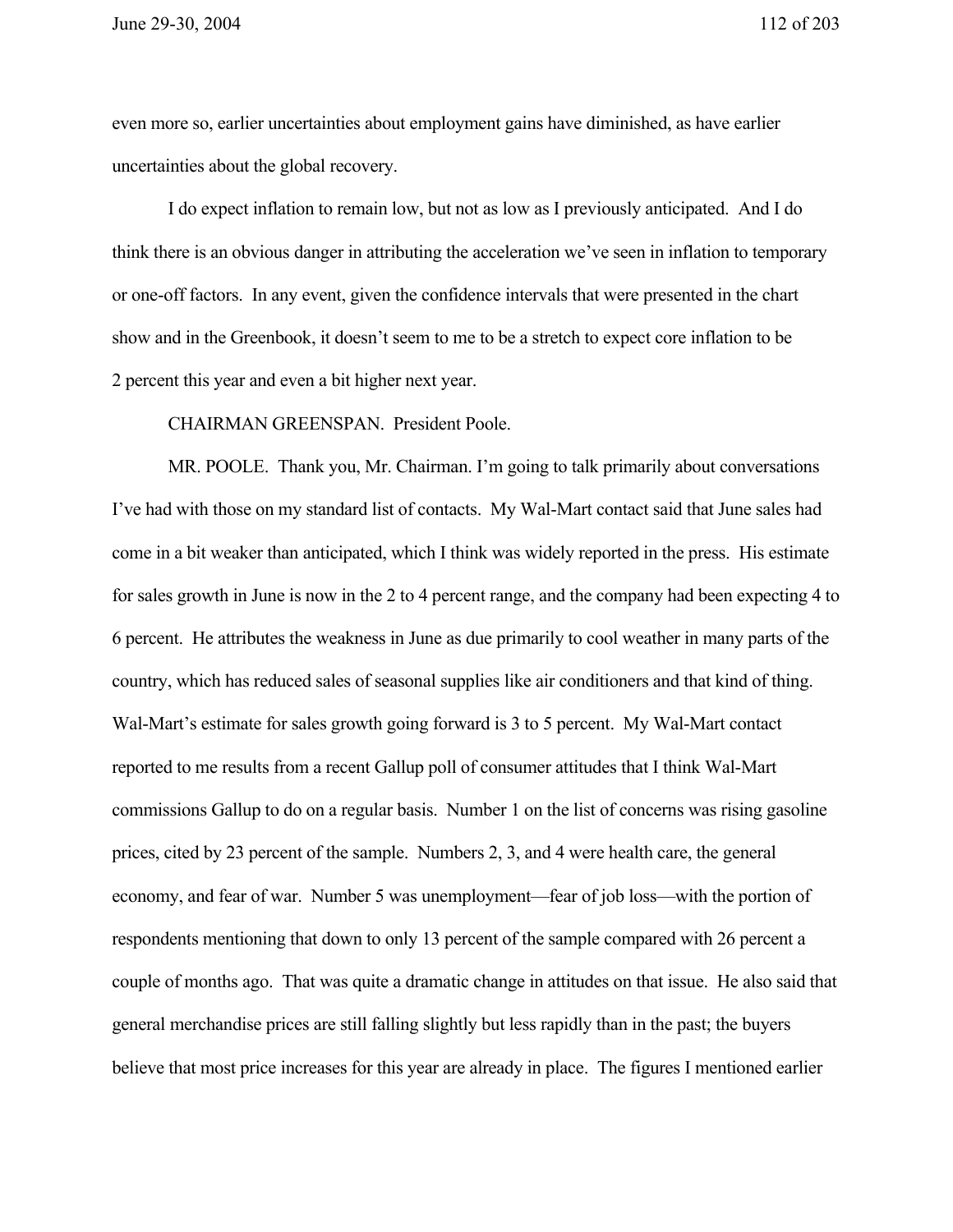were for same-store sales. Wal-Mart continues with expansion plans to add about 8 percent per year in square footage, which is unchanged from earlier expectations. That means that their hiring plans reflect about 8 percent employment growth for the company. My contact notes that they have had no problem finding sales associates. About 80 percent of their labor force is full-time, whereas it's usually about 60 percent—the consequence of very low turnover in their labor force. So labor supply is plentiful.

As for the transportation industry, my contact at FedEx said that his firm has very strong earnings—"incredibly strong" was the term he used. FedEx is projecting a 25 percent increase in earnings for fiscal '05, which ends on May 31, 2005, over fiscal '04. He attributes about one-half of the increase in earnings to gains in volume, about one-quarter to pricing, and one-quarter to costmanagement and productivity. FedEx business outbound from Asia to the rest of the world is up at an 18 percent rate in the fiscal quarter ending May 31—that's on a year-over-year basis—while outbound traffic from the United States is up 8 percent. That's quite a dramatic change because U.S. outbound shipments had been very, very low. U.S. ground business is up about 12 percent. Fed Ex has seen a substantial increase in its freight business, which is less than its truckload shipments. My contact said that demand is incredibly high and it's basically across the board including retail and manufactured parts that are going into the production chain—and across the board geographically. FedEx is operating at capacity in its freight business and will be increasing its capital expenditures by 20 to 30 percent in fiscal year '05 over fiscal year '04. Only about 10 percent of that is replacement investment, and the rest is capacity expansion. I think the expansion will improve growth in the express business—the high priced business, which had been lagging because it was being replaced by ground shipments. FedEx is anticipating growth in the express component of its business. That grew 2 percent in the last quarter, which was the highest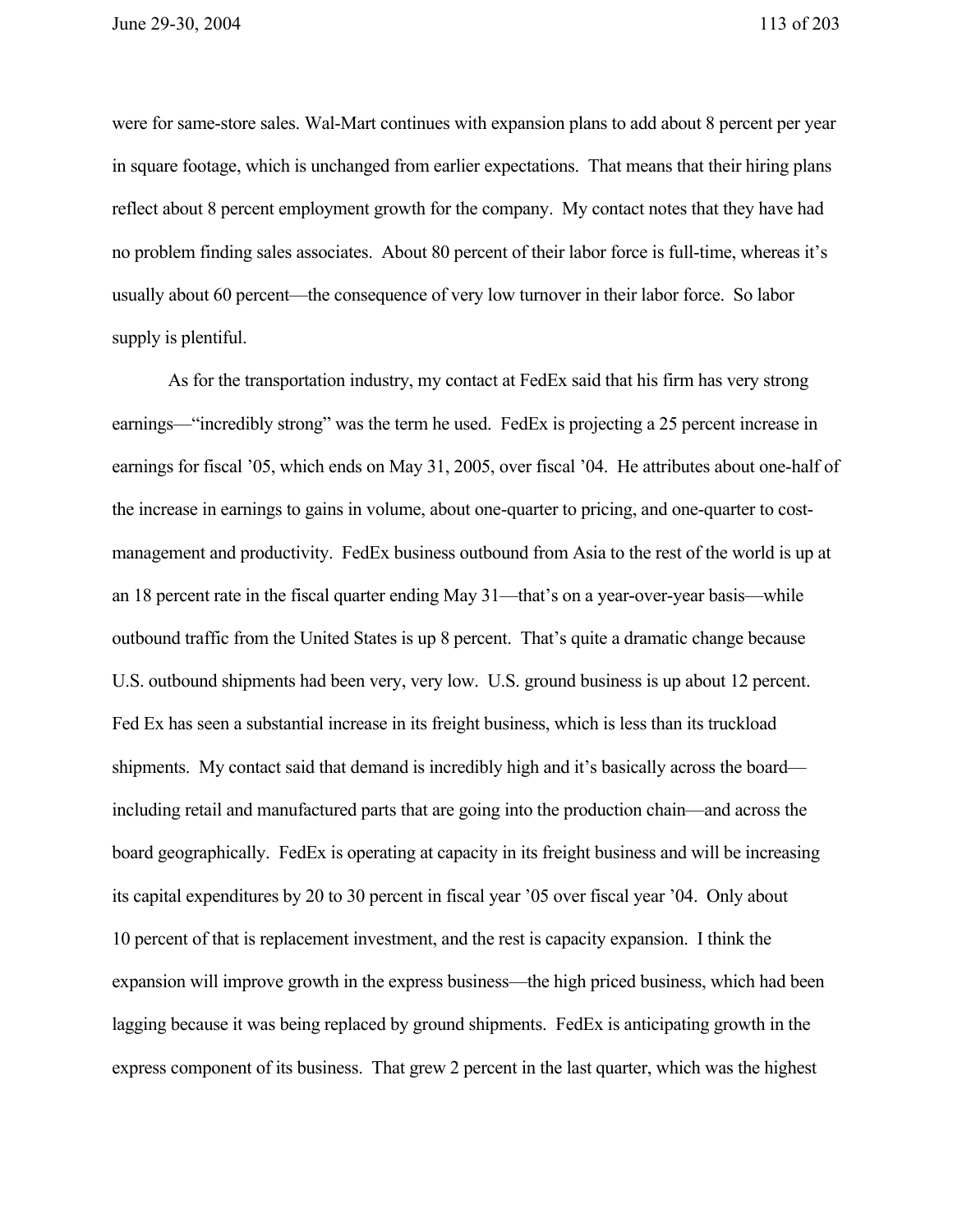growth they've seen in five years. The company is expecting to add capacity in the United States to handle the rapid growth in international business. My contact noted that traffic exiting China was up 50 percent in the last year, and he sees very strong momentum to growth there. He has heard reports of inconsistent rail service. Apparently one of the reasons some shipments are being diverted to air delivery is because of problems in the rail network.

My UPS contact said that the economy is changing—"shifting into higher gear" is the way he put it. Outbound Asia volume is exceeding expectations. Business in Europe is not as strong but is also exceeding expectations, as is U.S. traffic, both inbound and outbound. He described volume as well above expectations everywhere. He said that the express business, both for households and businesses, is strong. He indicated that the growth in business demand for express may reflect the very lean inventory situation. He reported that international capacity is very tight. UPS is replacing smaller aircraft with larger ones. He said that they are in negotiations with the pilots' union. Apparently the contract expired in December, and they're in mediation. The pilots are asking for a 40 percent first-year pay increase, and UPS is offering 6 percent. So they're pretty far apart. My UPS contact also indicated that they are anticipating some problems in obtaining part-time workers in the very busy fourth-quarter period. And they are expecting a very large turnover in their labor force in the next five years due to retirements of pilots and mechanics. To give you an idea about their expectations for volume in the high-demand fourth-quarter period, they are expecting to lease twenty-nine aircraft just for that period compared with thirteen last year.

My contact in the trucking industry, from J.B. Hunt, said that he viewed the economy as not hot but warm. Business has been up and down. He didn't quite understand some of the fluctuations, but a noticeable improvement really took hold in the late fall. He said that Hunt trucking volume in the intermodal business—that's the piggyback rail business—was up 15 to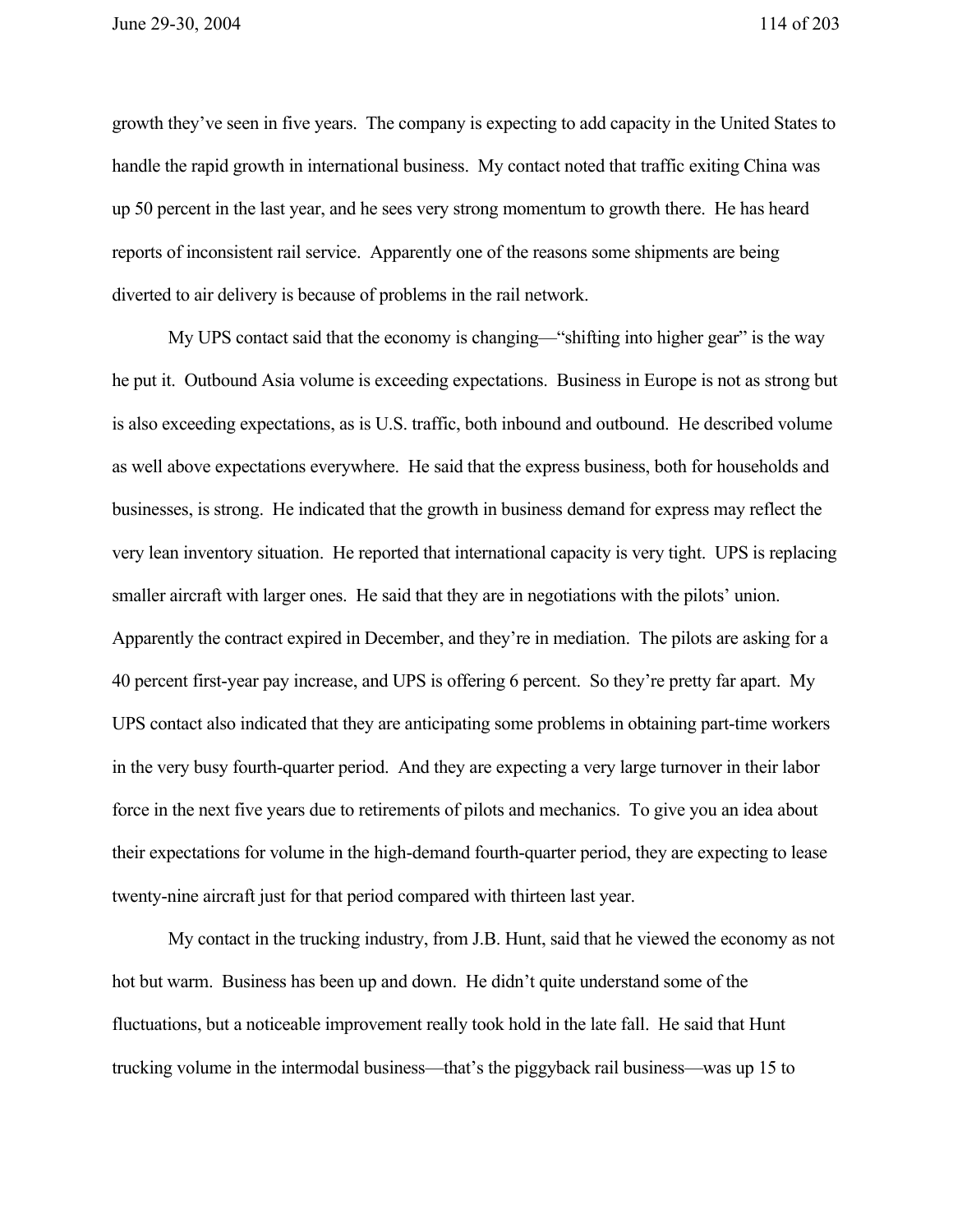17 percent from April to May. He indicated that some of that might have been related to problems with Union Pacific. The railroad reported to him that they had misjudged the strength of the economy and were short in manpower and equipment, and they believe it will take the rest of this year for them to catch up. He also reported that CSX has had service problems. Pricing is pretty strong on the truck side. Prices are up about 7 percent year over year, and maybe 2 percentage points of that is fuel surcharges. Also, the supply of drivers is extremely tight.

A Wall Street contact said that he believes the general view on Wall Street is that the Fed has gotten behind the curve and will be looking very carefully at the inflation reports going forward.

As for my view of the national economy, I think there is a very solid upward momentum to real activity. It appears to me that transportation demand has taken a lot of the companies by surprise. That's my interpretation. On inflation, my best guess is a modest increase of a few tenths rather than the modest decrease projected by the staff. In terms of point estimates, that probably represents half a standard deviation. So the projections are not very far apart—probably half a standard error apart—in terms of the accuracy of the forecast. But I also believe that the inflation risks are quite substantially skewed to the upside over the next few quarters. And I would note that what's going to happen in the next few quarters is largely independent of any current policy decisions, both at this meeting and in August. I think we're more likely to have upside surprises on inflation, and that's a risk to us. Thank you.

CHAIRMAN GREENSPAN. President Guynn.

MR. GUYNN. Thank you, Mr. Chairman. The economic expansion in our Southeast region remains solid. Recent developments in retail sales, autos, housing, tourism, travel, banking, and manufacturing have all been positive, and I will not go through a discussion of each individual sector. The main weaknesses remain in nonresidential construction and chemicals.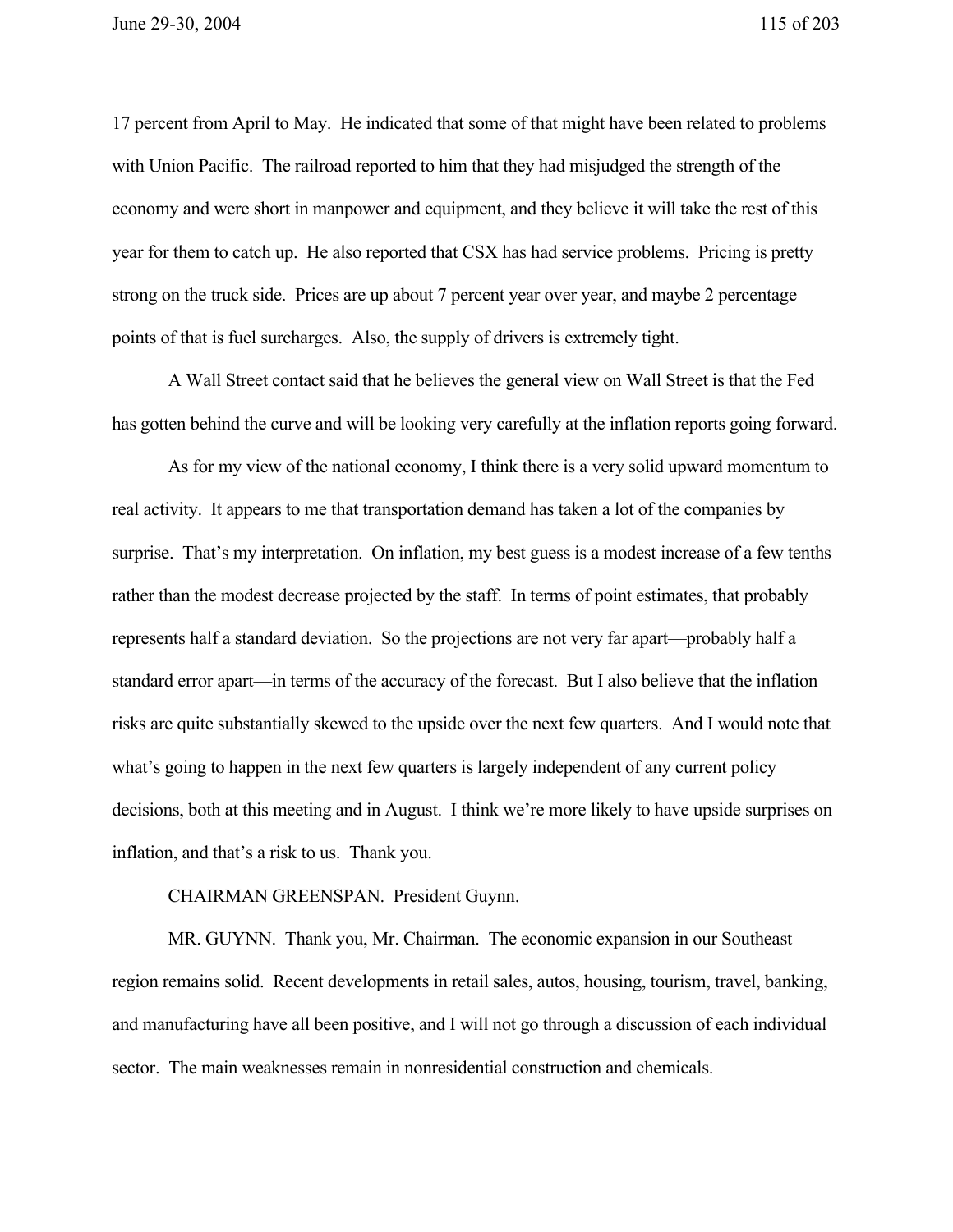Most relevant to our policy discussion this time has been the emergence of imbalances in certain sectors that are generating significant price increases. For example, shortages of steel and cement, as well as rising prices in other building materials, are clearly affecting big projects in Florida where bids are either being revised up or in some cases builders are walking away from projects. The price of concrete is up 10 percent, with additional increases expected to come. At a breakfast meeting last week, the developer of a large high-rise downtown Atlanta residential project told me that the job he had priced last fall now looks to be coming in at a cost almost 10 percent higher because of rising prices of various construction materials. We heard reports of wholesalers, contractors, and machine tool companies stocking up on concrete, steel, plywood, and sheetrock, if the materials are available, in order to avoid future price increases and potential shortages. One Florida contractor reported holding a three-month inventory of steel to limit the effects of higher future costs. A shortage of truck drivers because of both higher demand for transportation and new driver regulations is not only increasing shipping costs but also reportedly causing some firms to begin to carry larger inventories than previously.

I'm getting more and more reports of the ability to pass through higher input prices to final consumers. Let me cite just a few examples. I've heard numerous reports of companies imposing fuel surcharges without customer complaints. Those reports have come from UPS, a wastemanagement company, a concrete company in South Florida, a nursery, an agricultural food and supply company, a trailer manufacturer in Tennessee, an auto seat manufacturer in Alabama, a lumber company in Florida, and numerous small trucking and delivery companies. A box manufacturer indicated that he had passed along a severe 10 percent increase in paper prices with little resistance, and he's set to raise prices again in September. In Florida, small grocery stores, hotels, and restaurants report raising prices without resistance in light of strong demand and higher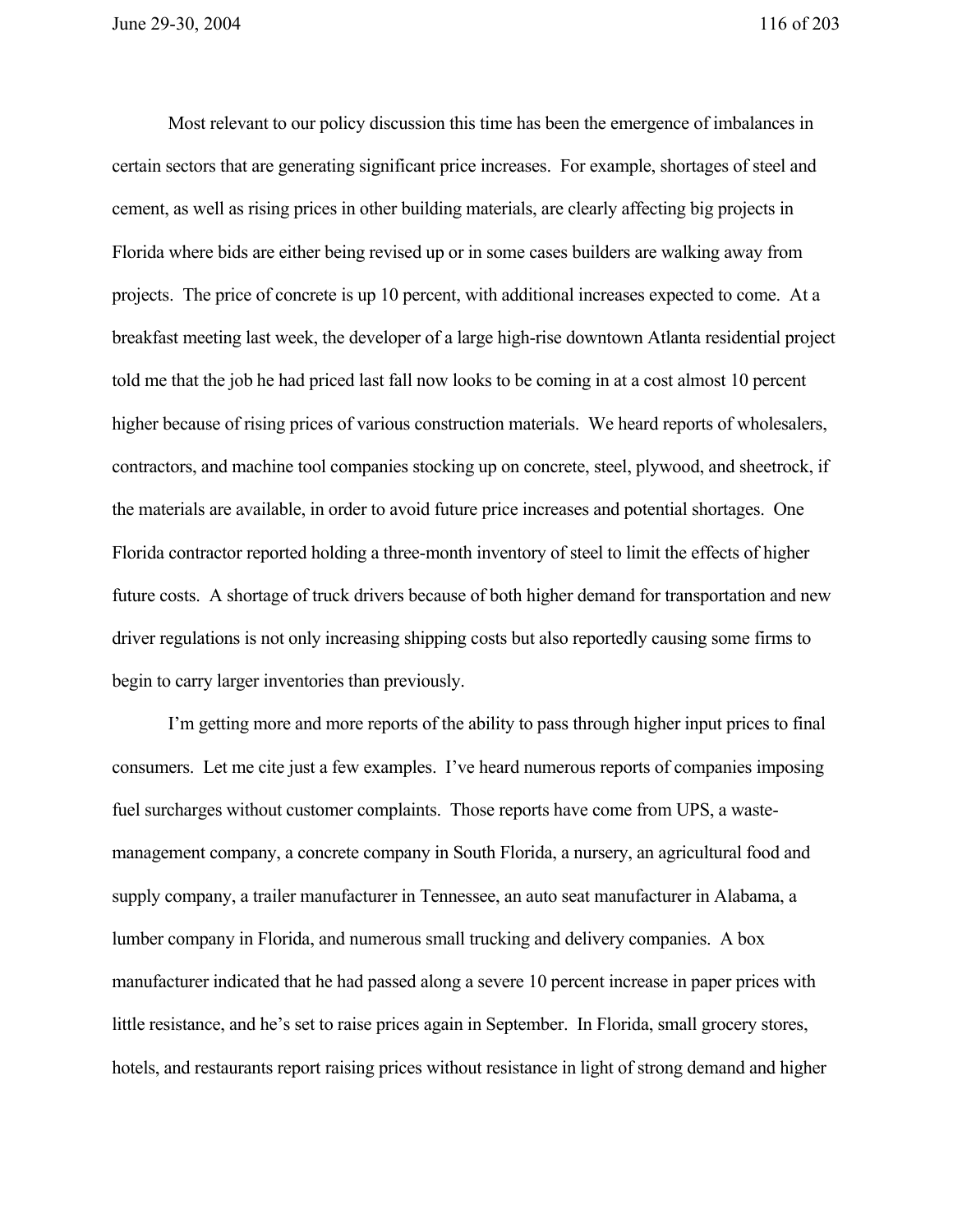June 29-30, 2004 117 of 203

food and energy input prices. Tennessee hotels and resorts are also raising prices for the first time in years because of strong demand. Fast food companies are reporting chicken supply problems because of the trucking shortage I mentioned previously. Supply problems coupled with increased demand in retail poultry markets have reportedly led some grocery stores to tell their poultry suppliers to "name their price." Finally, many personal service firms—barbers, spas, et cetera—in Florida are raising prices with little resistance. At the same time, it is important to note that we also have many other reports of firms absorbing input price increases because of competition, weak demand, or the hope that many of the increases will prove to be transitory. Nevertheless, over the last several months, there have been far more stories of price increases and higher costs that are being passed along than we have heard in many years.

At the national level, I think we have to be pleased and reassured with the new real side data, which have been quite positive overall. And as one of the earlier skeptics about the likelihood of robust near-term job growth, I find the two strong employment reports since our last meeting to be really good news. The Greenbook as well as other forecasters are suggesting that GDP growth will be in excess of 4 percent in 2004, with inflation stabilizing in 2005 to a rate below that of 2004. The distinguishing factor between the Greenbook and many other forecasts is that few of the latter have the Greenbook's particular combination of reasonably strong real GDP growth, benign inflation, and low unemployment together with a low path for the federal funds rate. If the Greenbook forecasts are seen by the Committee as adequately representing our beliefs about the future, then are we in fact forecasting that the economy will soon return to the path it was on in the late 1990s? Perhaps. But I see the underlying fundamentals as being different this time, and different enough to suggest that the longer-term inflation risk may be higher than some believe.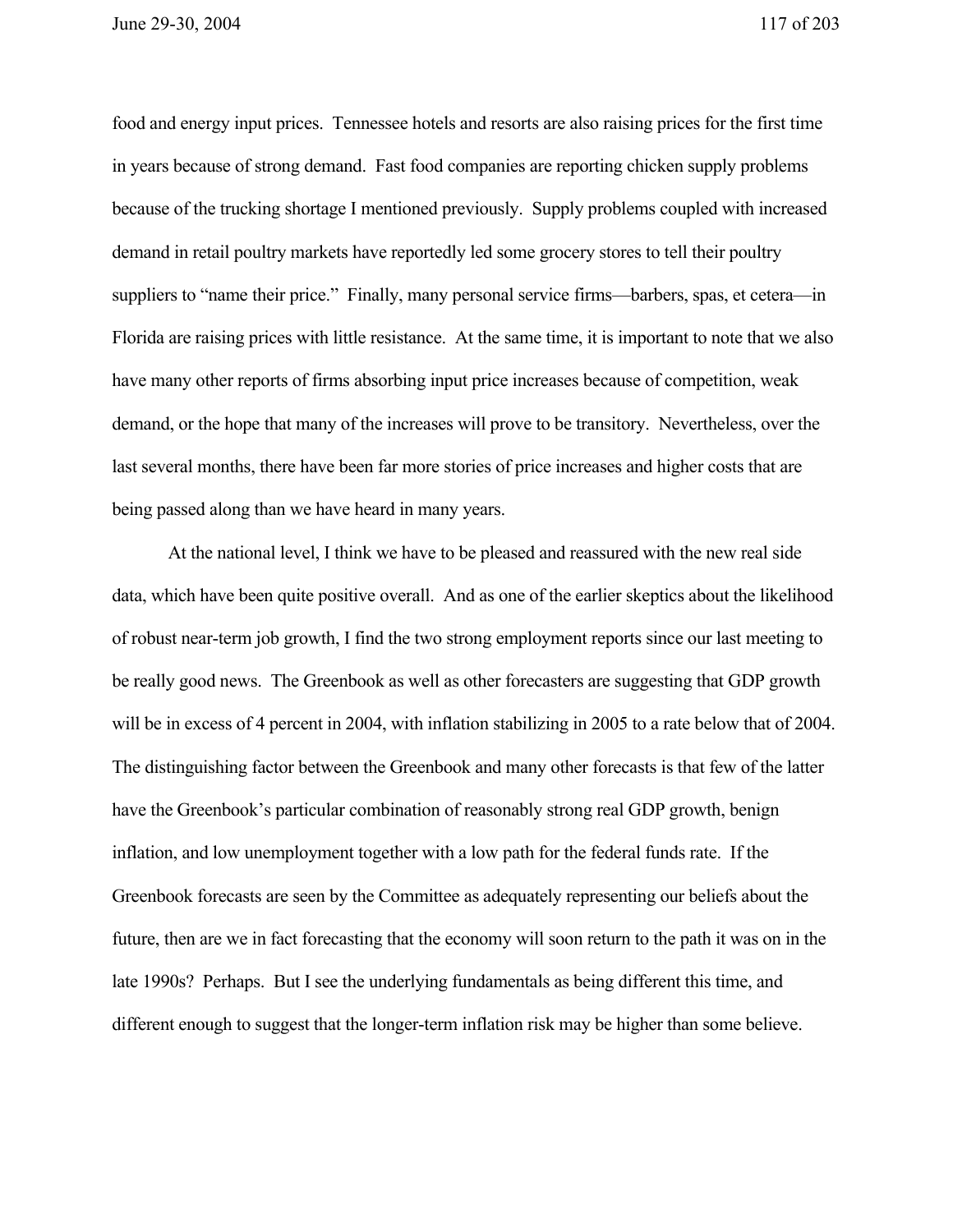I suggested at our last meeting that our focus should be on the best path for future policy and not just on the first rate increase. I've been anxious, and still am, to get started with an early process of removing the extraordinary policy accommodation that is no longer needed. Recent inflation and inflation expectations data—and the anecdotal reports we've shared this morning—seem to underscore the need to get started with our policy adjustment, even allowing for the fact that some portion of the price increases we're seeing will turn out to be transitory. My concern about the future path of policy has been reinforced by our discussions yesterday afternoon about the underlying imbalances of the so-called twin deficits that we are now experiencing. This heightens my belief that we may well find that we will need to be on a steeper rate path than we have been seeing in many of our simulations. Specifically, what are some of the more troublesome underlying fundamentals I'm talking about? Consumer debt and household financial obligations, while a bit off their peak levels, are still much greater than in the 1990s. And the government fiscal situation now shows deficits that are larger and likely to continue to grow, especially since I don't see either tax or spending policies moving to correct them in the near future. Finally, as we discussed yesterday, we have a growing and unsustainable current account deficit.

These factors point to higher levels of consumption and aggregate demand and suggest that a neutral funds rate may be somewhat higher than some project, especially at the present rates of productivity. If I am correct, then we run the risk of pursuing a more accommodative monetary policy than we intend, with the likely outcome being a higher rate of inflation than expected. There's a temptation to downplay the risk I'm raising. After all, the U.S. economy has functioned quite well with low inflation rates and with a negative real short-term rate, and some see continued resource slack as taking pressure off prices. But I suggest, given the recent combination of expansive fiscal and monetary policies, that our low inflation rate is most likely the consequence of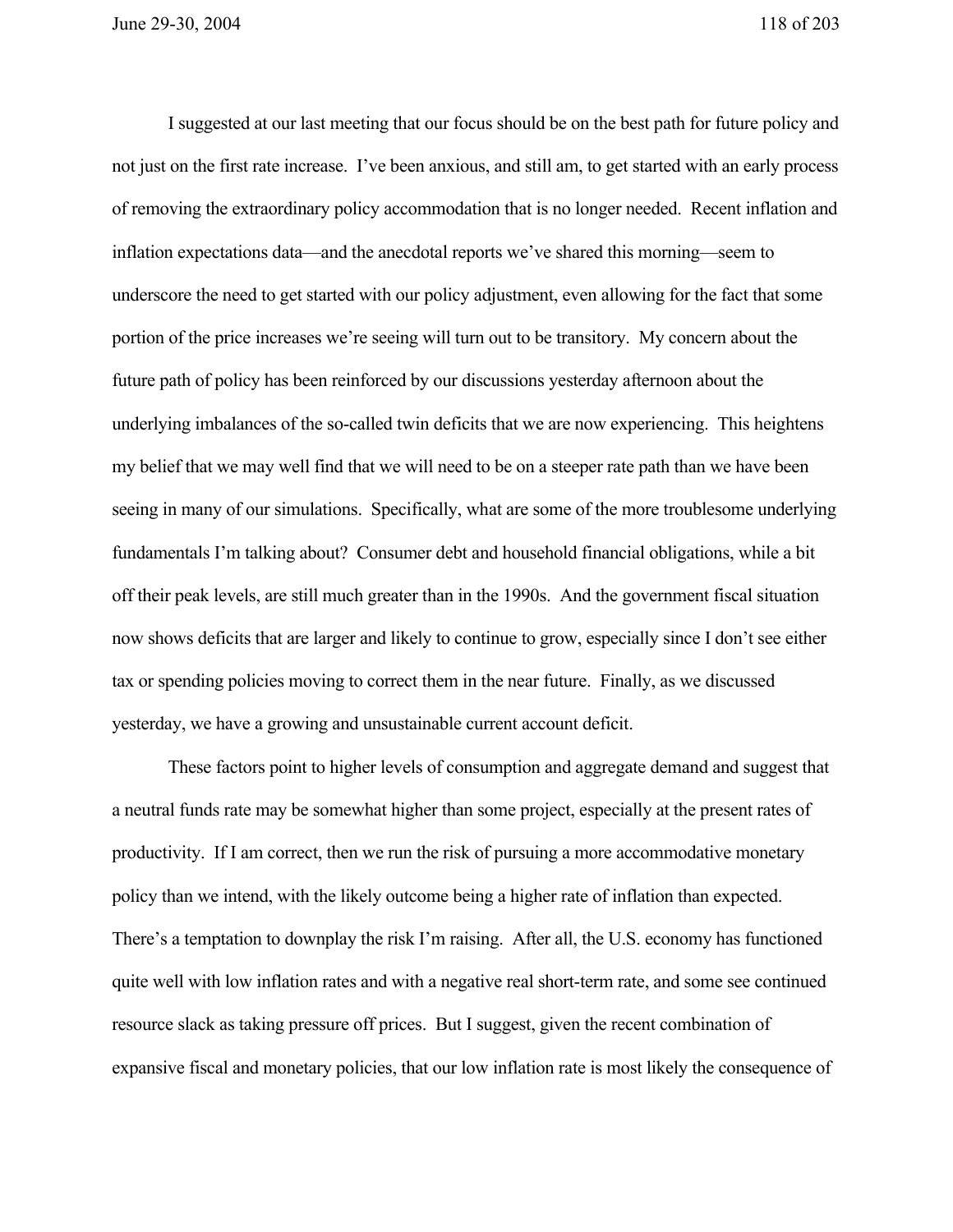heavy support for the dollar provided from abroad and a willingness on the part of foreigners to invest in this country, compensating for the low U.S. saving rate.

History, as well as theory, suggests that large current account deficits should be selfcorrecting through downward adjustments in our exchange rates, upward adjustments to real interest rates, a reduction in domestic consumption relative to production, and an increase in private and public savings. All of this was discussed yesterday. What I think makes the orderly transition of this imbalance especially difficult and problematic is the posture of current U.S. fiscal policy, which is not oriented toward reeling in the deficit, combined with the trade and exchange rate policies of other countries—China and Japan to name just two. These countries are pursuing policies they perceive to be in their own short-term interest. That is, they are either running persistent current account surpluses or maintaining an overvalued currency through currency intervention aimed at fixing their exchange rates relative to the dollar. While this may help foster domestic growth in those countries, it also has the effect of enabling risky fiscal behavior on the part of the United States, while postponing the day of reckoning for all.

Obviously, the Federal Reserve can't deal with trade or foreign exchange policies, nor can we engineer a return to a more sustainable world economy by ourselves. In this respect, the conduct of monetary policy becomes more difficult. What I believe we can and should do is to move the path of monetary policy back toward a more neutral position. And the sooner we begin and actually get there, the lower the adjustment cost will be for the United States and for the rest of the world. If we wait too long before acting, then the more aggressive path we would have to pursue to catch up carries increased risk, given the leverage in the consumer sector. Moreover, by falling behind the curve we risk the likelihood of additional pressure on the dollar, contributing even more to international imbalances. Finally, like President Yellen, I am more comfortable with the funds rate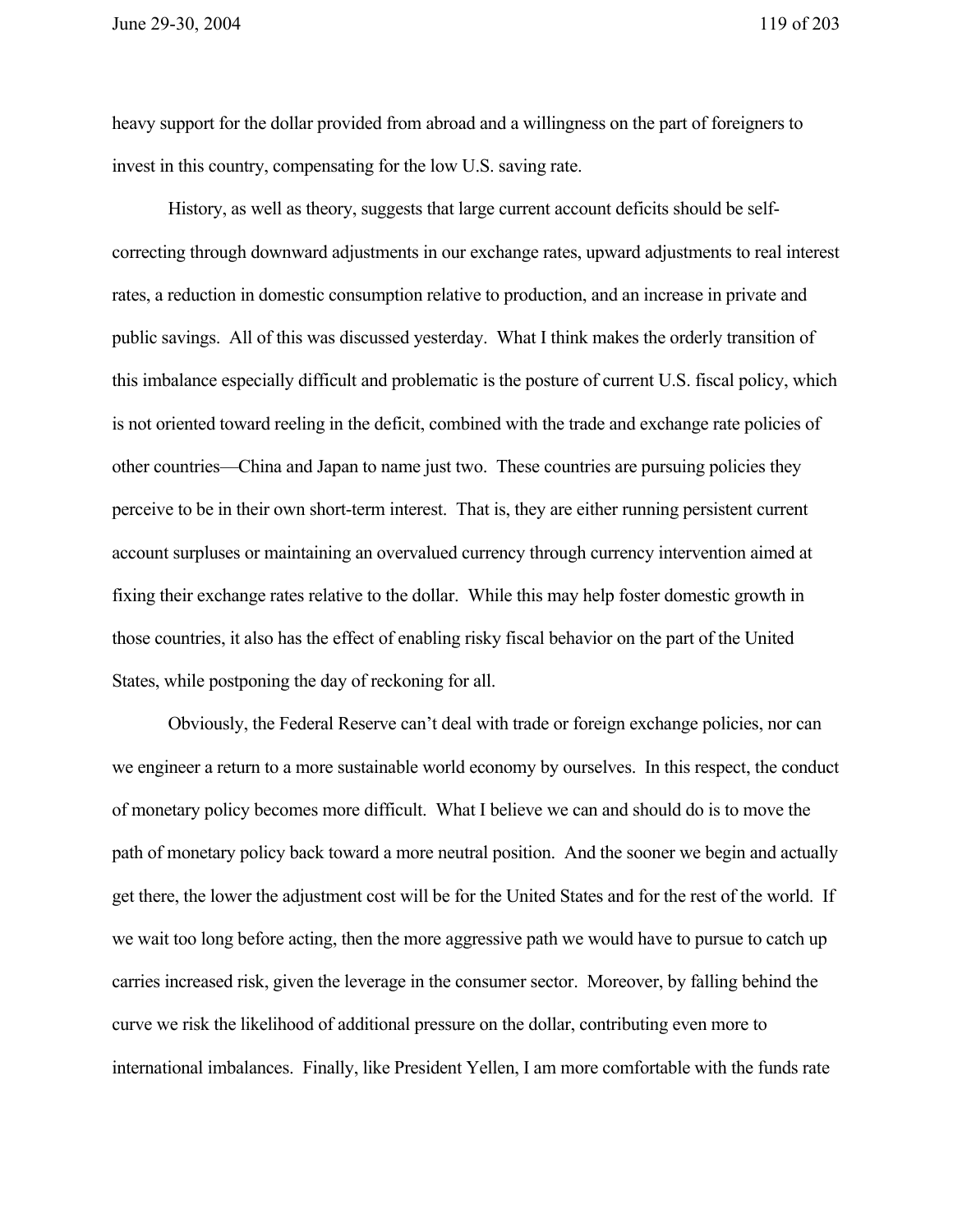path embedded in financial markets than I am with the more modest adjustments reflected in the Greenbook baseline. And like several others, I hope we can find language for our statement that unties our hands to do what is suggested by developments as they unfold. Thank you, Mr. Chairman.

CHAIRMAN GREENSPAN. President Lacker.

MR. LACKER. In the Fifth District, the economic recovery appears to have strengthened in May and early June. Manufacturing activity continued to expand, although the pace has lessened in recent weeks. Shipments and new orders are up, and there are spot reports of increased export demands in Europe and China, particularly for some niche technology products. Despite the slower pace of output growth, employment in manufacturing has increased on net in Maryland, Virginia, and South Carolina but continues to fall in North Carolina, with its heavy concentration of textile, apparel, and furniture plants. For the District as a whole, I get the sense that manufacturing employment is expanding even more slowly than in the nation.

Outside of manufacturing, however, hiring is definitely picking up. In fact, several of our contacts are reporting signs of emerging tightness in labor markets. Consistent with these reports, our diffusion index for District manufacturing wages picked up sharply this month. Our survey reports also indicate that the pace of materials price increases eased somewhat in May and June, although firms continue to complain about higher prices for selected commodities such as steel and concrete.

Retailers are reporting moderately higher revenues, but they say that sales growth in early June has slipped a bit from May's pace. Elsewhere across the service sector, however, revenue growth seems to have accelerated in recent weeks. Commercial Realtors have reported a moderate uptick in retail leasing activity recently, but office and industrial leasing remains sluggish overall.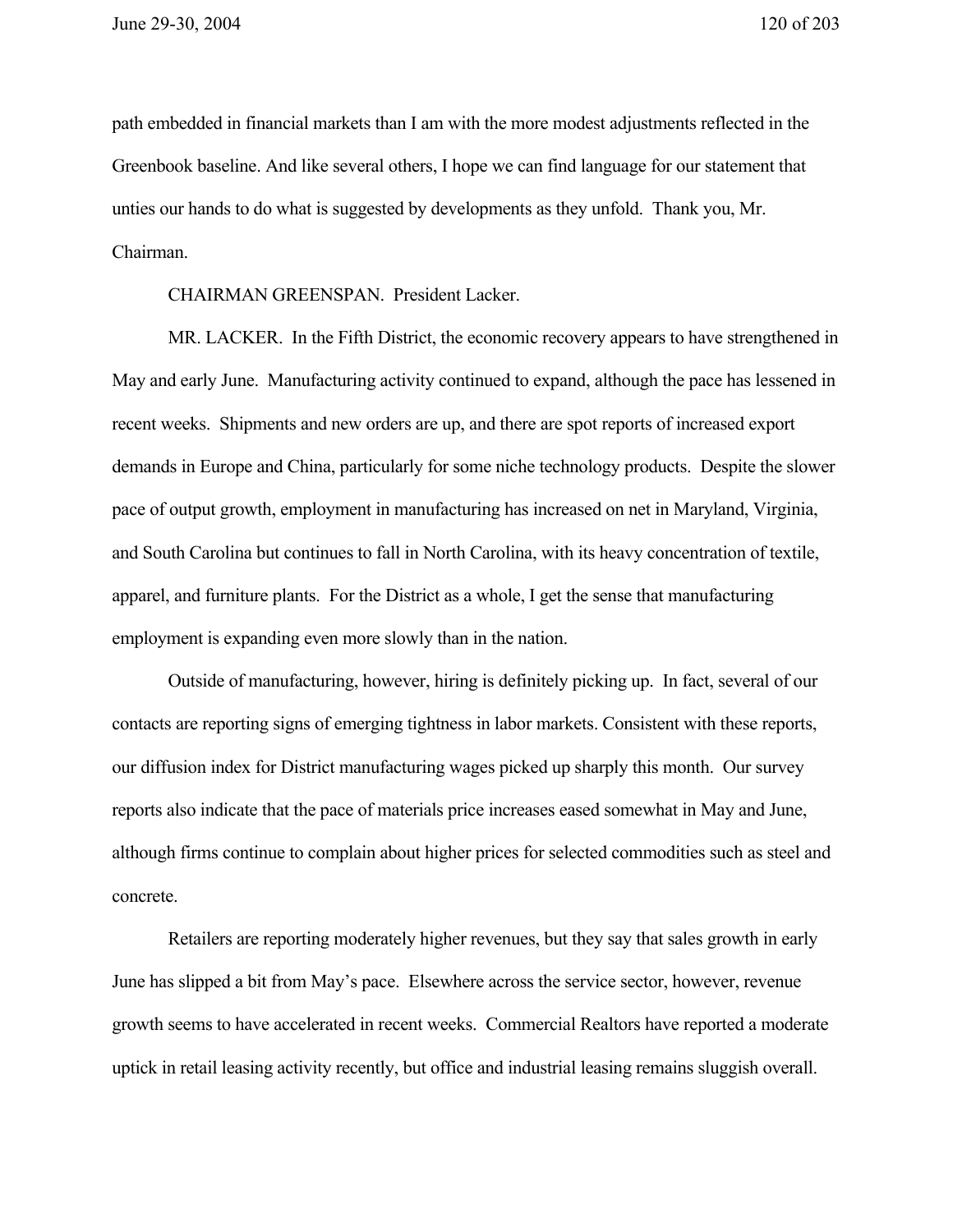June 29-30, 2004 121 of 203

Residential construction is still quite strong in our District, and now we are getting consistent reports of strong commercial loan demand.

Consistent with the evidence from the Fifth District, the recovery of the national economy appears to be deepening and broadening, particularly in business spending and hiring. I think we have every reason to expect to maintain this traction and to see a well-balanced expansion take hold in the quarters ahead. The Greenbook projects real GDP to grow at around 5 percent for the remainder of '04 and to slow to the rate of potential growth thereafter, closing the estimated output gap by early '06. This projection seems quite reasonable to me.

Headline inflation has been running higher than we would like over the last couple of months, but for several reasons it seems plausible that this recent increase will turn out to be transitory. The output gap is still sizable. The markup of prices over unit labor costs, as we discussed earlier, is well above its long-run average, and given that, it seems most likely to decline. Inflation expectations seem to be reasonably well anchored. Moreover, year-over-year increases in measured consumer inflation are still moderate. For example, core PCE inflation on a year-overyear basis remains inside the 1 percent to 2 percent range consistent with price stability. On the other hand, short-run inflation expectations have moved up in recent months together with actual inflation, and financial market measures of inflation compensation at longer horizons have drifted higher as well. Moreover, as the Greenbook notes, market-based inflation expectations appear to be sensitive to declarations of the FOMC's resolve to hold the line on inflation. The fact that the path of the fed funds rate expected by market participants exceeds the baseline path assumed in the Greenbook can be interpreted, as I read it, as evidence that financial markets continue to be nervous about upside inflationary risk. The market's reaction to Monday's inflation figures bolsters that notion, I think.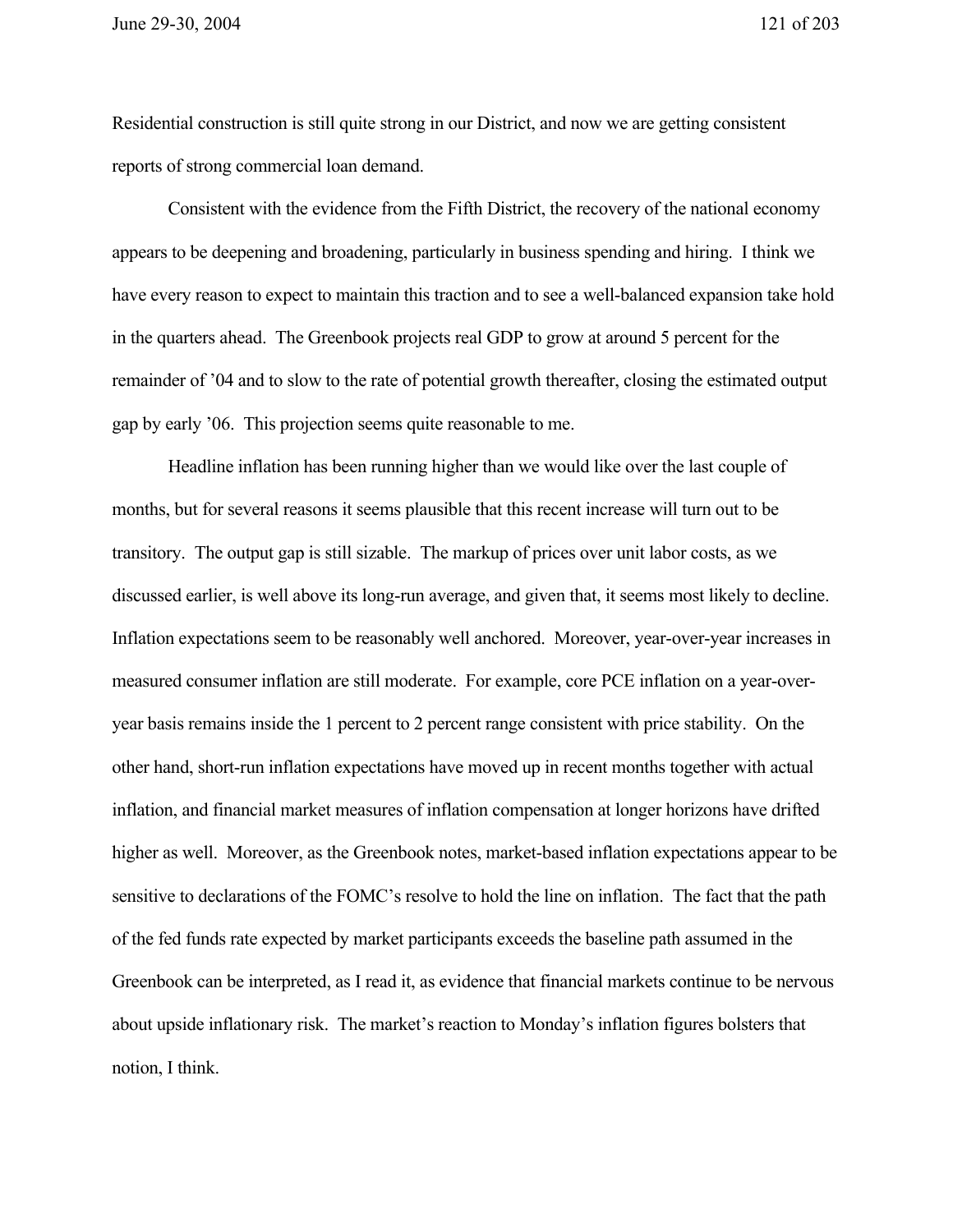All in all, though, I think we positioned ourselves reasonably well coming into this meeting. The labor market recovery is on track, inflation seems likely to moderate in the near term, and markets expect us to move interest rates higher at a fairly healthy clip. I think the main challenge for monetary policy in coming months will be gauging the speed with which we need to increase interest rates to hold the line on inflation.

CHAIRMAN GREENSPAN. Vice Chair.

VICE CHAIRMAN GEITHNER. Thank you, Mr. Chairman. Developments since our last meeting support a reasonable degree of confidence in the strength of the expansion and somewhat more concern about the outlook for inflation. The economy of the Second District seems to have strengthened further. Employment is growing very rapidly, and retail sales have been strong even in the face of the softer national numbers. Our survey of manufacturers shows persistently strong readings, with even more optimism six months out. Credit demand seems to be growing. Core inflation in the region has fallen off a bit but remains well above the national average. The anecdotal story in the District suggests a continued ability to pass on cost increases and growing pressure to raise compensation to attract and retain workers with the requisite skills.

At the national level, we think the fundamentals support continued strength in demand growth at a comfortable, if somewhat softer, rate. High levels of reported consumer confidence, strong income growth, and more-rapid gains in employment should support reasonably healthy growth in consumption. Investment seems likely to have ample reason and room to continue to grow at a rapid rate, with corporate balance sheets strong, profit margins strong, inventories low, and orders running high. We think foreign demand looks pretty positive, too, but not strong enough to avoid a significant negative contribution from net exports this year and next.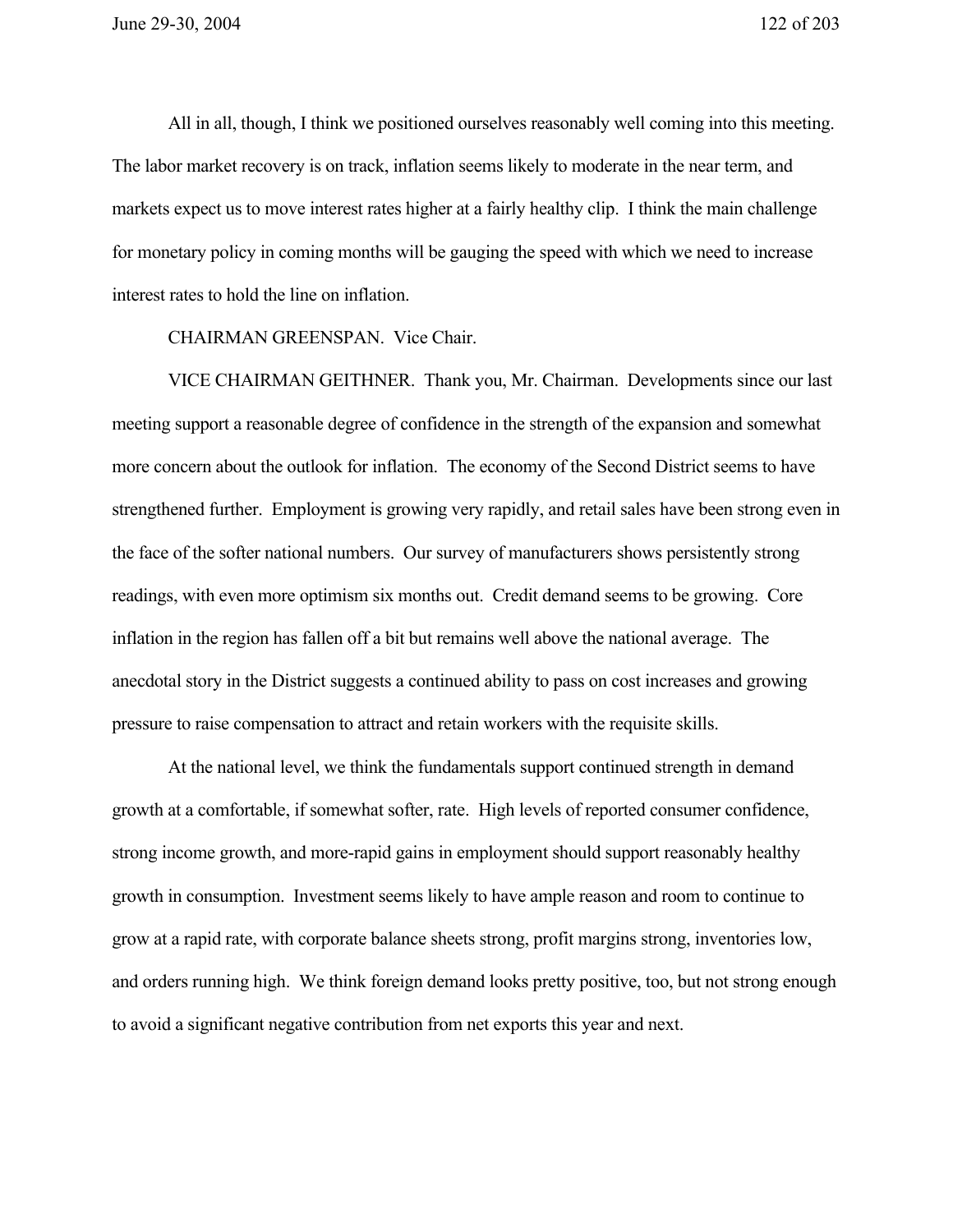On the assumption that monetary policy roughly tracks the present path of market expectations, we project GDP growth of about 4½ percent in real terms this year and somewhat under 4 percent in '05. We see the risks to this path as balanced, with the principal downside risks coming from the strategic realm rather than the economic—strategic in terms of a terrorist event or a major oil supply shock. On the economic side, the principal risks seem likely to come from a more substantial slowdown in household spending, a sharp reduction in near-term or expected productivity growth, or a sharp decline in the willingness of nonresidents to acquire U.S. financial assets.

We are somewhat more concerned about the inflation outlook. We have now seen significant acceleration in underlying inflation to a level somewhat above our range of comfort. We face some risk that a modest increase in inflation expectations—even after the recent moderation of those expectations—will feed through to higher compensation growth. The extent of the swing in unit labor costs, the various indications of supplier delays despite high reported capacity numbers, and the persistent reports of pricing power all suggest a pattern of inflation dynamics that is hard to reconcile with the degree of slack we thought we had perceived in the economy.

So we have raised our inflation forecast for core PCE a bit to 1¾ percent for '04, with a somewhat lower rate in '05. It stays below 2 percent in part because we still assume a reasonably substantial monetary policy response that is effective in containing expectations, in part because we believe oil and commodity prices will start to bring down the headline numbers, and in part because we still think productivity growth is going to be reasonably high. All those factors, combined with high profit margins, strong competitive pressures, and an expected gradual pace in the absorption of remaining slack in the labor market, work to contain inflation going forward. But we think the risks to that forecast may be somewhat to the upside. Or if we want to say the risks are balanced, we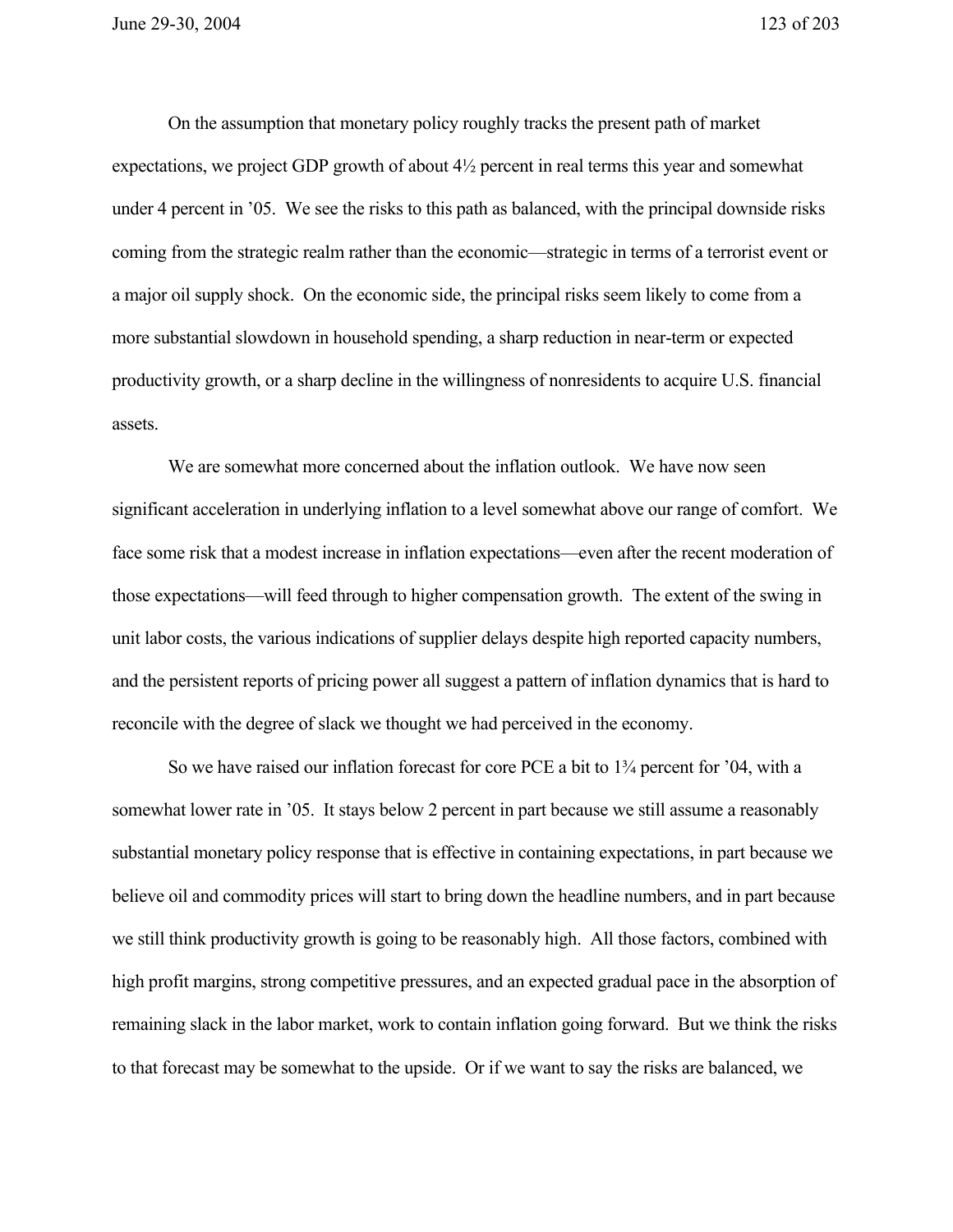June 29-30, 2004 124 of 203

think they are balanced around a higher path for underlying inflation and a higher bulge in the near term.

The uncertainty in the outlook reinforces the case for underscoring our commitment to do what is necessary to contain the risks to our objective of price stability. The costs of being perceived as too complacent about underlying inflation probably are now greater to us than the alternative. Now that we've reached the point where we need to begin to move to a more neutral fed funds rate, we take some comfort from the fact that financial markets seem reasonably well prepared for the beginning of this transition. The things we can measure as well as the anecdotal reports from a broad range of financial intermediaries suggest, as the Board staff now concludes, that the anticipated change in the fed funds rate will not cause a lot of collateral damage or be accompanied by a lot of volatility amplifying position adjustments and hedging. But there's a lot we cannot measure and cannot know about how the world will react to the initiation of what will have to be a substantial increase in the fed funds rate over time, after a very long period of low rates, and we're likely to encounter some surprises even if they are not systemic in their magnitude.

We are reasonably comfortable with the extent of the tightening that is now priced in, and we are pleased with how responsive those expectations have been both to the stronger data and the higher inflation numbers. However, the path of expectations still suggests a reasonably high degree of confidence that we will move in only 25 basis point increments. I don't think we can be fully confident that we can afford that gentle a path. Our signal should aim to qualify further the qualifications we have gradually introduced over the past few meetings and to emphasize that we will act as necessary to keep expected inflation low. We don't need to try to induce a significantly steeper path for the fed funds rate right now, but it probably would be helpful if the market built in a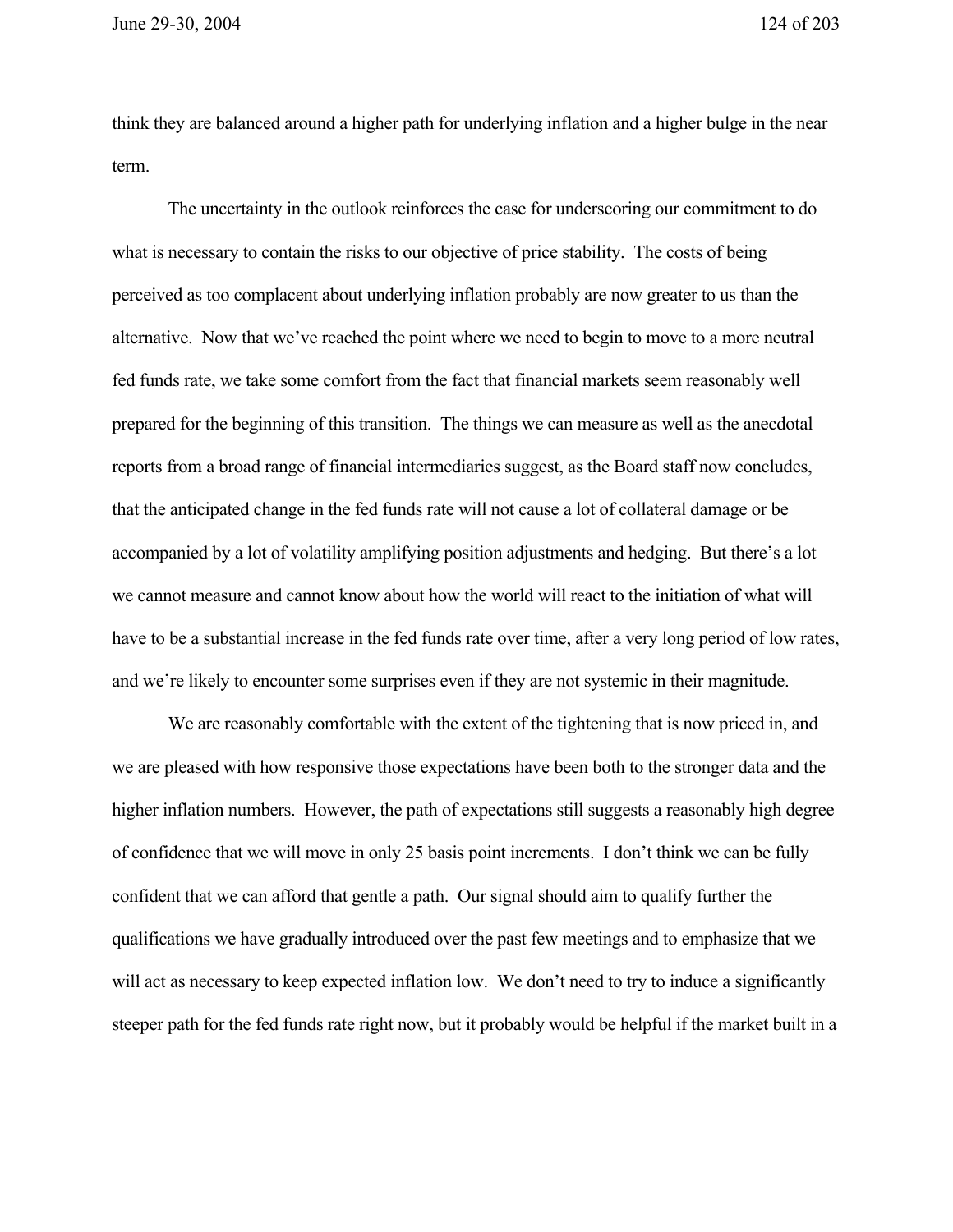somewhat greater expectation that we could move in larger increments this year if circumstances warranted. Thank you.

CHAIRMAN GREENSPAN. Governor Kohn.

MR. KOHN. Thank you, Mr. Chairman. My forecast, like most of yours, represents quite a nice outcome for the economy. I have growth somewhat above the growth of potential, so the output gap closes fairly gradually, with the economy reaching full utilization in the latter part of 2005 and core PCE inflation remaining below 2 percent. All this is accomplished in my forecast with an assumed measured pace of tightening. Like President Yellen, I would include something on the order of what is built into the market as measured.

I am expecting both slower growth and higher inflation this year than in my January projection. A number of developments have contributed to this less favorable configuration, but most prominent among them have been higher prices for energy and other imported goods and commodities. These have had the classic effects of an adverse price shock, damping growth and raising prices. These price increases seem to account for a good portion of the pickup in core inflation. And the effect on spendable income of the rising cost of oil and other imports with low short-run demand elasticities probably has kept demand for domestically produced goods and services from growing as rapidly as it otherwise would. In part, my relatively sanguine outlook from here reflects my expectations that these shocks won't be repeated and could even be reversed to a degree. Oil and commodity prices have come off their highs, as demand from China has cooled and consumers and producers have begun to adjust production and consumption to the higher prices. As the price shock effects erode, policy stimulus should show through more to the growth of demand, and inflation should abate. Next year, the timely erosion of fiscal and financial stimulus help to slow growth, just as the economy approaches full employment. And inflation should remain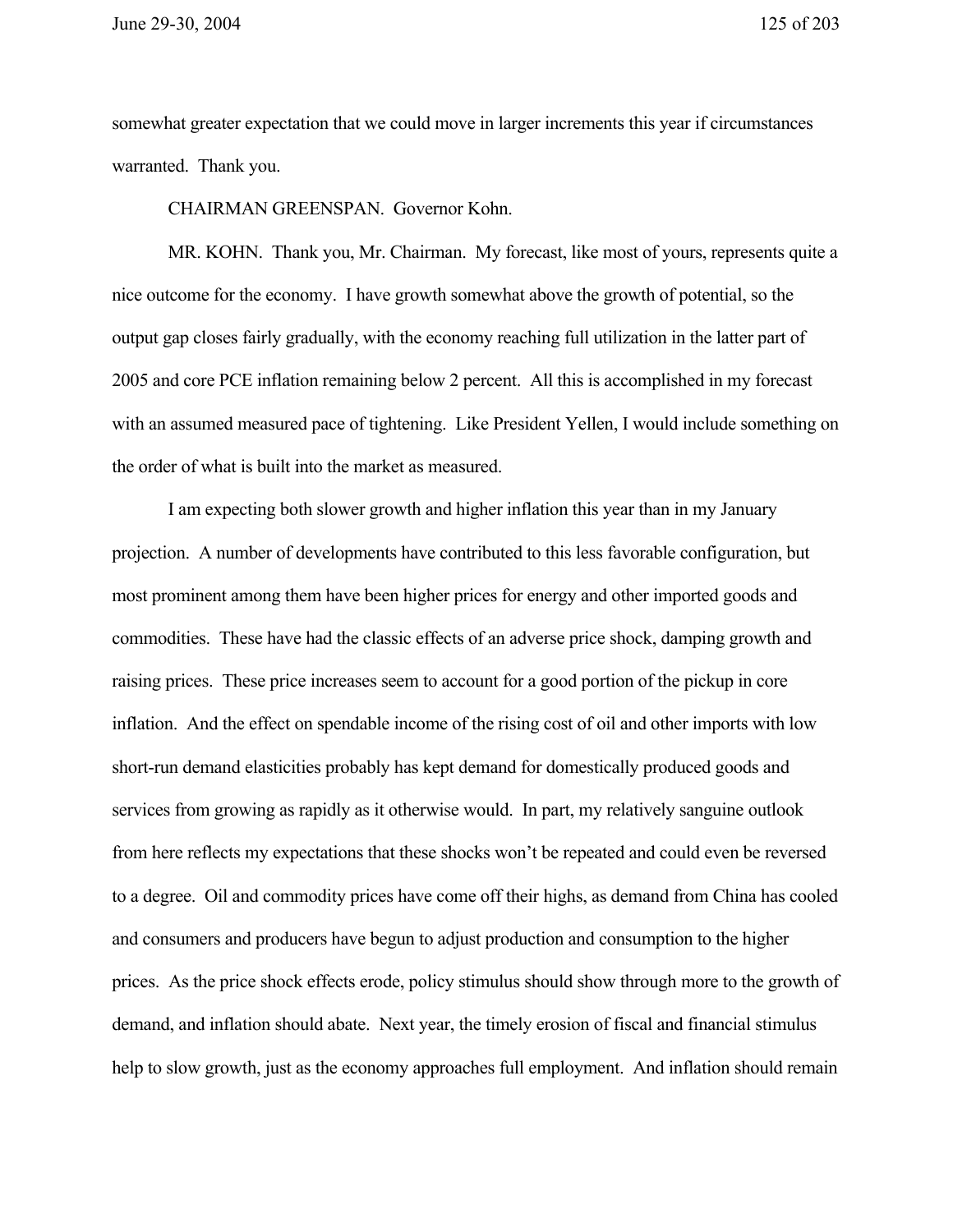contained, as continuing though ebbing margins of slack along with elevated profit margins keep markets competitive.

Something is sure to go wrong. The interesting questions revolve around how fast the output gap is likely to close—Is there a danger of overshooting without considerable near-term policy restraint?—and around inflation. Even if slack disappears gradually, is stable core inflation a reasonable expectation?

On the speed of closure of the output gap, recent information seems to be sending contradictory signs. Anecdotes—ISM and other business surveys and what we've heard around the table today—portray an economy with a considerable head of steam. This impression is reinforced by the large increases in establishment employment in recent months. Strong IP and a substantial increase in capacity utilization add to the impression that slack is disappearing fairly quickly, but an array of other data have suggested a slower approach to high resource utilization.

In the household survey, the unemployment rate is unchanged since January, and labor force participation hasn't risen. Moreover, the workweek, which one might anticipate would strengthen concurrently with or even before hiring, has barely budged off a very low level. GDP itself is estimated to have grown at a 4 percent rate over the first half of the year—a solid pace, as we say in our announcements, but hardly a barnburner when structural productivity is probably still advancing rapidly. This estimate of 4 percent includes a leveling-out of consumption in recent months, along with a couple of releases showing weak orders and shipments that highlight the solid rather than the ebullient character of the expansion.

Going forward, the risks around an expectation of a fairly gradual decline in slack appear to me to be roughly balanced. In addition to the possibilities of geopolitical oil market developments damping demand, we can't yet gauge how spending will respond to the recent rise in intermediate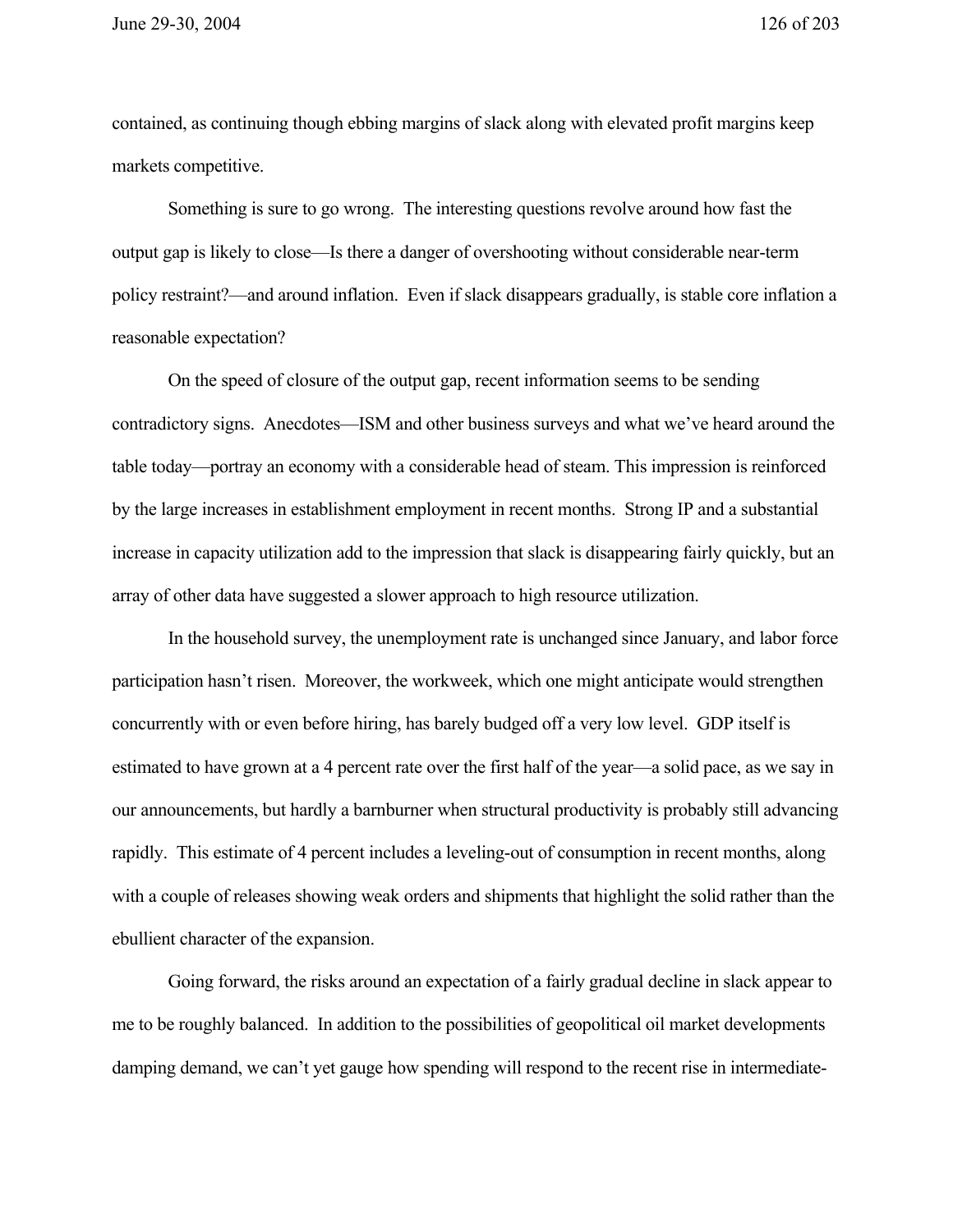June 29-30, 2004 127 of 203

and long-term rates. To be sure, as I already noted, several influences were holding back the pace of expansion this year, but 4 percent growth—only moderately above the rate of growth of the economy's potential—doesn't seem all that strong, given the unusual degree of fiscal and financial stimulus in the latter part of 2003 and early 2004. Financial conditions remain supportive of abovetrend growth, but they have tightened in recent months as markets have come to anticipate our actions. Household spending would seem to be the most vulnerable. The high level of household spending encouraged by low interest rates over recent years must have borrowed to some extent from future expenditures.

On the upside, there is some risk that spreading optimism, especially among businesses, could overwhelm the gradual erosion of fiscal and monetary accommodation. With an assumed measured pace of monetary tightening, neither policy turns restrictive next year. It could be that more of the strength in investment this year is attributable to underlying demand and less to the anticipation of the expiration of partial expensing at the end of the year. In this case, we could see more strength in investment persist through early next year than would be consistent with an appreciable moderation in growth.

In contrast to my views on the erosion of the output gap, I suspect, along with many of you, that the risks around my forecast that core inflation will remain below 2 percent are not quite balanced. To be sure, the weight of the experience of recent years suggests to me that 5.5 or 5.6 percent is above the NAIRU and that 76.4 percent is below the sustainable operating rate of manufacturers. I do not believe that the rate of obsolescence of human or physical capital has accelerated so much that this experience is no longer pertinent.

Moreover, as I noted, much of the pickup in core inflation this year seems to be explainable by one-time price-level adjustments; and long-term inflation expectations really haven't moved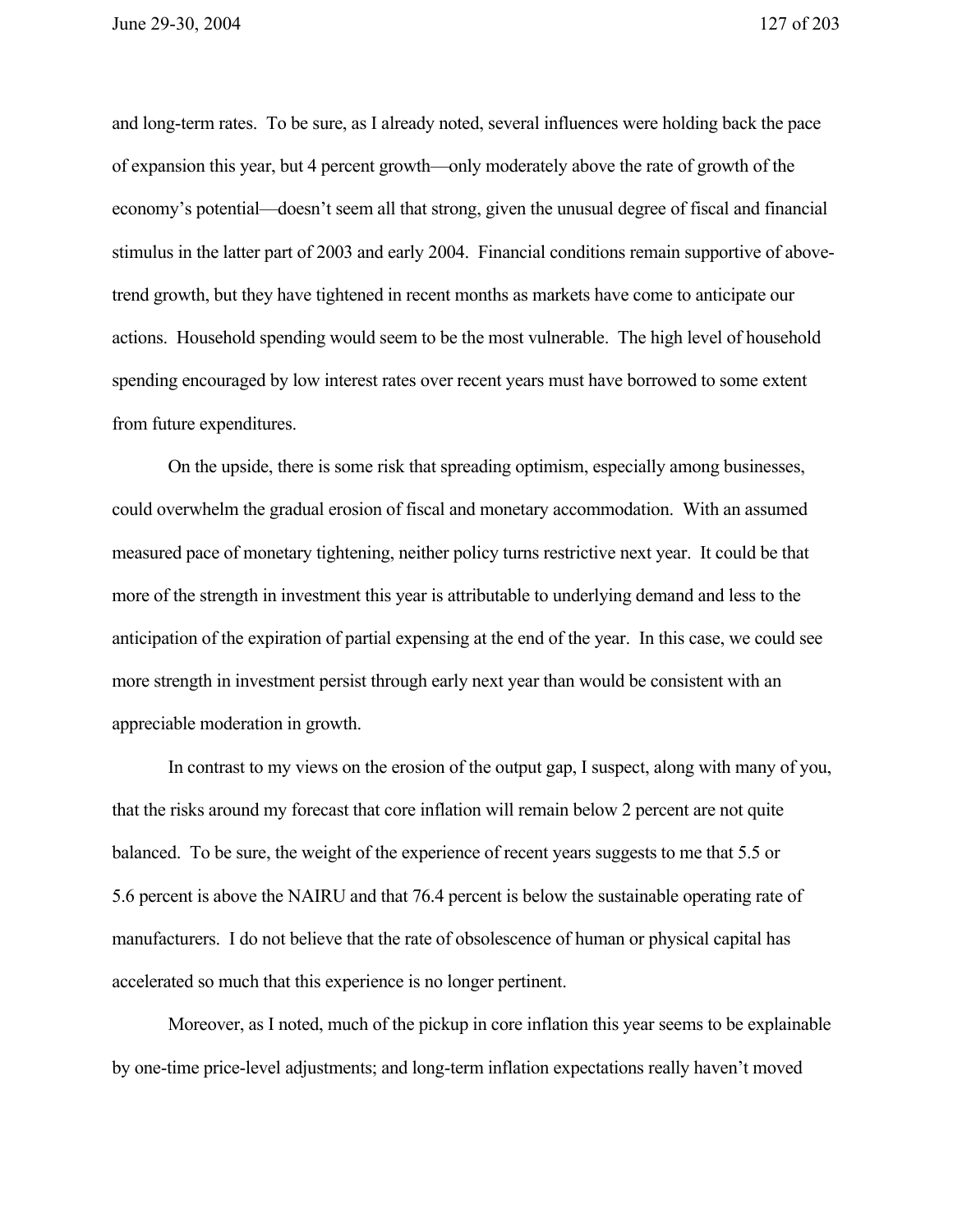June 29-30, 2004 128 of 203

much, on balance, even as short-term expectations rose substantially. Still, there is much we do not understand about the inflation process, as David was careful to point out this morning. And the pickup in core inflation has been a surprise to me. The output gap is an unobservable construct inferred from the behavior of other variables like prices and compensation—with considerable imprecision. And the extent of the slack in the staff forecast isn't that large. Hence we need to watch the inflation data carefully, and until I see some evidence that confirms my expectation that the recent rate of increase of core CPI and PCE inflation will stabilize and even moderate at least a little, the risk would seem to be on the side of higher inflation than my forecast.

My preference for the next part of this meeting would be not only to remove some of the accommodation of policy but also to find the combination of words that reflects both the central tendency of expectations of a measured pace of policy tightening and the recognition that, in these circumstances, the Committee must be alert to the possibility that it could need to take moredecisive action. If the Committee agrees that a "measured pace" of policy tightening is the most likely outcome, I think inclusion of these words in our announcement does convey useful information. With that language in place over the last few months, reactions in financial markets to incoming data have been substantial and sensible. I do not think that markets are interpreting "measured pace" as an unconditional commitment. Retention of this language along with a statement underlining our commitment to doing what is necessary to maintain price stability would not materially, in my view, constrain our actions in the future. If we do omit reference to a measured pace, we will need to rethink the balance of risks sentence. If we keep its present configuration or the suggested configuration in which the risks are balanced for both output and inflation, standing alone, that conveys essentially nothing about the Committee's concerns and its intentions. Thank you, Mr. Chairman.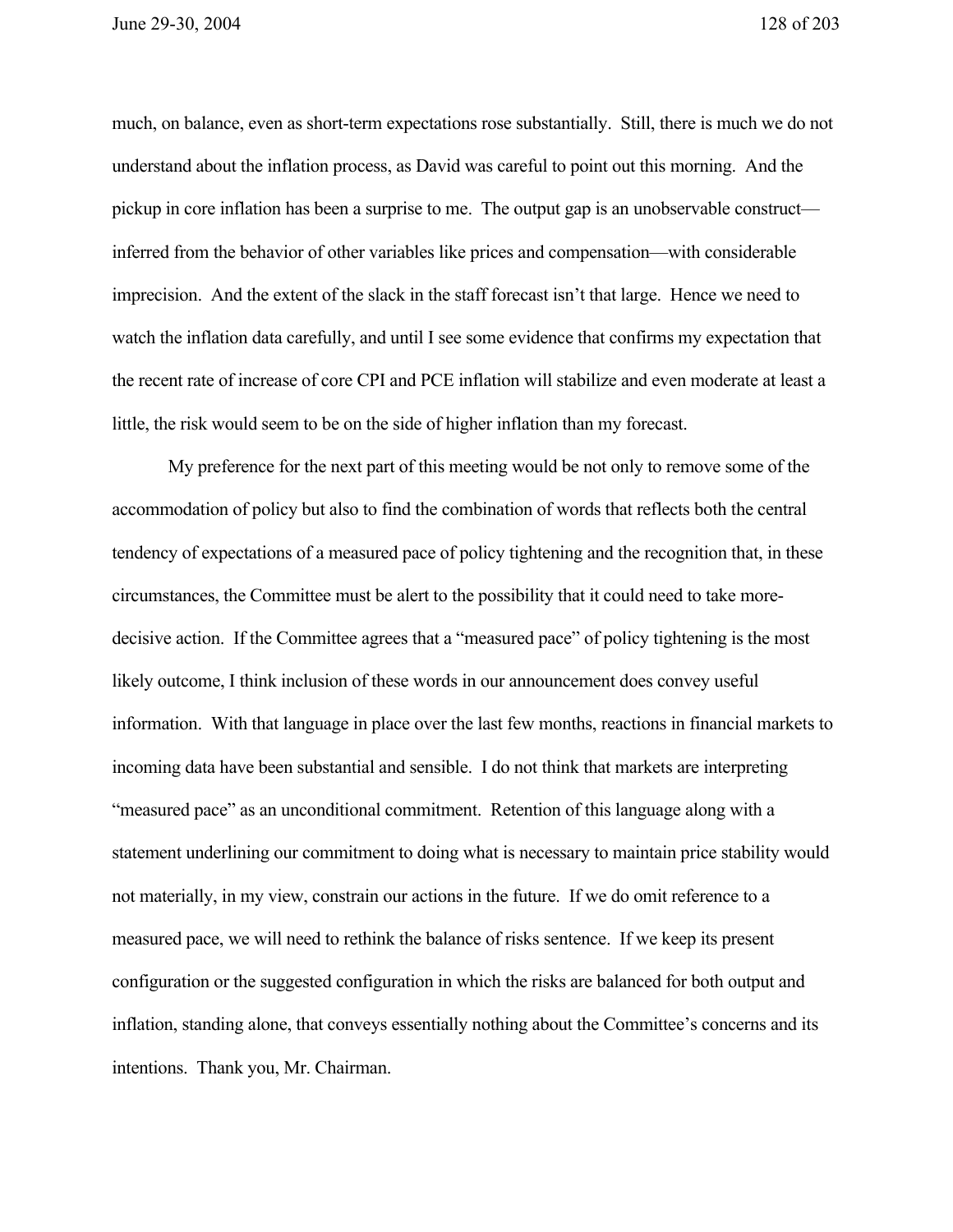June 29-30, 2004 129 of 203

CHAIRMAN GREENSPAN. Governor Gramlich.

MR. GRAMLICH. Thank you, Mr. Chairman. I read from the polls and the market surveys that it is a "slam dunk" or, to use another analogy that has been in the news lately, a "gimme putt" that the Fed will start raising rates at this meeting. That issue seems hardly worth discussing. What is on everybody's mind is how fast and how far rates will rise and whether the Fed is behind the curve.

For all the market chatter that the Fed is behind the curve, I frankly find it surprisingly hard to see much supporting macro evidence. Starting with the models, the Greenbook has the funds rate increasing by 2 percentage points over the next six quarters, a move of roughly 25 basis points in two-thirds of our meetings over the period. This pace is distinctly below what almost every market commentator is talking about and below the Fed funds futures curve, and it still leaves the funds rate well below equilibrium at the end of 2005. I would have thought that such an approach would be too little, too late, and would let inflation start increasing. In fact, at least in the models, it conforms remarkably well with what the Bluebook calls a "perfect foresight" path, under which the long-run inflation and unemployment outlooks conform quite closely to my normative targets. By this standard, at any rate, the Fed doesn't seem to be behind the curve. But those are just models.

Broadly speaking, there are two relationships that could go awry in these simulations. The first involves what is being called the pass-through issue. Whatever the overall rate of utilization, because exogenous prices or expectations have increased, inflation could rise—at least for a time. What exogenous prices? One is commodity prices, but these have been shown to have a small effect on overall prices and have already started turning down. Another is oil prices. While there is still significant uncertainty about the Middle East, the staff has made a calculation that even removing the entire Iraqi oil output from the market would raise overall core PCE inflation only a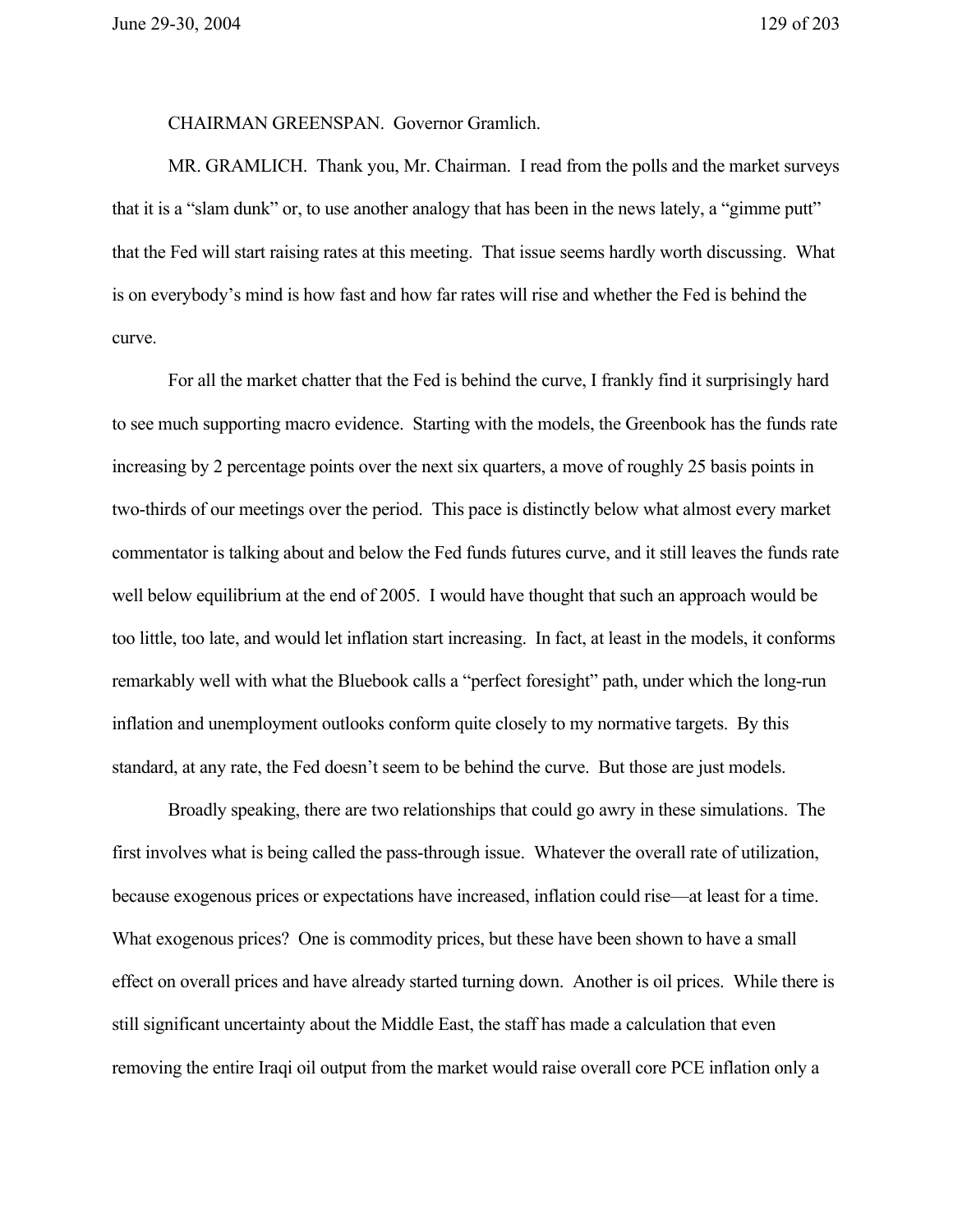June 29-30, 2004 130 of 203

few tenths of a percent. Moreover, the staff's demand–supply analysis makes it as likely that oil prices and futures prices will fall as rise. Non-OPEC oil supply has turned out to be increasing faster than demand, and indeed, oil prices have backed off recently. A third is the dollar, which of course we discussed extensively yesterday. There's not much more to be said about that except that in a lot of scenarios that adjustment doesn't come with a whole lot of inflationary potential for the economy. As for inflationary expectations, the short-term measures have indeed risen, but slightly. However, as has been noted by several people, price markups are also very high, and they could put downward pressure on overall prices. At a time with as much uncertainty as now, it is always possible that inflation will rise through this pass-through channel, but a careful look at the evidence actually leads me to have substantial doubts about that.

The other possibility for a rise in inflation involves the fact that output gaps may not be as large as the staff thinks. Of course, they may not be, but to me there is plenty of evidence that the present 5.6 percent rate of employment does not represent full capacity economywide. First, of course, I can remember a few years ago when the unemployment rate went to 4 percent with no real hint of acceleration in inflation. Second, employment as measured by the employer survey is still well below its peak, and as Don just noted, labor force participation is low, and the workweek is still very low. Wages have increased a bit but have not really accelerated. And unit labor costs are still low, though picking up a bit. The whole picture does not look to me like one of overfull macroeconomic capacity, and I still find myself reasonably comfortable with a NAIRU in the neighborhood of 5 percent.

Considering the pass-through channel and the output channel together, somewhat to my surprise the inflation risks really do seem somewhat balanced to me. This is, of course, exactly what the FOMC has been saying for a time now. As Kissinger once said, "The statement has the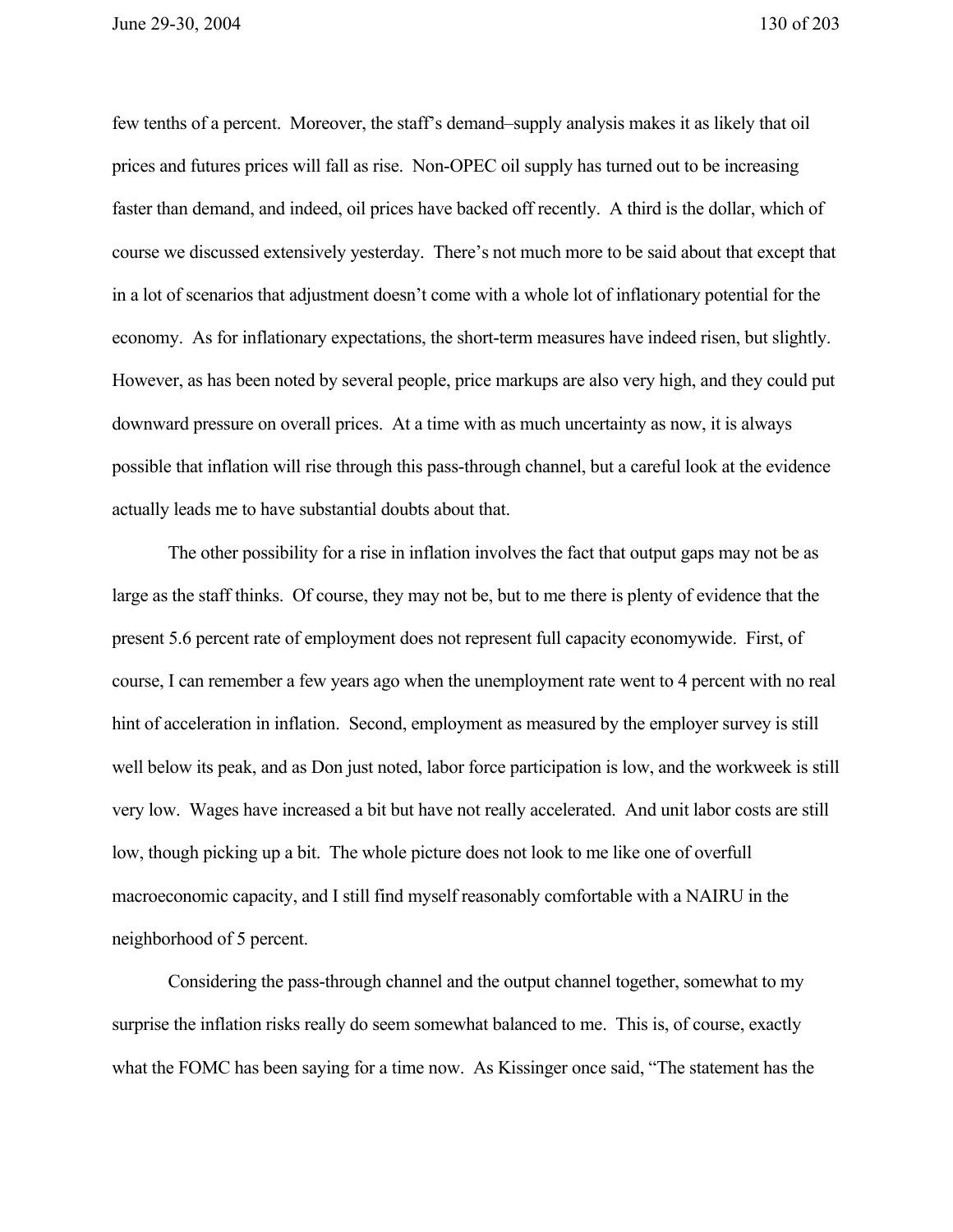added advantage that it actually seems to be true." [Laughter] As a best guess, I'm still comfortable with the main strategy of a gradual increase in rates starting now and at every meeting or so. But we do have to worry about more than best guesses. As I said last time, I'm still nervous on the upside partly because of the unhappy and haunting experience of the '70s. The logic may have looked as though inflation would not get out of control then either, but it did. So I still think we have to be ready to activate Plan B—a more rapid rise in rates, which we can put into effect if future data reports and other indications start suggesting that inflation really does seem to be truly ramping up. Such a Plan B would alert the market now to the fact that, if we do seem to be falling behind the inflation curve, somehow or other the gradual pace will give way, and we'll raise rates more rapidly. Thank you.

## CHAIRMAN GREENSPAN. Governor Ferguson.

MR. FERGUSON. Thank you, Mr. Chairman. During the intermeeting period I have been struck mainly by the surprises that have come in. Unfortunately, this time around the surprises have been somewhat contradictory. We have already had some discussion of what the downside surprises have been, so let me try to be fairly brief. The first, obviously, was that first-quarter real GDP growth was revised down about  $\frac{1}{2}$  percentage point. In addition, the new orders and shipments data in May, while strong, were weaker than expected, and the staff has already indicated how that affected their thinking. More recently, consumer spending, while also strong, was noticeably weaker than expected. And finally, if one does a quick review of the Greenbooks over this year, it is clear that, for almost every forecast round, the staff has been revising down its outlook for both 2004 and 2005.

So, why this litany of downside surprises for the real economy? It is not because I doubt that the economy is on a self-sustaining growth path. I do not. Other elements of the economy—in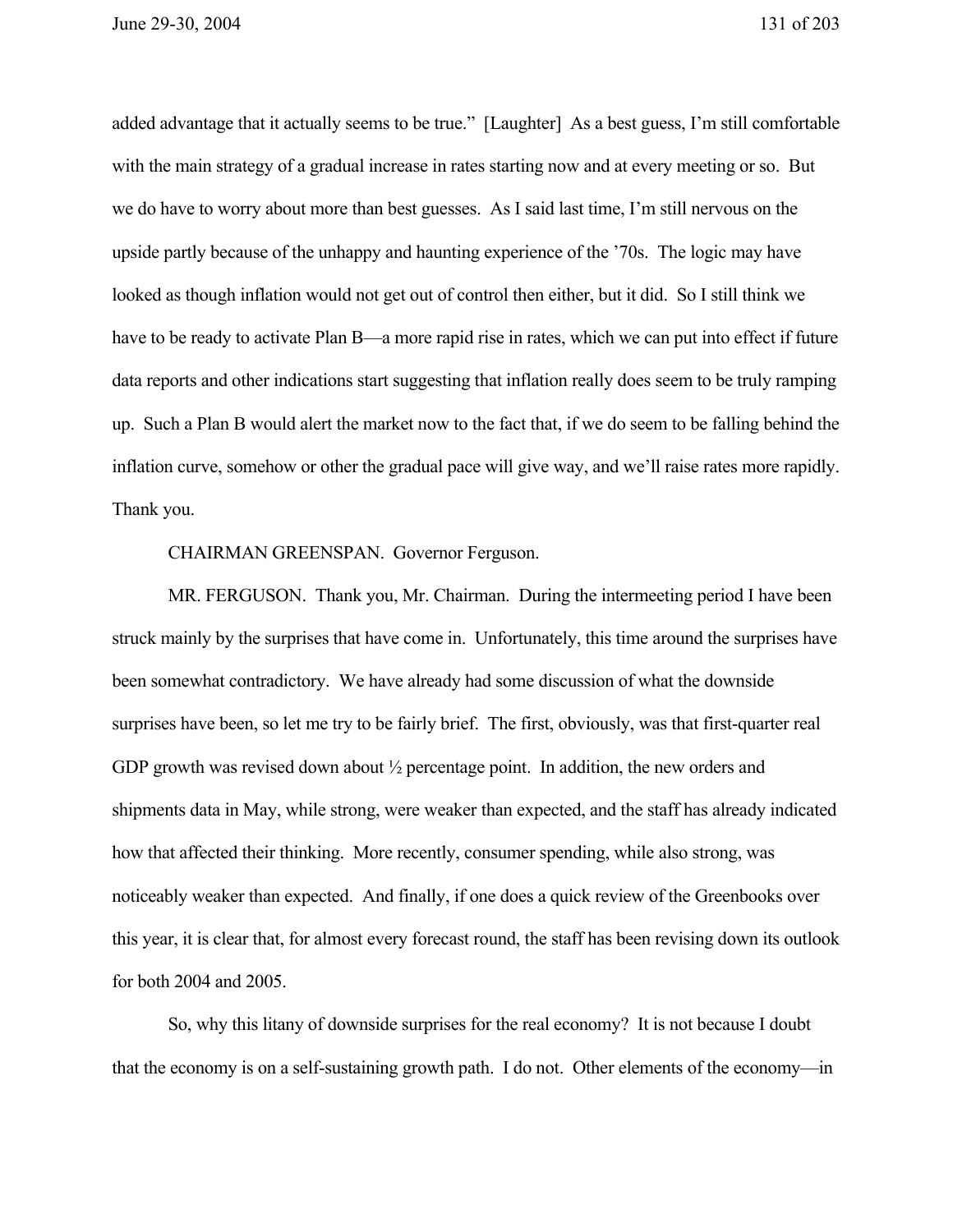June 29-30, 2004 132 of 203

particular, strong job growth and consumer confidence—seem poised to provide the underpinnings for momentum in the economy. And perhaps this short list of downside surprises only reminds us that economic growth does not follow a smooth monthly or quarterly pattern. However, I must admit that this pattern of downside surprises leaves me with some concern that the path of the economy may be shallower than originally thought and perhaps even somewhat below the growth rate of potential. But, as I think Don and Ned both indicated, the fact that the unemployment rate, the labor force participation rate, and the capacity utilization rate have all remained stubbornly low or high—depending on how you think about it—suggests that, indeed, we are not closing the gap as rapidly as some had feared. This recent softness and this shallower path out of 2004 and into 2005 are somewhat worrisome to me because they seem to be emerging just at a point when fiscal policy is falling back from noticeably stimulative to slightly contractionary. So in short, at least in comparison to the original Greenbook projection, I put much more weight on the downside possibilities, and therefore I'm more comfortable with the new forecast the staff presented this morning.

Now obviously, on the other side of this surprise index, there have been surprises on the upside with respect to inflation. I find these surprises not terribly troublesome in that I think we still are most likely to end up being in what I would describe as the zone of price stability. But I must admit that we're probably at the upper end of that zone at this stage. What is probably more troubling about these surprises on inflation is that they are relatively hard to explain. There are some who argue that the real surprises on inflation were so low last year that we are now just dealing with the natural catch-up. Many argue that the pass-through for oil, commodity prices, and import prices in general is higher than historical norms, though we saw yesterday that some would argue that we are simply returning to the norm. Finally, some would use the upside surprises in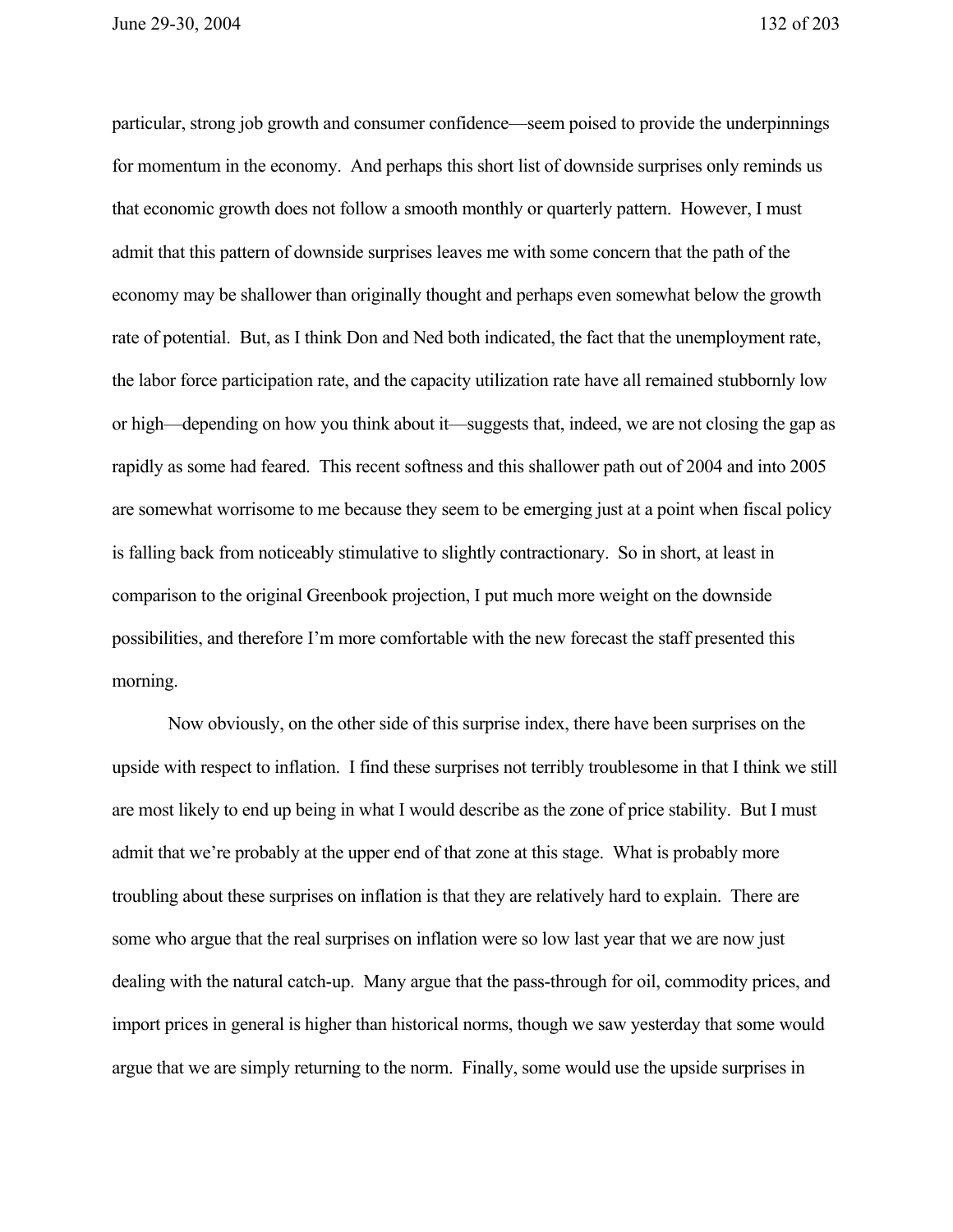June 29-30, 2004 133 of 203

inflation to argue that the most commonly held view of inflation dynamics—namely, that inflation pressures remain subdued as long as resources are slack—is wrong. Others looking at the same set of data would argue that we really don't have a very good understanding of slack resources or how large the slack is in the economy. In any event, while I think that inflation is not yet a pressing danger, we clearly must consider for the first time in a long time an upside risk as well as a downside risk around our core or baseline forecast. These surprises also remind us how unfortunately little we know about inflation dynamics, as I think the staff indicated in their presentation. The models that we have on price level changes I think have an  $r^2$  of somewhere around 0.5 or 0.6, suggesting that humility in this regard, as with other things, is very important.

So very briefly, recognizing the time, what are the implications of these surprises and uncertainties for monetary policy? As Ned has already indicated, we're obviously about to embark on a phase of tightening. That is an action I will fully support. Policy rates are clearly too low for an economy that is growing as ours obviously is. And as the economy normalizes, the policy rate should also normalize. However, given the uncertainties that I at least feel about the outlook for both price stability and output stability, I would encourage us to follow a very pragmatic path. I believe we should make as few changes as possible in the general message we have been sending, while maintaining our credibility and our commitment to our mission. We should also continue to hold open the option that we can adjust our plans as incoming data warrant on either side. Forty years ago, Barry Goldwater made a comment that I'd like to use now: "Gradualism in the face of uncertainty is no vice. Undue haste in defense of credibility is no virtue." [Laughter]

CHAIRMAN GREENSPAN. Did he say that? [Laughter] MR. FERGUSON. Forty years ago, I was thirteen! [Laughter] CHAIRMAN GREENSPAN. Governor Bies.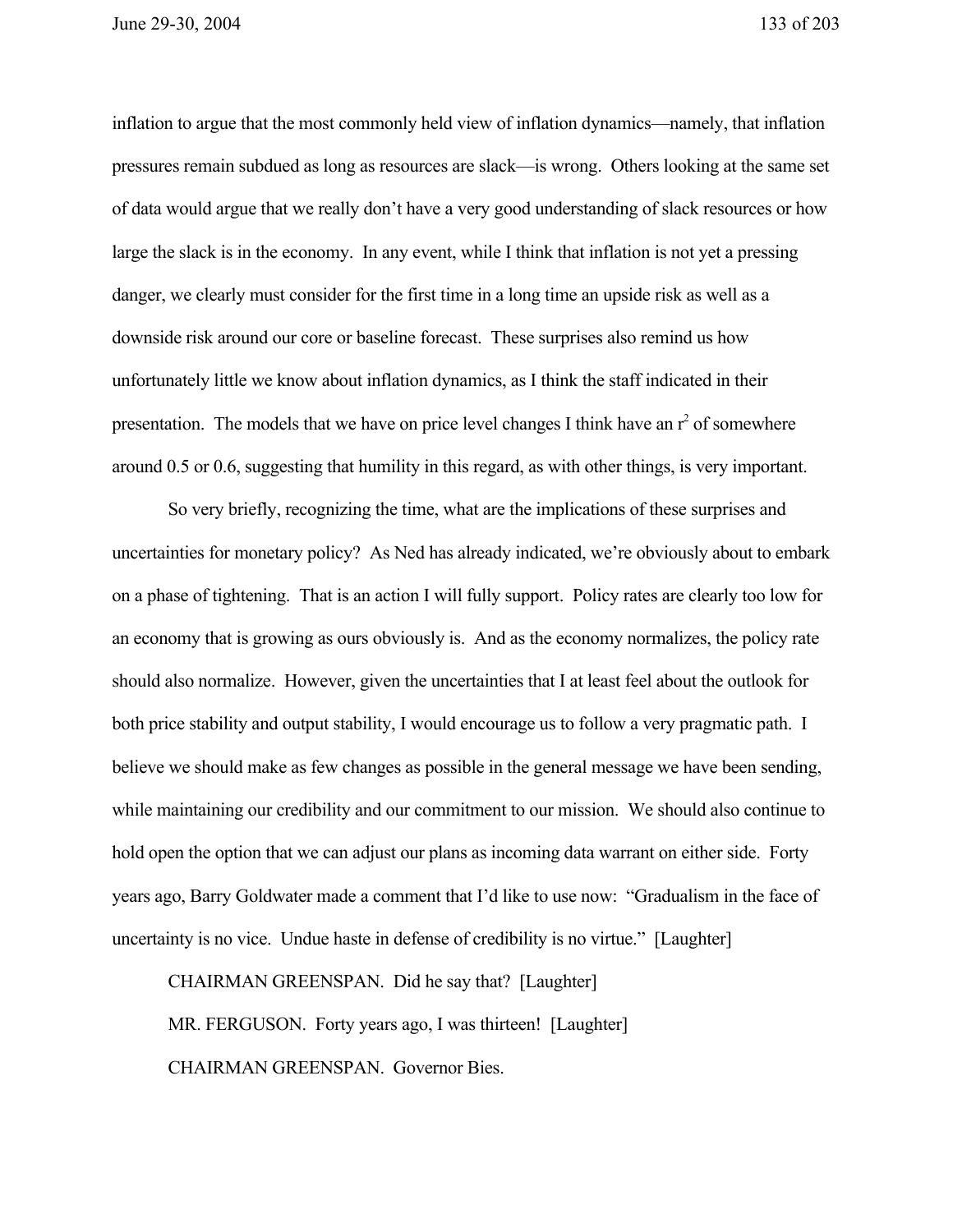MS. BIES. Thank you, Mr. Chairman. Economic growth is increasingly becoming broadbased and, I believe, sustainable. Capital expenditures, whose curtailment was the cause of the last recession, are strong. Employment growth in the last several months has really come back to life. And manufacturing is showing real strength for the first time, with rising capacity utilization and employment growth for four consecutive months. Retail sales continue to grow solidly. And inventories, while increasing, continue to be well managed by companies as inventory–sales ratios drop to new lows every month, which should, in turn, support expansion going forward.

Corporate profits are up over 31 percent in the last year, and forecasts are for continued strong growth in 2004. Debt–equity ratios for nonfinancial corporations continue to improve from their peaks set in the third quarter of 2002 and are now down to levels last seen in the 1970s. Our recent flow of funds data for 2004:Q1 show a fourth straight quarter of a surplus funding gap for businesses. Thus, companies have the financial strength to fund continued expansion internally and to access capital markets and financial institutions for funds on favorable terms.

Earlier, the Chairman made a comment about the profit share of GDP versus GNP, and the staff—Steve in particular—won't be amazed that that is one of the numbers I tend to look at over time. The profit share of the GDP number actually shows a more extreme peak in profit share. It hit a seventy-five-year high of  $8\frac{1}{2}$  percent of GDP in the first quarter, and that's about  $2\frac{1}{2}$  points above the long-run average. Profit share does tend to revert to the mean over time. But what does that imply right now? We know that analysts looking at individual companies forecast that earnings per share for 2005 will show a marked slowdown but still growth. And they are assuming that companies will have to absorb more costs that are not passed through to customers into 2005.

Historically, most profit margin reduction comes through relatively faster growth of labor costs than prices, and that is reflected in part in the recent revisions we've seen in employee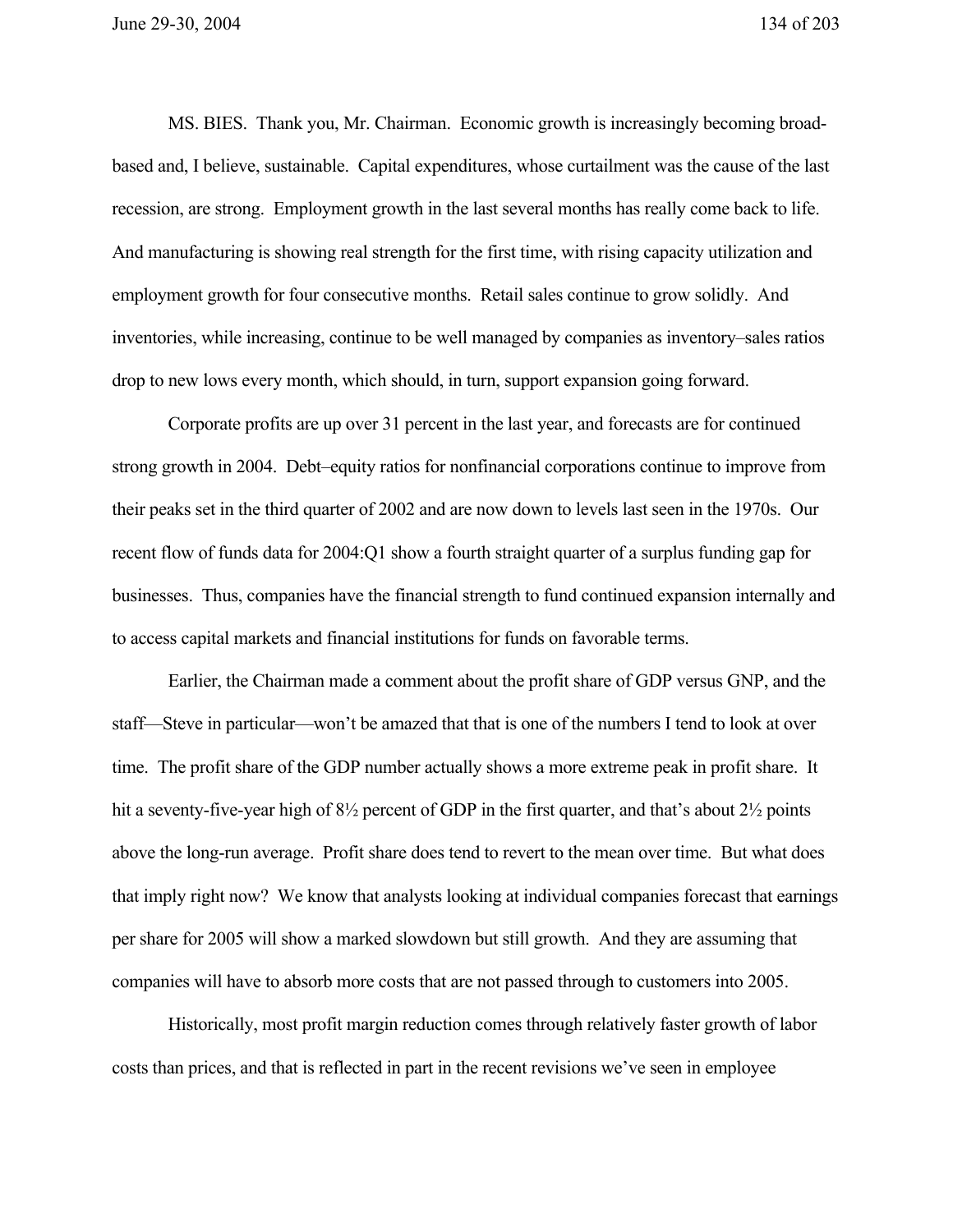compensation costs in the fourth quarter of '03 and the first quarter of this year. Productivity growth slows as the expansion progresses, and competition for workers intensifies as strong employment growth continues. Those factors and increased compensation to retain the best employees in more-competitive labor markets will all likely contribute to a larger share of income going to labor. So I am less optimistic on labor costs than the staff forecast.

The various inflation measures released since the last FOMC meeting showed surprising strength. One of the few indicators to improve, the core crude component of the producers' price index, has now fallen for two months, but that's after nine months of exceptional increases. The core CPI eased a bit in May after three months of acceleration. While one can point to unusual jumps in prices for items such as used cars, apparel, or lodging, the list of these exceptions is getting broad enough to ask whether pricing power has returned in a much wider sense. So I think this is a time when we need to be especially attentive to the incoming inflation data and make sure we act promptly to limit further acceleration.

CHAIRMAN GREENSPAN. President Bernanke.

MR. BERNANKE. Thank you, Mr. Chairman. I'd like to share with you Meyer's Rules of Forecasting, as propounded by former FOMC member and current sensationalist author, Larry Meyer. [Laughter] Rule 1, stick with your forecast as long as possible. Rule 2, when your forecast becomes untenable, make a new forecast. Rule 3, know when to switch from rule 1 to rule 2. [Laughter]

There's nothing much needed in terms of changes to our forecast for the real side of the economy, which has thus far evolved much as this Committee predicted in both June 2003 and January 2004. The economy has come a long way in the past year, and as we contemplate new challenges ahead, we should pause to take some satisfaction in the Federal Reserve's contribution to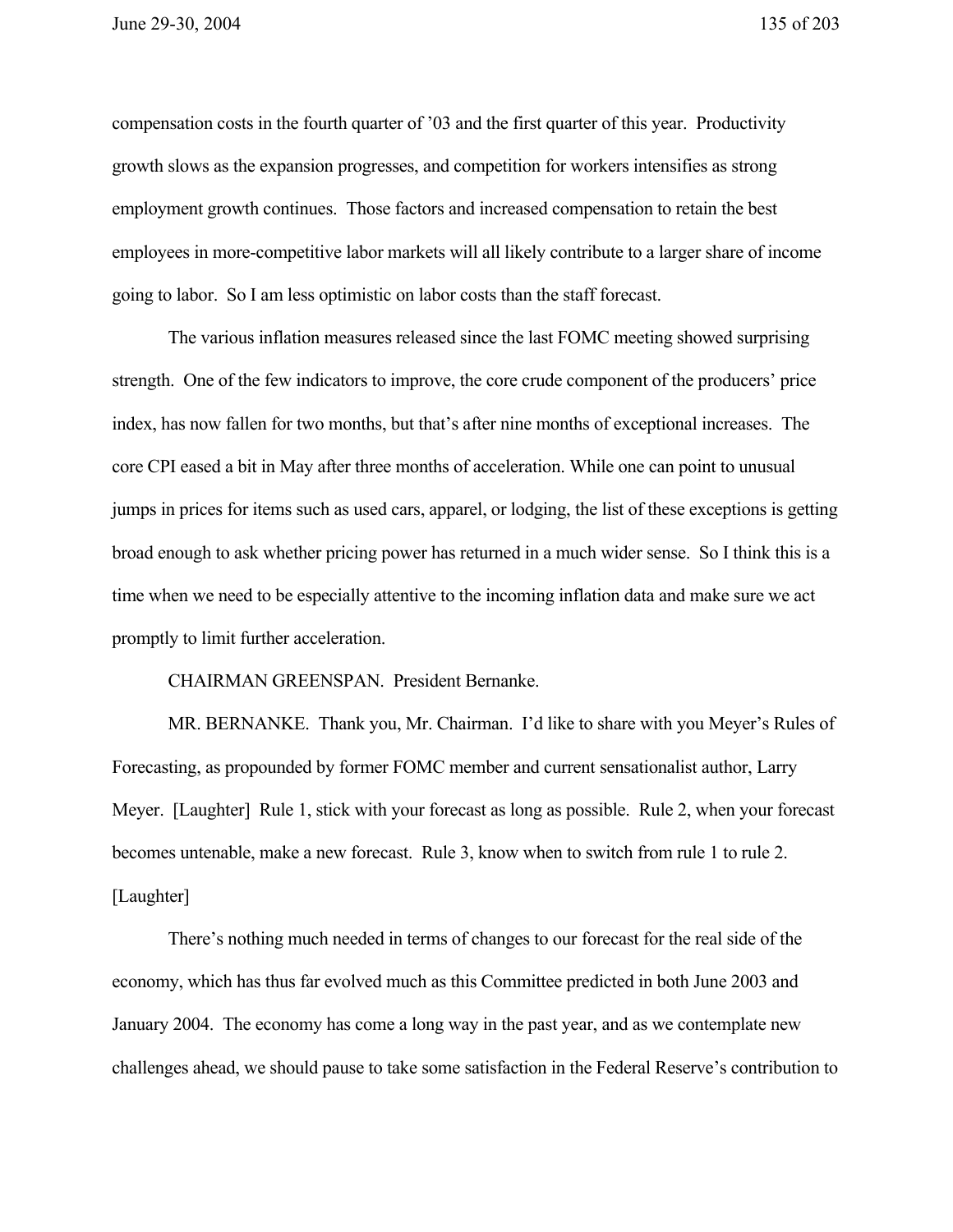the turnaround. Our policy actions, reinforced by innovations in our communication strategy, helped provide crucial support to the economy during a dangerous period.

As an aside, there has recently been a bit of revisionism to the effect that our concerns with deflation a year ago were overstated on the grounds that the official statistics may have in some way exaggerated the true extent of disinflation. Understanding last year's inflation behavior is important but in my view not really relevant to assessing the extent of the policy challenge the FOMC faced in early 2003. The most salient fact about the first half of 2003 was that the economy continued to sputter even as our policy rate declined to 1 percent. We thus faced the real possibility, whether remote or not, that the funds rate would reach or come close to the zero lower bound, a development that would have greatly complicated our subsequent policymaking. Avoiding those dangerous waters on the way to robust economic growth was an important achievement indeed.

Unlike the growth forecast, the inflation forecast is one to which Meyer's rules of forecasting may now apply. I certainly did not anticipate the pickup in inflation we have seen in the past few months, and I congratulate my colleagues who were more astute than I in appreciating the early change in the pricing environment. Given what we have seen in the inflation data, the question now is whether the time has come for me to switch from Meyer's rule 1 to rule 2. I wish rule 3 would give more practical guidance on this question! [Laughter] The key issue, of course, is whether the recent increase in inflation portends further increases or whether it was instead at least partly temporary. Though suitably chastened by my recent forecast misses, I guess I can't help myself. I'm still inclined to the view that inflation, both headline and core, is likely to moderate in the second half of the year. In particular, the stabilization of energy prices—oil prices are now more than 15 percent off their peak—non-energy commodity prices, and the dollar bode especially well for the inflation outlook, though it may be some months before we see the full effect.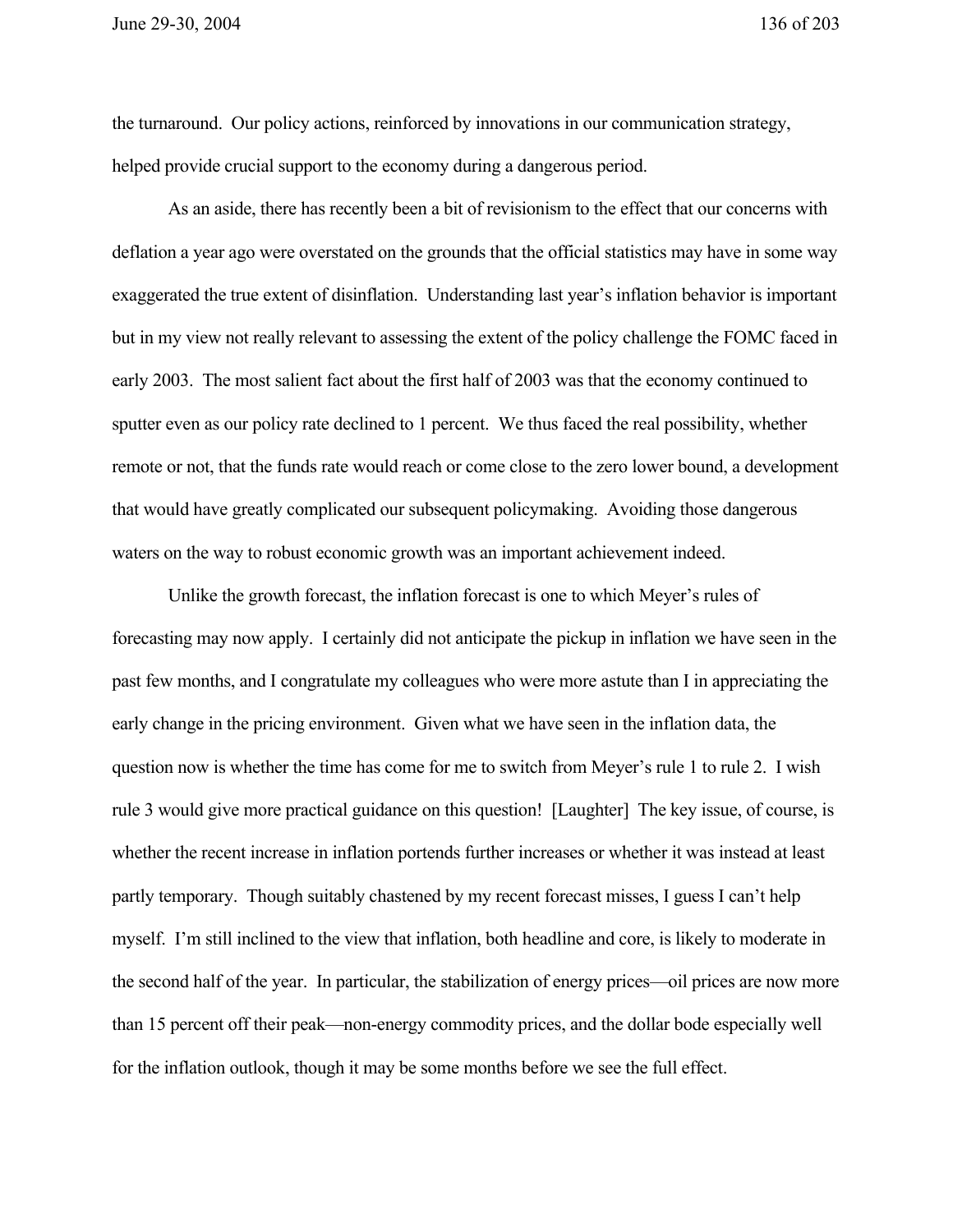In this respect, I find the decomposition of the recent increase in inflation provided to me by staff member Charles Fleischman and similar to the presentation this morning quite interesting. Between the second half of 2003 and the first half of 2004, core PCE inflation increased by a full percentage point at an annual rate. Of this increase, 0.4 percentage point was accounted for by a rapid acceleration in nonmarket prices—i.e., made-up prices, notably the infamous deflator for financial services. With nonmarket prices excluded, more than 100 percent of the acceleration in core PCE inflation between 2003:H2 and 2004:H1 can be accounted for by higher inflation or less deflation in goods prices, particularly durable goods prices. In contrast, the inflation in services excluding energy, whether inclusive of housing services or not, has actually decelerated in the past six months. As it seems likely that goods prices would be relatively more affected by changes in the value of the dollar and in the prices of energy and raw materials, this pattern seems consistent with the inference that the recent increase in inflation is due more to these factors than to a generalized increase in aggregate demand or higher labor costs, for example.

Moderation of inflation does require that unit labor costs remain under control. Labor supply still seems quite elastic. The fact that the recent addition of more than a million jobs has barely affected the unemployment rate suggests that many people stand ready to enter the labor force as conditions improve. Wage trends are more difficult to assess. Compensation per hour in the nonfarm business sector increased at a 4.7 percent annual rate in the first quarter, more than we expected. However, because total compensation data include such items as retrospective pension payments and the value of exercised stock options, they may overstate the true marginal cost of labor. At the other extreme, average hourly earnings of production workers, which exclude such items but also exclude other benefits costs such as health insurance, rose only 1.9 percent at an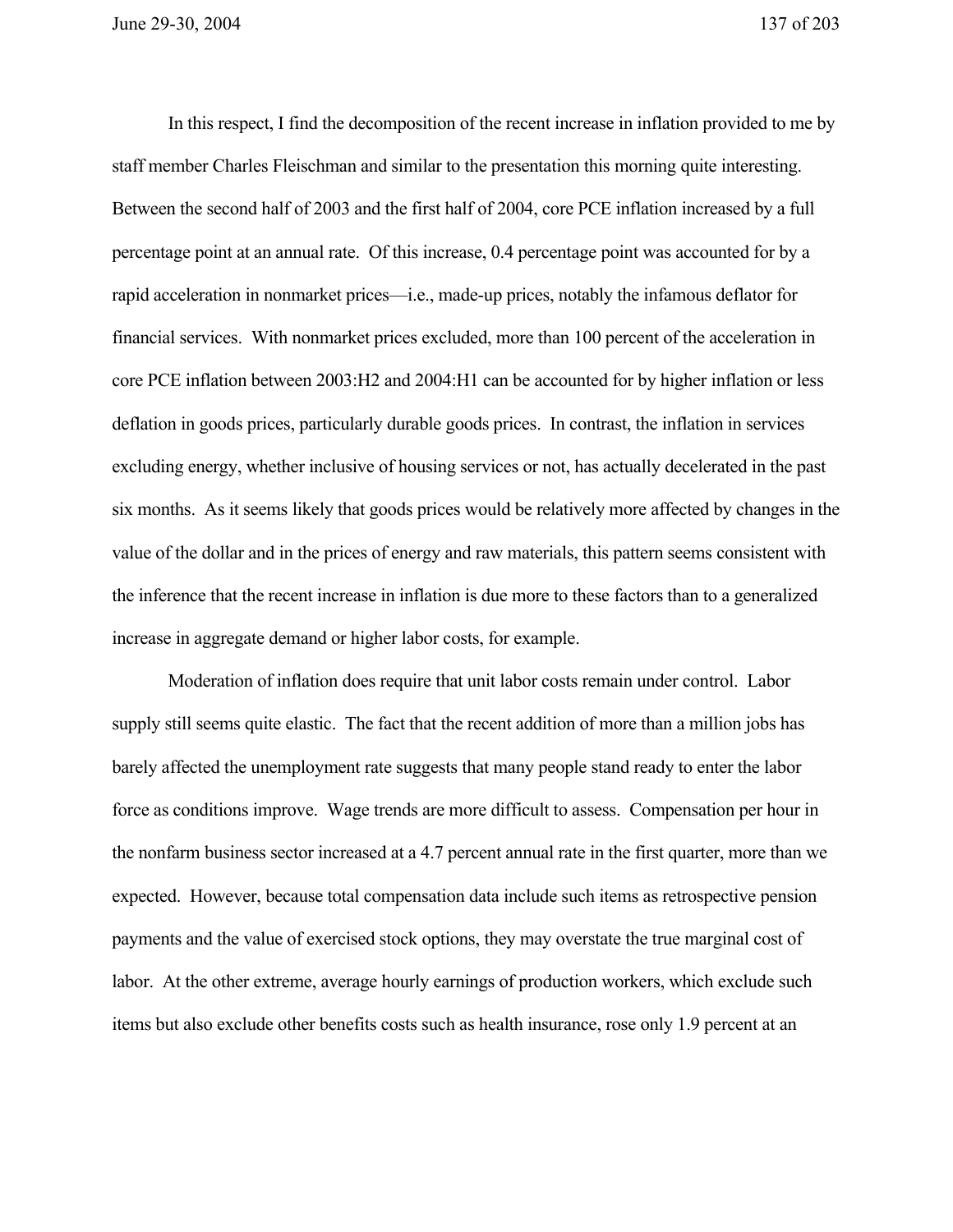annual rate in the first quarter. The true growth in marginal cost is no doubt bracketed by these two figures.

All this said, it has been brought home to me by recent experience that inflation forecasts as well as output forecasts are, of course, always hazardous and seem particularly so today. Knowing when to switch from Meyer's rule 1 to rule 2 is not so easy. Given these uncertainties, it seems to me that the best tactic for us at this juncture is to temporize, embarking on a program of gradual rate increases but remaining alert and ready to adjust in response to incoming information.

With respect to communication, I would simply say that I am fairly comfortable with the configuration of expectations about future tightening that is now built into the market. So if we do change communication, I hope we will be careful not to destabilize those expectations unduly. Thank you.

CHAIRMAN GREENSPAN. Governor Olson.

MR. OLSON. Thank you, Mr. Chairman. In preparation for today, I surveyed three banks—a New York money center bank, a Southeastern regional bank, and a national bank with a Midwest base and a twenty-four-state footprint. I came away with two strong reactions from those interviews. The first had to do with asset quality. Two of my three contacts used phrases like "the best ever" and "getting better." In their assessment, asset quality exceeded that suggested in Steve's chart show on both the consumer and the business sides, and in my judgment it is at a level that also is better than what could be achieved simply by the application of good credit standards by banks. When I pursued this question, the bankers suggested that it is an indication of management discipline. I think the same discipline that Sandy Pianalto referred to, which we are seeing throughout the rest of the business community, is evident also in borrowing.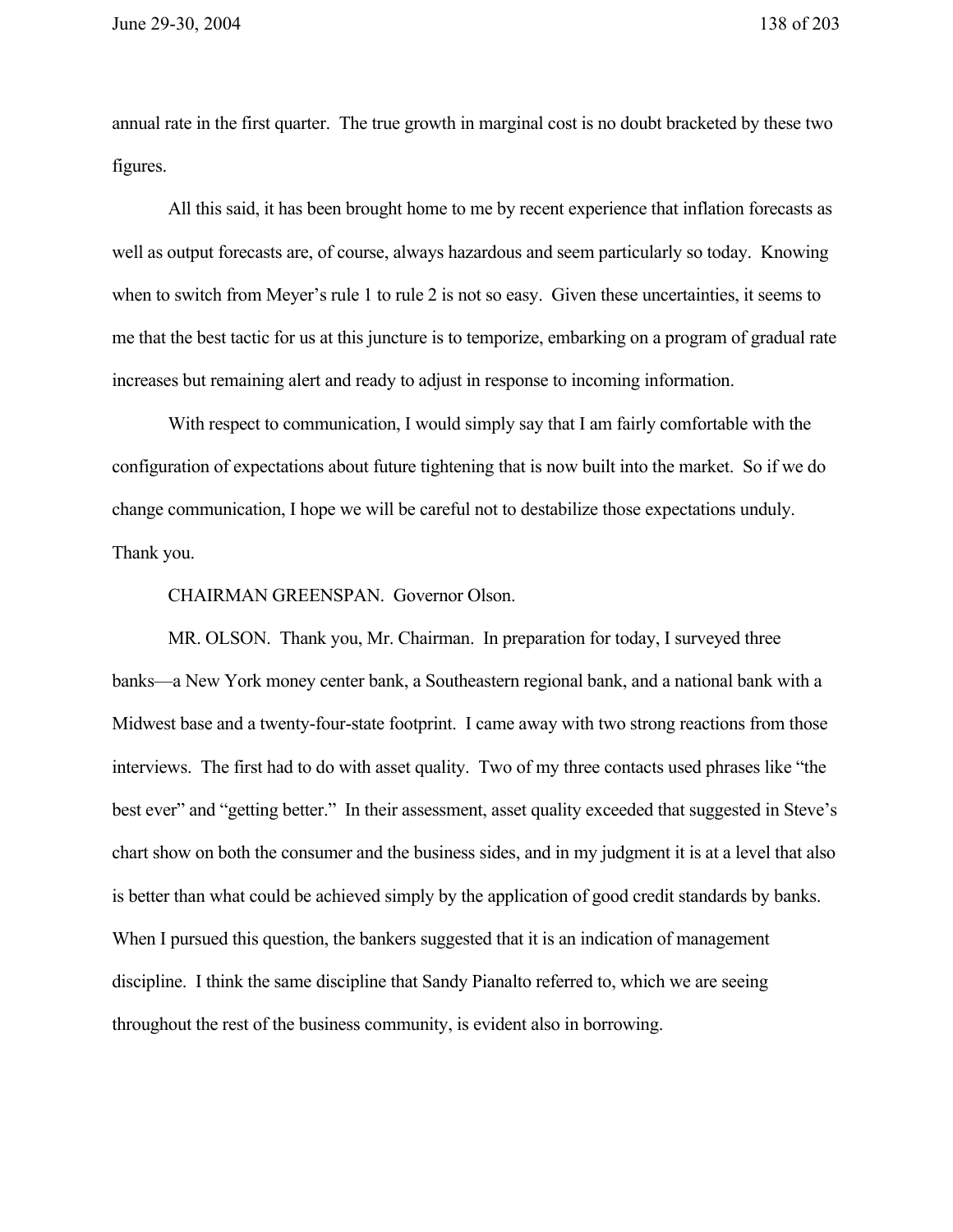Moving on to lending activity, for most of the past year the sense of the outlook that I've gotten from the banking industry has lagged our forecast in terms of the strength of the recovery. We have been predicting a recovery for most of the last year, and yet there was a hesitancy by the bankers to embrace that view, based on what they picked up in their interactions with their borrowers. Their expectations no longer lag ours; for the first time this year it seems to me that they have clearly caught up.

My having said that, to date the only significant lending activity is in commercial real estate. And the banks that are involved in commercial real estate are those that rely on an interest rate spread in order to achieve their profitability, so it's the small regionals and the large community banks. As suggested in the dialogue we had here between Sue and Steve regarding the potential weakness in that sector, I think developments there certainly bear watching.

C&I lending is still soft for all the reasons that we've talked about. Liquidity is strong, and productivity is strong. The partial expensing that, on the one hand, is increasing the incentives for investing is also providing increasing cash flow for debt service, which is perhaps postponing the need for borrowing. Taking all things into consideration, however, business confidence seems to have fully recovered. The partial expensing will provide an additional incentive for the second half of the year. And simply based on the responses of my contacts in the banking industry, it seems to me that there will clearly be increased activity from the banking sector in the second half of 2004.

In terms of where we are today, we have signaled in our communications a sequence of how we expected the recovery to unfold. We talked about expecting inflation to be quiescent for a considerable period. We moved from there to talking about the need for caution but patience in the removal of policy accommodation. Then we indicated that rates would likely move up at a measured pace, and it seems to me that we have reached the point where we can begin that process.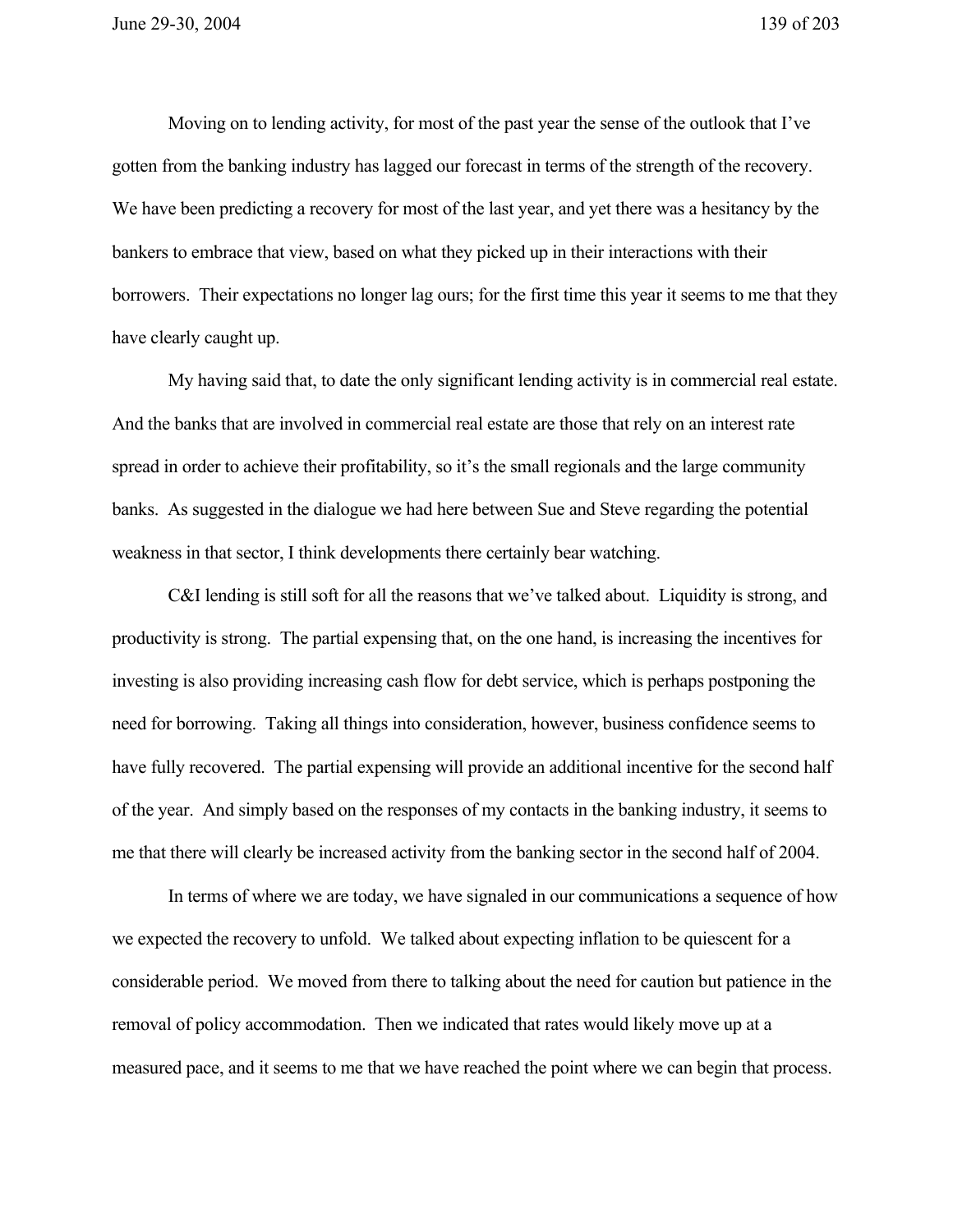And I see little reason to change very much in terms of the manner in which we have anticipated

that events would unfold.

## CHAIRMAN GREENSPAN. Mr. Reinhart.

MR. REINHART. $5$  Thank you, Mr. Chairman. I'll be referring to the material that Carol Low is in the process of handing out. The staircase plotted in the top left panel of your first exhibit shows the path of the federal funds rate consistent with money market futures through year-end assuming that you will act only at regularly scheduled meetings. Market participants uniformly expect you to firm policy  $\frac{1}{4}$  percentage point this afternoon, the first installment in a sequence of actions that is anticipated to push the funds rate up to 2¼ percent by December. This message from futures markets, repeated in the top line of the table at the right, was mostly echoed by primary dealers in the Desk's recent survey, the second line, although the median respondent saw the funds rate as just touching 2 percent at year-end. As shown in the remaining cells of the table, eight out of ten of those dealers expected the Committee to keep its assessments of the risks to its growth and inflation objectives as balanced, and all of them anticipated retention of the "measured" language or substitution of something similar.

The remaining four panels of your exhibit make the case for ratifying expectations for this meeting by moving the funds rate up to  $1\frac{1}{4}$  percent— which was presented as alternative B in the Bluebook. As shown by the black line in the middle left panel, keeping an unchanged nominal funds rate even as inflation has ticked higher has pulled an estimate of the real funds rate below zero and even further below the upwardly moving estimates of its equilibrium denoted by the shaded region. Moreover, the recent step-up in inflation and erosion of the output gap combine in the monetary policy rules we routinely track (which are mostly variants on Taylor's rule) to call for a higher nominal funds rate, seen in the upward slope to the green shaded area at the right. Indeed, as you have kept policy unchanged for the past year, you've moved from the middle portion of that band to its lower edge. The bottom two panels bear on the question of why you might be inclined to tighten now when you weren't willing to do so in May. For one reason, the two employment reports averaging near 300,000 monthly additions to payrolls since the May 4 meeting may have convinced you that the expansion is self-sustaining. For another, the continued updrift of inflation compensation at the five-year maturity and the recent swing in the five-toten-year-ahead measure may make you concerned that inflation expectations could come unglued. The time may have come to begin to remove policy accommodation at the measured pace of 25 basis points.

Or not, which is the subject of exhibit 2. In the Bluebook, we presented simulation exercises using the staff's FRB/US model. Unlike earlier incarnations of "optimal policy" in the Bluebook dubbed "policymaker perfect foresight," these

<sup>&</sup>lt;sup>5</sup> The materials used by Mr. Reinhart are appended to this transcript (appendix 5).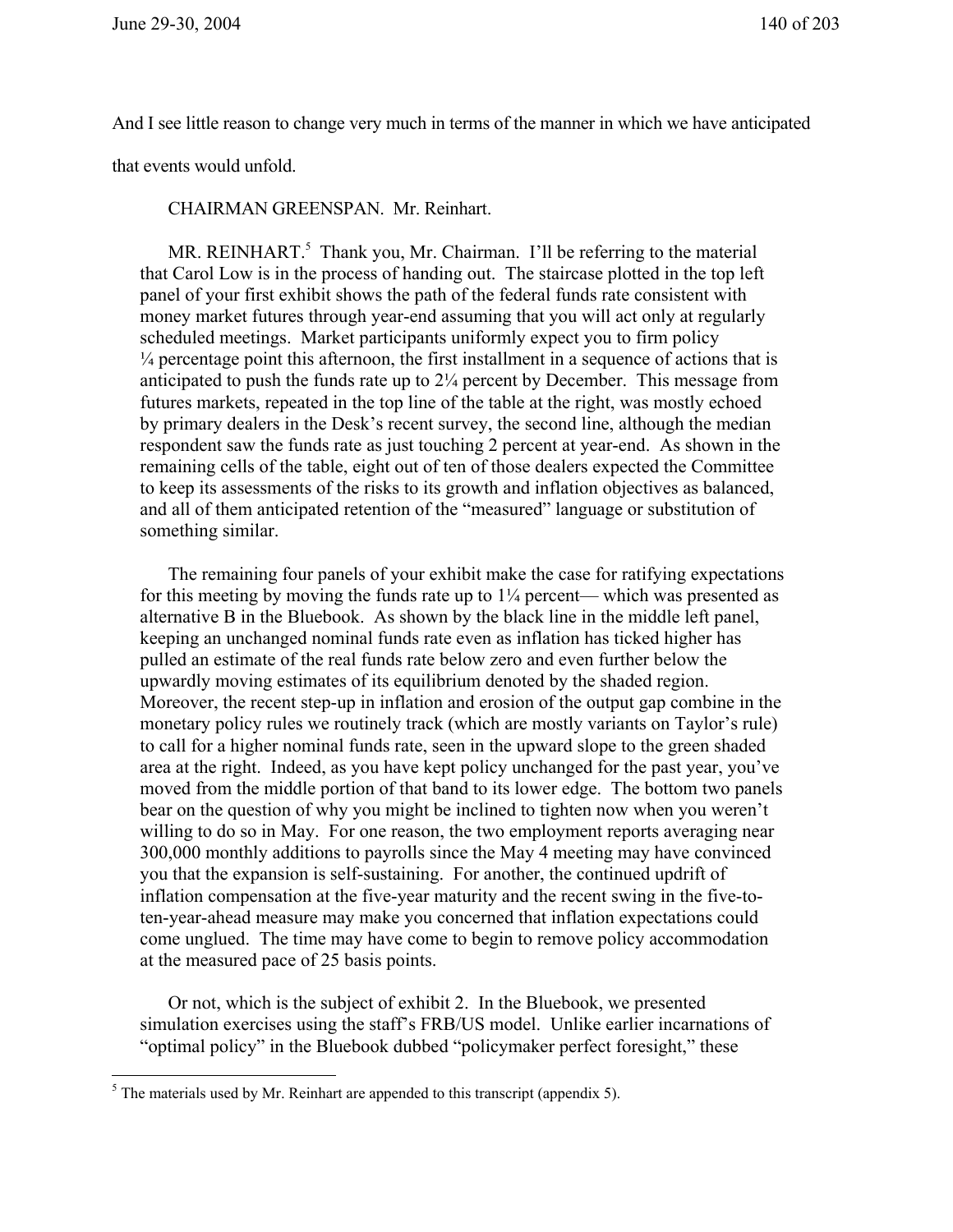simulations give investors as well as monetary policymakers perfect foresight. Even so, workers and households are assumed to form their expectations using a more limited set of information, a distinction that makes sense given the huge amount of resources devoted by financial market participants to divine policy intent and other economic conditions.

The simulations considering different inflation goals provide a convenient mapping from your longer-run intentions to near-term policy decisions. As noted in the first bullet in the top left panel and shown by the dotted red line in the middle panels, if the Committee interprets its goal of price stability to be an about unchanged level of the bias-adjusted core PCE price index—that is, if it has an inflation goal of 1 percent—these scenarios suggest that firming should commence immediately and probably at a pace that is quicker than "measured." A 1 percent inflation goal, though, may not be appealing for a number of reasons, including the nearness of the zero lower bound to nominal interest rates and a concern about an increased reliance on declines in money wages and prices to effect needed changes in relative prices. Under a 2 percent inflation goal, the blue dashed line, the optimal control exercise recommends tightening soon, but not today. Rather, you could accept the recent declines in the real federal funds rate as a spur to spending that erodes resource slack a bit quicker than in the baseline.

Your view of current and prospective resource slack may also influence your deliberations today. The bottom left panel plots capacity utilization in manufacturing over the past quarter-century. Capacity utilization has rebounded almost 4 percentage points since its trough last spring. Some members might wonder if the rapidity of that climb casts doubt on whether inflation will remain as well behaved as in the staff forecast. In particular, you might be of the view that the closing of the gap influences price setting independently of the level of the gap or, given the uncertainty surrounding estimates of the level of capacity, that resource utilization has risen into a region where it is difficult to assert with confidence that much slack remains. If so, and remembering the missteps in monetary policymaking in the late 1960s and 1970s, you might see the recent uptick in inflation as suggesting that it would be better to err on the side of firming forcefully today rather than risk the trench battle required to remove excessive inflation at a later date.

But other members might see this same picture as evidence that a sizable amount of resources is still going unused and be dissatisfied with an outlook in which that slack is worked down only slowly. Indeed, recent economic data on spending have been a shade disappointing, perhaps calling into question the vigor of the economy in the second half of the year and offering the possibility that slack persists at a more elevated level. And next year, the end to investment incentives and the waning of the effects of last year's tax cuts produce a pronounced retrenchment in fiscal impetus, as seen in the sidebar, which will restrain aggregate spending. The simulations suggest that deferring tightening a quarter or two would allow the real rate to remain lower and a bit below its equilibrium range—for longer than in the baseline, providing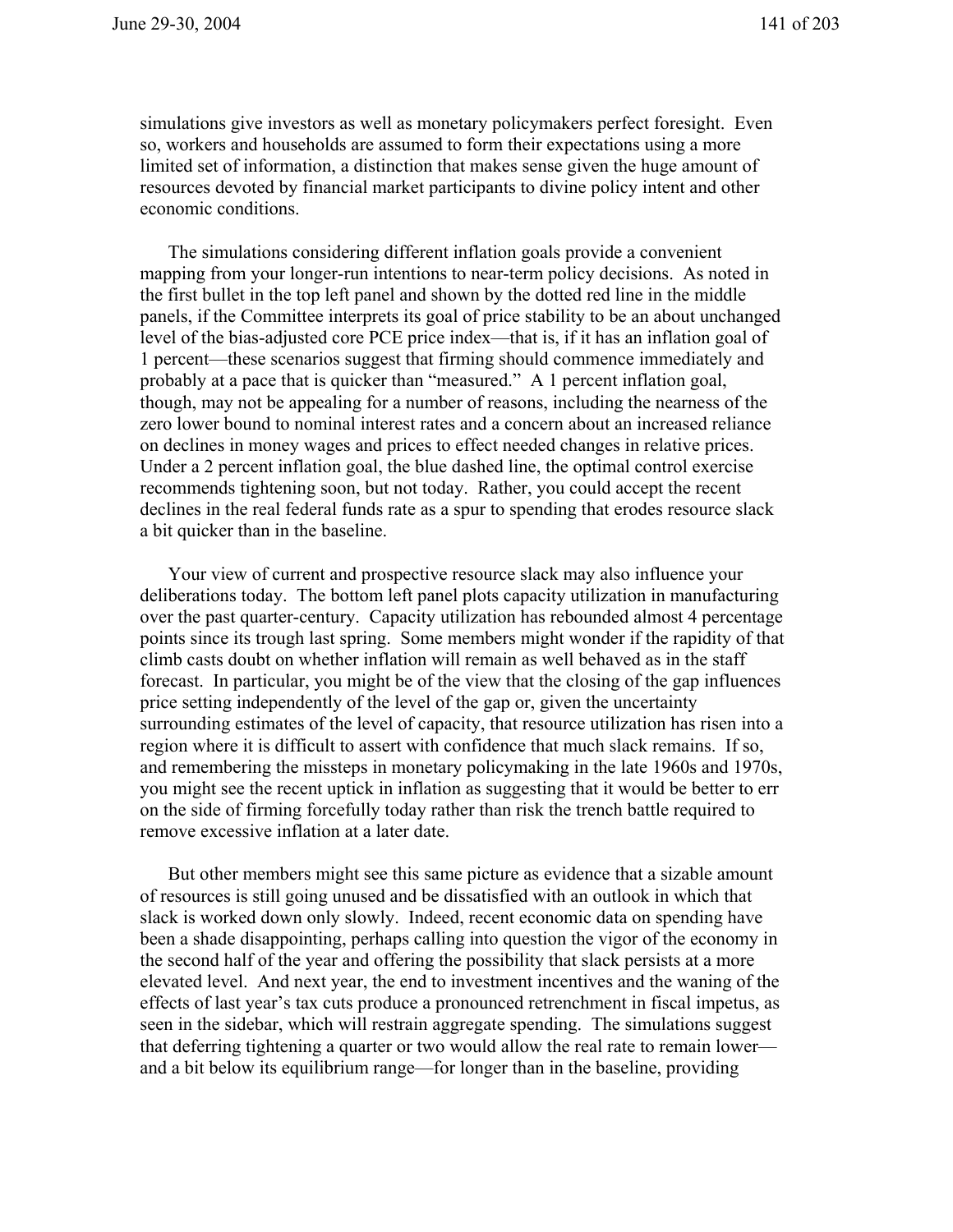encouragement to spending and sending production above that of its potential next year.

There may be an obstacle to either the firmer or easier policy considered in this exhibit—the words of your May announcement. Given the economic outlook at the time, it seemed prudent to guard against the building of outsized expectations of tightening by conveying both the intent to begin removing policy accommodation soon and the plan to do so at a measured pace, sentiments reinforced by many public comments by members over the intermeeting period. Events would not seem to be so different today as to justify either not beginning to remove policy accommodation or not doing so in a measured way.

While the intention embodied in those words—even though quite conditional may have chafed at times, the statement appears to have encouraged market participants to prepare for a stint of policy tightening, the subject of exhibit 3. As can be seen in the first column of the top left panel, market participants currently anticipate about  $2\frac{1}{4}$  percentage points of firming over the next year, considerably more than had been anticipated on the eve of the three prior episodes of policy tightening and more in line with what was actually delivered, the second column. And substantial uncertainty lay beneath these averages. For instance, as shown in the top right panel, economists surveyed just before the February 4, 1994, tightening reported a median expectation that the funds rate would be ½ percentage point higher by the fourth quarter of the year. And the responses were quite diffuse, with one in ten expecting no policy action or even easing. The limited available data on net positions in Treasury securities suggest that at least some market participants are acting on the expectation of policy tightening. Those identified as nonhedgers in the futures market have significantly lightened their long position in two-year Treasury futures (the middle left panel), and the primary dealers, in aggregate, have deepened their net short position in Treasury securities with more than three years to maturity (the middle right panel).

One source of large and variable demands for Treasury and other fixed-income securities in the past few years has been those of holders of mortgages and mortgagebacked securities. As the mortgage rate changes relative to its recent level, the economic incentive to refinance fixed-rate mortgages varies, implying corresponding alterations in prepayments of mortgages and their effective duration. In an environment of rising longer-term yields, durations of mortgages tend to lengthen, requiring those holders who seek to keep the aggregate duration of their portfolio relatively steady to sell some of their longer-term securities, potentially reinforcing the updraft in yields. In current circumstances, though, the average duration of mortgages, one estimate of which is plotted at the bottom left, has moved up to about 4½ years, about as long as it gets. It would seem unlikely, then, that mortgage hedging flows would contribute to upward pressures on rates as tightening commences. Lastly, the very low cost of protection from default by financial firms plotted in the bottom right panel indicates that market participants are not expecting significant strains. Evidence that the market seems ready in the aggregate, of course,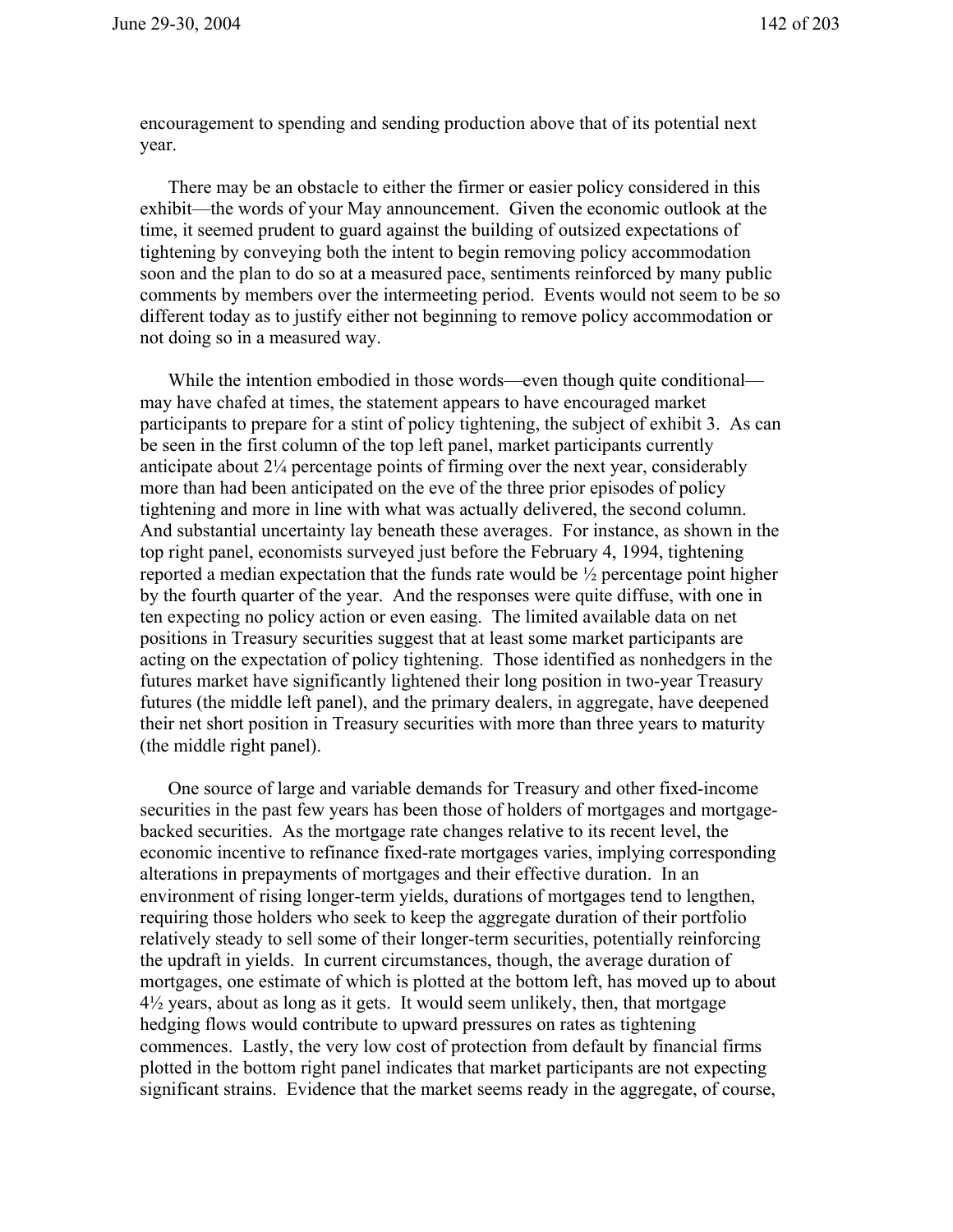does not preclude that individual firms will run into trouble. But many have taken the opportunity to prepare, suggesting that those who have not pose only limited systemic risk and should receive even more limited sympathy.

I have left discussion about your words for my last exhibit, which updates the alternative B column of table 1 of the Bluebook based on members' comments to soften the characterization of incoming inflation data and to trim the last sentence for clarity. Besides aligning the language to the reality of recent data releases, the wording of alternative B points out that policy remains accommodative, even after policy action, in the rationale paragraph. It also retains assessments of balanced risks to your two objectives on the view that the outlook does not differ materially from that at the May meeting, when you made a similar choice. Also in the riskassessment paragraph, the measured pace sentence refers only to inflation, not resource slack, to align market expectations to the Committee's dominant concern. Lastly, the alternative B wording pairs the conditional commitment to remove policy accommodation at a measured pace with the reassurance that you'll do whatever it takes to keep inflation in check should the price outlook turn adverse. You might view this as piling on extra words to solve a problem that could be resolved by dropping the measured sentiment altogether. To be sure, saying less would restore a good measure of flexibility. But depending on the data over the next six weeks, these words encompass a 25 or 50 basis point move at the August meeting; and by deleting them, you would lose the opportunity to reassure market participants that your outlook is such that you likely can tighten gradually and that you retain your inflation-fighting credentials.

This raises a final topic that I embrace with all the enthusiasm associated with Sisyphus when he determines the time has come to begin rolling that big rock up the hill once more. Namely, I should point out a structural issue about your communication policy that may emerge in the next few meetings. The riskassessment paragraph provides the opportunity to hint about the future direction of interest rates. In the past few meetings, the last added sentence has been sufficiently explicit about your intent—whether about a considerable period, your patience, or a willingness to be measured—as to trump however you characterized the risks to your two goals. If you envision dropping the final few sentences, you'll be left with the stripped-down risk assessments, which may not be that informative if they are left at balanced. One possibility would be to tilt the risks toward the upside now, explaining that, if the current degree of accommodation were maintained over the next few quarters, growth could well exceed its sustainable pace and inflation exceed that associated with price stability. But the nuances of the switch might well elude market participants, who as I have already noted expect the announcement of balanced risks. The risk-averse recommendation on the risk assessment is that, if it hides a few landmines that may prove troublesome in the future, there may be time to fix it after this meeting, including in the Chairman's semiannual testimony next month. That concludes my prepared remarks.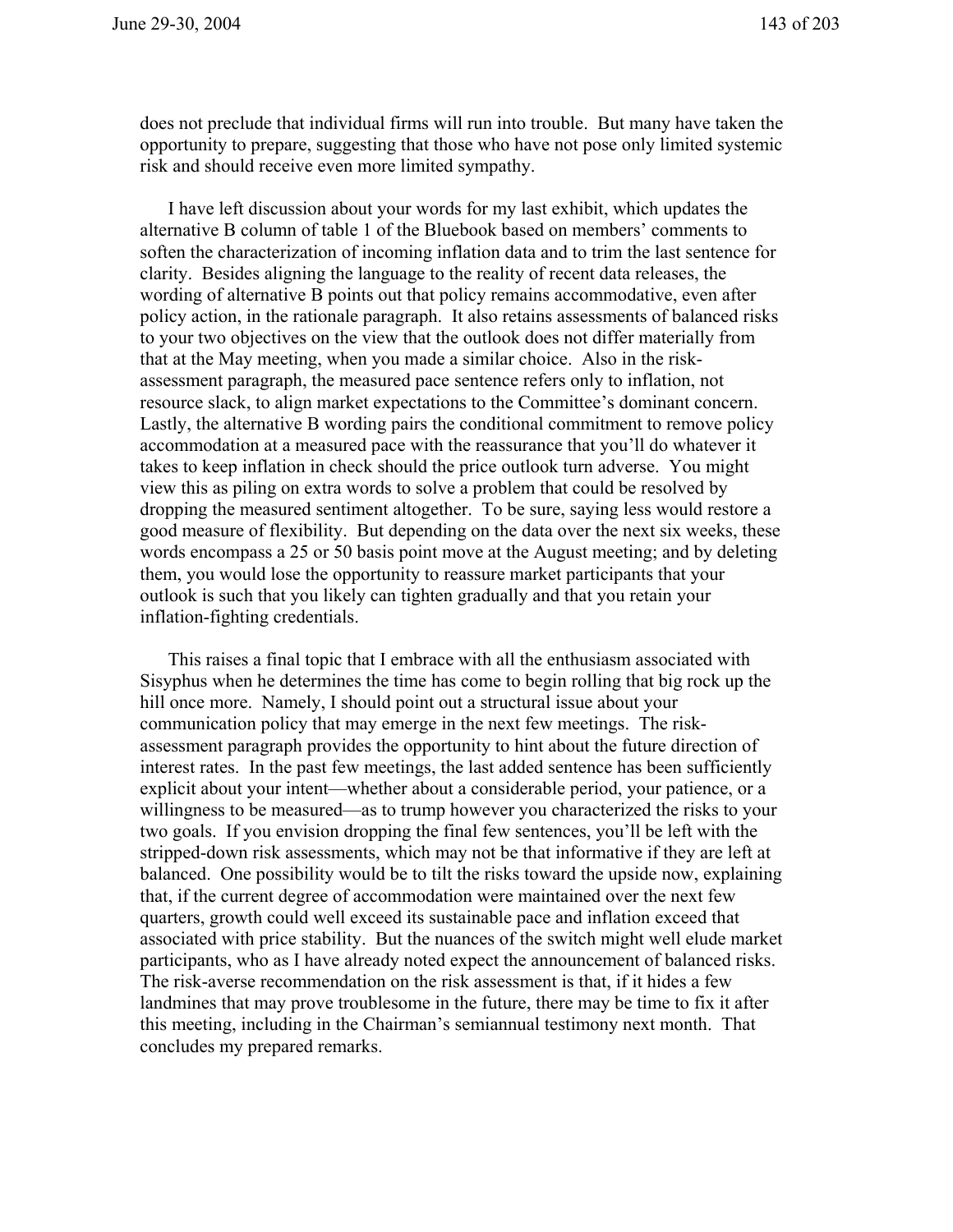June 29-30, 2004 144 of 203

CHAIRMAN GREENSPAN. Questions for Vincent? If not, let me start off by noting that recent commentary—not only the anecdotal discussions around this table but also the reports from our various Beige Book contacts, directors, and the like—have all pointed to an extraordinarily expansive economy and to the emergence of underlying inflationary pressures. On the other hand, when we look at the basic data for the recent period, we see a series of downward revisions. This kind of disparity usually is not found in the same set of information unless we seasonally adjust the anecdotes, and I'm not quite sure how one goes about doing that! With regard to the data, the latest revisions for GDP and new orders have been down, initial claims have definitely stopped declining, and this morning we learned that the latest data on purchase originations from the Mortgage Bankers Association fell fairly significantly. There is something very interesting going on, and in time we will figure out what it is. I am sure that our favorite ex-member of the Board of Governors, in addition to his three rules that were mentioned earlier, has a fourth rule that will suggest how that is done.

I think that the surprises, strangely enough, are not in measures of inflation. The big surprise is in profit margins. They have surged at a pace we haven't seen in more than twenty years. The arithmetic of profit margins tells us something very interesting. At the level of about 12 percent for nonfinancial corporations on a consolidated basis, the arithmetic essentially indicates that a 1 percentage point increase in profit margins over a one-year time frame elevates the rate of inflation by 1 percentage point if unit costs are flat. And, indeed, if profit margins were to increase by 1 percentage point per quarter when overall unit costs are flat, we would end up with an additional 4 percentage points of inflation. In fact, starting in 2003, profit margins rose, on average, close to 1 percentage point per quarter; fortunately, this was partly offset by a drop in overall labor and nonlabor unit costs. Looking at the monthly patterns that are implicit in the income data for this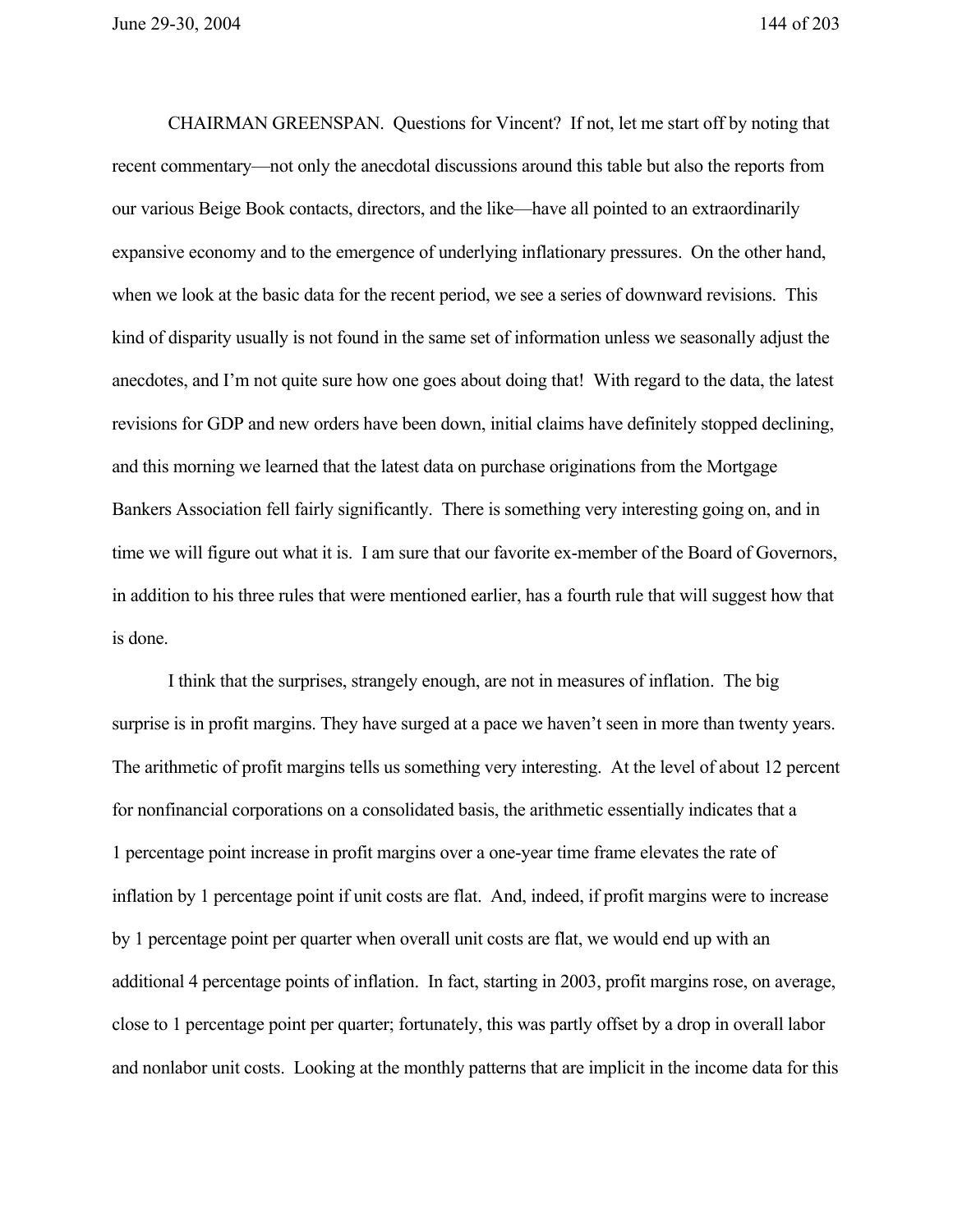year, it appears that profit margins have been essentially unchanged thus far through the month of May. What we are observing for the early part of this year is a little upward movement in unit costs and price increases that do not reflect further significant increases in margins.

Profit margins, as has been pointed out, are at the upper edge of the range beyond which historically they have not tended to rise. The reason is largely that, if they were to rise further, the result would be to contravene the long-term stability of the ratio of profits to national income. Indeed, what we are beginning to see, I suspect, is an effort to harvest these very large profit margins. In that regard, we are beginning to get a significant expansion in the utilization of labor and capital, the effect of which is to cause unit costs to move up. The way that apparently is occurring at this stage is largely through the effects on productivity, as we were discussing earlier.

The compensation of employees does not appear to have accelerated materially, although it is unclear what the last couple of months are showing. It is fairly evident that the real issue does not relate to structural productivity growth but to actual growth. What the data for April and May are suggesting is a very significant slowing in productivity and, indeed, a marked pickup in unit labor costs. Unit nonlabor costs actually, if anything, are reflecting a general decline in fixed costs as the economy's expansion spreads fixed costs over a wider base. So, what we are observing through the first five months of the year may be the beginning of a shift from the falling overall unit costs observed last year to a pickup largely because actual productivity growth, which was growing at a pace well above that of structural productivity, has moderated.

We are moving from the behavior of inflation as wholly the consequence of rising productivity, and therefore rising profit margins to increasing evidence of stabilizing margins, with some evidence that the stabilization is being induced by some slowing in productivity growth. In turn, unit labor costs are beginning to move up. It now looks as though increases in unit labor costs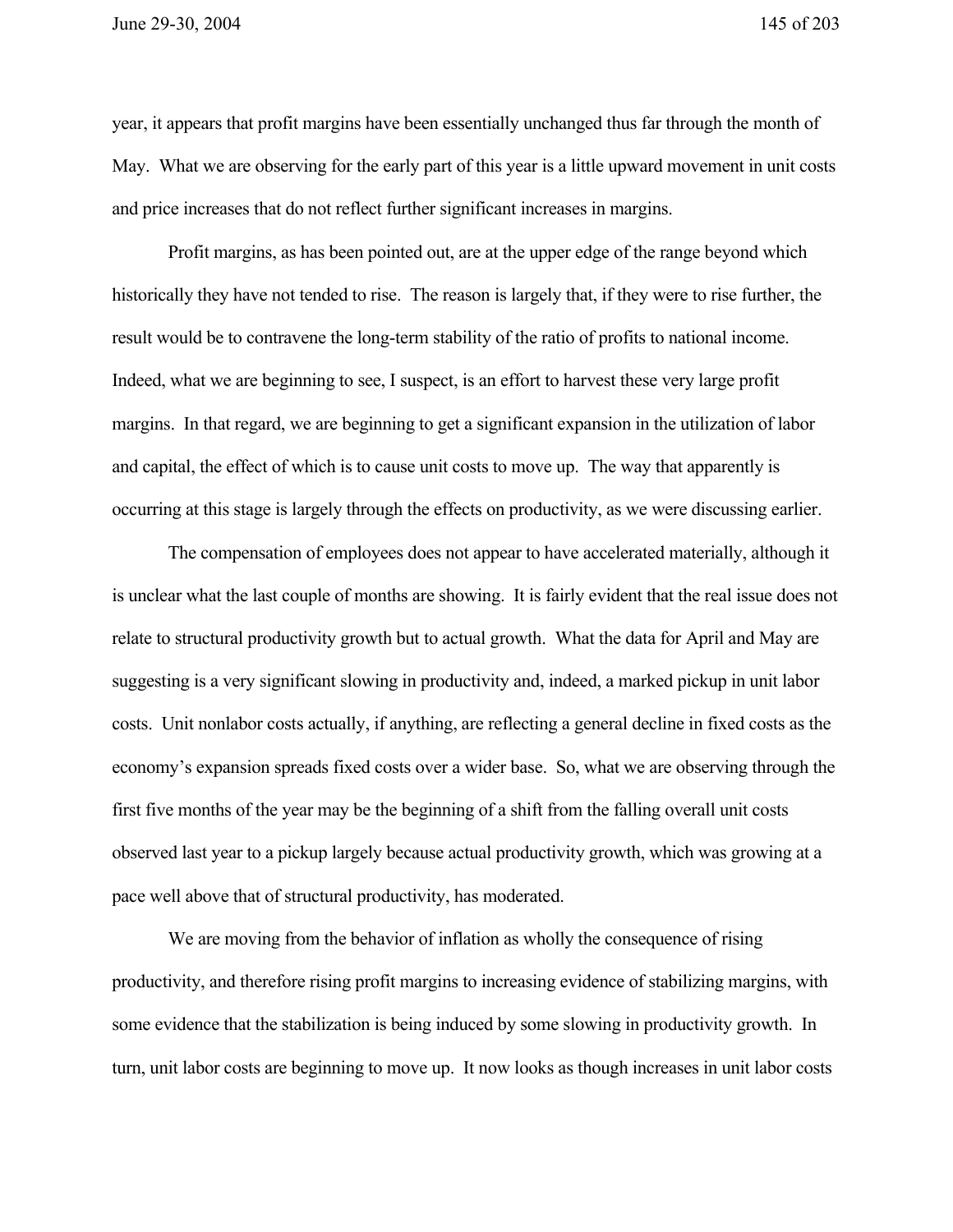June 29-30, 2004 146 of 203

are somewhat above 2 percent, maybe between 2.5 and 3 percent at an annual rate in the most recent month or two.

Incidentally, the underlying inflation rate, using the market-based core PCE measure, is at an annual rate of 2.1 percent for April and May, and for the latest three months it goes up to 2.4 percent. So core PCE seems to have moved into a channel that appears to be slightly above a 2 percent annual rate, but that is in the context of still very high profit margins, which could very readily begin to decline and bring the inflation rate down.

It is difficult to judge at this stage how to play this; but it is very obvious, looking at the data, that what we are interpreting as cost pass-through is essentially an increase in profit margins. The reason is that, if final prices remain unchanged and costs increase, that is another way of saying that the cost pass-through does not exist and profit margins contract. On the other hand, if there is a full cost pass-through, of necessity final prices must rise as profit margins remain intact. Therefore, profit margins are probably a good indicator on a consolidated basis of the degree of cost passthrough, which we have seen happening at a fairly pronounced rate. As I said before, we've had profit margins rising at the fastest pace in twenty years, and that's another way of saying that we have moved from a price discounting environment to one of full pricing power. Remember, it's competition that enforces the tendency of real wages eventually to parallel productivity growth. If that is the case, algebraically we are talking about a constant share of profits to national income in the long run.

Our major outlook problem at this stage gets to the issue of trying to estimate total unit costs and more specifically, on a consolidated basis, unit labor costs. The latter, as you know, compose two-thirds or more of consolidated costs. Here we have a very interesting set of numbers. We know, as some have commented, that average hourly earnings have really been quite contained and,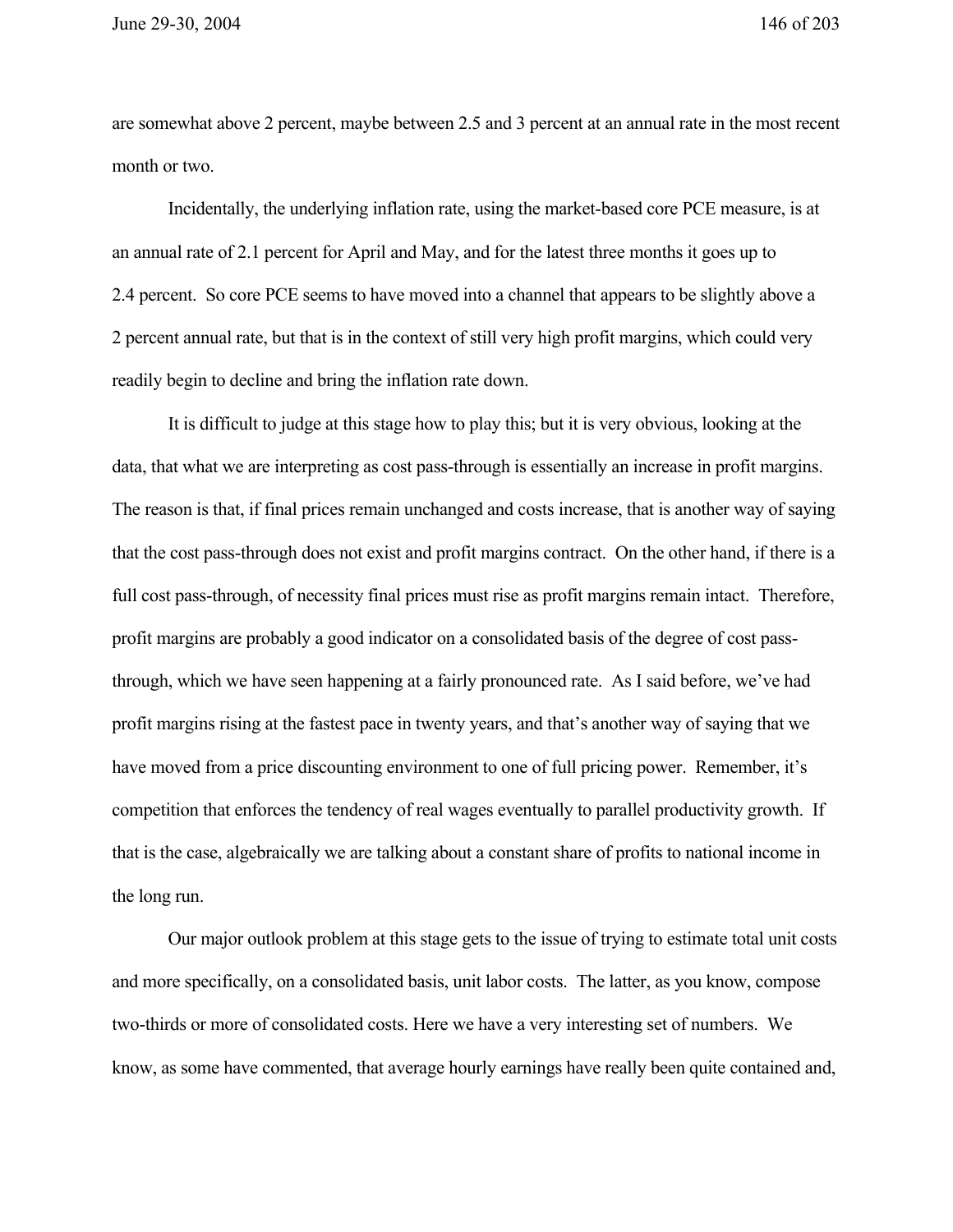indeed, are running below 2 percent at an annual rate. Wages and salaries per hour that are implicit in the personal income data are running significantly higher. And I have the data here if I can only find them in my usual well-organized filing system. [Pause] I have them now. The table with these data was sitting where it was supposed to be, and therefore I couldn't find it!

In the first quarter, wages and salaries per hour were rising at a 3⅓ percent annual rate and were increasing at a somewhat higher pace in the April–May period. What that tells us is that the average hourly earnings of supervisory workers, which are not published separately, must be rising fairly significantly or, alternatively, the way we usually term it is that the skilled–lesser skilled differential is continuing to open up in the wage market. Another way of putting this is that average hourly wages of college graduates are rising faster than those of lesser educated workers. Now, this obviously raises questions about the meaningfulness of the aggregate unemployment rate as it affects this total system. As far as I can see, there does not appear to be anything in the monthly data that suggests that overall wages and salaries per hour are accelerating in any material way. Obviously, our analysis is running into other labor income and supplements that are somewhat stronger, but the problem at this stage does not appear to be an acceleration in wages. The basic problem is an apparent slowdown in productivity that is creating the possibility of increased unit costs that will either affect profit margins or get passed through into higher prices.

All that said, the data as best I can judge them at this stage appear to be consistent with flat profit margins and units costs that are rising at an annual rate in the area of, say, 2½ percent, or alternatively with gradually declining profit margins, which is what one would expect in this environment. That would bring the core inflation rate down to a level of about 2 percent with no real evidence of acceleration going farther out.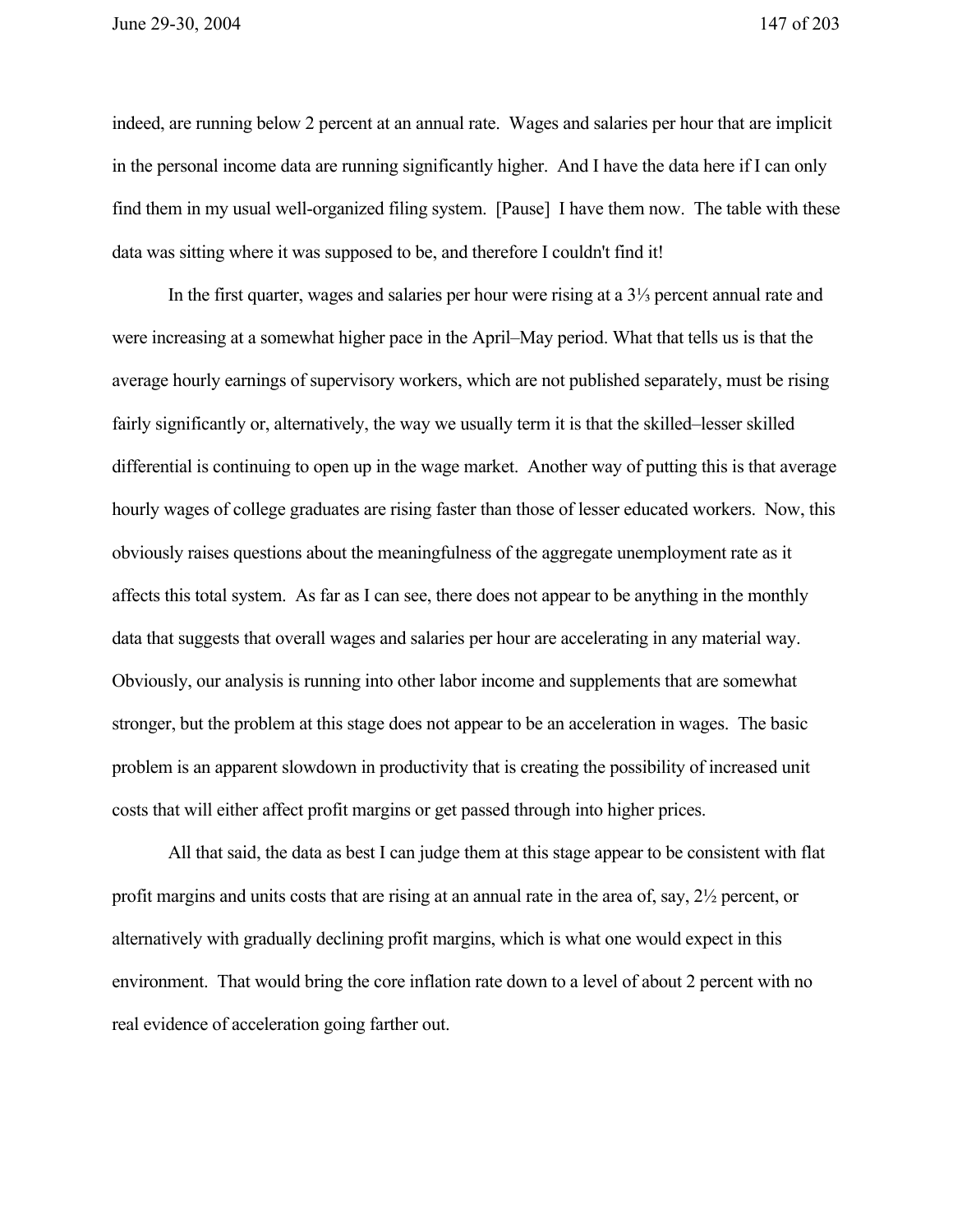Without getting into the details of the data we have constructed for nonfinancial, non-energy corporations, if we consider the impact of oil, obviously we can see fairly significant increases in unit costs stemming from higher energy costs. Incidentally, when we perform this type of consolidation, we also see that unit import costs are rising and then flattening out. In any event, gasoline prices are coming down quite considerably. One of the reasons is that margins both at refineries and at marketing operations are running well in excess of what one would ordinarily expect, given the refinery acquisition cost of crude oil. In fact, the data point to an excess margin of something like 20 cents a gallon, and if that comes down, it will have the effect of damping inflation psychology.

I might reiterate what has been pointed out previously, namely that measures of long-term inflation expectations are remarkably contained. Indeed, the measure that I find most useful in that regard is the forward rate on one-year maturities nine years out. In other words, it's the yield associated with the last one-year tranche of a ten-year note. That yield has barely moved. Well, actually it has moved; it has moved down in recent days and is now definitely below its level in August 2003. In short, there is no evidence in these data that confirms some commentary to the effect that market participants think the Fed is behind the curve. If markets thought that, we would see some very significant acceleration in inflation expectations and increases in interest rates. But there are no real indications in the data that markets perceive us to be behind the curve. The question is what we should do to make sure that continues to be the case. For one thing, I think we have to remember that how we move forward is a function of how we evaluate balance sheets in the economy. If everybody held one-day paper on the asset side of their balance sheet and overnight maturities on the liability side, then whatever we wanted to do would have zero effect on the balance sheets and the income statements. That is a critical issue of the financial sector. But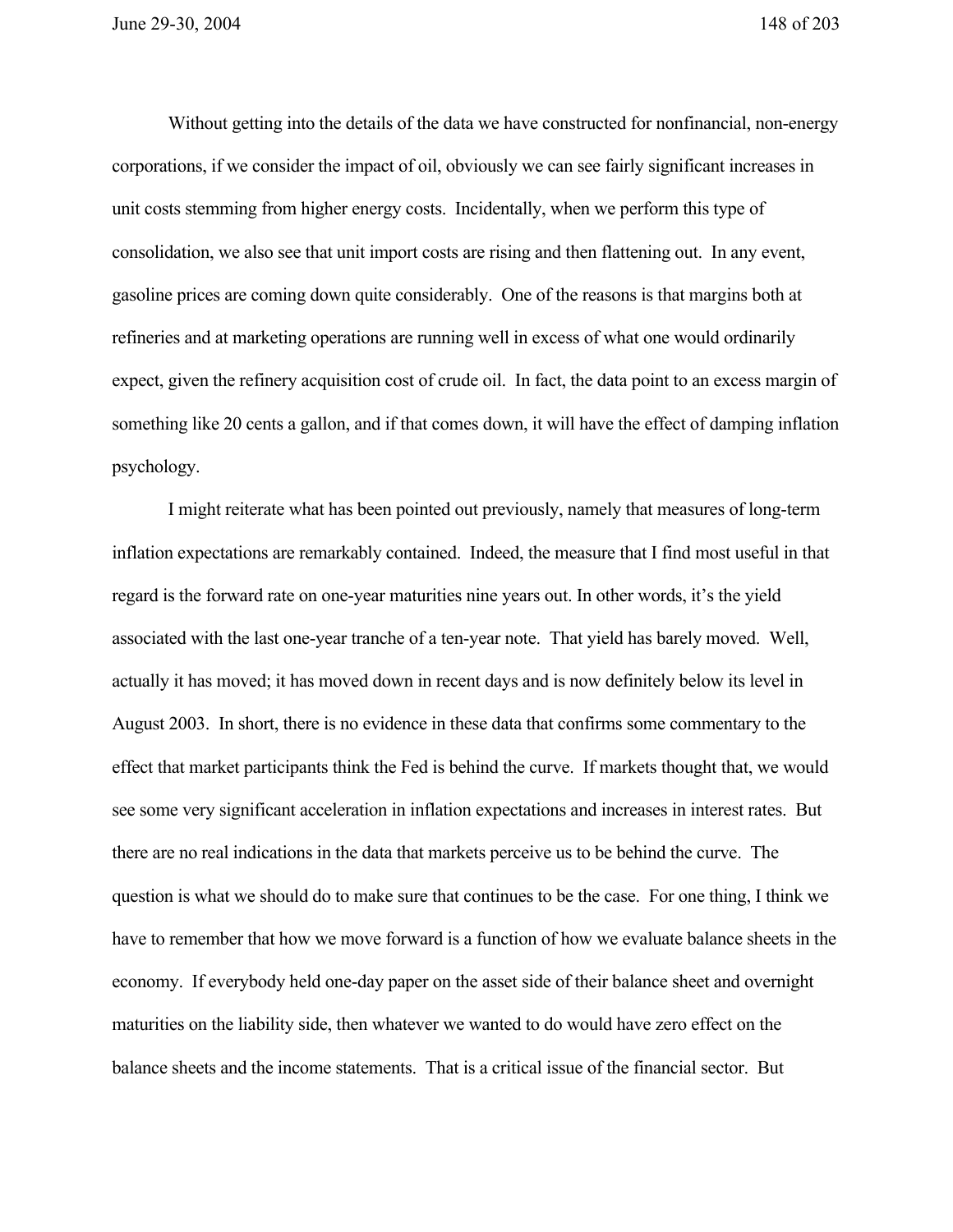June 29-30, 2004 149 of 203

because such a maturity structure does not generally exist, we have to be careful not to move too fast and risk destabilizing the financial system by enforcing maturity mismatches and other idiosyncrasies in the financial system.

Remember, while the carry trades have come down and unwound to a significant extent, as Vincent has pointed out, so long as the markets perceive that we will move only on the dates of our scheduled meetings, we can be absolutely assured that tomorrow the carry trade will come back for six weeks because one leg of the carry is thought to be guaranteed. So, in effect there is no way we can create market expectations that put us in a position of having zero effect at the end of the day when we eventually move.

So where we are at this stage in my view is clearly that we are going to move, or I hope we're going to move, 25 basis points today. We have to leave open the possibility that we may wish to move 50 basis points in August. Even so, I would suggest that our post-meeting statement retain the notion that our further removal of policy accommodation will be at a pace that "is likely to be measured." But I also think it would be wise on our part to follow that sentence with a new sentence that essentially nullifies it but doesn't eliminate it. That sentence would say, "Nonetheless, the Committee will respond to changes in economic prospects, as needed, to fulfill its obligations to maintain price stability."

If we decide to go ahead in that way, we will leave open the possibility of dropping both sentences at our next meeting and then dealing strictly with the issue, as Vincent pointed out, of the balance of risks statements. I'm not saying that we need to, or should, but we open up the possibility. I would be very concerned were we to drop the word "measured" this time largely because the markets have adjusted to it. They are in fact behaving as though they know where we're going today and are in the process of adjusting. If policy expectations continue to work out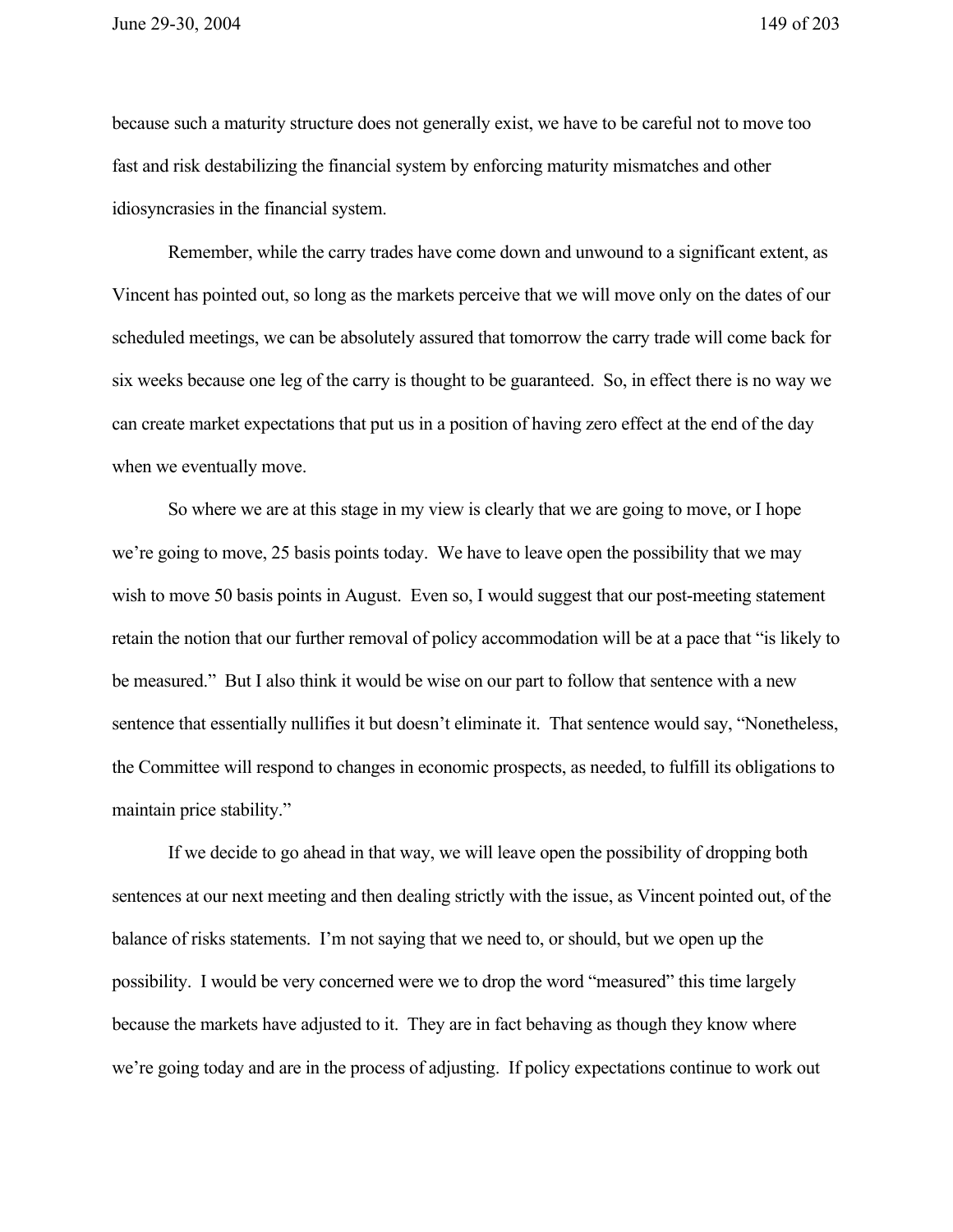that way over time, the market effect will be virtually nonexistent. Now, that is not going to happen as we certainly know. Even so, I think we have to be careful not to take any action without significantly foreshadowing what we are going to do one way or another. We have the forthcoming semiannual testimony to calibrate how we want to be positioned for the August meeting. And if it turns out in the next three weeks that we have significant acceleration in inflation pressures, I would be prepared to suggest that 25 basis points is not necessarily what we had in mind. But we don't need to say that today, and I think it would be a mistake to do so.

 I conclude with a recommendation that we move up our target for the federal funds rate by 25 basis points and that we issue the press statement that Michelle will now circulate. It refers to the possibility that we may move at a faster pace, but we will do so only if necessary. We need to be cautious because, if we move at a faster pace, we may be taking risks that we do not need to take. [Pause] Is that statement acceptable to everybody?

MR. POOLE. Do you want to start a go-around on this issue?

CHAIRMAN GREENSPAN. No, we don't need a go-around on this. If you have an objection to the statement, please indicate it.

MR. POOLE. I guess I can accept this statement. I must say that I've been sitting on a very pointed fence for a long time on this issue about language. Would it be reasonable to ask Vincent to circulate in advance suggested language for our August meeting—to give us some idea about what we are going to do about this so that we can think about it ahead of time? I think there's a sense around the table—certainly I feel this way—that we've got to get out from under this language somehow. And I think we need to spend some time on this.

CHAIRMAN GREENSPAN. I think that's an excellent suggestion, and there's no reason that it can't be done. Vincent could give alternate suggestions. Even though we have six weeks to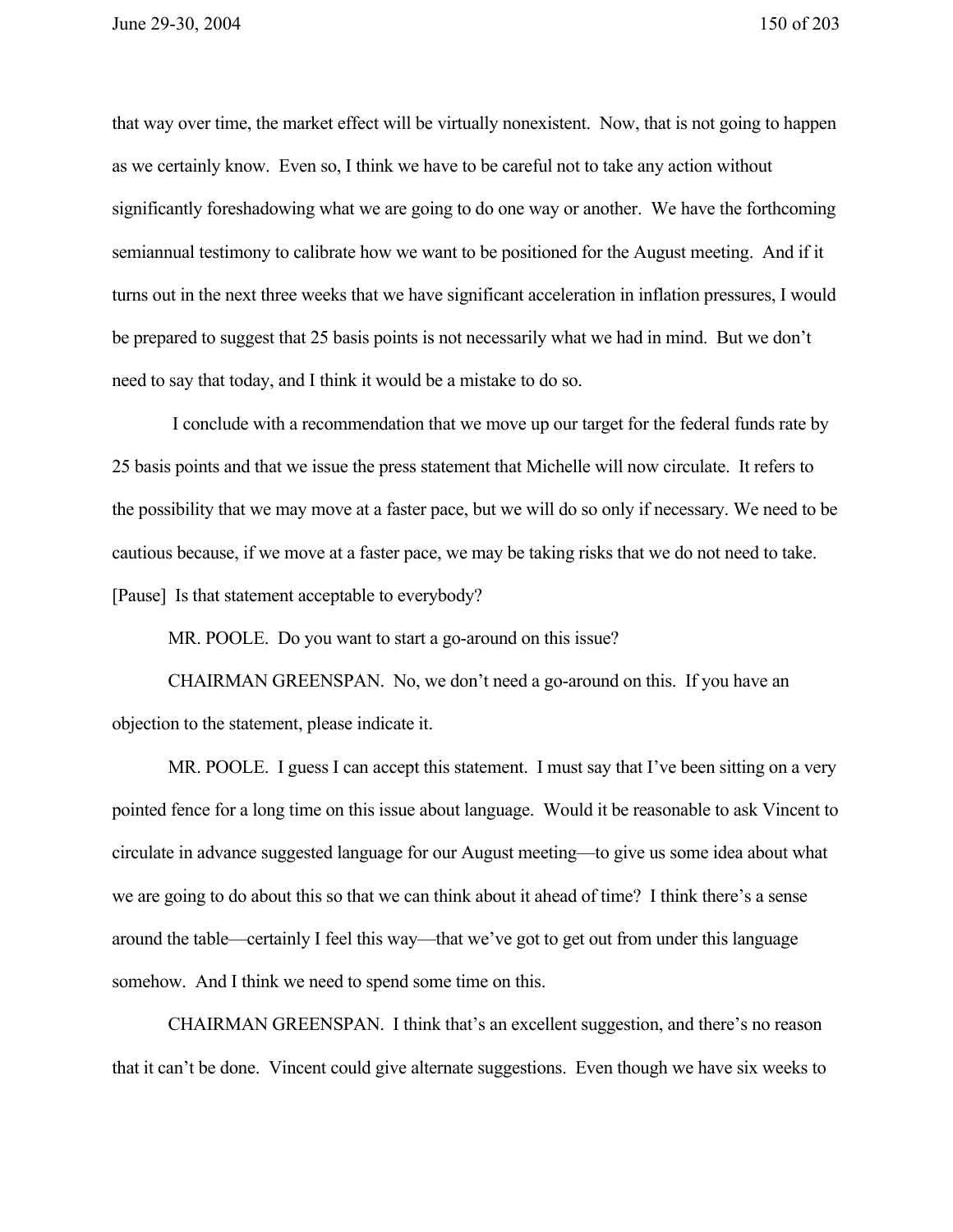do that, there's no reason that we can't send out early versions of different possibilities if we decide to drop the last two sentences.

MR. REINHART. I would be tilling some of the ground of the two prior Ferguson working groups, but I can give you alternative wording on different rationales that the Committee considered in its previous discussions of communication policy.

MR. POOLE. If we adopt the proposed statement, I think it would also be appropriate perhaps in the monetary policy hearing, Mr. Chairman—for you to in some way emphasize this last sentence that has been added to the statement. I don't know how to do that exactly. But I just worry that an implied commitment to the market of moving 25 basis points per meeting could leave us with continuous declines in the real federal funds rate.

CHAIRMAN GREENSPAN. This does not say that; it doesn't make a commitment. If you read it very closely, it says that we are forecasting that our moves are likely to be measured but that we will act on the basis of the evidence.

MR. POOLE. All I'm saying is that I think the way this plays out is going to be influenced by the degree of emphasis placed on the one sentence rather than the other sentence.

CHAIRMAN GREENSPAN. I agree with that.

MR. POOLE. I hope that we can put a lot of emphasis on the importance of the data in driving what we do and try to back off from that implied commitment.

CHAIRMAN GREENSPAN. That is clearly my inclination. Remember, we started with "considerable period," then we went to "patience," and now we're coming to various forms of unwinding the whole process.

MR. POOLE. This is sort of the great-grandchild of "considerable period!" [Laughter]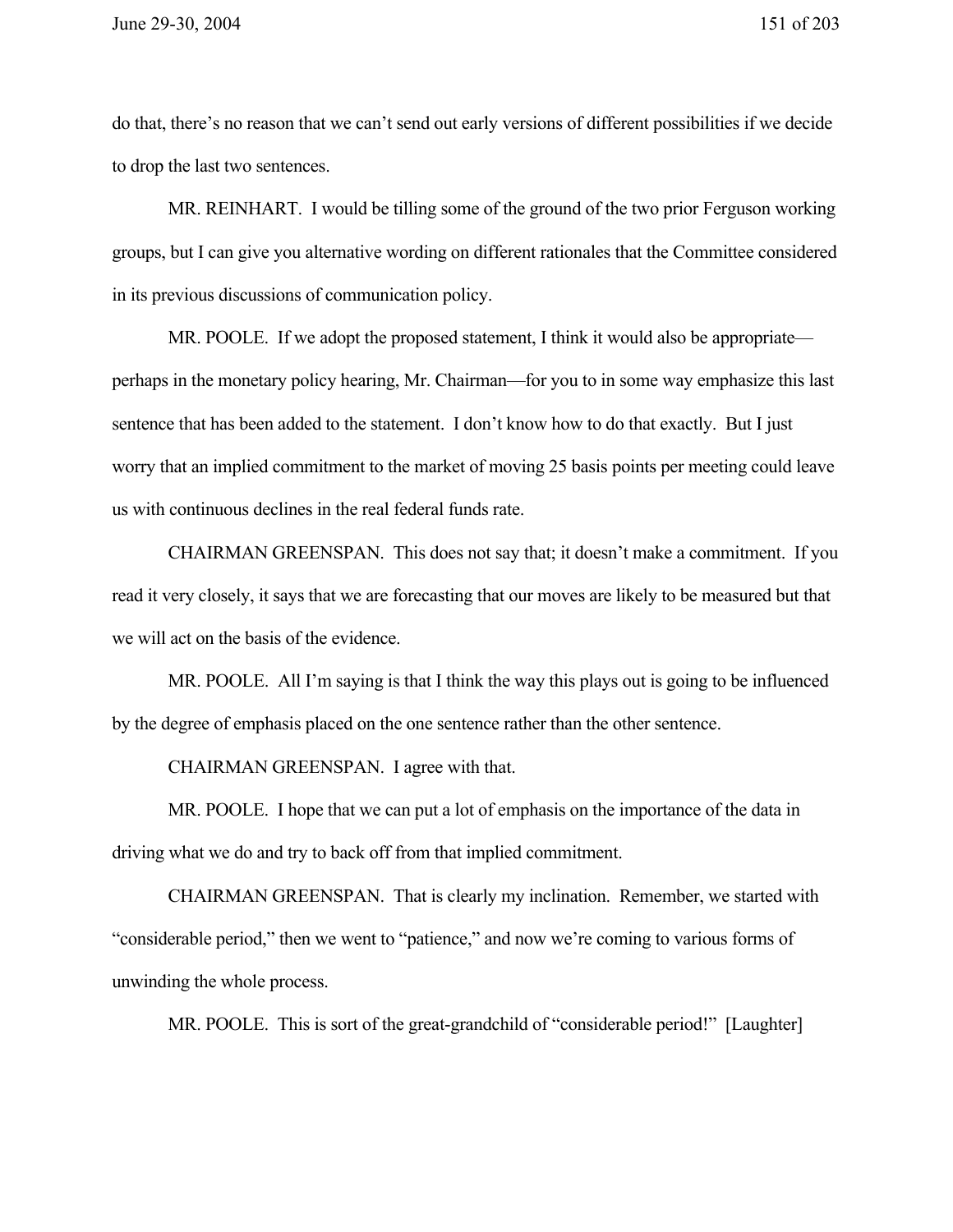CHAIRMAN GREENSPAN. It has turned out better than we had any reason to anticipate. And I think we need one more turn of the screw to go back to our old-fashioned balance of risk statement. But I don't think it has to be done today. We don't need it. Are there any further comments? Yes.

MR. SANTOMERO. I have a question about one particular phrase. We have in this statement "hiring has picked up." On consideration, I'm worried about how that will be interpreted in the event that we get something like a month with 200,000 in job gains.

CHAIRMAN GREENSPAN. But hiring has picked up.

MR. SANTOMERO. But if we see a month with 200,000 of job creation people may say, well, hiring is not picking up. So I was thinking about something more generic like "labor market conditions have improved." That would be more expansive and therefore less susceptible to second-guessing. It's just a question. I think both characterizations are correct, but one is more ambiguous in the fuller sense.

CHAIRMAN GREENSPAN. I have no objection to that language if people would prefer that. Is that satisfactory to everybody? Let's make that change.

MR. KOHN. What were the words—"labor market conditions have improved"?

MR. SANTOMERO. "Labor market conditions have improved." It's a bit more ambiguous, so we don't have people overreacting to an individual labor number.

CHAIRMAN GREENSPAN. I think that's a useful addition. Yes?

MS. MINEHAN. I feel very much the same as President Poole does about this. I thought we should take the opportunity now that we're increasing rates to go back to the old formulation. I probably should have responded to the Bluebook sooner with some alternative language, which I worked on a little. I can go along with what you are suggesting. I take your point that things have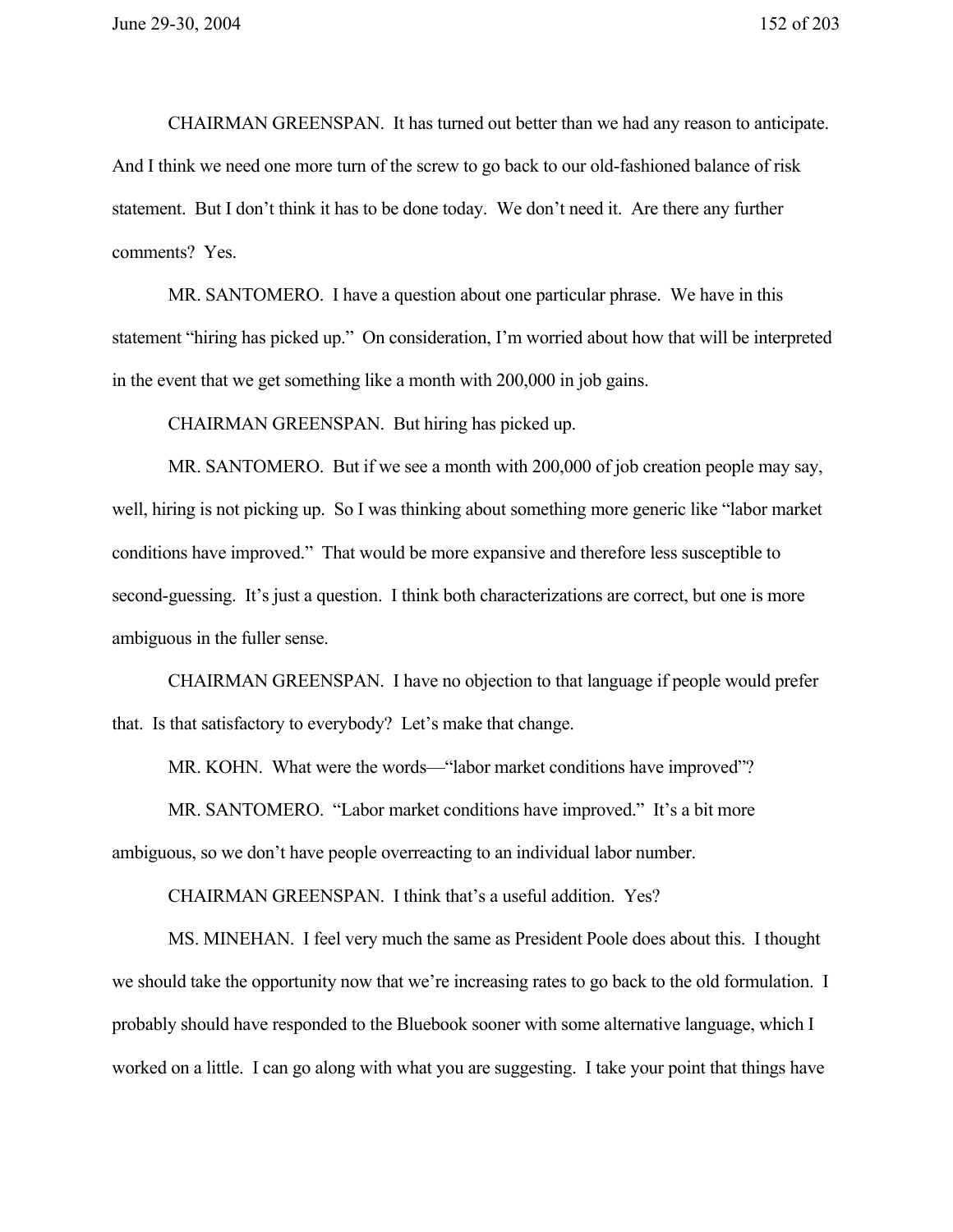gone pretty well with this whole process. But I think there's going to be some scrutiny of the fact that we're saying "measured" and then trying to take it away in the next sentence.

CHAIRMAN GREENSPAN. Actually, I started that process.

MS. MINEHAN. I know you did.

CHAIRMAN GREENSPAN. I don't think we got a negative reaction to that.

MS. MINEHAN. Maybe, maybe not. I'm not sure I agree with that. But that's your interpretation, and I'm willing to go with it. Nevertheless, I do think it would be good for Vincent to figure out some ways in which we might say what we did and why we did it and then characterize the risks in a simple fashion the way we used to. I hope we'll go back to statements that are a little shorter and more formulaic and stop trying to create great grandchildren.

CHAIRMAN GREENSPAN. That's where we're headed. Any further comments? Yes.

MR. GRAMLICH. We may be headed there, but remember this: When we had all of these working groups that Roger chaired regarding language to describe the balance of risks, we had very difficult problems shaping that into clear communication. First, we have an issue that we'll never resolve on exactly what we mean by the output gap. And when we're talking about inflation risk, what are we assuming about rates? Are we assuming that the funds rate equilibrium is 1 percent or 2 percent or what? We had horrible problems. I think we got into this process partly because the balance of risk language didn't really do the job. And I actually think this statement is clear.

CHAIRMAN GREENSPAN. Well, let's put it this way. We can drop those two sentences and put in additional sentences. I think there's general agreement within the Committee as to where we want to go and it's merely a question of finding the appropriate language. So far, this innovation of putting it in the Bluebook I think has worked surprisingly well.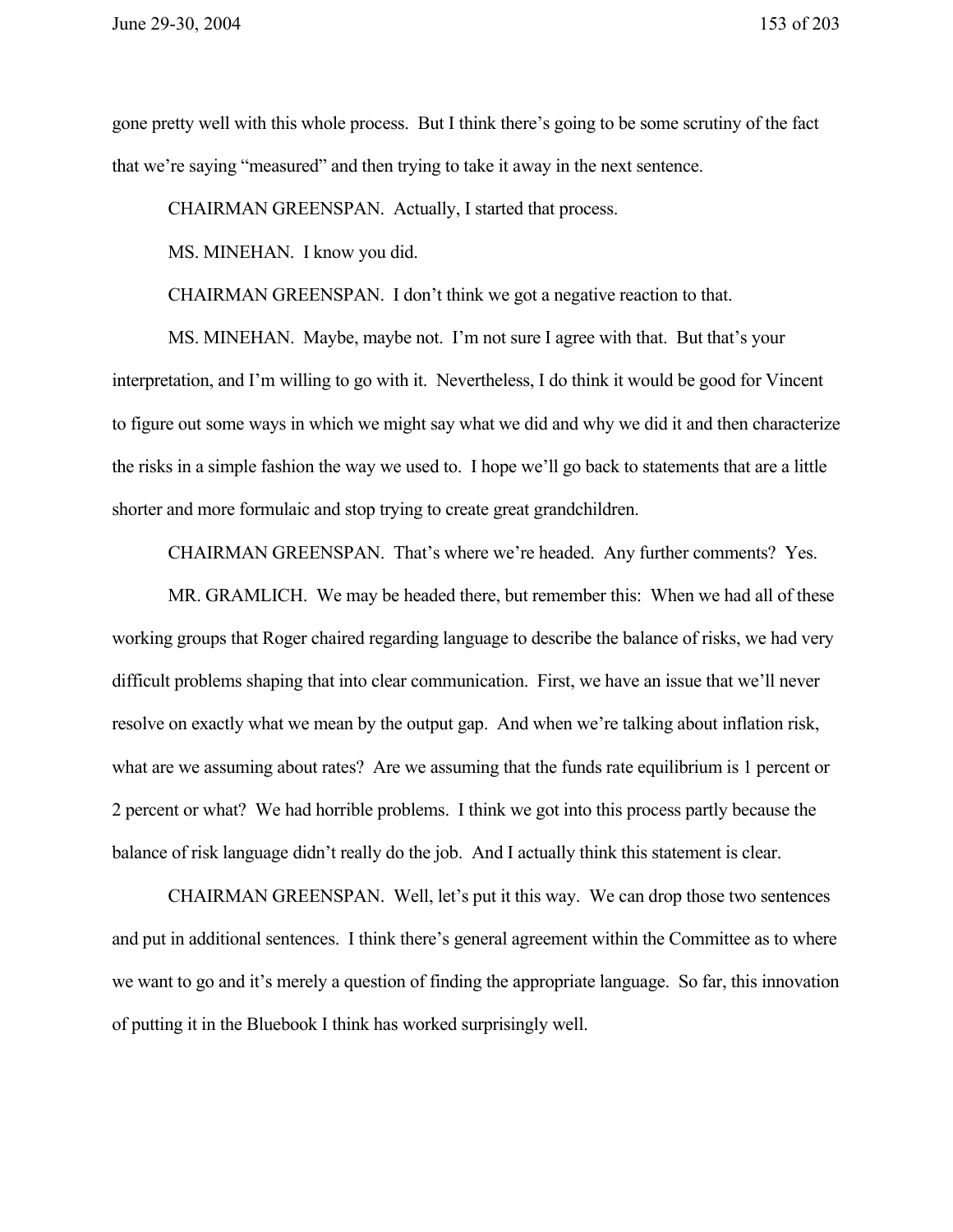MR. GRAMLICH. I'm just trying to caution everyone not to think that the balance of risks formulation is going to be a panacea because it really wasn't before and I don't think it will be now.

CHAIRMAN GREENSPAN. Well, that's something we are about to find out. If there are no further questions and this is acceptable, would you kindly read the appropriate language?

MR. BERNARD. I'll begin with the directive itself, which is on page 14 of the Bluebook: "The Federal Open Market Committee seeks monetary and financial conditions that will foster price stability and promote sustainable growth in output. To further its long-run objectives, the Committee in the immediate future seeks conditions in reserve markets consistent with increasing the federal funds rate to an average of around 1¼ percent."

Then with regard to the portion of the statement in the press release that is part of the vote, which is the third paragraph, the wording is: "The Committee perceives the upside and downside risks to the attainment of both sustainable growth and price stability for the next few quarters are roughly equal. With underlying inflation still expected to be relatively low, the Committee believes that policy accommodation can be removed at a pace that is likely to be measured. Nonetheless, the Committee will respond to changes in economic prospects as needed to fulfill its obligations to maintain price stability."

CHAIRMAN GREENSPAN. Call the roll, please.

MR. BERNARD.

| Chairman Greenspan       | Yes |
|--------------------------|-----|
| Vice Chairman Geithner   | Yes |
| Governor Bernanke        | Yes |
| Governor Bies            | Yes |
| Governor Ferguson        | Yes |
| Governor Gramlich        | Yes |
| President Hoenig         | Yes |
| Governor Kohn            | Yes |
| <b>President Minehan</b> | Yes |
| Governor Olson           | Yes |